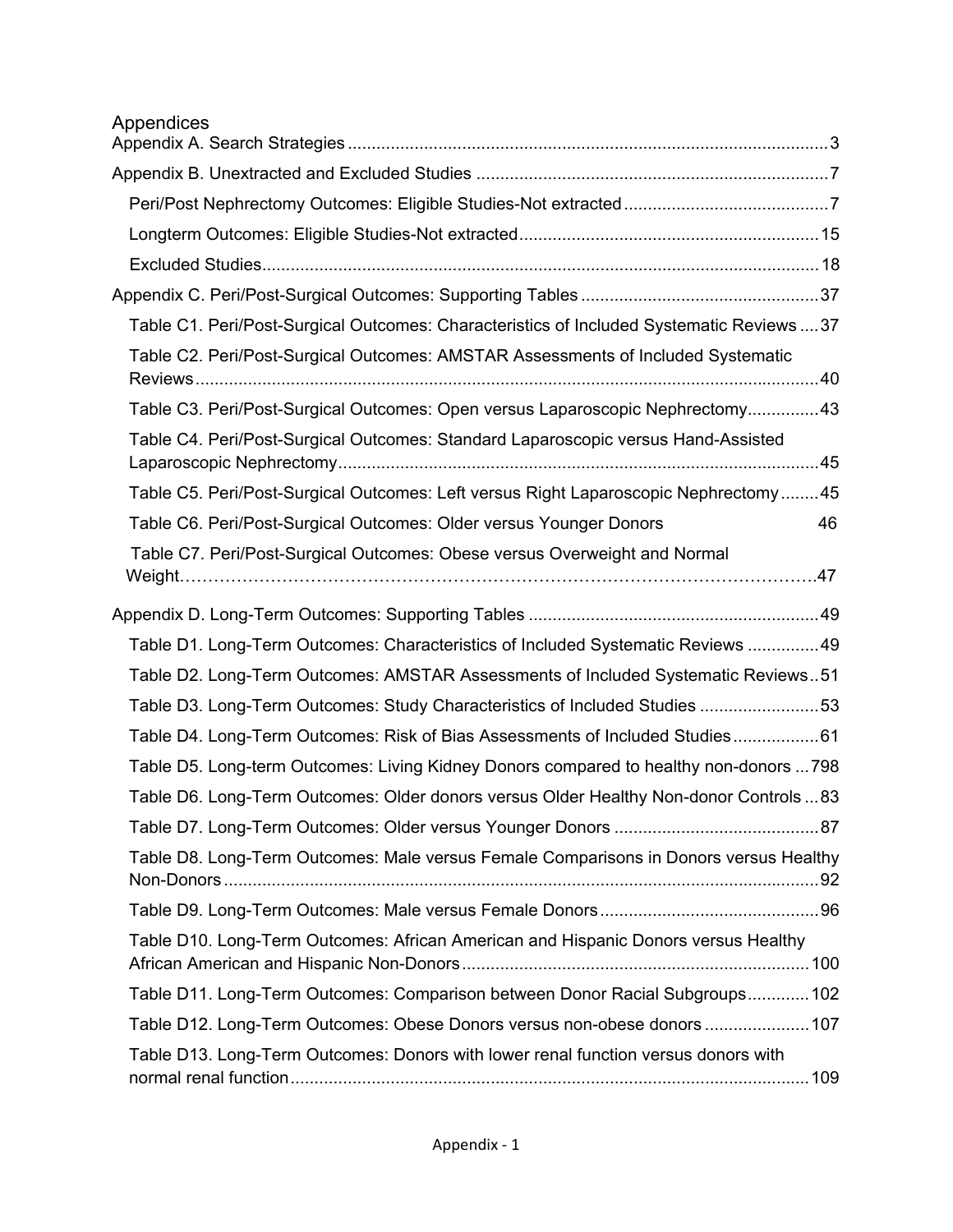| Table D14. Long-Term Outcomes: Donors with impaired glucose tolerance versus donors |  |
|-------------------------------------------------------------------------------------|--|
| Table D15. Long-Term Outcomes: Donors with metabolic syndrome versus donors without |  |
| Table D16. Long-Term Outcomes: Hypertensive donors versus normotensive donors113    |  |
| Table D17. Long-Term Outcomes: Donors Related to Recipients versus Not-Related  115 |  |
| Table D18. Long-Term Outcomes: Post Donation Pregnancy-related Outcomes 118         |  |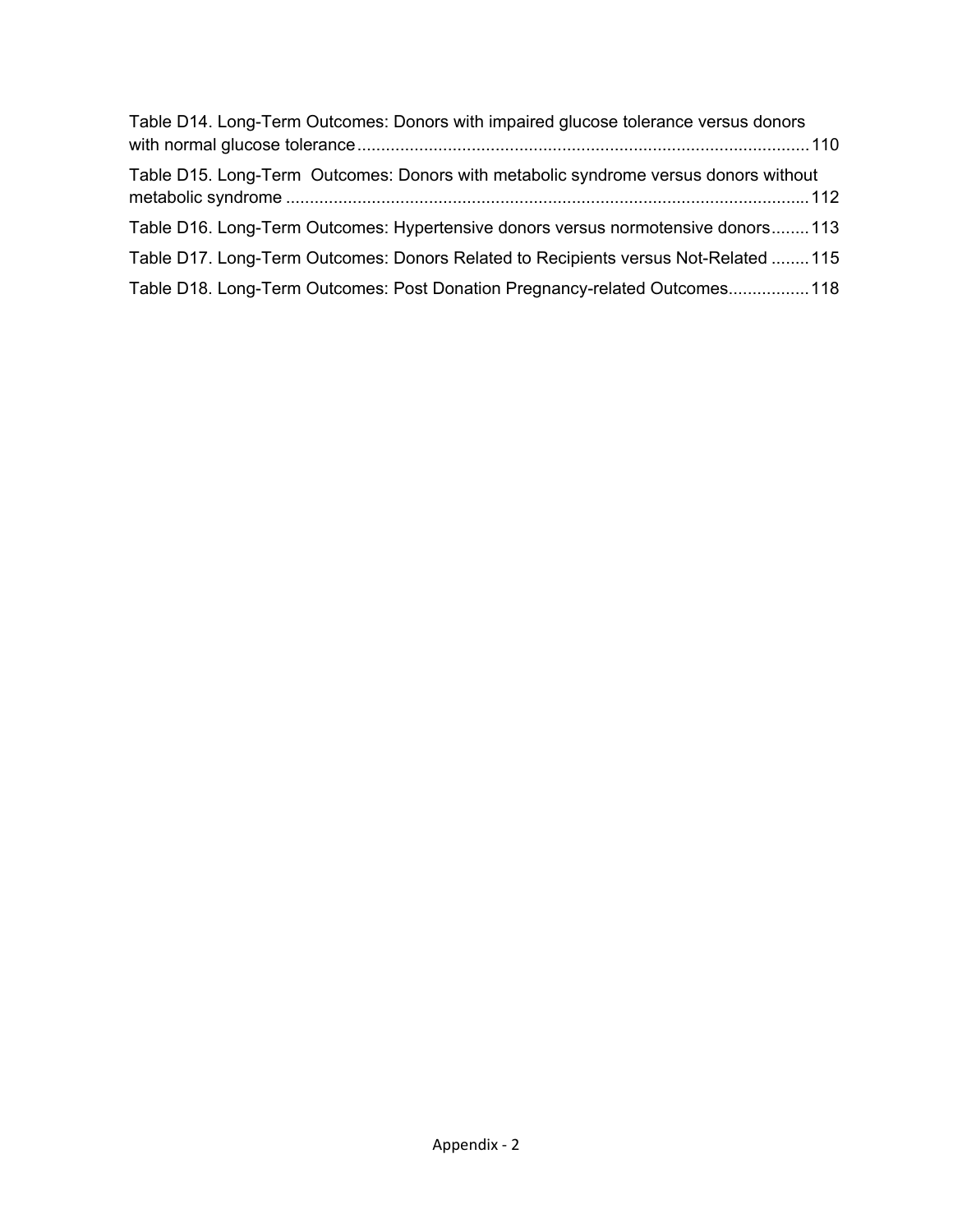# **Appendix A. Search Strategy**

Database: Embase <1974 to 2013 October 03> Search Strategy:

- -------------------------------------------------------------------------------- 1 retracted article/ (6992)
- 2 (random\$ or placebo\$ or single blind\$ or double blind\$ or triple blind\$).ti,ab. (964464)
- 3 (animal\$ not human\$).sh,hw. (3892889)
- 4 (book or conference paper or editorial or letter or review).pt. not exp randomized controlled trial/ (4026686)
- 5 1 or 2 (971306)
- 6 5 not (3 or 4) (788381)
- 7 exp cohort analysis/ (159852)
- 8 exp longitudinal study/ (65122)
- 9 exp prospective study/ (251233)
- 10 exp follow up/ (749090)
- 11 cohort\$.tw. (363883)
- 12 7 or 8 or 9 or 10 or 11 (1281760)
- 13 exp case-control study/ (90165)
- 14 (case\$ and control\$).tw. (421076)
- 15 13 or 14 (455349)
- 16 (case\$ and series).tw. (156704)
- 17 exp review/ (2051725)
- 18 (literature adj3 review\$).ti,ab. (210224)
- 19 exp meta analysis/ (76123)
- 20 exp "Systematic Review"/ (64783)
- 21 17 or 18 or 19 or 20 (2235229)
- 22 (medline or embase or pubmed or cinahl or amed or psychlit or psychinfo or scisearch or cochrane).ti,ab. (99517)
- 23 retracted article/ (6992)
- 24 22 or 23 (106462)
- 25 21 and 24 (78850)
- 26 (systematic\$ adj2 (review\$ or overview)).ti,ab. (66304)
- 27 (meta?anal\$ or meta anal\$ or metaanal\$ or metanal\$).ti,ab. (75185)
- 28 25 or 26 or 27 (159362)
- 29 (ae or si or to or co).fs. (3025512)
- 30 (safe or safety).ti,ab. (597602)
- 31 side effect\$.ti,ab. (238444)
- 32 ((adverse or undesireable or harm\$ or serious or toxic) adj3 (effect\$ or reaction\$ or event\$ or outcome\$)).ti,ab.

(406794)

- 33 exp adverse drug reaction/ (358463)
- 34 exp drug toxicity/ (77722)
- 35 exp intoxication/ (328776)
- 36 exp drug safety/ (221042)
- 37 exp drug monitoring/ (40454)
- 38 exp drug hypersensitivity/ (49258)
- 39 exp postmarketing surveillance/ (22410)
- 40 exp phase iv clinical trial/ (1496)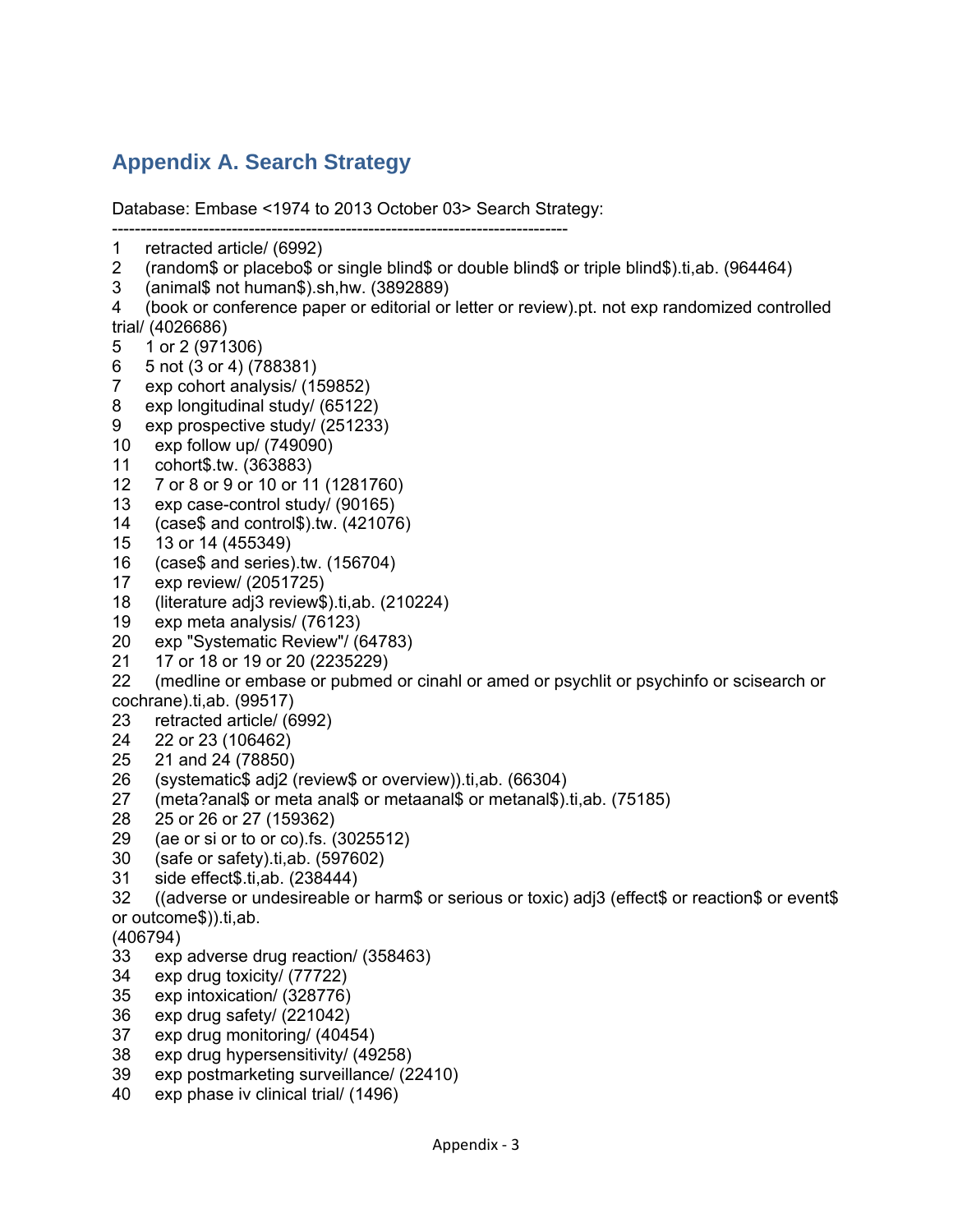- 41 (toxicity or complication\$ or noxious or tolerability).ti,ab. (1146485)
- 42 exp postoperative complication/ (478856)
- 43 exp peroperative complication/ (19583)
- 44 or/29-43 (4747913)
- 45 retracted article/ (6992)
- 46 (random\$ or placebo\$ or single blind\$ or double blind\$ or triple blind\$).ti,ab. (964464)
- 47 (animal\$ not human\$).sh,hw. (3892889)
- 48 (book or conference paper or editorial or letter or review).pt. not exp randomized
- controlled trial/ (4026686)
- 49 45 or 46 (971306)
- 50 49 not (47 or 48) (788381)
- 51 exp cohort analysis/ (159852)
- 52 exp longitudinal study/ (65122)
- 53 exp prospective study/ (251233)
- 54 exp follow up/ (749090)
- 55 cohort\$.tw. (363883)
- 56 (51 or 52 or 53 or 54 or 55) not (47 or 48) (1147686)
- 57 exp case-control study/ (90165)
- 58 (case\$ and control\$).tw. (421076)
- 59 (57 or 58) not (47 or 48) (387052)
- 60 (case\$ and series).tw. (156704)
- 61 60 not (47 or 48) (136432)
- 62 exp review/ (2051725)
- 63 (literature adj3 review\$).ti,ab. (210224)
- 64 exp meta analysis/ (76123)
- 65 exp "Systematic Review"/ (64783)
- 66 62 or 63 or 64 or 65 (2235229)
- 67 (medline or embase or pubmed or cinahl or amed or psychlit or psychinfo or scisearch or cochrane).ti,ab. (99517)
- 68 retracted article/ (6992)
- 69 67 or 68 (106462)
- 70 66 and 69 (78850)
- 71 (systematic\$ adj2 (review\$ or overview)).ti,ab. (66304)<br>72 (meta?anal\$ or meta anal\$ or metaanal\$ or metanal\$).
- 72 (meta?anal\$ or meta anal\$ or metaanal\$ or metanal\$).ti,ab. (75185)
- 73 (70 or 71 or 72) not (47 or 48) (79223)
- 74 kidney donor/ (6363)
- 75 living donor/ (16693)
- 76 kidney/ (259788)
- 77 (74 or 76) and 75 (3011)
- 78 (liv\$ and kidney and don\$).ti. (2260)
- 79 77 or 78 (4371)
- 80 73 and 79 (14)
- 81 50 and 79 (139)
- 82 56 and 79 (853)
- 83 59 and 79 (83)
- 84 61 and 79 (46)
- 85 80 or 81 or 82 or 83 or 84 (1032)
- 86 44 and 79 (2185)
- 87 86 not (3 or 4) (1680)
- 88 87 not 85 (1027)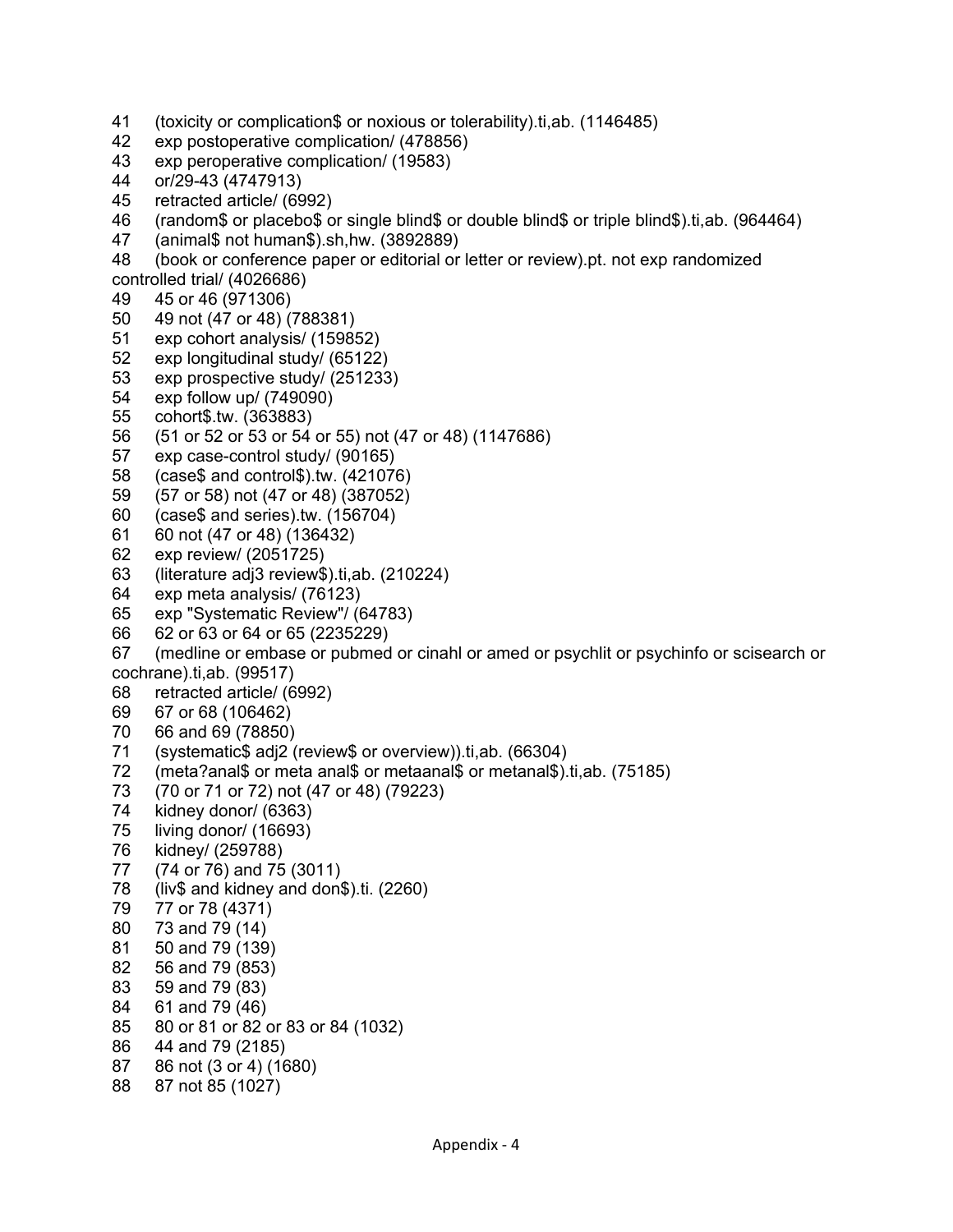Database: Ovid MEDLINE(R) <1946 to October Week 1 2013> Search Strategy: -------------------------------------------------------------------------------- 1 meta analysis as topic/ (14064)<br>2 meta-analy\$.tw. (57155) meta-analy\$.tw. (57155) 3 metaanaly\$.tw. (1274) 4 meta-analysis/ (51068) 5 (systematic adj (review\$1 or overview\$1)).tw. (46408) 6 exp Review Literature as Topic/ (7621) 7 or/1-6 (114404) 8 cochrane.ab. (33039) 9 embase.ab. (29462) 10 (psychlit or psyclit).ab. (1189) 11 (psychinfor or psycinfo).ab. (8174) 12 or/8-11 (47806) 13 reference list\$.ab. (11604) 14 bibliograph\$.ab. (11732) 15 hand search.ab. (865) 16 relevant journals.ab. (895) 17 manual search\$.ab. (2220) 18 or/13-17 (25483) 19 selection criteria.ab. (26028) 20 data extraction.ab. (10019) 21 19 or 20 (33588) 22 review/ (1912544) 23 21 and 22 (25897) 24 comment/ (533153) 25 letter/ (803396) 26 editorial/ (334975) 27 animal/ (5486090) 28 human/ (13631608) 29 27 not (28 and 27) (3957888) 30 7 or 12 or 18 or 23 (143113) 31 randomized controlled trials as topic/ (102017) 32 randomized controlled trial/ (387734) 33 random allocation/ (81475) 34 double blind method/ (131321) 35 single blind method/ (19455) 36 clinical trial/ (503981) 37 clinical trial, phase i.pt. (16097) 38 clinical trial, phase ii.pt. (26744) 39 clinical trial, phase iii.pt. (10077) 40 clinical trial, phase iv.pt. (985) 41 controlled clinical trial.pt. (89736) 42 randomized controlled trial.pt. (387734) 43 multicenter study.pt. (181196) 44 clinical trial.pt. (503981) 45 exp Clinical trials as topic/ (295298) 46 or/31-44 (954164) 47 (clinical adj trial\$).tw. (210053) 48 ((singl\$ or doubl\$ or treb\$ or tripl\$) adj (blind\$3 or mask\$3)).tw. (129006)

49 placebos/ (33702)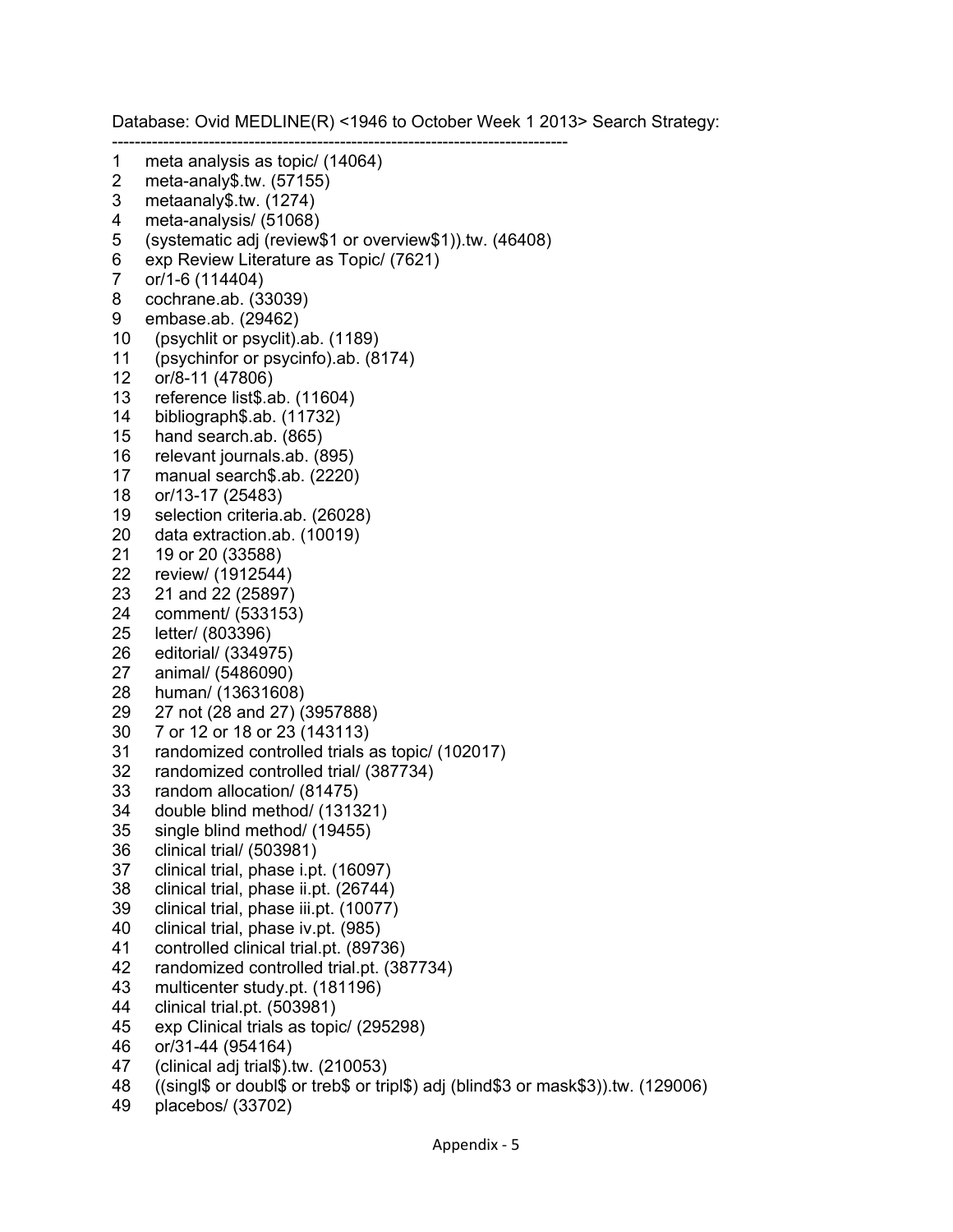50 placebo\$.tw. (161007) 51 randomly allocated.tw. (15955) 52 (allocated adj2 random\$).tw. (18445) 53 47 or 48 or 49 or 50 or 51 or 52 (415598) 54 46 or 53 (1119857) 55 case report.tw. (183596) 56 case report.tw. (183596) 57 letter/ (803396) 58 historical article/ (299710) 59 55 or 56 or 57 or 58 (1275472) 60 54 not 59 (1096065) 61 exp cohort studies/ (1361688) 62 cohort\$.tw. (260919) 63 controlled clinical trial.pt. (89736) 64 epidemiologic methods/ (30937) 65 limit 64 to yr=1971-1983 (5365) 66 61 or 62 or 63 or 65 (1535709) 67 exp case-control study/ (660962) 68 (case\$ and control\$).tw. (312502) 69 67 or 68 (885537) 70 epidemiologic studies/ (6242) 71 (follow up adj stud\$).tw. (36469) 72 longitudinal.tw. (132878) 73 (observational adj stud\$).tw. (40485) 74 retrospective.tw. (251881) 75 cross sectional.tw. (156469) 76 cross-sectional studies/ (179104) 77 or/70-76 (663510) 78 exp Living Donors/ (10898) 79 exp Kidney/ (301075) 80 Kidney Transplantation/ (80731) 81 kidney.ti. (105471) 82 79 or 80 or 81 (403205) 83 78 and 82 (4883) 84 (liv\$ and kidney and don\$).ti. (1566) 85 83 or 84 (5223) 86 30 and 85 (52) 87 85 and 60 (418) 88 66 and 85 (1899) 89 85 and (69 or 77) (1415)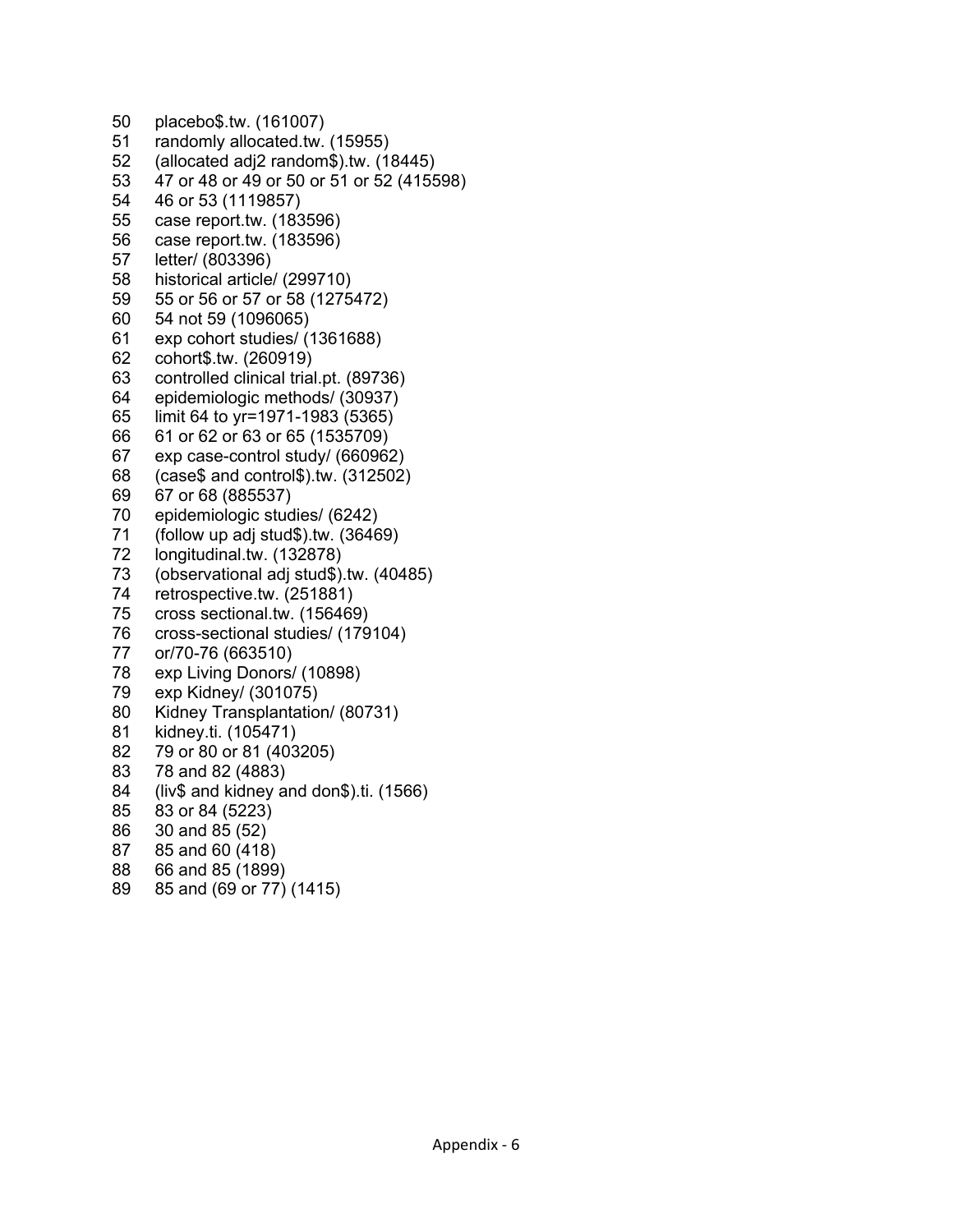## **Appendix B. Unextracted and Excluded Studies**

#### **Peri/Post Nephrectomy Outcomes: Eligible Studies-Not extracted**

- 1. Aboutaleb E, Herbert P, Crane J, et al. Mini-incision donor nephrectomy techniques: a systematic review. Experimental & Clinical Transplantation: Official Journal of the Middle East Society for Organ Transplantation. 2010 Sep;8(3):189-95. PMID 20716035. *PP-OR-NO Extract*
- 2. Adiyat KT, Tharun BK, Shetty A, et al. Comparison of three different techniques of extraction in laparoscopic donor nephrectomy. Indian Journal of Urology. 2013 Jul;29(3):184-7. PMID 24082437. *PP-OR-NO Extract*
- 3. Aguiar WF, Passerotti CC, Claro JF, et al. Mini-incisions by lombotomy or subcostal access in living kidney donors: a randomized trial comparing pain, safety, and quality of life. Clinical Transplantation. 2007 Mar-Apr;21(2):269-76. PMID 17425757. *PP-OR-NO Extract*
- 4. Ahmadi AR, Lafranca JA, Claessens LA, et al. Shifting paradigms in eligibility criteria for live kidney donation: a systematic review. Kidney international. 2014. *LT-SR-Extract*
- 5. Amirzargar MA, Babolhavaeji H, Hosseini SA, et al. The new technique of using the epigastric arteries in renal transplantation with multiple renal arteries. Saudi Journal of Kidney Diseases & Transplantation. 2013 Mar;24(2):247-53. PMID 23538346. *PP-OR-NO Extract*
- 6. Anderson KM, Lindler TU, Lamberton GR, et al. Laparoscopic donor nephrectomy: effect of perirenal fat upon donor operative time. Journal of Endourology. 2008 Oct;22(10):2269-74. PMID 18831674. *PP-OR-NO Extract*
- 7. Arai K, Nishiyama T, Hara N, et al. Retroperitoneoscopic donor nephrectomy with a gel-sealed hand-assist access device. BMC Urology. 2013;13:7. PMID 23374442. *PP-OR-NO Extract*
- 8. Ashraf HS, Hussain I, Siddiqui AA, et al. The outcome of living related kidney transplantation with multiple renal arteries. Saudi Journal of Kidney Diseases & Transplantation. 2013 May;24(3):615-9. PMID 23640649. *PP-OR-NO Extract*
- 9. Aull MJ, Afaneh C, Charlton M, et al. A randomized, prospective, parallel group study of laparoscopic versus laparoendoscopic single site donor nephrectomy for kidney donation. American Journal of Transplantation. 2014 Jul;14(7):1630-7. PMID 24934732. *PP-OR-NO Extract*
- 10. Bachmann A, Wolff T, Ruszat R, et al. Retroperitoneoscopic donor nephrectomy: a retrospective, non-randomized comparison of early complications, donor and recipient outcome with the standard open approach. European Urology. 2005 Jul;48(1):90-6; discussion 6. PMID 15967257. *PP-OR-NO Extract*
- 11. Bachmann A, Wyler S, Wolff T, et al. Complications of retroperitoneoscopic living donor nephrectomy: single center experience after 164 cases. World Journal of Urology. 2008 Dec;26(6):549-54. PMID WOS:000260856600005. *PP-OR-NO Extract*
- 12. Bargman V, Sundaram CP, Bernie J, et al. Randomized trial of laparoscopic donor nephrectomy with and without hand assistance. Journal of Endourology. 2006 Oct;20(10):717-22. PMID 17094745. *PP-OR-NO Extract*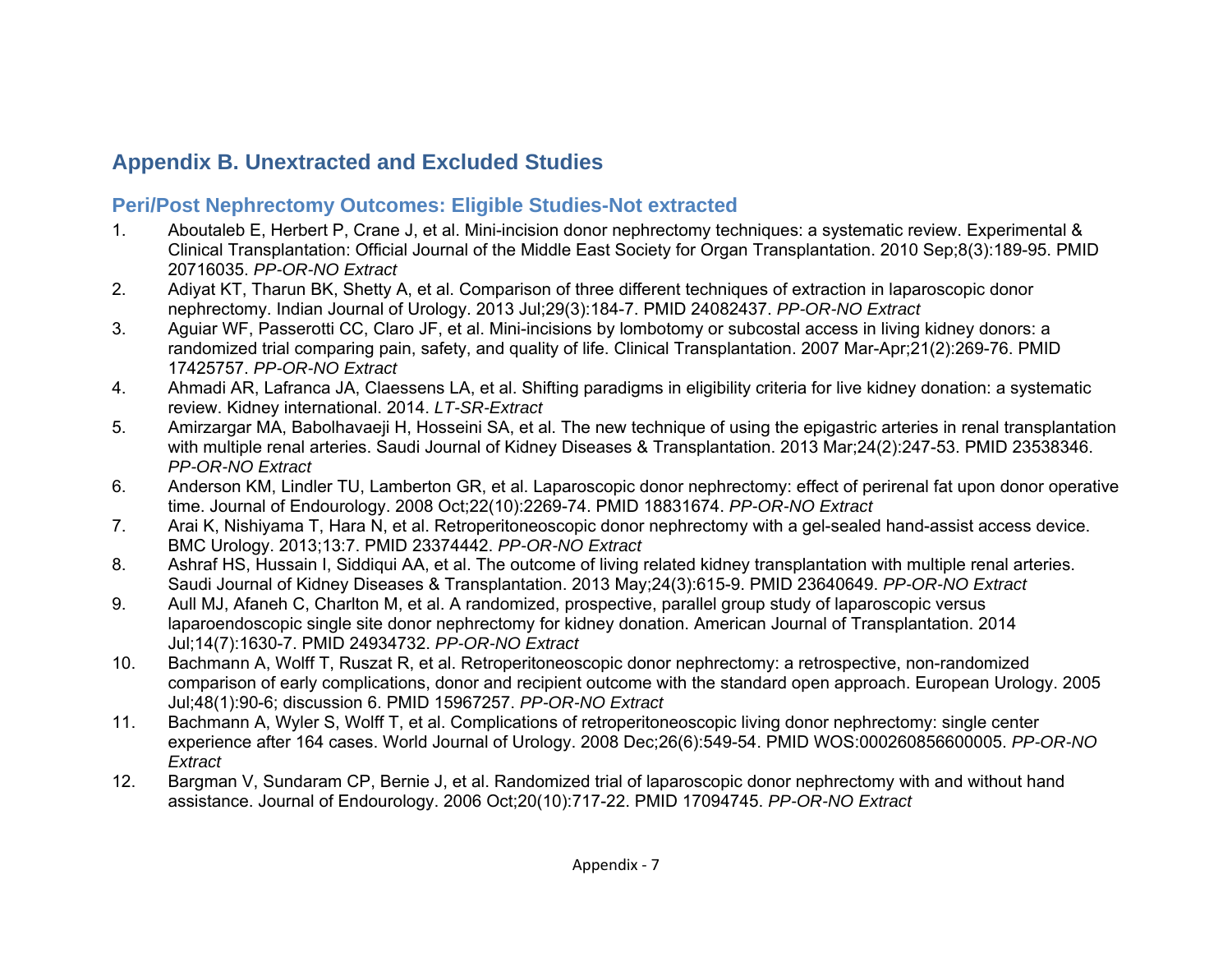- 13. Becker BN, Becker YT. Rehospitalization after living kidney donation. Clinical Journal of The American Society of Nephrology: CJASN. 2014 Feb;9(2):227-8. PMID 24458083. *PP-OR-NO Extract*
- 14. Bergman S, Feldman LS, Anidjar M, et al. "First, do no harm": monitoring outcomes during the transition from open to laparoscopic live donor nephrectomy in a Canadian centre. Canadian Journal of Surgery. 2008 Apr;51(2):103-10. PMID 18377750. *PP-OR-NO Extract*
- 15. Biglarnia A, Bergqvist D, Johansson M, et al. Venous thromboembolism in live kidney donors--a prospective study. Transplantation. 2008 Sep 15;86(5):659-61. PMID 18791446. *PP-OR-NO Extract*
- 16. Brockmann JG, Senninger N, Wolters HH. Living donor of the kidney-open-video. Langenbecks Archives of Surgery. 2007 May;392(3):219-25. PMID 17375320. *PP-OR-NO Extract*
- 17. Buresley S, Samhan M, Al-Mousawi M. Kuwait experience in laparoscopic donor nephrectomy: first 80 cases. Transplantation Proceedings. 2007 May;39(4):813-5. PMID 17524819. *PP-OR-NO Extract*
- 18. Cannon RM, Eng M, Marvin MR, et al. Laparoscopic living kidney donation at a single center: an examination of donor outcomes with increasing experience. American Surgeon. 2011 Jul;77(7):911-5. PMID 21944358. *PP-OR-NO Extract*
- 19. Chandak P, Kessaris N, Challacombe B, et al. How safe is hand-assisted laparoscopic donor nephrectomy?--results of 200 live donor nephrectomies by two different techniques. Nephrology Dialysis Transplantation. 2009 Jan;24(1):293-7. PMID 18711221. *PP-OR-NO Extract*
- 20. Cherif M, Ounissi M, Karoui C, et al. Short- and Long-Term Outcomes of Living Donors in Tunisia: A Retrospective Study. Transplantation Proceedings. 2010 Dec;42(10):4311-3. PMID WOS:000285732200105. *PP-OR-NO Extract*
- 21. Chin EH, Hazzan D, Herron DM, et al. Laparoscopic donor nephrectomy: intraoperative safety, immediate morbidity, and delayed complications with 500 cases. Surgical Endoscopy. 2007 Apr;21(4):521-6. PMID 17180288. *PP-OR-NO Extract*
- 22. Cho HJ, Choi YS, Bae WJ, et al. Another option for laparoscopic living donor nephrectomy: a single center experience comparing two-port versus hand-assisted technique. Journal of Endourology. 2013 May;27(5):587-91. PMID 23228097. *PP-OR-NO Extract*
- 23. Chow GK, Prieto M, Bohorquez HE, et al. Hand-assisted laparoscopic donor nephrectomy for morbidly obese patients. Transplantation Proceedings. 2002;34(2):728. PMID 2002171828. *PP-OR-NO Extract*
- 24. Crane C, Lam VW, Alsakran A, et al. Are there anatomical barriers to laparoscopic donor nephrectomy? ANZ Journal of Surgery. 2010 Nov;80(11):781-5. PMID 20969683. *PP-OR-NO Extract*
- 25. Crotty C, Tabbakh Y, Hosgood SA, et al. Systemic heparinisation in laparoscopic live donor nephrectomy. Journal of transplantation. 2013;2013:138926. PMID 24455192. *PP-OR-NO Extract*
- 26. Dahm F, Weber M, Muller B, et al. Open and laparoscopic living donor nephrectomy in Switzerland: a retrospective assessment of clinical outcomes and the motivation to donate. Nephrology Dialysis Transplantation. 2006 Sep;21(9):2563-8. PMID 16702206. *PP-OR-NO Extract*
- 27. Dinckan A, Dinc B, Turkyilmaz S, et al. Comparison of open and retroperitonoscopic donor nephrectomy in terms of lipid and protein peroxidation responses. Transplantation Proceedings. 2013 Nov;45(9):3214-9. PMID 24182787. *PP-OR-NO Extract*
- 28. Diner EK, Radolinski B, Murdock JD, et al. Right laparoscopic donor nephrectomy: the Washington Hospital Center experience. Urology. 2006 Dec;68(6):1175-7. PMID 17169641. *PP-OR-NO Extract*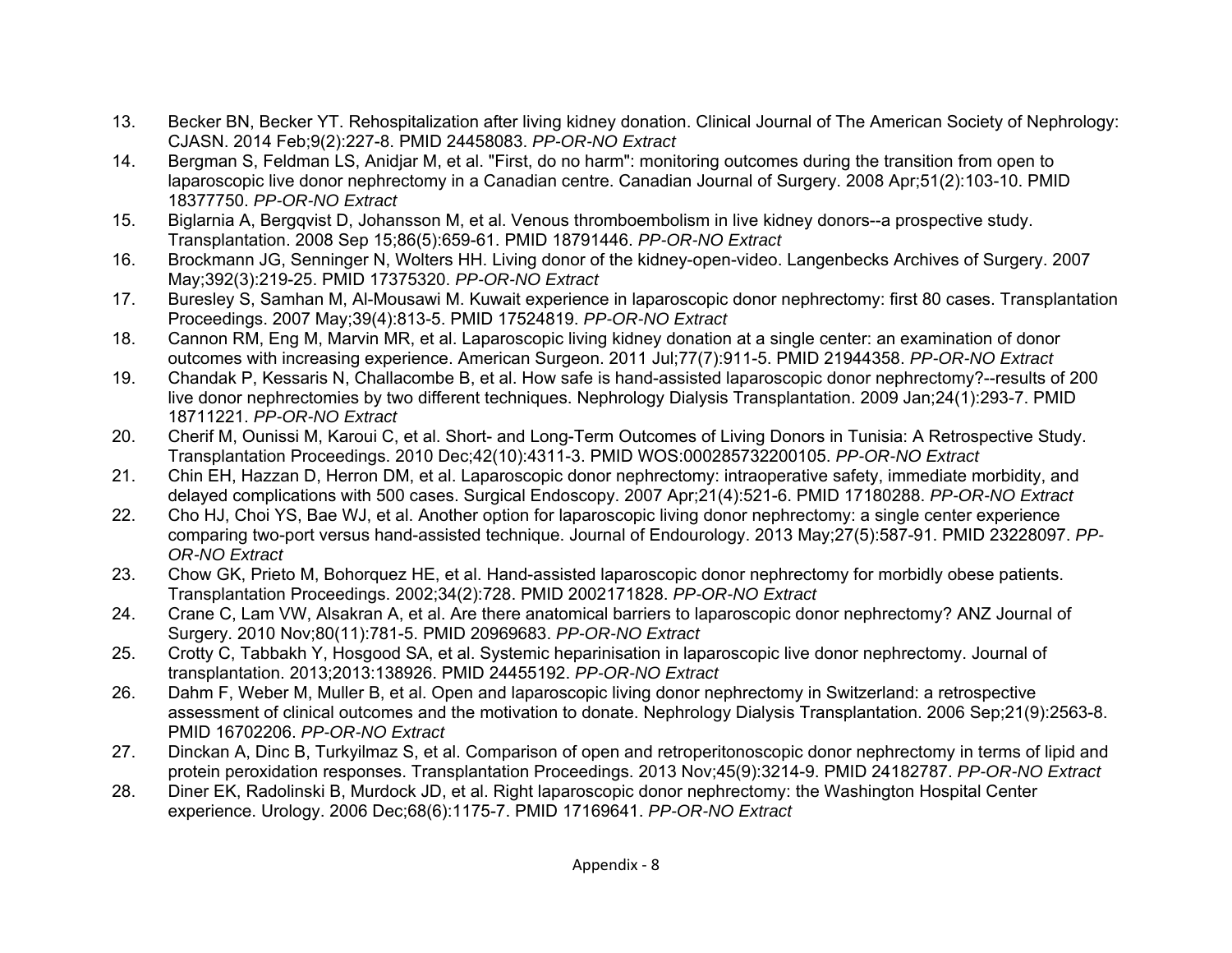- 29. Dolce CJ, Keller JE, Walters KC, et al. Laparoscopic versus open live donor nephrectomy: outcomes analysis of 266 consecutive patients. Surgical Endoscopy. 2009 Jul;23(7):1564-8. PMID 19263157. *PP-OR-NO Extract*
- 30. Dols LF, Kok NF, d'Ancona FC, et al. Randomized controlled trial comparing hand-assisted retroperitoneoscopic versus standard laparoscopic donor nephrectomy. Transplantation. 2014 Jan 27;97(2):161-7. PMID 24092379. *PP-OR-NO Extract*
- 31. Dols LF, Kok NF, Terkivatan T, et al. Optimizing left-sided live kidney donation: hand-assisted retroperitoneoscopic as alternative to standard laparoscopic donor nephrectomy. Transplant International. 2010 Apr 1;23(4):358-63. PMID 19886969. *PP-OR-NO Extract*
- 32. Duchene DA, Woodruff DY, Gallagher BL, et al. Successful outcomes of older donors in laparoscopic donor nephrectomy. Journal of Endourology. 2010 Oct;24(10):1593-6. PMID 20836718. *PP-OR-NO Extract*
- 33. Eroglu M, Guvence N, Kiper A, et al. Rib resection for live-donor nephrectomy. International Urology and Nephrology. 2005 December;37(4):675-9. PMID 2006043230. *PP-OR-NO Extract*
- 34. Fehrman-Ekholm I, Moller S, Steinwall J, et al. Single or double arteries in the remnant kidney after donation: influence on the long-term outcome of the donor. Transplantation Proceedings. 2009 Mar;41(2):764-5. PMID 19328974. *PP-OR-NO Extract*
- 35. Friedersdorff F, Werthemann P, Cash H, et al. Outcomes after laparoscopic living donor nephrectomy: comparison of two laparoscopic surgeons with different levels of expertise. BJU International. 2013 Jan;111(1):95-100. PMID 22757693. *PP-OR-NO Extract*
- 36. Friedman AL, Cheung K, Roman SA, et al. Early clinical and economic outcomes of patients undergoing living donor nephrectomy in the United States. Archives of Surgery. 2010 Apr;145(4):356-62; discussion 62. PMID 20404286. *PP-OR-NO Extract*
- 37. Genc V, Ozgencil E, Orozakunov E, et al. Pure laparoscopic versus open live donor nephrectomy: evaluation of health survey and graft functions. Transplantation Proceedings. 2011 Apr;43(3):791-4. PMID 21486599. *PP-OR-NO Extract*
- 38. Goh YS, Cheong PS, Lata R, et al. A necessary step toward kidney donor safety: the transition from locking polymer clips to transfixion techniques in laparoscopic donor nephrectomy. Transplantation Proceedings. 2014 Mar;46(2):310-3. PMID 24655950. *PP-OR-NO Extract*
- 39. Gorodner V, Horgan S, Galvani C, et al. Routine left robotic-assisted laparoscopic donor nephrectomy is safe and effective regardless of the presence of vascular anomalies. Transplant International. 2006 Aug;19(8):636-40. PMID 16827680. *PP-OR-NO Extract*
- 40. Greco F, Hoda MR, Alcaraz A, et al. Laparoscopic living-donor nephrectomy: Analysis of the existing literature. European Urology. 2010 October;58(4):498-509. PMID 2010493890. *PP-OR-NO Extract*
- 41. Guo FF, Shao ZQ, Yang WY, et al. Clinical analysis of living related renal transplantation with donors older than 50 years in China. Transplantation Proceedings. 2010 Sep;42(7):2471-6. PMID 20832526. *PP-OR-NO Extract*
- 42. Gupta M, Singh P, Dubey D, et al. A comparison of kidney retrieval incisions in laparoscopic transperitoneal donor nephrectomy. Urologia Internationalis. 2008;81(3):296-300. PMID 18931546. *PP-OR-NO Extract*
- 43. Gures N, Gurluler E, Berber I, et al. Comparison of the right and left laparoscopic live donor nephrectomies: a clinical case load. European Review for Medical & Pharmacological Sciences. 2013 May;17(10):1389-94. PMID 23740454. *PP-OR-NO Extract*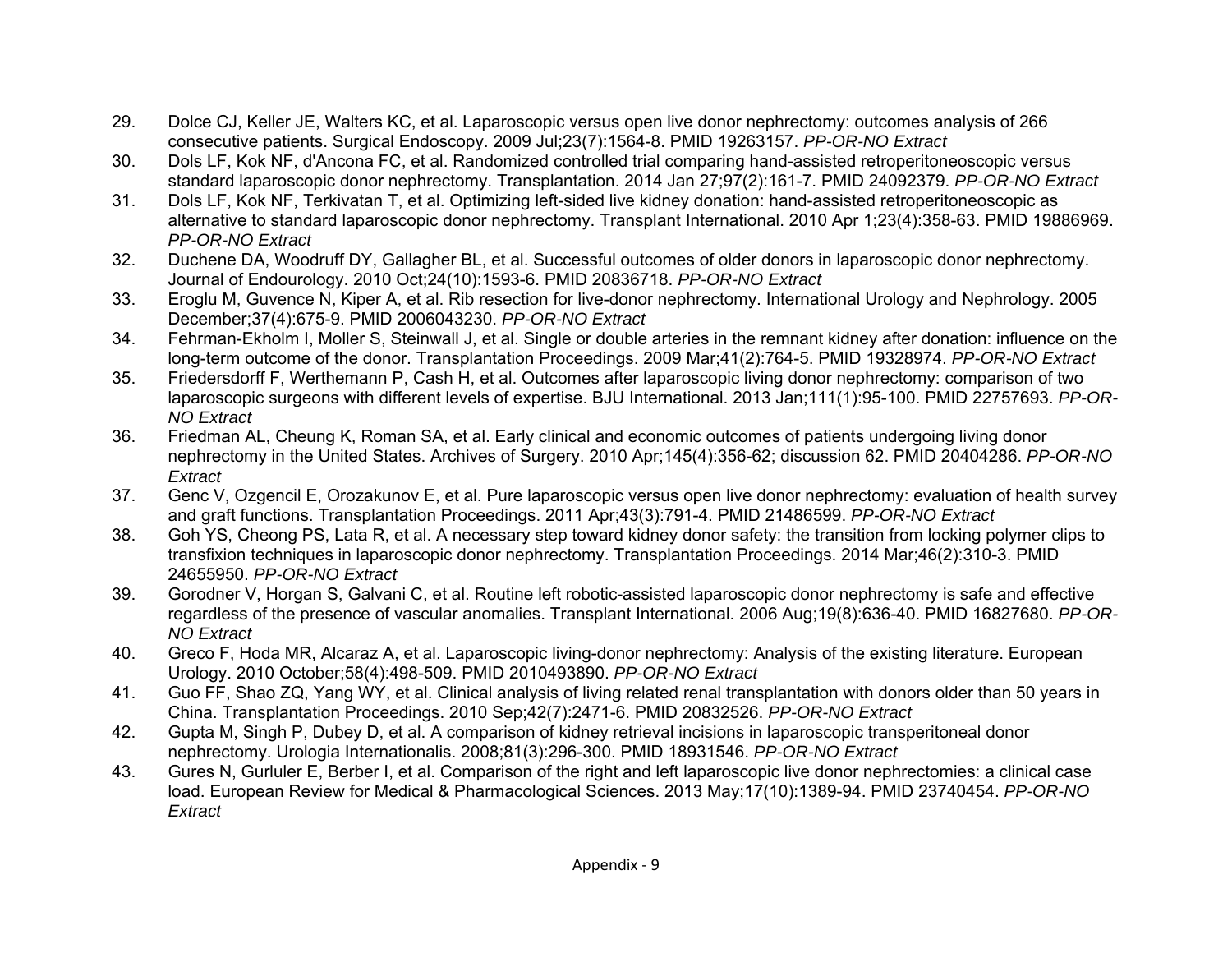- 44. Hadjianastassiou VG, Johnson RJ, Rudge CJ, et al. 2509 Living donor nephrectomies, morbidity and mortality, including the UK introduction of laparoscopic donor surgery. American Journal of Transplantation. 2007 November;7(11):2532-7. PMID 2007497988. *PP-OR-NO Extract*
- 45. Hakim NS. A fast and safe living donor "finger assisted" nephrectomy technique. International Surgery. 2007 Sep-Oct;92(5):304-7. PMID 18399104. *PP-OR-NO Extract*
- 46. Harper JD, Breda A, Leppert JT, et al. Experience with 750 consecutive laparoscopic donor nephrectomies--is it time to use a standardized classification of complications? Journal of Urology. 2010 May;183(5):1941-6. PMID 20303114. *PP-OR-NO Extract*
- 47. Hawasli A, Berri R, Meguid A, et al. Total laparoscopic live donor nephrectomy: a 6-year experience. American Journal of Surgery. 2006 Mar;191(3):325-9. PMID 16490540. *PP-OR-NO Extract*
- 48. Heimbach JK, Taler SJ, Prieto M, et al. Obesity in living kidney donors: clinical characteristics and outcomes in the era of laparoscopic donor nephrectomy. American Journal of Transplantation. 2005 May;5(5):1057-64. PMID 15816886. *PP-OR-NO Extract*
- 49. Helal I, Abdallah TB, Ounissi M, et al. Short- and long-term outcomes of kidney donors: a report from Tunisia. Saudi Journal of Kidney Diseases & Transplantation. 2012 Jul;23(4):853-9. PMID 22805410. *PP-OR-NO Extract*
- 50. Hofker HS, Nijboer WN, Niesing J, et al. A randomized clinical trial of living donor nephrectomy: a plea for a differentiated appraisal of mini-open muscle splitting incision and hand-assisted laparoscopic donor nephrectomy. Transplant International. 2012 Sep;25(9):976-86. PMID 22849958. *PP-OR-NO Extract*
- 51. Horgan S, Galvani C, Gorodner MV, et al. Effect of robotic assistance on the "learning curve" for laparoscopic hand-assisted donor nephrectomy. Surgical Endoscopy. 2007 Sep;21(9):1512-7. PMID 17287916. *PP-OR-NO Extract*
- 52. Hung CJ, Lin YJ, Chang SS, et al. Kidney grafts with multiple renal arteries is no longer a relative contraindication with advance in surgical techniques of laparoscopic donor nephrectomy. Transplantation Proceedings. 2012 Jan;44(1):36-8. PMID 22310572. *PP-OR-NO Extract*
- 53. Inoue T, Tsuchiya N, Narita S, et al. Laparoendoscopic single-site plus one trocar donor nephrectomy using the GelPort: initial clinical experience. Urology. 2013 Feb;81(2):308-12. PMID 23374790. *PP-OR-NO Extract*
- 54. Izquierdo L, Peri L, Alvarez-Vijande R, et al. Audit of an initial 100 cases of laparoscopic live donor nephrectomy. Transplantation Proceedings. 2010 Nov;42(9):3437-9. PMID 21094792. *PP-OR-NO Extract*
- 55. Jacobs SC, Cho E, Dunkin BJ, et al. Laparoscopic nephrectomy in the markedly obese living renal donor. Urology. 2000 Dec 20;56(6):926-9. PMID 11113733. *PP-OR-NO Extract*
- 56. Jacobs SC, Ramey JR, Sklar GN, et al. Laparoscopic kidney donation from patients older than 60 years. Journal of the American College of Surgeons. 2004 Jun;198(6):892-7. PMID 15194070. *PP-OR-NO Extract*
- 57. Jeon H, Johnston TD, Strup SE, et al. University of Kentucky experience with laparoscopic live donor nephrectomy using two different techniques. International Surgery. 2006 Nov-Dec;91(6):332-5. PMID 17256431. *PP-OR-NO Extract*
- 58. Johnson SR, Khwaja K, Pavlakis M, et al. Older living donors provide excellent quality kidneys: a single center experience (older living donors). Clinical Transplantation. 2005 Oct;19(5):600-6. PMID WOS:000231678900005. *PP-OR-NO Extract*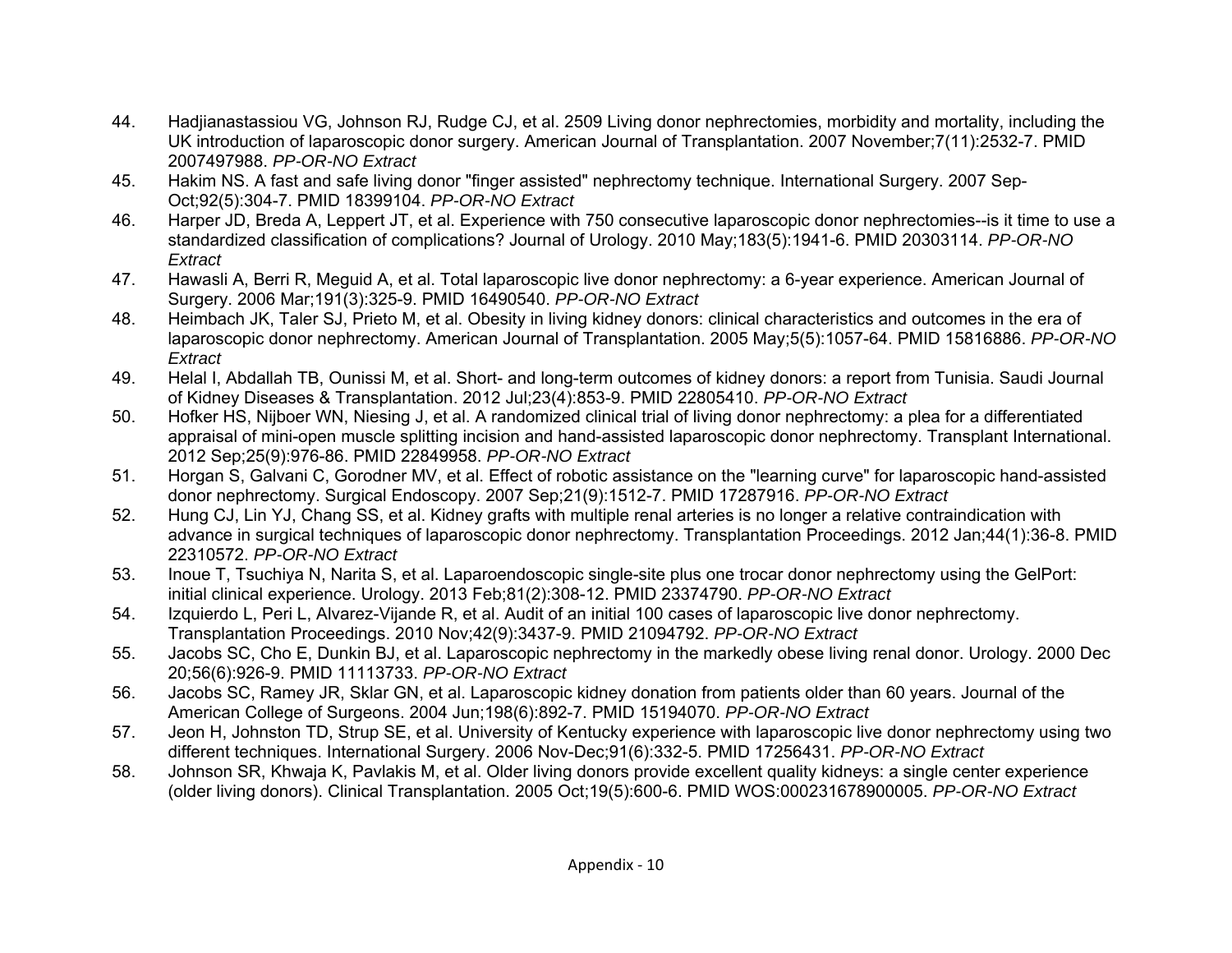- 59. Kanashiro H, Falci R, Jr., Piovisan AC, et al. Subcostal mini incision: a good option for donor nephrectomy. Clinics (Sao Paulo, Brazil). 2010 May;65(5):507-10. PMID 20535369. *PP-OR-NO Extract*
- 60. Klop KW, Kok NF, Dols LF, et al. Can right-sided hand-assisted retroperitoneoscopic donor nephrectomy be advocated above standard laparoscopic donor nephrectomy: a randomized pilot study. Transplant International. 2014 Feb;27(2):162-9. PMID 24268098. *PP-OR-NO Extract*
- 61. Kocak B, Baker TB, Koffron AJ, et al. Laparoscopic living donor nephrectomy: a single-center sequential experience comparing hand-assisted versus standard technique. Urology. 2007 Dec;70(6):1060-3. PMID 18158014. *PP-OR-NO Extract*
- 62. Kocak B, Koffron AJ, Baker TB, et al. Proposed classification of complications after live donor nephrectomy. Urology. 2006 May;67(5):927-31. PMID 16698353. *PP-OR-NO Extract*
- 63. Kok NF, Alwayn IP, Lind MY, et al. Donor nephrectomy: mini-incision muscle-splitting open approach versus laparoscopy. Transplantation. 2006 Mar 27;81(6):881-7. PMID 16570012. *PP-OR-NO Extract*
- 64. Kok NF, Alwayn IP, Tran KT, et al. Psychosocial and physical impairment after mini-incision open and laparoscopic donor nephrectomy: A prospective study. Transplantation. 2006 Nov 27;82(10):1291-7. PMID 17130777. *PP-OR-NO Extract*
- 65. Kok NF, JN IJ, Schouten O, et al. Laparoscopic donor nephrectomy in obese donors: easier to implement in overweight women? Transplant International. 2007 Nov;20(11):956-61. PMID 17635838. *PP-OR-NO Extract*
- 66. Kok NF, Lind MY, Hansson BM, et al. Comparison of laparoscopic and mini incision open donor nephrectomy: single blind, randomised controlled clinical trial.[Reprint in Ned Tijdschr Geneeskd. 2007 Jun 16;151(24):1352-60; PMID: 17665628]. BMJ. 2006 Jul 29;333(7561):221. PMID 16847014. *PP-OR-NO Extract*
- 67. Kokkinos C, Nanidis T, Antcliffe D, et al. Comparison of laparoscopic versus hand-assisted live donor nephrectomy. Transplantation. 2007 Jan 15;83(1):41-7. PMID 17220789. *PP-OR-NO Extract*
- 68. Kostakis A, Bokos J, Stamatiades D, et al. The 10 years single center experience of using elderly donors for living related kidney transplantation. Geriatric Nephrology & Urology. 1997;7(3):127-30. PMID 9493033. *PP-OR-NO Extract*
- 69. Kroencke S, Fischer L, Nashan B, et al. A prospective study on living related kidney donors' quality of life in the first year: choosing appropriate reference data. Clinical Transplantation. 2012 Jul-Aug;26(4):E418-27. PMID 22882697. *PP-OR-NO Extract*
- 70. Lai IR, Yang CY, Yeh CC, et al. Hand-assisted versus total laparoscopic live donor nephrectomy: comparison and technique evolution at a single center in Taiwan. Clinical Transplantation. 2010 Sep-Oct;24(5):E182-7. PMID 20002465. *PP-OR-NO Extract*
- 71. Leventhal JR, Kocak B, Salvalaggio PR, et al. Laparoscopic donor nephrectomy 1997 to 2003: lessons learned with 500 cases at a single institution. Surgery. 2004 Oct;136(4):881-90. PMID 15467675. *PP-OR-NO Extract*
- 72. Leventhal JR, Paunescu S, Baker TB, et al. A decade of minimally invasive donation: experience with more than 1200 laparoscopic donor nephrectomies at a single institution. Clinical Transplantation. 2010 Mar-Apr;24(2):169-74. PMID 20070317. *PP-OR-NO Extract*
- 73. Lewis GR, Brook NR, Waller JR, et al. A comparison of traditional open, minimal-incision donor nephrectomy and laparoscopic donor nephrectomy. Transplant International. 2004 Nov;17(10):589-95. PMID 15517169. *PP-OR-NO Extract*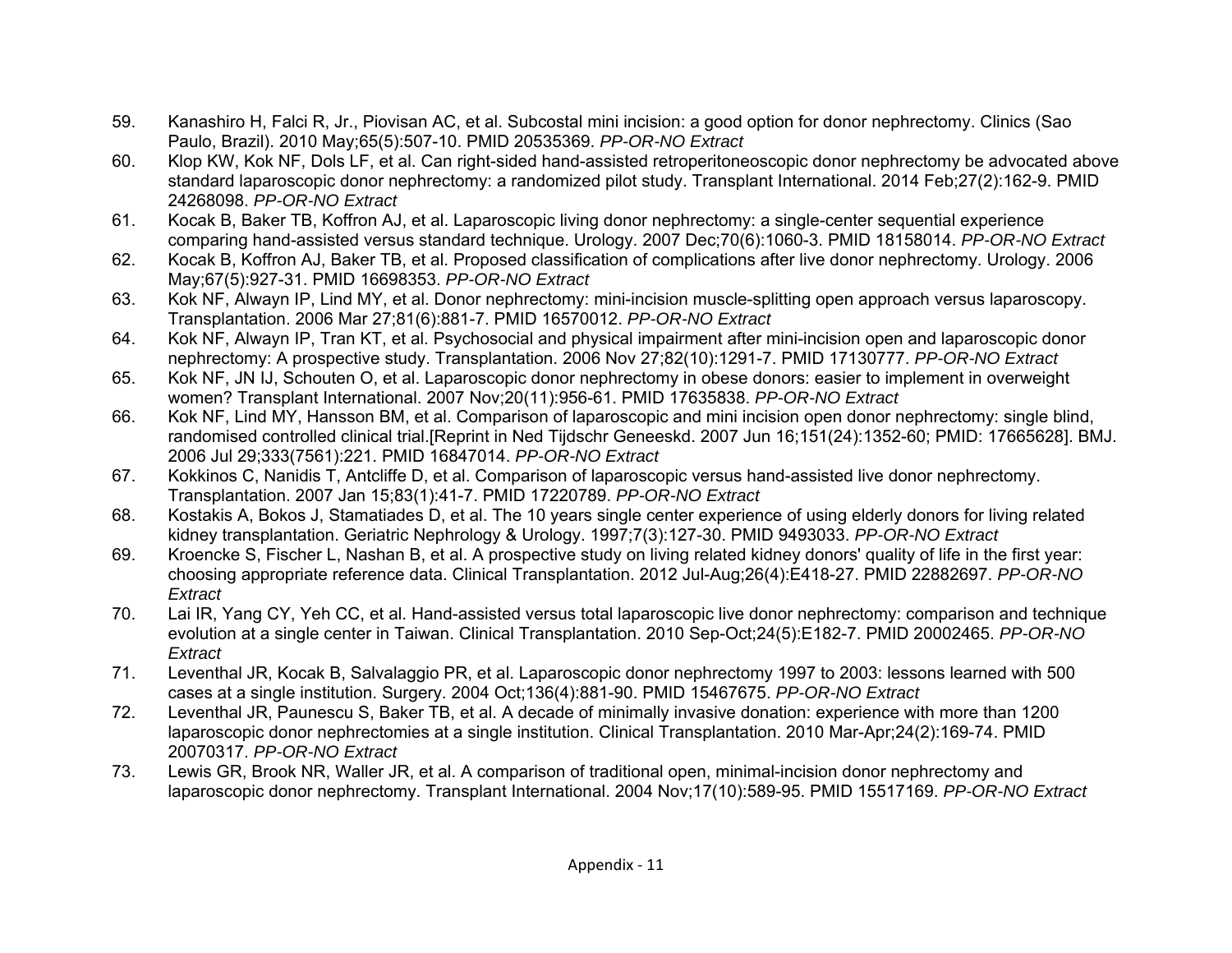- 74. Lucas SM, Liaw A, Mhapsekar R, et al. Comparison of donor, and early and late recipient outcomes following hand assisted and laparoscopic donor nephrectomy. Journal of Urology. 2013 Feb;189(2):618-22. PMID 23017507. *PP-OR-NO Extract*
- 75. Marui Y, Nakamura M, Tanaka K, et al. Hand-assisted technique facilitates preserving graft viability in laparoscopic donor nephrectomy. Transplantation Proceedings. 2012 Jan;44(1):26-9. PMID 22310569. *PP-OR-NO Extract*
- 76. Maruyama M, Akutsu N, Ohtsuki K, et al. Single-site retroperitoneoscopic donor nephrectomy. Transplantation Proceedings. 2014 Mar;46(2):321-2. PMID 24655953. *PP-OR-NO Extract*
- 77. Minnee RC, Bemelman F, Kox C, et al. Comparison of hand-assisted laparoscopic and open donor nephrectomy in living donors. International Journal of Urology. 2008 Mar;15(3):206-9. PMID 18304213. *PP-OR-NO Extract*
- 78. Minnee RC, Bemelman WA, Maartense S, et al. Left or right kidney in hand-assisted donor nephrectomy? A randomized controlled trial. Transplantation. 2008 Jan 27;85(2):203-8. PMID 18212624. *PP-OR-NO Extract*
- 79. Minnee RC, Bemelman WA, Polle SW, et al. Older living kidney donors: surgical outcome and quality of life. Transplantation. 2008 Jul 27;86(2):251-6. PMID 18645487. *PP-OR-NO Extract*
- 80. Mitre AI, Denes FT, Nahas WC, et al. Comparative and prospective analysis of three different approaches for live-donor nephrectomy. Clinics (Sao Paulo, Brazil). 2009;64(1):23-8. PMID 19142547. *PP-OR-NO Extract*
- 81. Mjoen G, Oyen O, Holdaas H, et al. Morbidity and mortality in 1022 consecutive living donor nephrectomies: benefits of a living donor registry. Transplantation. 2009 Dec 15;88(11):1273-9. PMID 19996926. *PP-OR-NO Extract*
- 82. Nakajima I, Iwadoh K, Koyama I, et al. Nine-yr experience of 700 hand-assisted laparoscopic donor nephrectomies in Japan. Clinical Transplantation. 2012 Sep-Oct;26(5):797-807. PMID 22449123. *PP-OR-NO Extract*
- 83. Nanidis TG, Antcliffe D, Kokkinos C, et al. Laparoscopic versus open live donor nephrectomy in renal transplantation: a metaanalysis. Annals of Surgery. 2008 Jan;247(1):58-70. PMID 18156924. *PP-OR-NO Extract*
- 84. Narita S, Inoue T, Matsuura S, et al. Outcome of right hand-assisted retroperitoneoscopic living donor nephrectomy. Urology. 2006 Mar;67(3):496-500; discussion -1. PMID 16527565. *PP-OR-NO Extract*
- 85. Neipp M, Jackobs S, Jaeger M, et al. Living kidney donors >60 years of age: is it acceptable for the donor and the recipient? Transplant International. 2006 Mar;19(3):213-7. PMID 16441770. *PP-OR-NO Extract*
- 86. Nicholson ML, Kaushik M, Lewis GR, et al. Randomized clinical trial of laparoscopic versus open donor nephrectomy. British Journal of Surgery. 2010 Jan;97(1):21-8. PMID 19937983. *PP-OR-NO Extract*
- 87. O'Brien B, Mastoridis S, Sabharwal A, et al. Expanding the donor pool: living donor nephrectomy in the elderly and the overweight. Transplantation. 2012 Jun 15;93(11):1158-65. PMID 22495495. *LT-OR-NO extract*
- 88. Okamoto M, Akioka K, Nobori S, et al. Short- and long-term donor outcomes after kidney donation: analysis of 601 cases over a 35-year period at Japanese single center. Transplantation. 2009 Feb 15;87(3):419-23. PMID 19202449. *PP-OR-NO Extract*
- 89. Oyen O, Andersen M, Mathisen L, et al. Laparoscopic versus open living-donor nephrectomy: Experiences from a prospective, randomized, single-center study focusing on donor safety. Transplantation. 2005 15 May;79(9):1236-40. PMID 2005216492. *PP-OR-NO Extract*
- 90. Pandarinath SR, Choudhary B, Chouhan HS, et al. Transperitoneal laparoscopic left versus right live donor nephrectomy: Comparison of outcomes. Indian Journal of Urology. 2014 Jul;30(3):256-60. PMID 25097308. *PP-OR-NO Extract*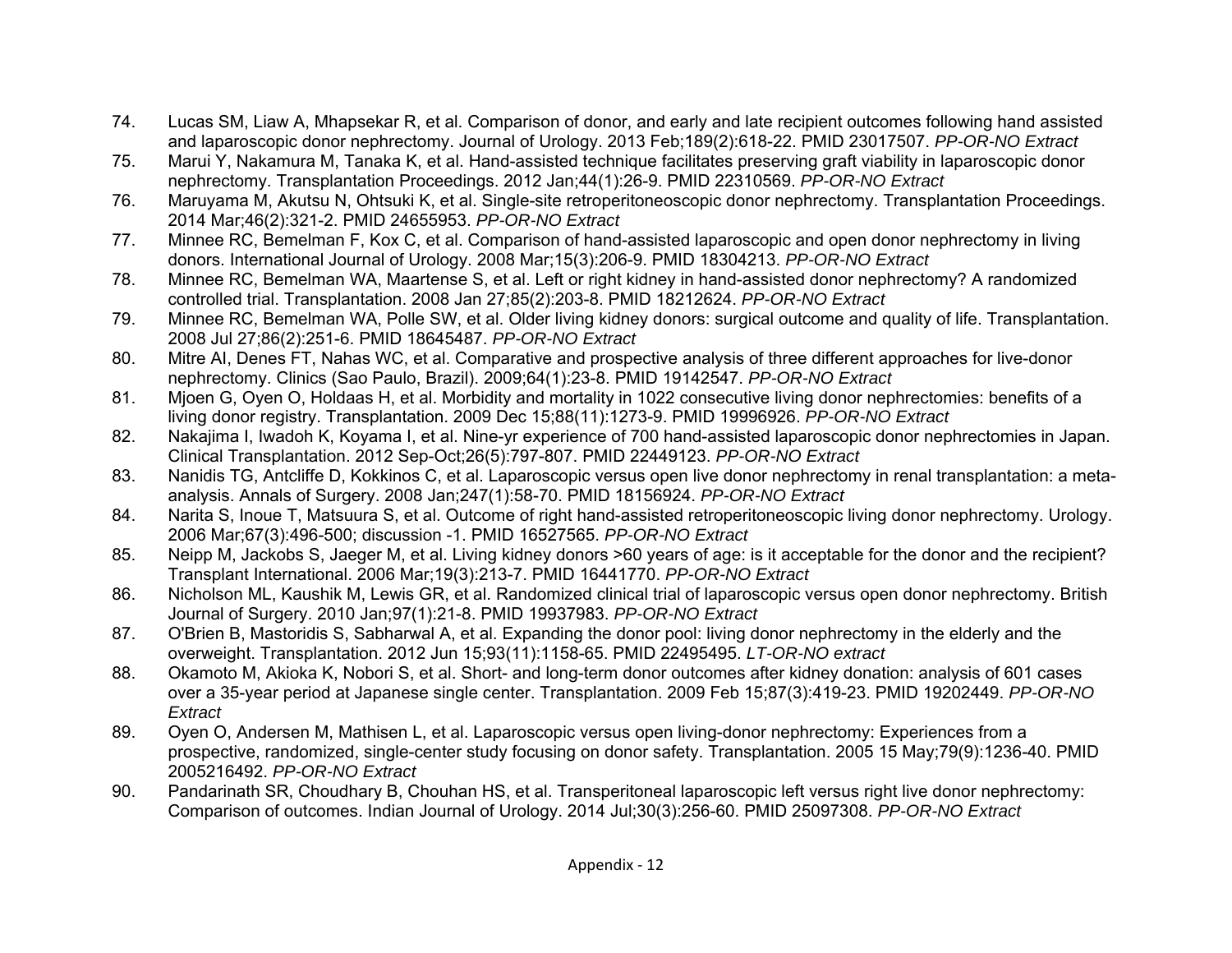- 91. Paragi PR, Klaassen Z, Fletcher HS, et al. Vascular constraints in laparoscopic renal allograft: comparative analysis of multiple and single renal arteries in 976 laparoscopic donor nephrectomies. World Journal of Surgery. 2011 Sep;35(9):2159- 66. PMID 21713578. *PP-OR-NO Extract*
- 92. Prasad GVR, Lipszyc D, Huang M, et al. A Prospective Observational Study of Changes in Renal Function and Cardiovascular Risk Following Living Kidney Donation. Transplantation. 2008 Nov;86(9):1315-8. PMID WOS:000260945600023. *PP-OR-NO Extract*
- 93. Reese PP, Feldman HI, Asch DA, et al. Short-term outcomes for obese live kidney donors and their recipients. Transplantation. 2009 Sep 15;88(5):662-71. PMID 19741463. *PP-OR-NO Extract*
- 94. Richstone L, Rais-Bahrami S, Waingankar N, et al. Pfannenstiel laparoendoscopic single-site (LESS) vs conventional multiport laparoscopic live donor nephrectomy: a prospective randomized controlled trial. BJU International. 2013 Sep;112(5):616-22. PMID 23826907. *PP-OR-NO Extract*
- 95. Rook M, Bosma RJ, van Son WJ, et al. Nephrectomy elicits impact of age and BMI on renal hemodynamics: Lower postdonation reserve capacity in older or overweight kidney donors. American Journal of Transplantation. 2008 Oct;8(10):2077-85. PMID WOS:000259269900016. *PP-OR-NO Extract*
- 96. Ruszat R, Sulser T, Dickenmann M, et al. Retroperitoneoscopic donor nephrectomy: donor outcome and complication rate in comparison with three different techniques. World Journal of Urology. 2006 Feb;24(1):113-7. PMID 16435146. *PP-OR-NO Extract*
- 97. Salazar A, Pelletier R, Yilmaz S, et al. Use of a minimally invasive donor nephrectomy program to select technique for live donor nephrectomy. American Journal of Surgery. 2005 May;189(5):558-62; discussion 62-3. PMID 15862496. *PP-OR-NO Extract*
- 98. Samarasekera D, Kim DS, Wang R, et al. Laparoscopy, dorsal lumbotomy and flank incision live donor nephrectomy: comparison of donor outcomes. Canadian Urological Association Journal. 2013 Jan-Feb;7(1-2):E69-73. PMID 23671511. *PP-OR-NO Extract*
- 99. Schnitzbauer AA, Loss M, Hornung M, et al. Mini-incision for strictly retroperitoneal nephrectomy in living kidney donation vs flank incision. Nephrology Dialysis Transplantation. 2006 Oct;21(10):2948-52. PMID 16891649. *PP-OR-NO Extract*
- 100. Schold JD, Goldfarb DA, Buccini LD, et al. Hospitalizations following living donor nephrectomy in the United States. Clinical Journal of The American Society of Nephrology: CJASN. 2014 Feb;9(2):355-65. PMID 24458071. *PP-OR-NO Extract*
- 101. Schostak M, Wloch H, Muller M, et al. Optimizing open live-donor nephrectomy long-term donor outcome. Clinical Transplantation. 2004 Jun;18(3):301-5. PMID 15142052. *LT-OR-NO extract*
- 102. Seo SI, Kim JC, Hwangbo K, et al. Comparison of hand-assisted laparoscopic and open donor nephrectomy: a single-center experience from South Korea. Journal of Endourology. 2005 Jan-Feb;19(1):58-62. PMID 15735385. *PP-OR-NO Extract*
- 103. Shirodkar SP, Sageshima J, Bird VG, et al. Living donor nephrectomy: University of Miami technique and current results. Archivos Espanoles de Urologia. 2010 Apr;63(3):163-70. PMID 20431181. *PP-OR-NO Extract*
- 104. Shokeir AA. Open versus laparoscopic live donor nephrectomy: a focus on the safety of donors and the need for a donor registry. Journal of Urology. 2007 Nov;178(5):1860-6. PMID 17868736. *PP-OR-NO Extract*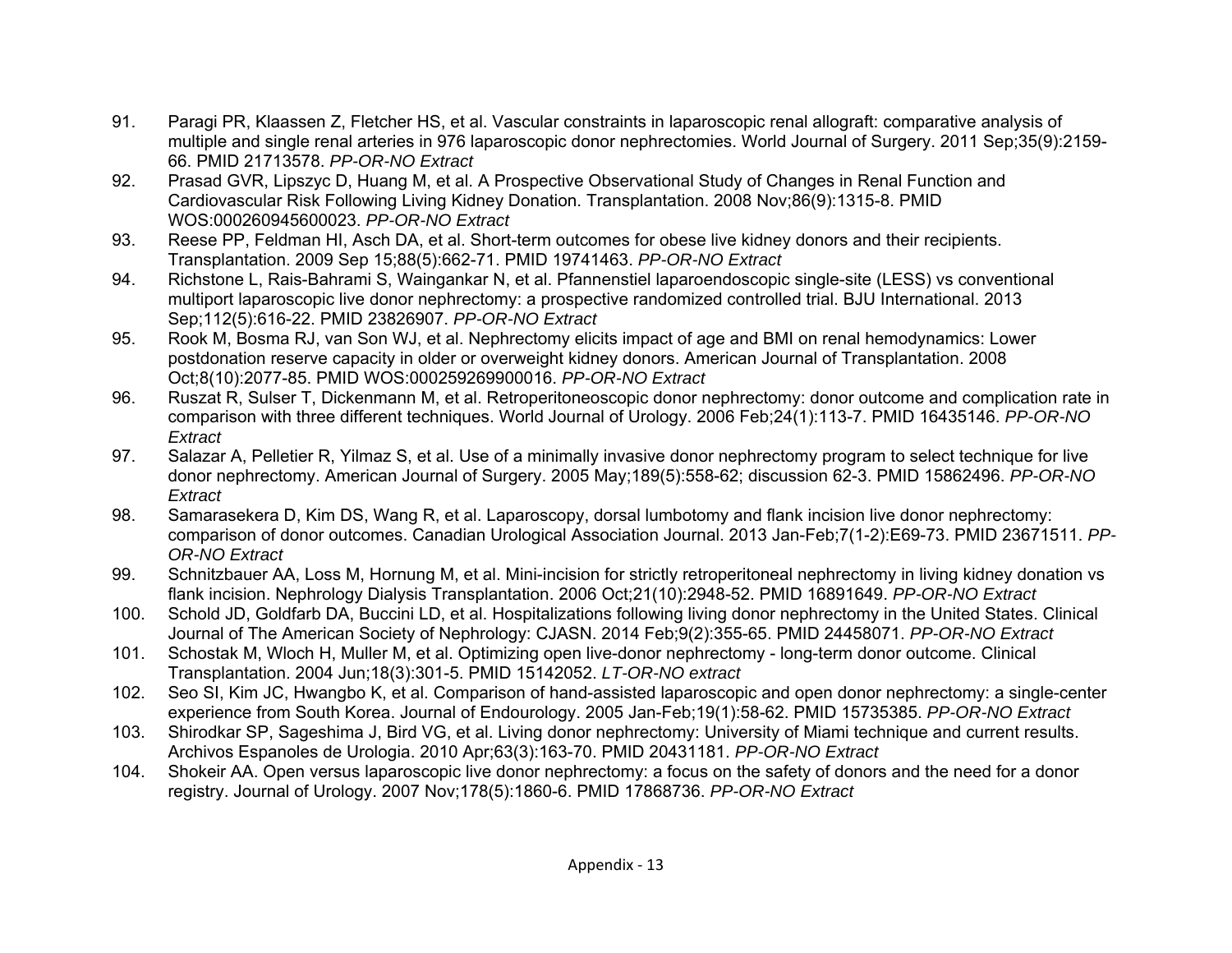- 105. Siebels M, Theodorakis J, Schmeller N, et al. Risks and complications in 160 living kidney donors who underwent nephroureterectomy. Nephrology Dialysis Transplantation. 2003 Dec;18(12):2648-54. PMID 14605291. *PP-OR-NO Extract*
- 106. Simforoosh N, Soltani MH, Hosseini Sharifi SH, et al. Mini-laparoscopic live donor nephrectomy: initial series. Urology Journal. 2013;10(4):1054-8. PMID 24469649. *PP-OR-NO Extract*
- 107. Srivastava A, Gupta N, Kumar A. Evolution of the technique of laparoscopic live donor nephrectomy at a single center: experience with more than 350 cases. Urologia Internationalis. 2008;81(4):431-6. PMID 19077405. *PP-OR-NO Extract*
- 108. Stamatakis L, Mercado MA, Choi JM, et al. Comparison of laparoendoscopic single site (LESS) and conventional laparoscopic donor nephrectomy at a single institution. BJU International. 2013 Jul;112(2):198-206. PMID 23480679. *PP-OR-NO Extract*
- 109. Taber DJ, Ashcraft E, Cattanach LA, et al. No difference between smokers, former smokers, or nonsmokers in the operative outcomes of laparoscopic donor nephrectomies. Surgical Laparoscopy, Endoscopy & Percutaneous Techniques. 2009 Apr;19(2):153-6. PMID 19390284. *PP-OR-NO Extract*
- 110. Tan JC, Busque S, Workeneh B, et al. Effects of aging on glomerular function and number in living kidney donors. Kidney International. 2010 Oct;78(7):686-92. PMID WOS:000281824200011. *PP-OR-NO Extract*
- 111. Taweemonkongsap T, Nualyong C, Amornvesukit T, et al. Laparoscopic live-donor nephrectomy: a comparison with the open technique and how to reach quality standards: a single-center experience in Thailand. Transplantation Proceedings. 2011 Dec;43(10):3593-8. PMID 22172811. *PP-OR-NO Extract*
- 112. Tent H, Rook M, Stevens LA, et al. Renal Function Equations before and after Living Kidney Donation: A Within-Individual Comparison of Performance at Different Levels of Renal Function. Clinical Journal of the American Society of Nephrology. 2010 Nov;5(11):1960-8. PMID WOS:000284018500010. *PP-OR-NO Extract*
- 113. Tent H, Sanders JS, Rook M, et al. Effects of preexistent hypertension on blood pressure and residual renal function after donor nephrectomy. Transplantation. 2012 Feb 27;93(4):412-7. PMID 22217533. *LT-OR-NO extract*
- 114. Textor SC, Taler SJ, Driscoll N, et al. Blood pressure and renal function after kidney donation from hypertensive living donors. Transplantation. 2004 Jul 27;78(2):276-82. PMID 15280690. *PP-OR-NO Extract*
- 115. Tokodai K, Takayama T, Amada N, et al. Retroperitoneoscopic living donor nephrectomy: short learning curve and our original hybrid technique. Urology. 2013 Nov;82(5):1054-8. PMID 24044910. *PP-OR-NO Extract*
- 116. Tomic A, Jevtic M, Novak M, et al. Changes of Glomerular Filtration After Nephrectomy in Living Donor. International Surgery. 2010 Oct-Dec;95(4):343-9. PMID WOS:000294533800013. *PP-OR-NO Extract*
- 117. Tooher RL, Rao MM, Scott DF, et al. A systematic review of laparoscopic live-donor nephrectomy. Transplantation. 2004 Aug 15;78(3):404-14. PMID 15316369. *PP-OR-NO Extract*
- 118. Troppmann C, Daily MF, McVicar JP, et al. The transition from laparoscopic to retroperitoneoscopic live donor nephrectomy: a matched pair pilot study. Transplantation. 2010 Apr 15;89(7):858-63. PMID 20065916. *PP-OR-NO Extract*
- 119. Tsoulfas G, Agorastou P, Ko D, et al. Laparoscopic living donor nephrectomy: is there a difference between using a left or a right kidney? Transplantation Proceedings. 2012 Nov;44(9):2706-8. PMID 23146499. *PP-OR-NO Extract*
- 120. Tsuchiya N, Satoh S, Sato K, et al. Hand assisted retroperitoneoscopic living donor nephrectomy in elderly donors. Journal of Urology. 2006 Jan;175(1):230-4. PMID WOS:000234001100062. *PP-OR-NO Extract*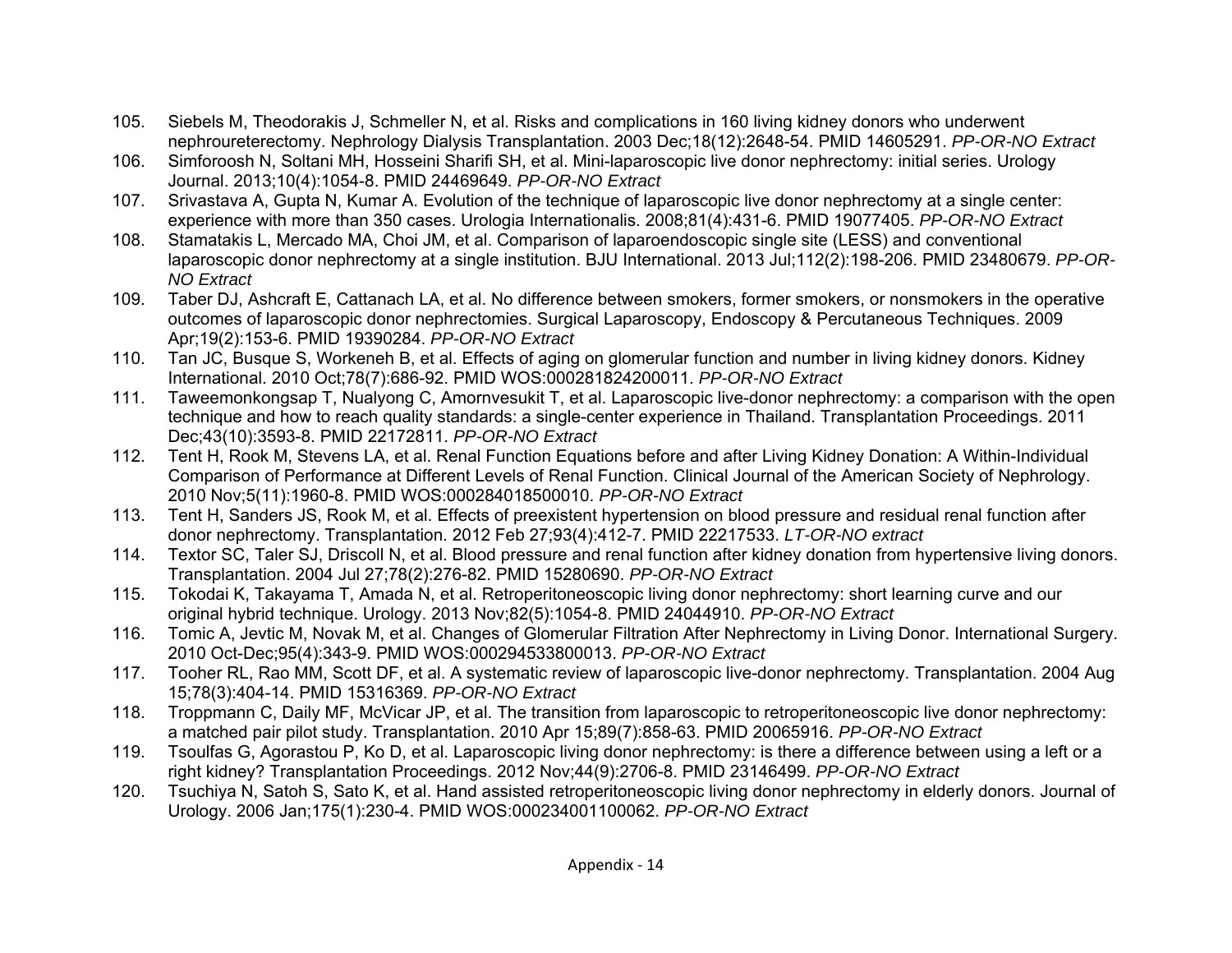- 121. Ungbhakorn P, Kongchareonsombat W, Leenanupan C, et al. Comparative outcomes of open nephrectomy, hand-assisted laparoscopic nephrectomy, and full laparoscopic nephrectomy for living donors. Transplantation Proceedings. 2012 Jan;44(1):22-5. PMID 22310568. *PP-OR-NO Extract*
- 122. Van der Merwe A, Heyns CF. Retroperitoneoscopic live donor nephrectomy: review of the first 50 cases at Tygerberg Hospital, Cape Town, South Africa. South African Journal of Surgery. 2014 Jun;52(2):53-6. PMID 25216097. *PP-OR-NO Extract*
- 123. Villeda-Sandoval CI, Rodriguez-Covarrubias F, Cortes-Aguilar G, et al. Hand-assisted laparoscopic versus open donor nephrectomy: a retrospective comparison of perioperative and functional results in a tertiary care center in Mexico. Transplantation Proceedings. 2013 Nov;45(9):3220-4. PMID 24182788. *PP-OR-NO Extract*
- 124. Yuzawa K, Shinoda M, Fukao K. Outcome of laparoscopic live donor nephrectomy in 2005: National survey of Japanese transplantation centers. Transplantation Proceedings. 2006 Dec;38(10):3409-11. PMID 17175288. *PP-OR-NO Extract*

### **Longterm Outcomes: Eligible Studies-Not extracted**

- 1. Wu X, Moore D, Wansley S, et al. 3 Year comparative outcomes of live kidney donors over age 50 or with a BMI > 30: A single center experience. American Journal of Transplantation. 2012 May;12:330. PMID 70746986.
- 2. Tsai SF, Shu KH, Ho HC, et al. Long-term outcomes of living kidney donors over the past 28 years in a single center in Taiwan. Transplantation Proceedings. 2012 Jan;44(1):39-42. PMID 22310573.
- 3. Toyoda M, Yamanaga S, Kawabata C, et al. Long-term safety of living kidney donors aged 60 and older. Transplantation Proceedings. 2014 Mar;46(2):318-20. PMID 24655952.
- 4. Timsit MO, Nguyen KN, Rouach Y, et al. Kidney function following nephrectomy: similitude and discrepancies between kidney cancer and living donation. Urologic Oncology. 2012 Jul-Aug;30(4):482-6. PMID 20864365.
- 5. Tent H, Sanders JS, Rook M, et al. Effects of preexistent hypertension on blood pressure and residual renal function after donor nephrectomy. Transplantation. 2012 Feb 27;93(4):412-7. PMID 22217533.
- 6. Tavakol MM, Vincenti FG, Assadi H, et al. Long-term renal function and cardiovascular disease risk in obese kidney donors. Clinical Journal of The American Society of Nephrology: CJASN. 2009 Jul;4(7):1230-8. PMID 19443625.
- 7. Tan L, Tai BC, Wu FN, et al. Impact of Kidney Disease Outcomes Quality Initiative Guidelines on the Prevalence of Chronic Kidney Disease After Living Donor Nephrectomy. Journal of Urology. 2011 May;185(5):1820-5. PMID WOS:000289279600089.
- 8. Talseth T, Fauchald P, Skrede S, et al. LONG-TERM BLOOD-PRESSURE AND RENAL-FUNCTION IN KIDNEY DONORS. Kidney International. 1986 May;29(5):1072-6. PMID WOS:A1986C189100017.
- 9. Smith SW, Hitt R, Nazione S, et al. Comparison of communication and personal characteristics of living kidney donors and a matched quota sample. Clinical Transplantation. 2013 Jan-Feb;27(1):104-12. PMID 23072546.
- 10. Shrestha SM, Talbot D, Rix D, et al. Effect of age or obesity on the short-term and long-term outcomes in living kidney donors: A single centre experience (2001-2009). American Journal of Transplantation. 2011 April;11:199-200. PMID 70405602.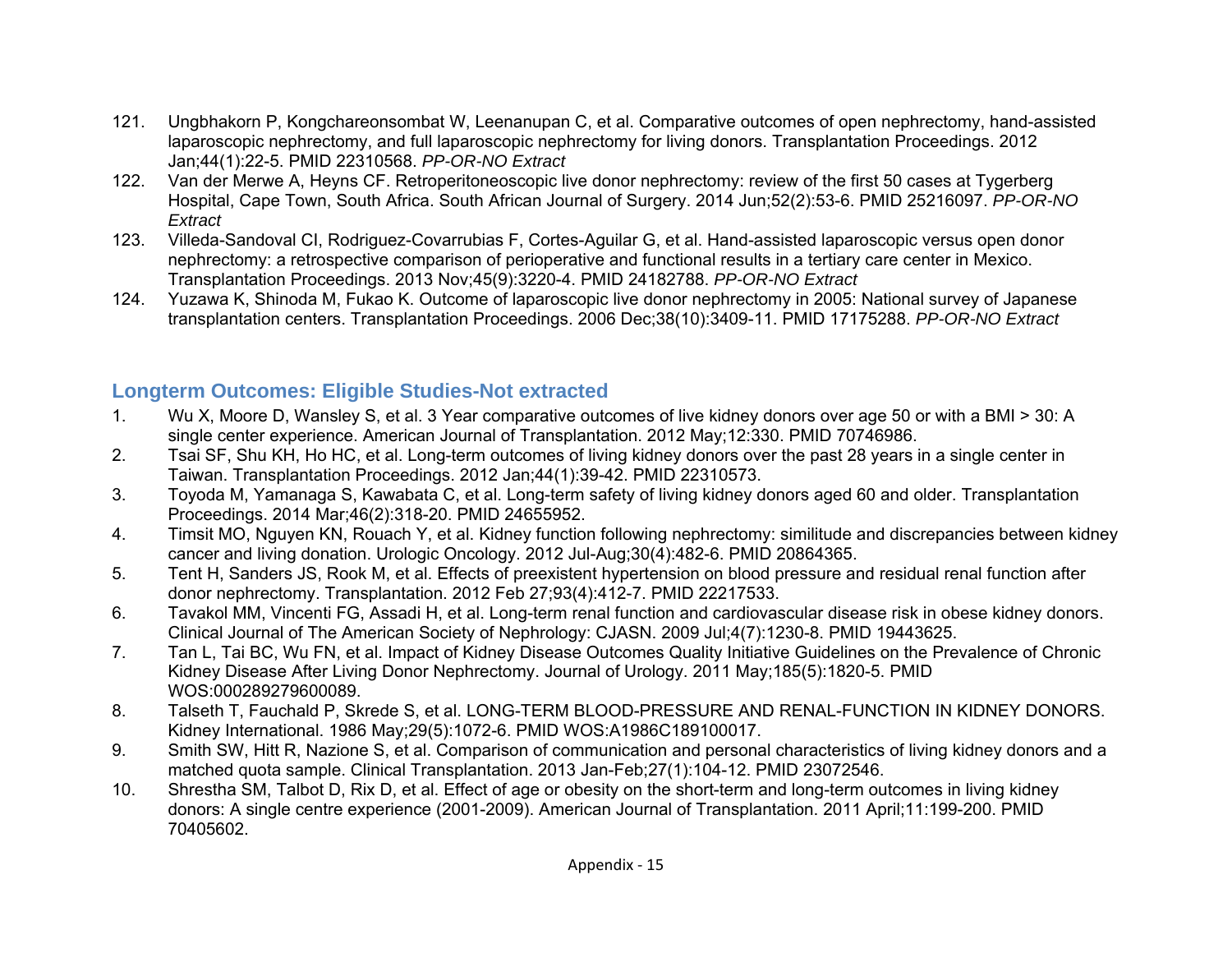- 11. Schostak M, Wloch H, Muller M, et al. Optimizing open live-donor nephrectomy long-term donor outcome. Clinical Transplantation. 2004 Jun;18(3):301-5. PMID 15142052.
- 12. Santos L, Macario F, Alves R, et al. Risks of Living Donor Nephrectomy. Transplantation Proceedings. 2010 Jun;42(5):1484- 6. PMID WOS:000279236100018.
- 13. Rizvi SA, Naqvi SA, Jawad F, et al. Living kidney donor follow-up in a dedicated clinic. Transplantation. 2005 May 15;79(9):1247-51. PMID 15880079.
- 14. Ramesh Prasad GV, Lipszyc D, Sarker S, et al. Twenty four-hour ambulatory blood pressure profiles 12 months post living kidney donation. Transplant International. 2010 Aug;23(8):771-6. PMID 20059751.
- 15. Praga M, Hernandez E, Herrero JC, et al. Influence of obesity on the appearance of proteinuria and renal insufficiency after unilateral nephrectomy. Kidney International. 2000 Nov;58(5):2111-8. PMID WOS:000090154500030.
- 16. Patel N, Mason P, Rushton S, et al. Renal function and cardiovascular outcomes after living donor nephrectomy in the UK: quality and safety revisited. BJU International. 2013 Jul;112(2):E134-42. PMID 23795791.
- 17. Parasuraman R, Venkat KK. Utility of estimated glomerular filtration rate in live kidney donation. Clinical Journal of The American Society of Nephrology: CJASN. 2008 Nov;3(6):1608-9. PMID 18945996.
- 18. Padrao MB, Sens YA. Quality of life of living kidney donors in Brazil: an evaluation by the short form-36 and the WHOQOLbref questionnaires. Clinical Transplantation. 2009 Sep-Oct;23(5):621-7. PMID 19664019.
- 19. Ohashi Y, Thomas G, Nurko S, et al. Association of metabolic syndrome with kidney function and histology in living kidney donors. American Journal of Transplantation. 2013 September;13(9):2342-51. PMID 2013551792.
- 20. O'Brien B, Mastoridis S, Sabharwal A, et al. Expanding the donor pool: living donor nephrectomy in the elderly and the overweight. Transplantation. 2012 Jun 15;93(11):1158-65. PMID 22495495.
- 21. Nogueira JM, Weir MR, Jacobs S, et al. A study of renal outcomes in obese living kidney donors. Transplantation. 2010 Nov 15;90(9):993-9. PMID 20844468.
- 22. Mjoen G, Oyen O, Midtvedt K, et al. Age, gender, and body mass index are associated with renal function after kidney donation. Clinical Transplantation. 2011 Nov-Dec;25(6):E579-83. PMID 21906171.
- 23. Lopes A, Frade IC, Teixeira L, et al. Depression and anxiety in living kidney donation: evaluation of donors and recipients. Transplantation Proceedings. 2011 Jan-Feb;43(1):131-6. PMID 21335170.
- 24. Lima DX, Petroianu A, Hauter HL. Quality of life and surgical complications of kidney donors in the late post-operative period in Brazil. Nephrology Dialysis Transplantation. 2006 Nov;21(11):3238-42. PMID 16921185.
- 25. Klop KW, Dols LF, Weimar W, et al. Quality of life of elderly live kidney donors. Transplantation. 2013 Oct 15;96(7):644-8. PMID 23860088.
- 26. Kido R, Shibagaki Y, Iwadoh K, et al. Persistent glomerular hematuria in living kidney donors confers a risk of progressive kidney disease in donors after heminephrectomy. American Journal of Transplantation. 2010 Jul;10(7):1597-604. PMID 20353466.
- 27. Kido R, Shibagaki Y, Iwadoh K, et al. Very low but stable glomerular filtration rate after living kidney donation: is the concept of "chronic kidney disease" applicable to kidney donors? Clinical & Experimental Nephrology. 2010 Aug;14(4):356-62. PMID 20339892.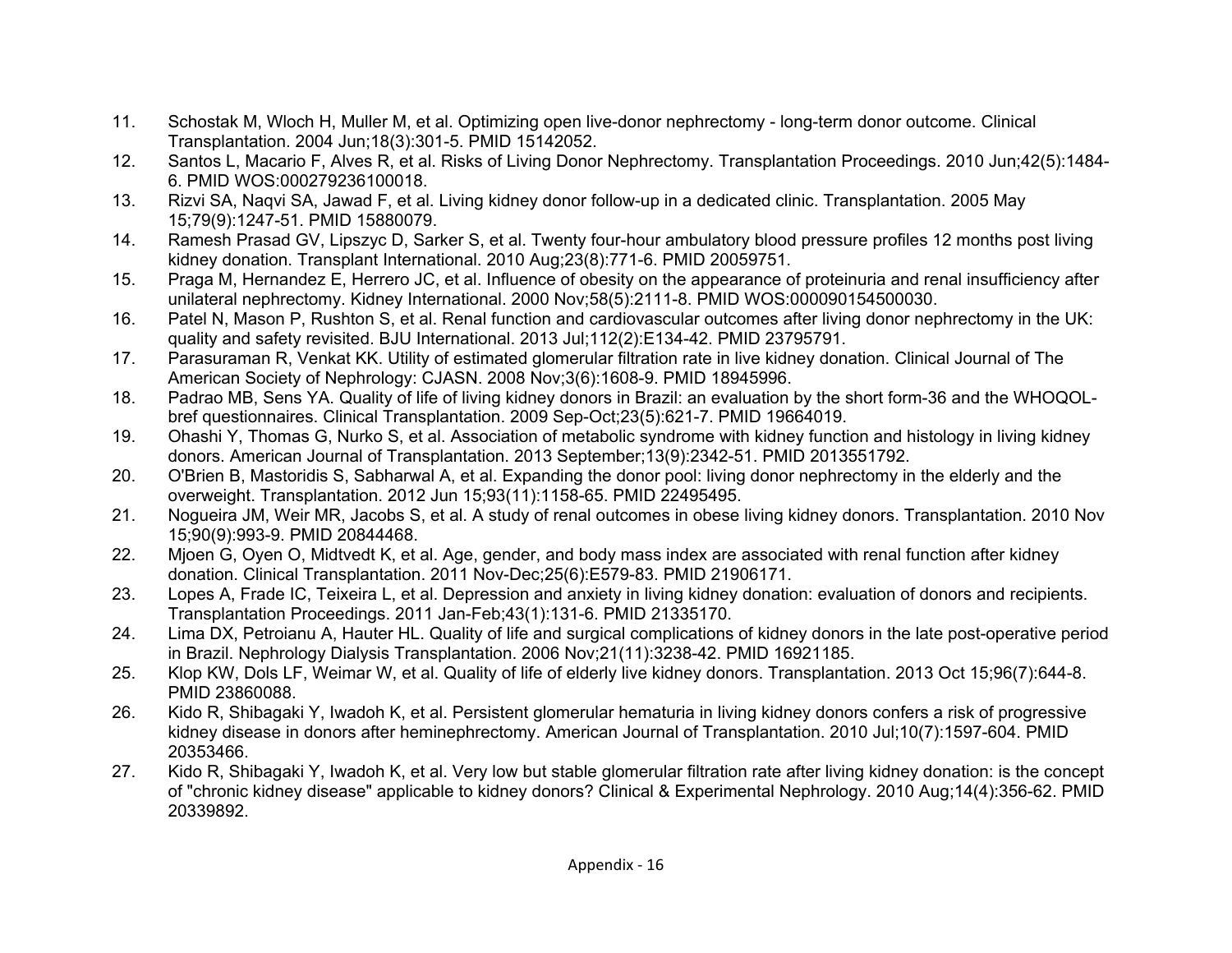- 28. Hildebrand L, Melchert TP, Anderson RC. Impression management during evaluation and psychological reactions postdonation of living kidney donors. Clinical Transplantation. 2014 Aug;28(8):855-61. PMID 24888484.
- 29. Goldfarb DA, Matin SF, Braun WE, et al. Renal outcome 25 years after donor nephrectomy. Journal of Urology. 2001 Dec;166(6):2043-7. PMID 11696703.
- 30. Garg AX, Meirambayeva A, Huang AJ, et al. Cardiovascular disease in kidney donors: matched cohort study. British Medical Journal. 2012 Mar;344PMID WOS:000301231900002.
- 31. Fourcade J, Labeeuw M, Demaziere J, et al. Compensatory renal hypertrophy in living kidney donors. Nephrologie. 2002 2002;23(4):173-7. PMID WOS:000176571400003.
- 32. Fallahzadeh MK, Jafari L, Roozbeh J, et al. Comparison of Health Status and Quality of Life of Related Versus Paid Unrelated Living Kidney Donors. American Journal of Transplantation. 2013 Dec;13(12):3210-4. PMID WOS:000327235300023.
- 33. Fallahzadeh M, Jafari L, Sagheb M, et al. Comparison of health status and quality of life of related versus paid unrelated living kidney donors: A single center experience from iran. American Journal of Transplantation. 2013 April;13:304. PMID 71057487.
- 34. Espinoza R, Gracida C, Cancino J, et al. Effect of obese living donors on the outcome and metabolic features in recipients of kidney transplantation. Transplantation Proceedings. 2006 Apr;38(3):888-9. PMID 16647499.
- 35. El-Agroudy AE, Wafa EW, Sabry AA, et al. The health of elderly living kidney donors after donation. Annals of Transplantation. 2009 Apr-Jun;14(2):13-9. PMID 19487788.
- 36. Eberhard OK, Kliem V, Offner G, et al. Assessment of long-term risks for living related kidney donors by 24-h blood pressure monitoring and testing for microalbuminuria. Clinical Transplantation. 1997 Oct;11(5):415-9. PMID WOS:A1997YD70400013.
- 37. Doshi M, Garg AX, Gibney E, et al. Race and renal function early after live kidney donation: An analysis of the United States Organ Procurement and Transplantation Network Database. Clinical Transplantation. 2010 September-October;24(5):153-7. PMID 2010706693.
- 38. Demir E, Balal M, Paydas S, et al. Dyslipidemia and weight gain secondary to lifestyle changes in living renal transplant donors. Transplantation Proceedings. 2005 Dec;37(10):4176-9. PMID 16387071.
- 39. Chandran S, Masharani U, Webber AB, et al. Prediabetic living kidney donors have preserved kidney function at 10 years after donation. Transplantation. 2014 Apr 15;97(7):748-54. PMID 24342975.
- 40. Bock HA, Bachofen M, Landmann J, et al. GLOMERULAR HYPERFILTRATION AFTER UNILATERAL NEPHRECTOMY IN LIVING KIDNEY DONORS. Transplant International. 1992 1992;5:S156-S9. PMID WOS:A1992JV18900050.
- 41. Albertsmeyer S, Renner FC, Yildiz S, et al. One hundred six live kidney donors in a single German transplantation center: renal, physical, and psychological follow-up. Transplantation Proceedings. 2010 Dec;42(10):3992-3. PMID 21168608.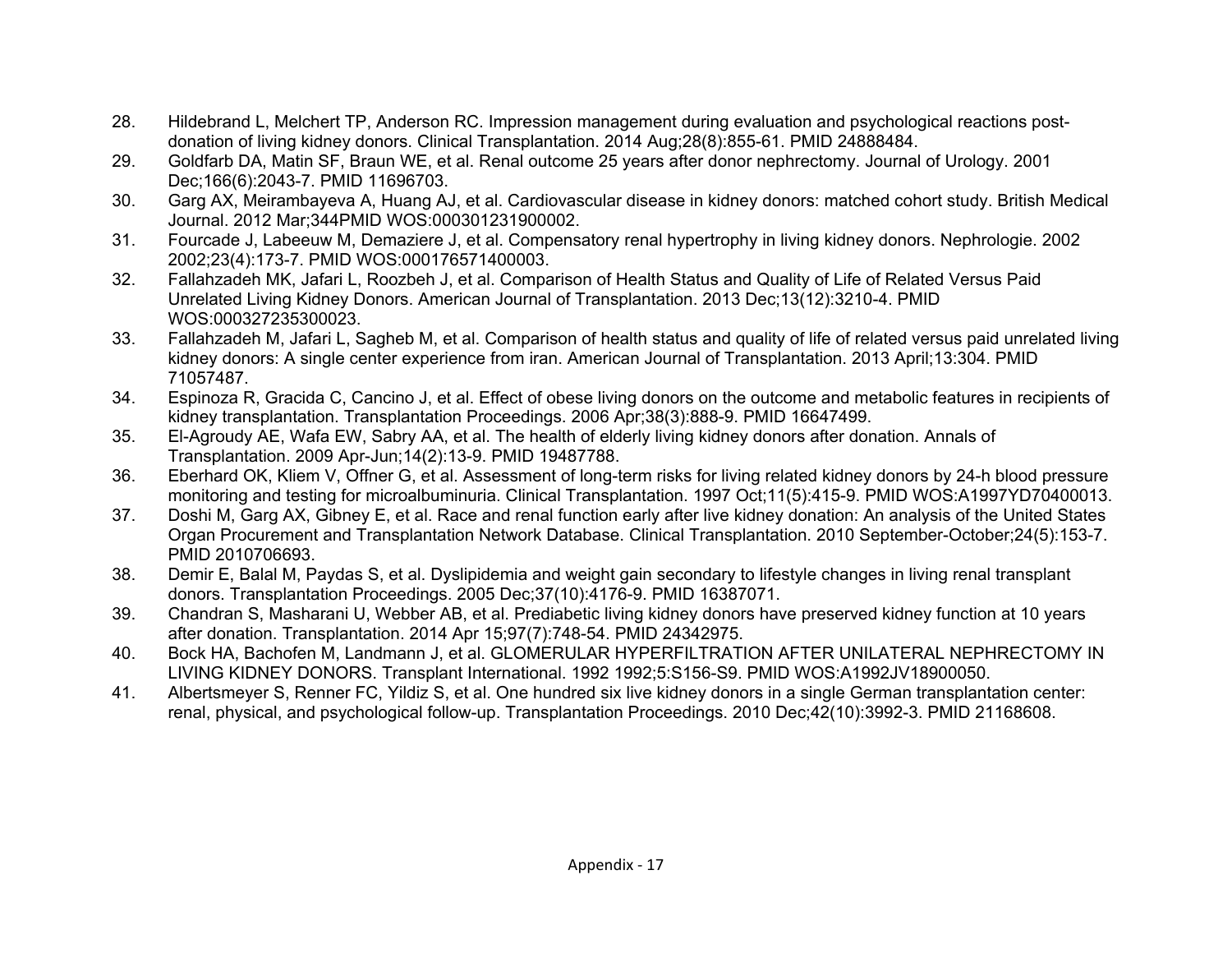### **Excluded Studies**

- 1. Abdu A, Morolo N, Meyers A, et al. Living kidney donor transplants over a 16-year period in South Africa: a single center experience. Annals of African Medicine. 2011 Apr-Jun;10(2):127-31. PMID 21691019. *No relevant comparison*
- 2. Abrahams HM, Freise CE, Kang SM, et al. Technique, indications and outcomes of pure laparoscopic right donor nephrectomy. Journal of Urology. 2004 May;171(5):1793-6. PMID 2004174486. *No outcomes of interest*
- 3. Achille M, Soos J, Fortin MC, et al. Differences in psychosocial profiles between men and women living kidney donors. Clinical Transplantation. 2007 May-Jun;21(3):314-20. PMID WOS:000246151700005. *No relevant comparison*
- 4. Afaneh C, Aull MJ, Gimenez E, et al. Comparison of laparoendoscopic single-site donor nephrectomy and conventional laparoscopic donor nephrectomy: donor and recipient outcomes. Urology. 2011 Dec;78(6):1332-7. PMID 21996107. *No outcomes of interest*
- 5. Afaneh C, Ramasamy R, Leeser DB, et al. Is right-sided laparoendoscopic single-site donor nephrectomy feasible? Urology. 2011 Jun;77(6):1365-9. PMID 21397302. *Sample size not sufficient*
- 6. Afaneh C, Sheth S, Aull MJ, et al. Laparoendoscopic single-site nephrectomy in obese living renal donors. Journal of Endourology. 2012 Feb;26(2):140-6. PMID 22050506. *Sample size not sufficient*
- 7. Aggarwal N, Porter A, Tang I, et al. Post-nephrectomy renal outcomes in obese living kidney donors. American Journal of Transplantation. 2012 May;12:331. PMID 70746988. *Conference Abstract*
- 8. Ahmad N, Ahmed K, Khan MS, et al. Living-unrelated donor renal transplantation: an alternative to living-related donor transplantation? Annals of the Royal College of Surgeons of England. 2008 Apr;90(3):247-50. PMID 18430342. *PMC2430448 Not relevant to topic*
- 9. Ahmadi F, Alimadadi A, Lesan Pezeshki M. Slow graft function and related risk factors in living donor kidney transplantation. [Arabic]. Tehran University Medical Journal. 2008 January;65(10):30-5. PMID 2008088847. *Not available in English*
- 10. Ahmadi F, Ali-Madadi A, Lessan-Pezeshki M, et al. Pre-transplant calcium-phosphate-parathormone homeostasis as a risk factor for early graft dysfunction. Saudi Journal of Kidney Diseases & Transplantation. 2008 Jan;19(1):54-8. PMID 18087123. *Not relevant to topic*
- 11. Alagoz S, Cebi D, Akman C, et al. Progression of coronary artery calcification in living kidney donors: a follow-up study. Nephron. 2014;126(3):144-50. PMID 24776642. *No outcomes of interest*
- 12. Alfani D, Pretagostini R, Rossi M, et al. Living unrelated kidney transplantation: a 12-year single center experience. Transplantation Proceedings. 1997 Feb-Mar;29(1-2):191-4. PMID 9122959. *Nephrectomies before 1994*
- 13. Alfani D, Pretagostini R, Rossi M, et al. Analysis of 160 consecutive living unrelated kidney transplants: 1983-1997. Transplantation Proceedings. 1997 Dec;29(8):3399-401. PMID 9414764. *Nephrectomies before 1994*
- 14. Alnimri M, Laftavi MR, Kohli R, et al. African-American women and older patients are at risk for a greater decline in renal function following living kidney donation. Transplantation Proceedings. 2011 Mar;43(2):512-5. PMID 21440747. *Insufficient study duration*
- 15. Amer H, Prieto M, Heimbach JK, et al. Increasing mortality by living kidney donation?: the devil is in the details. Kidney International. 2014 Jun;85(6):1469. PMID 24875552. *No outcomes of interest*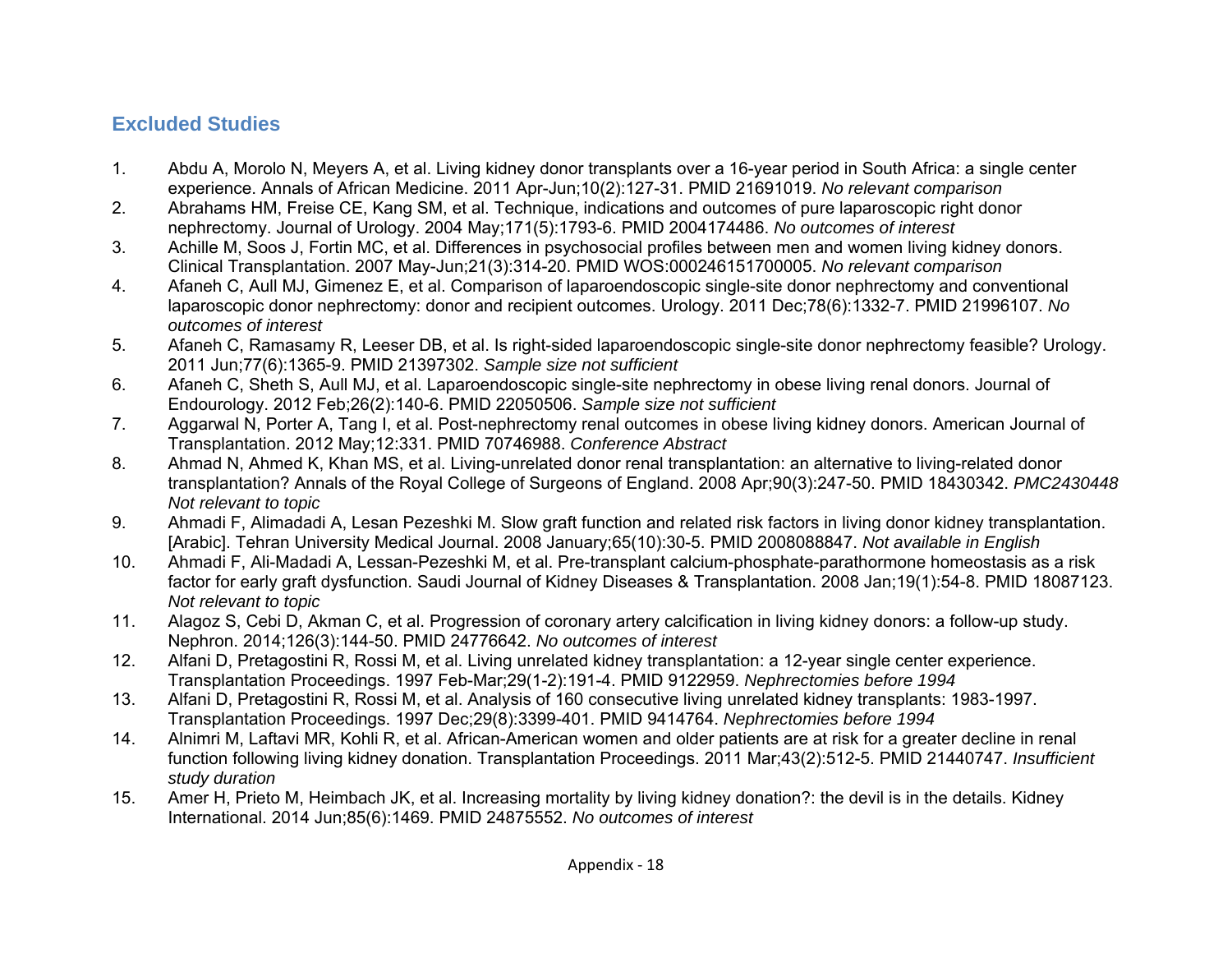- 16. Amico P, Honger G, Mayr M, et al. Clinical relevance of pretransplant donor-specific HLA antibodies detected by singleantigen flow-beads. Transplantation. 2009 Jun 15;87(11):1681-8. PMID 19502960. *Not relevant to topic*
- 17. Amin R, Tavakol M, Amirkiai S, et al. Effect of obesity on renal function and cardiovascular disease risk factors in long-term kidney donors. American Journal of Transplantation. 2012 May;12:100. PMID 70746195. *Conference Abstract*
- 18. Andersen MH, Mathisen L, Oyen O, et al. Postoperative pain and convalescence in living kidney donors-laparoscopic versus open donor nephrectomy: a randomized study. American Journal of Transplantation. 2006 Jun;6(6):1438-43. PMID 16686768. *No outcomes of interest*
- 19. Aniskevich S, Taner CB, Perry DK, et al. Ultrasound-guided transversus abdominis plane blocks for patients undergoing laparoscopic hand-assisted nephrectomy: a randomized, placebo-controlled trial. Local & Regional Anesthesia. 2014;7:11-6. PMID 24860252. *No outcomes of interest*
- 20. Apisarnthanarak P, Suvannarerg V, Muangsomboon K, et al. Renal vascular variants in living related renal donors: evaluation with CT angiography. Journal of the Medical Association of Thailand. 2012 Jul;95(7):941-8. PMID 22919990. *No outcomes of interest*
- 21. Arevalo Perez J, Gragera Torres F, Marin Toribio A, et al. Angio CT assessment of anatomical variants in renal vasculature: its importance in the living donor. Insights Into Imaging. 2013 Apr;4(2):199-211. PMID 23355302. *PMC3609954 Not relevant to topic*
- 22. Assimos DG. Re: Stone disease in living-related renal donors: long-term outcomes for transplant donors and recipients. Journal of Urology. 2014 Aug;192(2):440. PMID 25035002. *No outcomes of interest*
- 23. Bachmann A, Wolff T, Giannini O, et al. How painful is donor nephrectomy? Retrospective analysis of early pain and pain management in open versus laparoscopic versus retroperitoneoscopic nephrectomy. Transplantation. 2006 June;81(12):1735-8. PMID 2006303787. *No outcomes of interest*
- 24. Bardi R, Boujemaa B, Kallala C, et al. Predicting kidney graft failure by HLA antibodies detection in kidney transplanted patients. Tissue Antigens. 2011 May;77 (5):443-4. PMID 70652498. *Not relevant to topic*
- 25. Barlow AD, Taylor AH, Elwell R, et al. The performance of three estimates of glomerular filtration rate before and after live donor nephrectomy. Transplant International. 2010 Apr 1;23(4):417-23. PMID 19922429. *No outcomes of interest*
- 26. Barri YM, Parker T, 3rd, Daoud Y, et al. Definition of chronic kidney disease after uninephrectomy in living donors: what are the implications? Transplantation. 2010 Sep 15;90(5):575-80. PMID 20562736. *No outcomes of interest*
- 27. Barth RN, Phelan MW, Goldschen L, et al. Single-port donor nephrectomy provides improved patient satisfaction and equivalent outcomes. Annals of Surgery. 2013 Mar;257(3):527-33. PMID 22968070. *No outcomes of interest*
- 28. Beladi Mousavi SS, Alemzadeh Ansari MJ, Parsi A, et al. Reasons for Renal Donation among Living Unrelated Renal Donors in Khuzestan Province, Southwestern Iran. International Journal of Organ Transplantation Medicine. 2013;4(1):21-4. PMID 25013649. *No outcomes of interest*
- 29. Ben Abdallah T, Abderrahim E, Ben Hamida F, et al. Short- and long-term post-renal transplant follow-up at Charles Nicolle Hospital. Transplantation Proceedings. 1999 Dec;31(8):3116-8. PMID 10616399. *Not relevant to topic*
- 30. Ben Abdallah T, el Younsi F, Ben Hamida F, et al. Results of 144 consecutive renal transplants from living-related donors. Transplantation Proceedings. 1997 Nov;29(7):3071-2. PMID 9365670. *Not relevant to topic*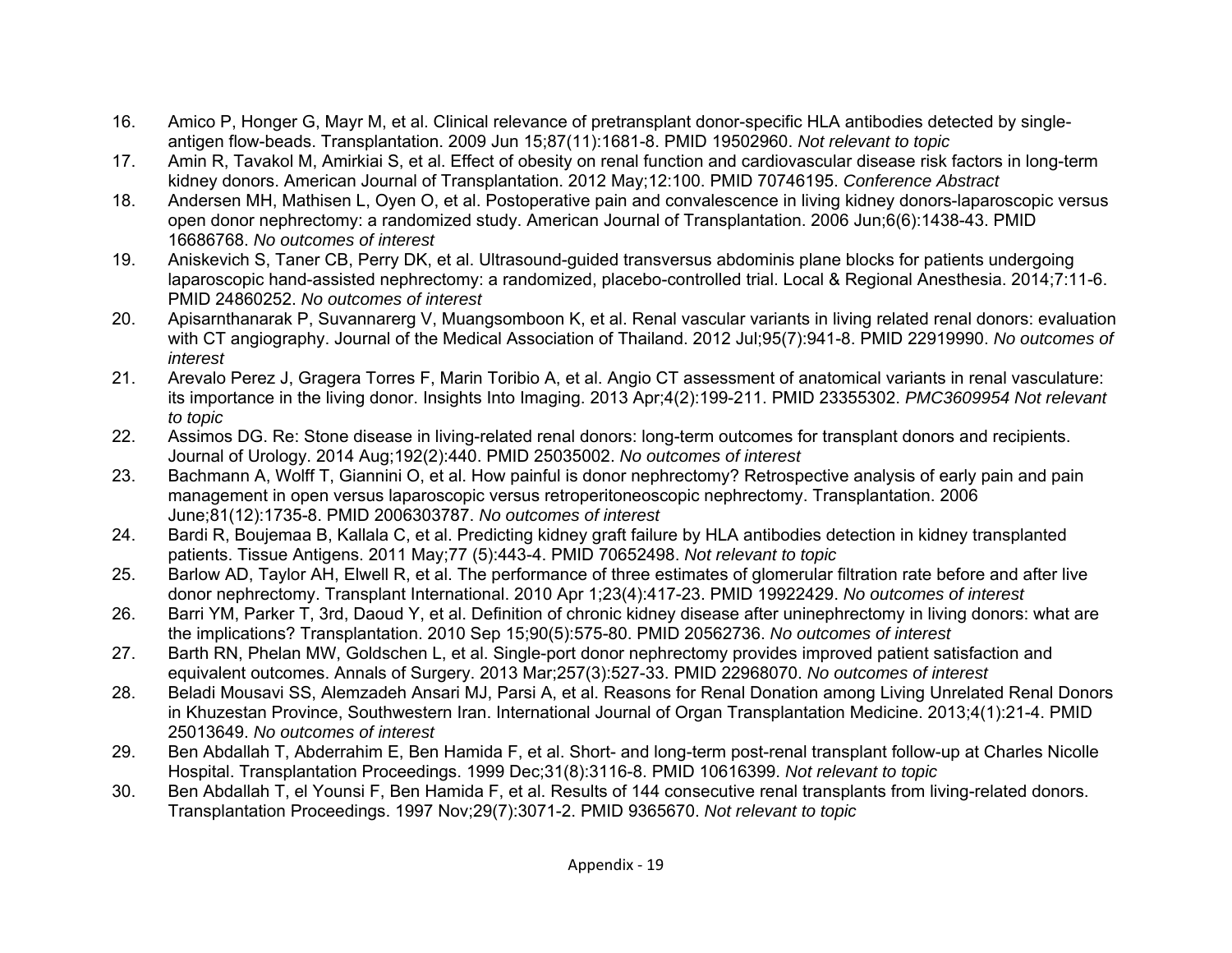- 31. Ben Hamida F, Ben Abdallah T, Abdelmoula M, et al. Impact of donor/recipient gender, age, and HLA matching on graft survival following living-related renal transplantation. Transplantation Proceedings. 1999 Dec;31(8):3338-9. PMID 10616498. *Not relevant to topic*
- 32. Bergman S, Feldman LS, Mayo NE, et al. Measuring surgical recovery: the study of laparoscopic live donor nephrectomy. American Journal of Transplantation. 2005 Oct;5(10):2489-95. PMID 16162199. *No outcomes of interest*
- 33. Bieniasz M, Domagala P, Kwiatkowski A, et al. The assessment of residual kidney function after living donor nephrectomy. Transplantation Proceedings. 2009 Jan-Feb;41(1):91-2. PMID 19249485. *No relevant comparison*
- 34. Biglarnia AR, Tufveson G, Lorant T, et al. Efficacy and safety of continuous local infusion of ropivacaine after retroperitoneoscopic live donor nephrectomy. American Journal of Transplantation. 2011 Jan;11(1):93-100. PMID 21199350. *Not relevant to topic*
- 35. Boudville N, Garg AX. End-stage renal disease in living kidney donors. Kidney International. 2014 Jul;86(1):20-2. PMID 24978379. *No outcomes of interest*
- 36. Boyarsky BJ, Van Arendonk K, Deshpande NA, et al. Difficulty obtaining insurance after living kidney donation. American Journal of Transplantation. 2012 May;12:47. PMID 70746015. *Conference Abstract*
- 37. Branchereau J, Rigaud J, Normand G, et al. [Results and surgical complications of living donor nephrectomy: open vs handassisted laparoscopic nephrectomy]. Progres en Urologie. 2009 Jun;19(6):389-94. PMID 19467457. *Not available in English*
- 38. Briancon S, Germain L, Baudelot C, et al. [Quality of life of living kidney donor: a national report]. Nephrologie et Therapeutique. 2011 Jul;7 Suppl 1:S1-39. PMID 21907160. *No relevant comparison*
- 39. Buell JF, Lee L, Martin JE, et al. Laparoscopic donor nephrectomy vs. open live donor nephrectomy: A quality of life and functional study. Clinical Transplantation. 2005 February;19(1):102-9. PMID 2005076261. *No outcomes of interest*
- 40. Buer LC, Hofmann BM. How does kidney transplantation affect the relationship between donor and recipient? Tidsskrift for Den Norske Laegeforening. 2012 Jan 10;132(1):41-3. PMID 22240827. *Not relevant to topic*
- 41. Burgos Revilla FJ. Retroperitoneoscopic donor nephrectomy: A retrospective, non-randomized comparison of early complications, donor and recipient outcome with the standard open approach: Commentary. European Urology. 2005 July;48(1):96. PMID 2005271721. *No outcomes of interest*
- 42. Butt Z, Jensen SE, Daud A, et al. What is the quality of life impact of living donor nephrectomy? Clinical and Translational Science. 2010 April;3 (2):S29. PMID 70206101. *Not relevant to topic*
- 43. Capocasale E, Iaria M, Vistoli F, et al. Incidence, diagnosis, and treatment of chylous leakage after laparoscopic live donor nephrectomy. Transplantation. 2012 Jan 15;93(1):82-6. PMID 22143459. *No outcomes of interest*
- 44. Capolicchio JP, Saemi A, Trotter S, et al. Retroperitoneoscopic nephrectomy with a modified hand-assisted approach. Urology. 2011 Mar;77(3):607-11. PMID 20708224. *Sample size not sufficient*
- 45. Casagrande LH, Collins S, Warren AT, et al. Lack of health insurance in living kidney donors. Clinical Transplantation. 2012 Mar-Apr;26(2):E101-4. PMID 22050216. *No outcomes of interest*
- 46. Chang P, Gill J, Dong J, et al. Living donor age and kidney allograft half-life: Implications for living donor paired exchange programs. Clinical Journal of the American Society of Nephrology. 2012;7(5):835-41. PMID 2012267098. *Not relevant to topic*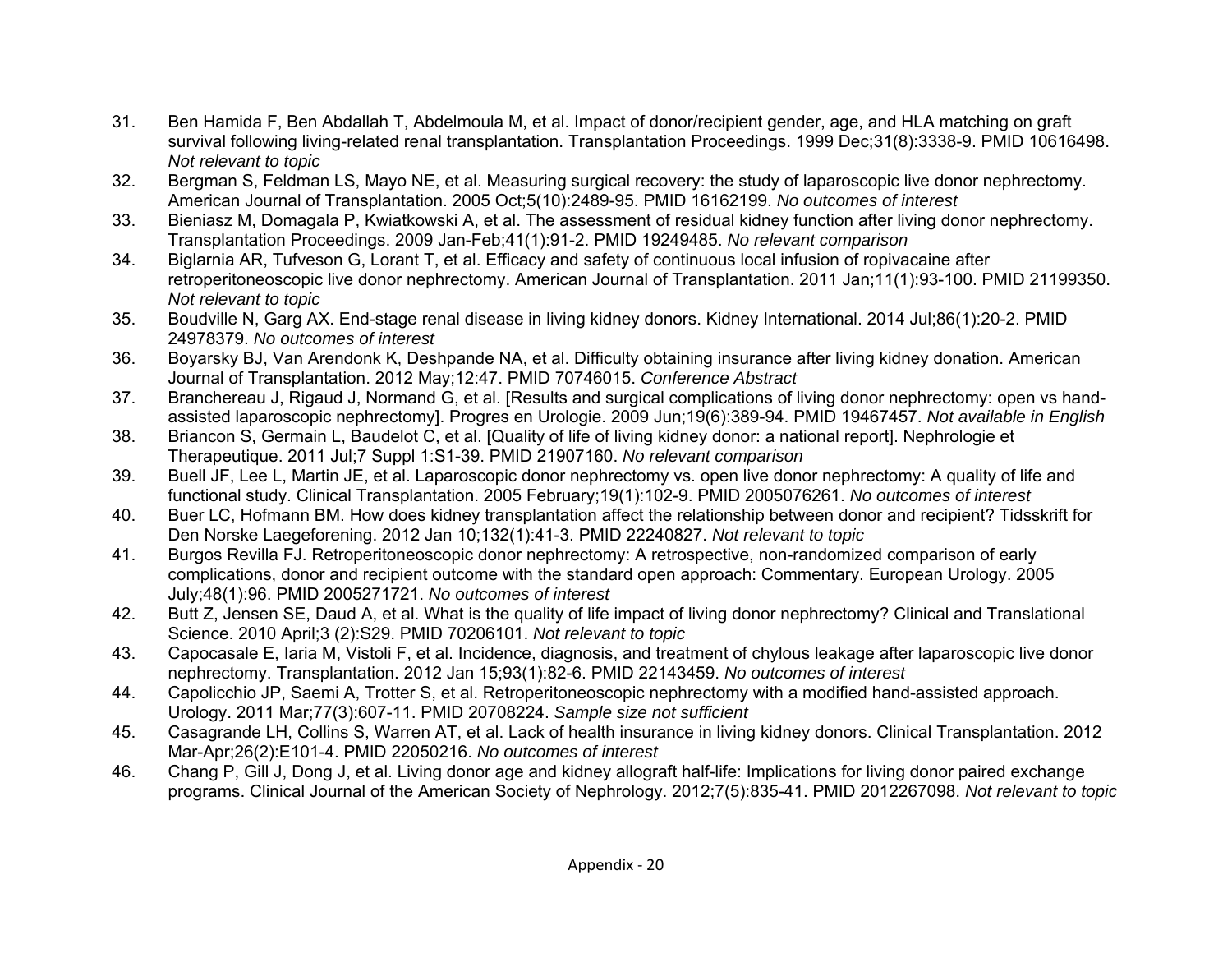- 47. Chen Z, Fang J, Li G, et al. Compensatory changes in the retained kidney after nephrectomy in a living related donor. Transplantation Proceedings. 2012 Dec;44(10):2901-5. PMID 23194993. *No relevant comparison*
- 48. Cheng EY, Leeser DB, Kapur S, et al. Outcomes of laparoscopic donor nephrectomy without intraoperative systemic heparinization. Journal of Urology. 2010 Jun;183(6):2282-6. PMID 20400133. *No outcomes of interest*
- 49. Cho A, Shin JH, Jang HR, et al. Association between uric acid concentration and postdonation kidney function after living donor nephrectomy. Nephrology Dialysis Transplantation. 2013 May;28:i280. PMID 71075849. *Conference Abstract*
- 50. Cho HJ, Lee JY, Kim JC, et al. How safe and effective is routine left hand-assisted laparoscopic donor nephrectomy with multiple renal arteries? A high-volume, single-center experience. Transplantation Proceedings. 2012 Dec;44(10):2913-7. PMID 23194996. *No outcomes of interest*
- 51. Choi KH, Yang SC, Joo DJ, et al. Clinical assessment of renal function stabilization after living donor nephrectomy. Transplantation Proceedings. 2012 Dec;44(10):2906-9. PMID 23194994. *No relevant comparison*
- 52. Chu KH, Poon CKY, Lam CM, et al. Long-term outcomes of living kidney donors: A single centre experience of 29 years. Nephrology. 2012 January;17(1):85-8. PMID 2012005574. *No outcomes of interest*
- 53. Chuang FP, Novick AC, Sun GH, et al. Graft outcomes of living donor renal transplantations in elderly recipients. Transplantation Proceedings. 2008 Sep;40(7):2299-302. PMID 18790218. *Not relevant to topic*
- 54. Clancy MJ, Geddes CC. Acceptable mortality after living kidney donation. Kidney International. 2014 May;85(5):1240-1. PMID 24786882. *No outcomes of interest*
- 55. Clemens K, Boudville N, Dew MA, et al. Erratum: The long-term quality of life of living kidney donors: A multicenter cohort study (American Journal of Transplantation (2010) 11 (463-469) DOI:10.1111/j.1600-6143.2010.03424.x). American Journal of Transplantation. 2011 April;11(4):874. PMID 2011179326. *No outcomes of interest*
- 56. Dasgupta P, Challacombe B, Compton F, et al. A systematic review of hand-assisted laparoscopic live donor nephrectomy. International Journal of Clinical Practice. 2004 May;58(5):474-8. PMID 15206504. *No outcomes of interest*
- 57. Davis CL. Living kidney donor follow-up: state-of-the-art and future directions. Advances in Chronic Kidney Disease. 2012 Jul;19(4):207-11. PMID 22732039. *No outcomes of interest*
- 58. De Groot IB, Stiggelbout AM, Van Der Boog PJM, et al. Reduced quality of life in living kidney donors: Association with fatigue, societal participation and pre-donation variables. Transplant International. 2012 September;25(9):967-75. PMID 2012466821. *No relevant comparison*
- 59. de la Vega LSP, Torres A, Bohorquez HE, et al. Patient and graft outcomes from older living kidney donors are similar to those from younger donors despite lower GFR. Kidney International. 2004 Oct;66(4):1654-61. PMID WOS:000223821000041. *Not relevant to topic*
- 60. Delanaye P, Weekers L, Dubois BE, et al. Outcome of the living kidney donor. Nephrology Dialysis Transplantation. 2012 Jan;27(1):41-50. PMID 22287701. *No outcomes of interest*
- 61. Devanand V, Chithrapavai SU. Correlation of 2 hours and 24 hours creatinine clearance in renal donors after unilateral nephrectomy. Journal of Clinical and Diagnostic Research JCDR. 2013 Oct;7(10):2119-21. PMID 24298453. *PMC3843444 Not relevant to topic*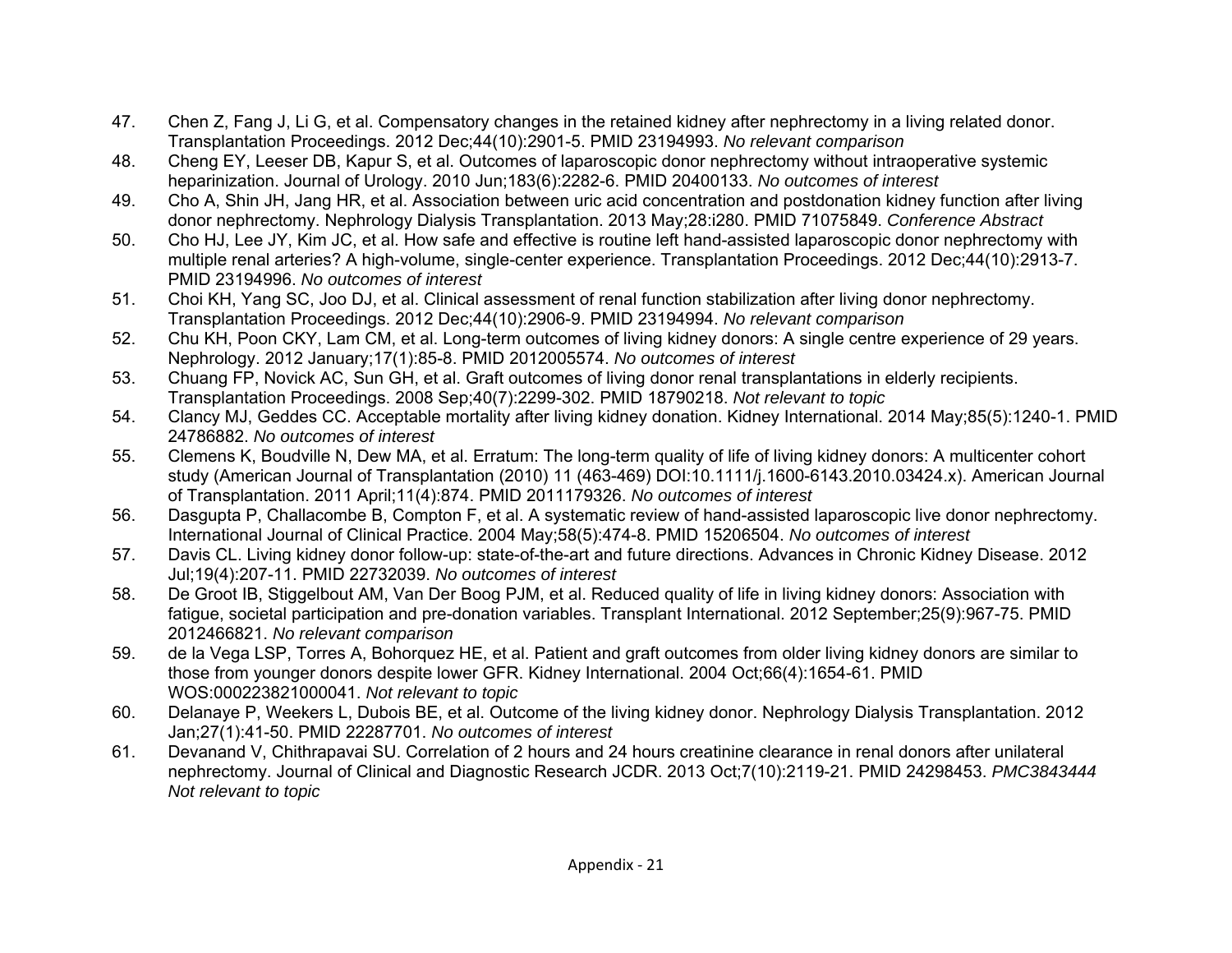62. Dew MA, DiMartini AF, DeVito Dabbs AJ, et al. Preventive intervention for living donor psychosocial outcomes: feasibility and efficacy in a randomized controlled trial. American Journal of Transplantation. 2013 Oct;13(10):2672-84. PMID 23924065. *NIHMS508325 [Available on 10/01/14]* 

#### *PMC3837427 [Available on 10/01/14] Not relevant to topic*

- 63. Diez A, Sundaram C, Mujtaba M, et al. Residual renal function in living kidney donors: Does remaining kidney volume matter? American Journal of Transplantation. 2013 April;13:390-1. PMID 71057797. *Conference Abstract*
- 64. Dols LF, Ijzermans JN, Wentink N, et al. Long-term follow-up of a randomized trial comparing laparoscopic and mini-incision open live donor nephrectomy. American Journal of Transplantation. 2010 Nov;10(11):2481-7. PMID 20977639. *No relevant comparison*
- 65. Dols LF, Weimar W, Ijzermans JN. Long-term consequences of kidney donation. New England Journal of Medicine. 2009 May 28;360(22):2371-2; author reply 2. PMID 19484820. *Not relevant to topic*
- 66. Dols LFC, Ijzermans JNM, Wentink N, et al. Long-Term Follow-up of a Randomized Trial Comparing Laparoscopic and Mini-Incision Open Live Donor Nephrectomy. American Journal of Transplantation. 2010 Nov;10(11):2481-7. PMID WOS:000283595700013. *No relevant comparison*
- 67. Dubey D, Shrinivas RP. Trans-umbilical laparo-endoscopic single-site donor nephrectomy without the use of a single-port access device. Indian Journal of Urology. 2013 Apr;29(2):156-7. PMID 23956524. *No outcomes of interest*
- 68. Ellison MD, McBride MA, Taranto SE, et al. Living kidney donors in need of kidney transplants: a report from the organ procurement and transplantation network. Transplantation. 2002;74(9):1349-51. *No relevant comparison*
- 69. Elramah M, Patil V, Becker Y, et al. Development of new onset hypertension in living kidney donors: Are multiple renal arteries a risk factor? American Journal of Transplantation. 2013 April;13:391-2. PMID 71057800. *Conference Abstract*
- 70. Fauchald P, Holdaas H, Albrechtsen D, et al. THE USE OF ELDERLY LIVING DONORS. Kidney International. 1989 Jan;35(1):513-. PMID WOS:A1989R629001470. *Not relevant to topic*
- 71. Fauchald P, Sodal G, Albrechtsen D, et al. THE USE OF ELDERLY LIVING DONORS IN RENAL-TRANSPLANTATION. Transplant International. 1991 1991;4(1):51-3. PMID WOS:A1991FJ50000010. *Not relevant to topic*
- 72. Fayek SA, Keenan J, Haririan A, et al. Ureteral stents are associated with reduced risk of ureteral complications after kidney transplantation: a large single center experience. Transplantation. 2012 Feb 15;93(3):304-8. PMID 22179401. *No outcomes of interest*
- 73. Fehrman-Ekholm I. Living donor kidney transplantation. Transplantation Proceedings. 2006 Oct;38(8):2637-41. PMID 17098024. *No relevant comparison*
- 74. Fehrman-Ekholm I, Brink B, Ericsson C, et al. Kidney donors don't regret Follow-up of 370 donors in Stockholm since 1964. Transplantation. 2000 May 27;69(10):2067-71. PMID WOS:000087421700016. *No relevant comparison*
- 75. Fehrman-Ekholm I, Duner F, Brink B, et al. No evidence of accelerated loss of kidney function in living kidney donors: results from a cross-sectional follow-up. Transplantation. 2001 Aug 15;72(3):444-9. PMID 11502974. *No relevant comparison*
- 76. FehrmanEkholm I, Elinder CG, Stenbeck M, et al. Kidney donors live longer. Transplantation. 1997 Oct 15;64(7):976-8. PMID WOS:A1997YB06500007. *No relevant comparison*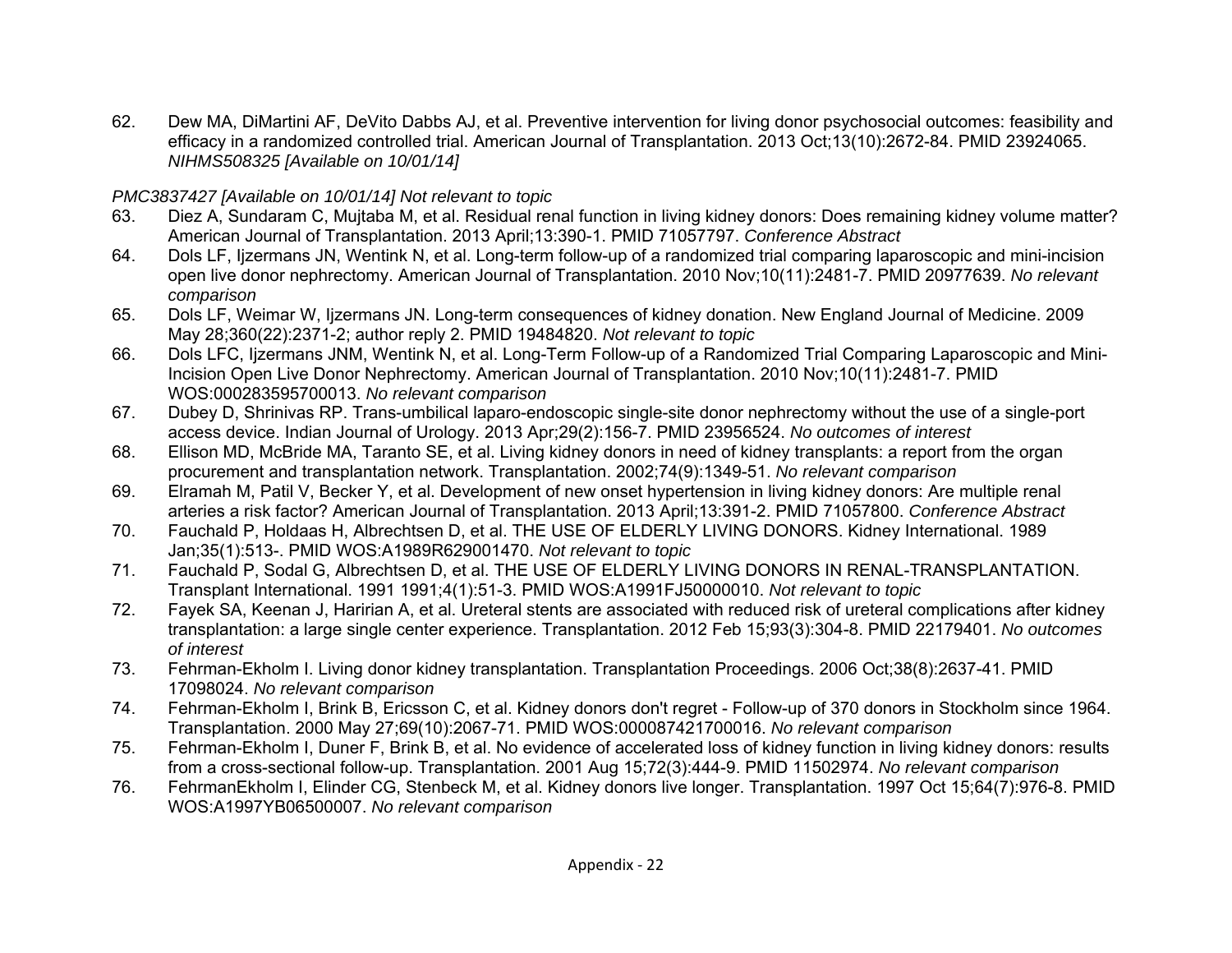- 77. Fehrman-Ekholm I, Kvarnstrom N, Softeland JM, et al. Post-nephrectomy development of renal function in living kidney donors: a cross-sectional retrospective study. Nephrology Dialysis Transplantation. 2011 Jul;26(7):2377-81. PMID 21459783. *LT-OR-Extract*
- 78. Fehrman-Ekholm I, Norden G, Lennerling A, et al. Living kidney donors developing end-stage renal disease. Transplantation Proceedings. 2006 Oct;38(8):2642-3. PMID 17098025. *No relevant comparison*
- 79. Fehrman-Ekholm I, Norden G, Lennerling A, et al. Incidence of end-stage renal disease among live kidney donors. Transplantation. 2006 Dec 27;82(12):1646-8. PMID 17198252. *No relevant comparison*
- 80. Fernandez S, Mohan S, Zaky Z, et al. Role of estimated GFR CKD-EPI as screening tool for donor selection. American Journal of Transplantation. 2013 April;13:305-6. PMID 71057492. *Conference Abstract*
- 81. Ferrario M, Buckel E, Astorga C, et al. Results in laparoscopic living donor nephrectomy: a multicentric experience. Transplantation Proceedings. 2013;45(10):3716-8. PMID 24315006. *Sample size not sufficient*
- 82. Foster CE, 3rd, Borboroglu PG, Bartlett ST, et al. Nonelective laparoscopic donor nephrectomy can be done safely. Current Surgery. 2005 Jan-Feb;62(1):103-5. PMID 15708159. *No outcomes of interest*
- 83. Fournier C, Pallet N, Cherqaoui Z, et al. Very long-term follow-up of living kidney donors. Transplant International. 2012 Apr;25(4):385-90. PMID 22356210. *No relevant comparison*
- 84. Frade IC, Fonseca I, Dias L, et al. Impact assessment in living kidney donation: psychosocial aspects in the donor. Transplantation Proceedings. 2008 Apr;40(3):677-81. PMID 18454984. *No outcomes of interest*
- 85. Fraser SM, Rajasundaram R, Aldouri A, et al. Acceptable outcome after kidney transplantation using "expanded criteria donor" grafts. Transplantation. 2010 Jan 15;89(1):88-96. PMID 20061924. *Not relevant to topic*
- 86. Friedersdorff F, Wolff I, Deger S, et al. No need for systemic heparinization during laparoscopic donor nephrectomy with short warm ischemia time.[Erratum appears in World J Urol. 2011 Aug;29(4):567 Note: Florian Fuller, T [corrected to Fuller, Tom Florian]]. World Journal of Urology. 2011 Aug;29(4):561-6. PMID 21607574. *No outcomes of interest*
- 87. Garcia MF, Andrade LG, Carvalho MF. Living kidney donors--a prospective study of quality of life before and after kidney donation. Clinical Transplantation. 2013 Jan-Feb;27(1):9-14. PMID 22831164. *No relevant comparison*
- 88. Garg AX, Meirambayeva A, Huang A, et al. Cardiovascular disease risk in living kidney donors. American Journal of Transplantation. 2012 May;12:98. PMID 70746190. *Conference Abstract*
- 89. Ghahramani N, Behzadi S, Malek-Hosseini SA, et al. Occurrence of hypertension and proteinuria among kidney donors in Shiraz Nemazee Hospital. Transplantation Proceedings. 1999 Dec;31(8):3139. PMID 10616411. *No relevant comparison*
- 90. Giacomoni A, Di Sandro S, Lauterio A, et al. Evolution of robotic nephrectomy for living donation: from hand-assisted to totally robotic technique. The International Journal Of Medical Robotics + Computer Assisted Surgery: MRCAS. 2014 Sep;10(3):286-93. PMID 24599640. *Not relevant to topic*
- 91. Gibbons N, Nicol D, Cari. The CARI guidelines. Surgical techniques in living donor nephrectomy. Nephrology. 2010 Apr;15 Suppl 1:S88-95. PMID 20591051. *No outcomes of interest*
- 92. Giessing M. Laparoscopic living-donor nephrectomy. Nephrology Dialysis Transplantation. 2004 July;19(SUPPL. 4):iv36-iv40. PMID 2004366319. *No outcomes of interest*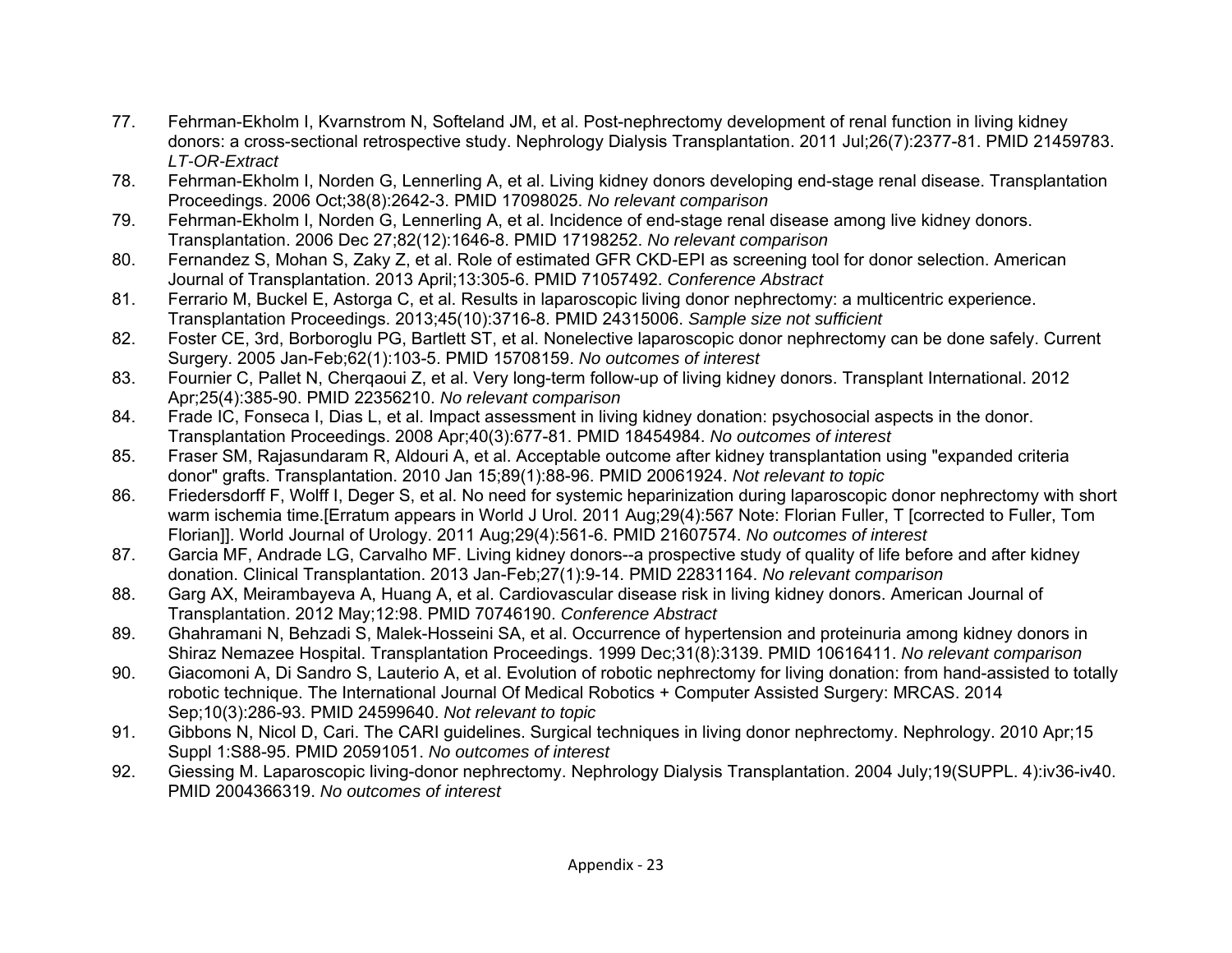- 93. Giessing M, Fuller TF, Deger S, et al. [Ten years of laparoscopic living kidney donation. From an extravagant to a routine procedure]. Urologe (Ausg. A). 2006 Jan;45(1):46-52. PMID 16328213. *Not available in English*
- 94. Giessing M, Reuter S, Deger S, et al. Laparoscopic versus open donor nephrectomy in Germany: Impact on donor healthrelated quality of life and willingness to donate. Transplantation Proceedings. 2005 Jun;37(5):2011-5. PMID WOS:000230024800009. *No relevant comparison*
- 95. Giessing M, Reuter S, Schonberger B, et al. Quality of life of living kidney donors in Germany: a survey with the Validated Short Form-36 and Giessen Subjective Complaints List-24 questionnaires. Transplantation. 2004 Sep 27;78(6):864-72. PMID 15385806. *No relevant comparison*
- 96. Giorgakis E, Fernandez-Diaz S. Diffuse subcutaneous emphysema after transperitoneal laparoscopic donor nephrectomy. Hippokratia. 2013 Jan;17(1):94. PMID 23935356. *PMC3738291 Not relevant to topic*
- 97. Glotzer OS, Singh TP, Gallichio MH, et al. Long-term quality of life after living kidney donation. Transplantation Proceedings. 2013 Nov;45(9):3225-8. PMID 24182789. *No relevant comparison*
- 98. Goldberg A, Storsley L. Teen donors, adult problems? Evaluating the long-term risks of living kidney donation from adolescents. Pediatric Transplantation. 2014 Jun;18(4):319-20. PMID 24802337. *No outcomes of interest*
- 99. Goldberg RJ, Smits G, Wiseman AC. Long-term impact of donor-recipient size mismatching in deceased donor kidney transplantation and in expanded criteria donor recipients. Transplantation. 2010 Oct 27;90(8):867-74. PMID 20697325. *Not relevant to topic*
- 100. Goldfarb DA. Obesity in living kidney donors: clinical characteristics and outcomes in the era of laparoscopic donor nephrectomy. Journal of Urology. 2005 Sep;174(3):1018-9. PMID 16094034. *No outcomes of interest*
- 101. Goldfarb DA. Kidney paired donation and optimizing the use of live donor organs. Journal of Urology. 2005 Nov;174(5):1911- 2. PMID 16217343. *No outcomes of interest*
- 102. Goldfarb DA. Re: Expanding the donor pool: Living donor nephrectomy in the elderly and the overweight. Journal of Urology. 2013 February;189(2):623. PMID 2013026708. *No outcomes of interest*
- 103. Goldschen L, Munivenkatappa R, Phelan MW, et al. Donor satisfaction and safety support preferred approach of single-port donor nephrectomy. American Journal of Transplantation. 2012 May;12:506. PMID 70747614. *Conference Abstract*
- 104. Gong NQ, Ming CS, Zeng FJ, et al. Renal function of donors and recipients after living donor kidney transplantation in a Chinese cohort. Chinese Medical Journal. 2011 May;124(9):1290-5. PMID 21740735. *No relevant comparison*
- 105. Gossmann J, Wilhelm A, Kachel HG, et al. Long-term consequences of live kidney donation follow-up in 93% of living kidney donors in a single transplant center. American Journal of Transplantation. 2005 Oct;5(10):2417-24. PMID 16162190. *No relevant comparison*
- 106. Gracida C, Espinoza R, Cancino J. Can a living kidney donor become a kidney recipient? Transplantation Proceedings. 2004 Jul-Aug;36(6):1630-1. PMID 15350436. *Sample size not sufficient*
- 107. Gres P, Avances C, Iborra F, et al. [Long-term morbidity of living donor kidney harvesting]. Progres en Urologie. 2007 Apr;17(2):194-8. PMID 17489317. *Not available in English*
- 108. Guleria S, Reddy VS, Bora GS, et al. The quality of life of women volunteering as live-related kidney donors in India. National Medical Journal of India. 2011 Nov-Dec;24(6):342-4. PMID 22680258. *No outcomes of interest*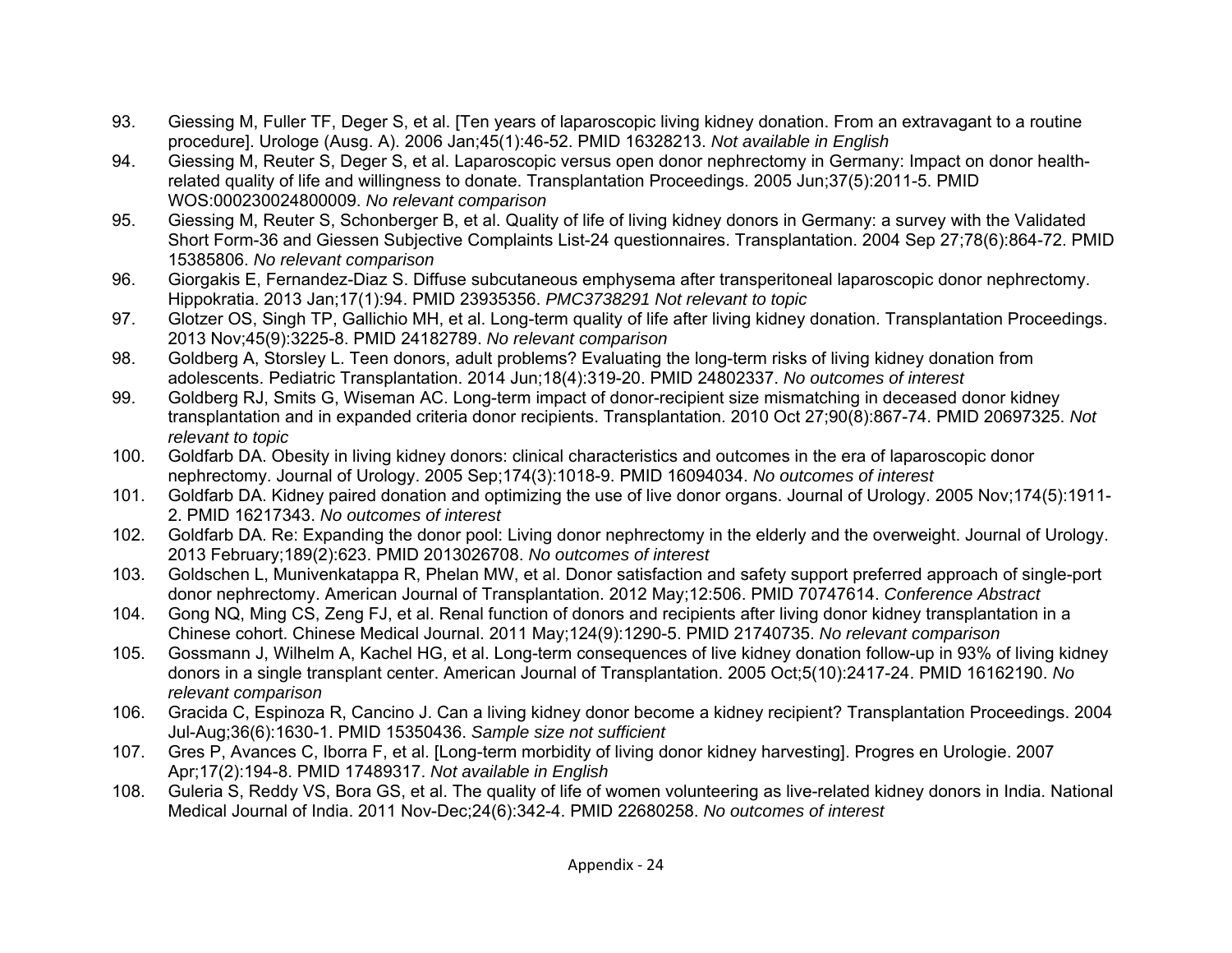- 109. Guo P, Xie Z, Wang Y, et al. Prevalence of erectile dysfunction in living donors before and after nephrectomy in China. Urology. 2010 August;76(2):370-2. PMID 2010448318. *No outcomes of interest*
- 110. Gutierrez del Pozo R, Truan Cacho D, Franco de Castro A. [Living donor kidney transplantation: a surgical procedure]. Archivos Espanoles de Urologia. 2005 Jul-Aug;58(6):521-30. PMID 16138764. *Not available in English*
- 111. Guvence N, Oskay K, Ayli D. The assessment of long-term clinic and laboratory data of living related kidney donors. Transplantation Proceedings. 2012 Jul-Aug;44(6):1614-7. PMID 22841227. *No relevant comparison*
- 112. Hakim NS, Papalois VV. A fast and safe living-donor "finger-assisted" nephrectomy technique: results of 225 cases. Experimental & Clinical Transplantation: Official Journal of the Middle East Society for Organ Transplantation. 2008 Dec;6(4):245-8. PMID 19338483. *No outcomes of interest*
- 113. Han HH, Choi KH, Yang SC, et al. Clinical assessment of follow-up cystatin C-based eGFR in live kidney donors. Korean Journal of Urology. 2012 October;53(10):721-5. PMID 2012654937. *No outcomes of interest*
- 114. Hanif F, Clancy MJ. Hand-assisted laparoscopic living donor nephrectomy: initial Glasgow experience. Scottish Medical Journal. 2013 Nov;58(4):237-40. PMID 24215044. *Sample size not sufficient*
- 115. Herman ES, Rafey MA, Akalin E, et al. Blood pressure and renal function after kidney donation from hypertensive living donors. Transplantation. 2005 Jun 27;79(12):1768-9; author reply 9-70. PMID 15973187. *Not relevant to topic*
- 116. Hosgood SA, Thiyagarajan UM, Nicholson HF, et al. Randomized clinical trial of transversus abdominis plane block versus placebo control in live-donor nephrectomy. Transplantation. 2012 Sep 15;94(5):520-5. PMID 22902793. *No outcomes of interest*
- 117. Husted TL, Hanaway MJ, Thomas MJ, et al. Laparoscopic right living donor nephrectomy. Transplantation Proceedings. 2005 Mar;37(2):631-2. PMID 15848481. *No outcomes of interest*
- 118. Ibrahim HN, Kukla A, Cordner G, et al. Diabetes after Kidney Donation. American Journal of Transplantation. 2010 Feb;10(2):331-7. PMID WOS:000273884800023. *No relevant comparison*
- 119. Intissar H, Zoubeir S, Loubna B, et al. [Surgical complications of renal transplantation from living donors: experience of the CHU Ibn Sina, Rabat]. The Pan African medical journal. 2010;6:20. PMID 22087350. *Sample size not sufficient*
- 120. Ivanovski N, Popov Z, Kolevski P, et al. Use of advanced age donors in living renal transplantation Is it justified? Transplantation Proceedings. 2001 Feb-Mar;33(1-2):1227-8. PMID WOS:000167629900577. *Not relevant to topic*
- 121. Jackobs S, Becker T, Luck R, et al. Quality of life following living donor nephrectomy comparing classical flank incision and anterior vertical mini-incision. World Journal of Urology. 2005 Nov;23(5):343-8. PMID 16180026. *No relevant comparison*
- 122. Jalali M, Rahmani S, Joyce AD, et al. Laparoscopic donor nephrectomy: an increasingly common cause for testicular pain and swelling. Annals of the Royal College of Surgeons of England. 2012 Sep;94(6):407-10. PMID 22943330. *No outcomes of interest*
- 123. Jeon HG, Lee SR, Joo DJ, et al. Predictors of kidney volume change and delayed kidney function recovery after donor nephrectomy. Journal of Urology. 2010 Sep;184(3):1057-63. PMID 20643435. *No outcomes of interest*
- 124. Jordan J, Sann U, Janton A, et al. Living kidney donors' long-term psychological status and health behavior after nephrectomy - A retrospective study. Journal of Nephrology. 2004 Sep-Oct;17(5):728-35. PMID WOS:000225123800015. *No relevant comparison*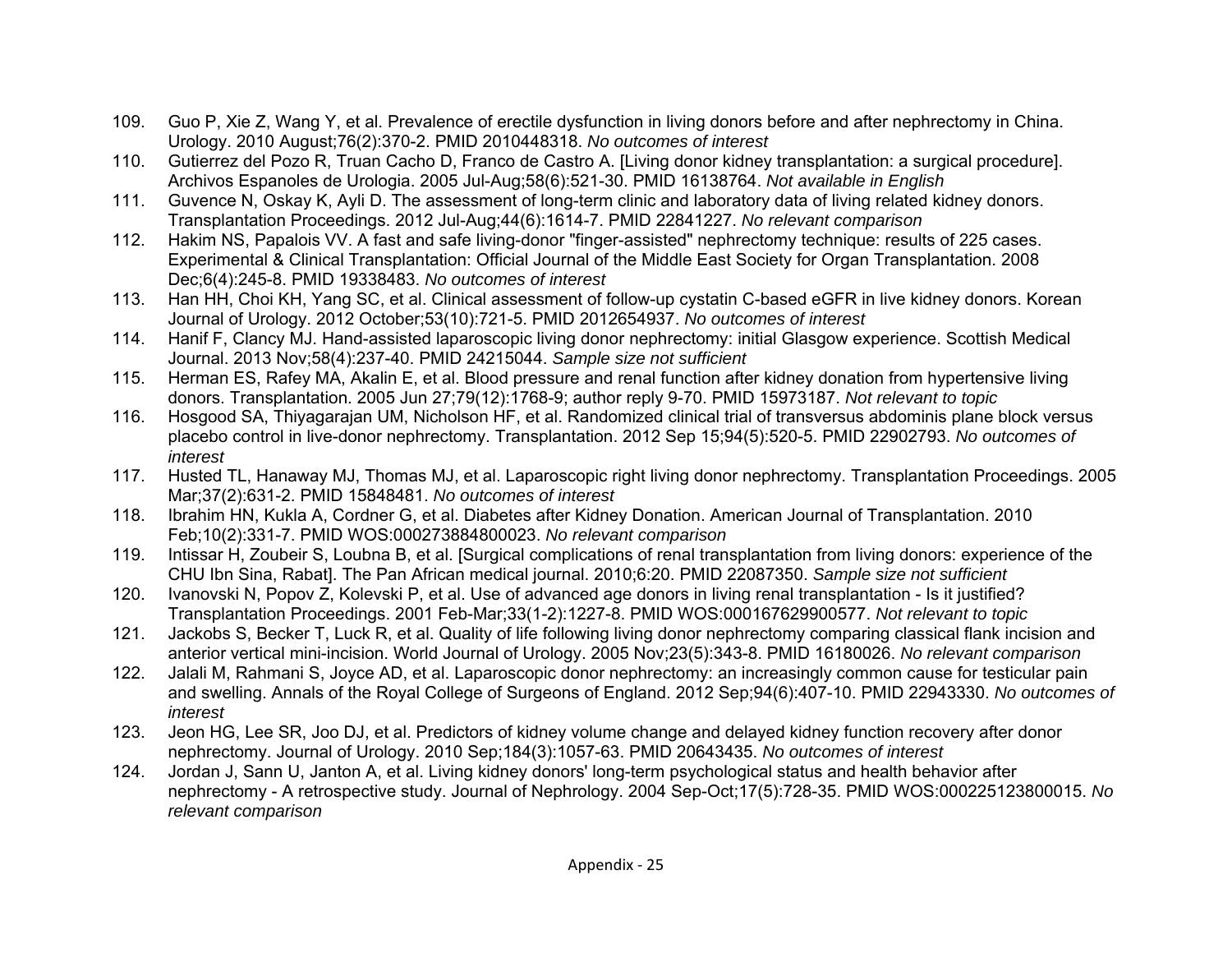- 125. Jordan J, Sann U, Janton A, et al. Living kidney donors' long-term psychological status and health behavior after nephrectomy - a retrospective study. Journal of Nephrology. 2004 Sep-Oct;17(5):728-35. PMID 15593042.
- 126. Kasiske BL, Anderson-Haag T, Ibrahim HN, et al. A prospective controlled study of kidney donors: baseline and 6-month follow-up. American Journal of Kidney Diseases. 2013 Sep;62(3):577-86. PMID 23523239. *Insufficient study duration*
- 127. Keller JE, Dolce CJ, Griffin D, et al. Maximizing the donor pool: use of right kidneys and kidneys with multiple arteries for live donor transplantation. Surgical Endoscopy. 2009 Oct;23(10):2327-31. PMID 19263162. *Sample size not sufficient*
- 128. Khauli RB, El-Hout Y, Hussein M. Technical modifications of laparoscopic donor nephrectomy: improved results with refinements in technique that mimic open nephrectomy. Transplantation Proceedings. 2005 Mar;37(2):635-6. PMID 15848483. *No outcomes of interest*
- 129. Kido R, Shibagaki Y, Iwadoh K, et al. How do living kidney donors develop end-stage renal disease? American Journal of Transplantation. 2009 Nov;9(11):2514-9. PMID 19681812. *Sample size not sufficient*
- 130. Kim HO, Chae SY, Baek S, et al. Factors affecting changes in the glomerular filtration rate after unilateral nephrectomy in living kidney donors and patients with renal disease. Nuclear Medicine and Molecular Imaging. 2010 April;44(1):69-74. PMID 2011155816. *Sample size not sufficient*
- 131. Kim SH, Hwang HS, Yoon HE, et al. Long-term risk of hypertension and chronic kidney disease in living kidney donors. Transplantation Proceedings. 2012 April;44(3):632-4. PMID 2012202895. *No relevant comparison*
- 132. Kitada H, Doi A, Nishiki T, et al. Living donor renal transplantation using grafts with multiple arteries procured by laparoscopic nephrectomy. Transplantation Proceedings. 2010 Sep;42(7):2427-9. PMID 20832520. *No outcomes of interest*
- 133. Klop KW, Hussain F, Karatepe O, et al. Incision-related outcome after live donor nephrectomy: a single-center experience. Surgical Endoscopy. 2013 Aug;27(8):2801-6. PMID 23392982. *No outcomes of interest*
- 134. Kok NF, Dols LF, Hunink MG, et al. Complex vascular anatomy in live kidney donation: imaging and consequences for clinical outcome. Transplantation. 2008 Jun 27;85(12):1760-5. PMID 18580468. *Not relevant to topic*
- 135. Kok NF, Ijzermans JN, Alwayn IP. Re: Laparoscopic versus open live donor nephrectomy in renal transplantation: a metaanalysis. Annals of Surgery. 2008 Oct;248(4):691-2; author reply 2-3. PMID 18936589. *Not relevant to topic*
- 136. Kok NF, van der Wal JB, Alwayn IP, et al. Laparoscopic kidney donation: The impact of adhesions. Surgical Endoscopy. 2008 May;22(5):1321-5. PMID 18027046. *No outcomes of interest*
- 137. Kong JM, Ahn J, Park JB, et al. ABO incompatible living donor kidney transplantation in Korea: highly uniform protocols and good medium-term outcome. Clinical Transplantation. 2013 Nov-Dec;27(6):875-81. PMID 24118271. *Not relevant to topic*
- 138. Kota AA, Nayak S, Mukha RP, et al. Acute jejunal obstruction following laparoscopic nephrectomy. Urology Journal. 2014 May-Jun;11(3):1717-20. PMID 25015624. *Sample size not sufficient*
- 139. Lafranca JA, Levolger S, Dols LFC, et al. The role of perirenal and intra-abdominal fat mass in laparoscopic donor nephrectomy. American Journal of Transplantation. 2012 May;12:504-5. PMID 70747609. *Conference Abstract*
- 140. Lai IR, Tsai MK, Lee PH. Hand-assisted versus total laparoscopic live donor nephrectomy. Journal of the Formosan Medical Association. 2004 Oct;103(10):749-53. PMID 15490024. *Sample size not sufficient*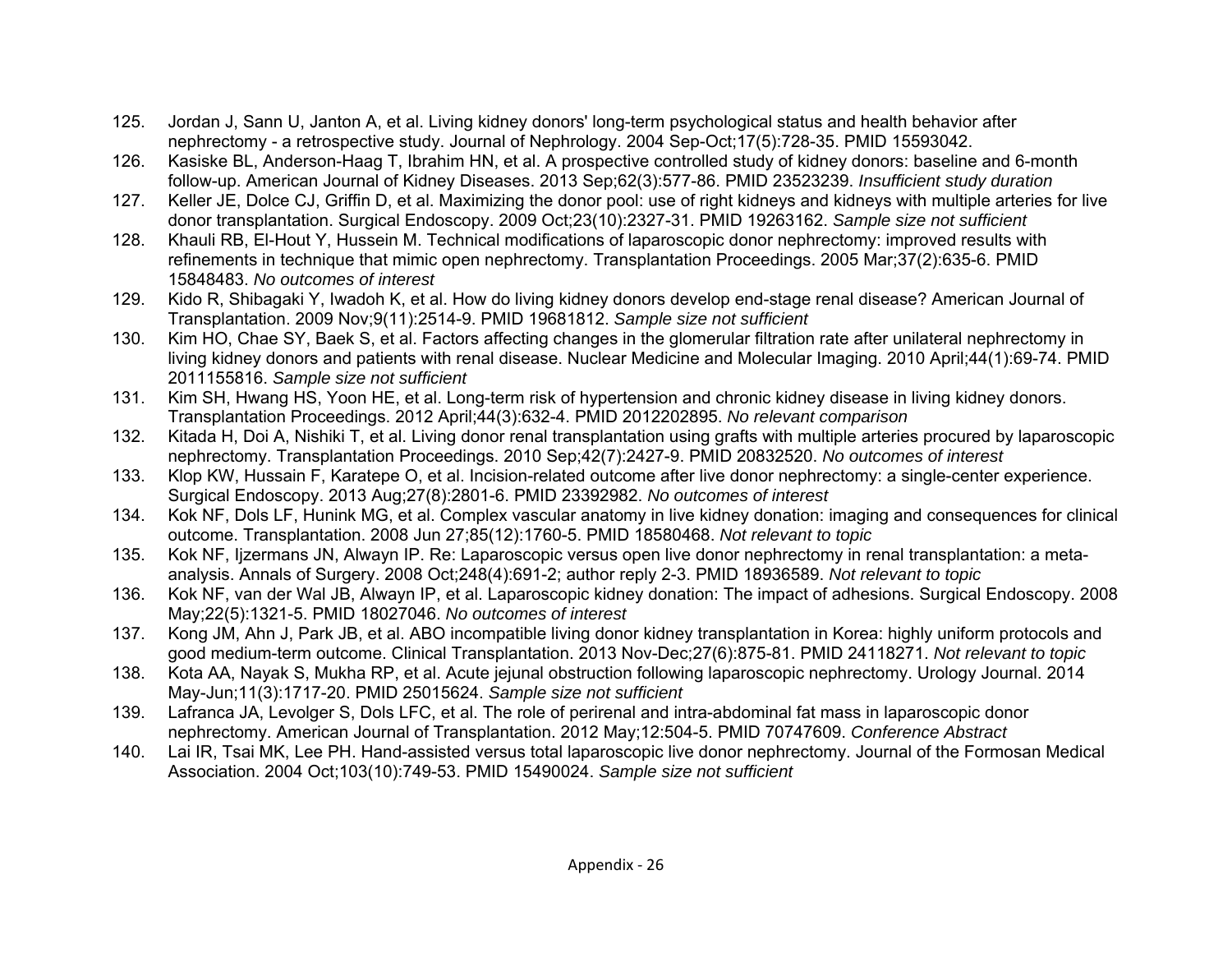- 141. Lan G, Yang L, Peng L, et al. Long-term results of renal transplant from living donors aged over 60 years. Experimental & Clinical Transplantation: Official Journal of the Middle East Society for Organ Transplantation. 2012 Oct;10(5):471-4. PMID 22537099. *Not relevant to topic*
- 142. LaPointe Rudow D, Iacoviello BM, Okunbor P, et al. Personality traits and resilience among live liver and kidney donors. American Journal of Transplantation. 2012 May;12:341. PMID 70747025. *Conference Abstract*
- 143. Leckstroem DC, Bhuvanakrishna T, McGrath A, et al. Prevalence and predictors of abdominal aortic calcification in healthy living kidney donors. International Urology & Nephrology. 2014 Jan;46(1):63-70. PMID 23783567. *No outcomes of interest*
- 144. Lee D, Otto B, Osterberg IEC, et al. Randomized controlled trial of laparoendoscopic single site donor nephrectomy versus. Conventional laparoscopic donor nephrectomy for living kidney donors. Journal of Urology. 2013 April;1):e869. PMID 71033060. *Conference Abstract*
- 145. Lee YS, Jeon HG, Lee SR, et al. The feasibility of solo-surgeon living donor nephrectomy: initial experience using videoassisted minilaparotomy surgery. Surgical Endoscopy. 2010 Nov;24(11):2755-9. PMID 20383533. *No outcomes of interest*
- 146. Lentine K, Schnitzler M, Xiao H, et al. Cancer incidence after living kidney donation: Use of linked OPTN registry and administrative claims. American Journal of Transplantation. 2011 April;11:309. PMID 70405985. *No outcomes of interest*
- 147. Lentine KL, Vijayan A, Xiao H, et al. Cancer diagnoses after living kidney donation: linking U.S. Registry data and administrative claims. Transplantation. 2012 Jul 27;94(2):139-44. PMID 22825543. *No outcomes of interest*
- 148. Lezaic V, Jaksic E, Simic S, et al. Remnant kidney function in kidney donors. Transplantation Proceedings. 1999 Feb-Mar;31(1-2):367-. PMID WOS:000078960600154. *No relevant comparison*
- 149. Liborio AB, Barros RM, Esmeraldo RM, et al. Creatinine-based equations predicting chronic kidney disease after kidney donation. Transplantation Proceedings. 2011 September;43(7):2481-6. PMID 2011512244. *No relevant comparison*
- 150. Lin J, Kramer H, Chandraker AK. Mortality among living kidney donors and comparison populations. New England Journal of Medicine. 2010 Aug 19;363(8):797-8. PMID 20818884. *No outcomes of interest*
- 151. Lind MY, Zur Borg IM, Hazebroek EJ, et al. The effect of laparoscopic and open donor nephrectomy on the long-term renal function in donor and recipient: a retrospective study. Transplantation. 2005 Sep 15;80(5):700-3. PMID 16177647. *No relevant comparison*
- 152. Liu XS, Narins HW, Maley WR, et al. Robotic-assistance does not enhance standard laparoscopic technique for right-sided donor nephrectomy. Journal of the Society of Laparoendoscopic Surgeons. 2012 Apr-Jun;16(2):202-7. PMID 23477166. *Sample size not sufficient*
- 153. Lumsdaine JA, Wray A, Power MJ, et al. Higher quality of life in living donor kidney transplantation: prospective cohort study. Transplant International. 2005 Aug;18(8):975-80. PMID 16008749. *No relevant comparison*
- 154. Lumsdaine JA, Wray A, Power MJ, et al. Higher quality of life in living donor kidney transplantation: prospective cohort study. Transplant International. 2005 Aug;18(8):975-80. PMID WOS:000230906000014. *No relevant comparison*
- 155. Lunsford KE, Harris MT, Nicoll KN, et al. Single-site laparoscopic living donor nephrectomy offers comparable perioperative outcomes to conventional laparoscopic living donor nephrectomy at a higher cost. Transplantation. 2011 Jan 27;91(2):e16-7. PMID 21239960. *No outcomes of interest*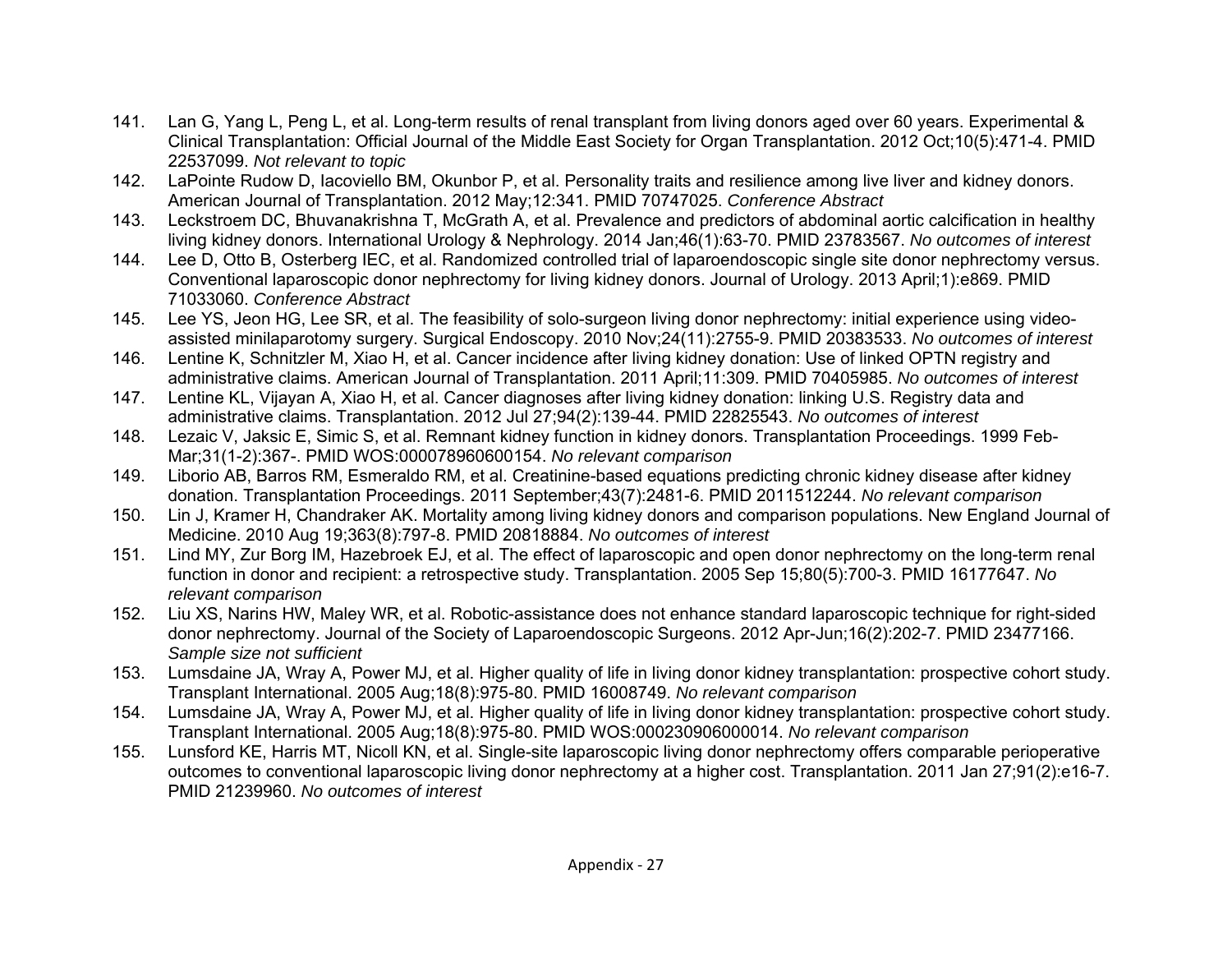- 156. Luu HY, Ulloa JG, Roll GR, et al. Emesis following laparoscopic left donor nephrectomy. American Journal of Transplantation. 2014 Jul;14(7):1701; quiz 0, 2. PMID 24954467. *Sample size not sufficient*
- 157. Ma L, Ye J, Huang Y, et al. Retroperitoneoscopic live-donor nephrectomy: 5-year single-center experience in China. International Journal of Urology. 2010 Feb;17(2):158-62. PMID 20377836. *No outcomes of interest*
- 158. Ma L, Ye J, Tian X, et al. Technical modifications of retroperitoneoscopic live donor nephrectomy: Chinese experience. Transplantation Proceedings. 2010 Nov;42(9):3440-3. PMID 21094793. *No outcomes of interest*
- 159. Ma LL, Li G, Huang Y, et al. Do multiple renal arteries in the remnant kidney have a negative influence on kidney donors after kidney donation? Nephrology. 2011 Aug;16(6):612-6. PMID 21676070. *No relevant comparison*
- 160. MacDonald D, Jackson S, Matas A, et al. Long term outcomes of young (< 18 years) kidney donors: A matched cohort analysis. American Journal of Transplantation. 2013 April;13:92. PMID 71056775. *Conference Abstract*
- 161. Marsden A, Waldron N, Cooke R, et al. What is the implication of pre-donation weight loss to the post-donation weight and outcome of living donors. American Journal of Transplantation. 2013 April;13:92. PMID 71056776. *Conference Abstract*
- 162. Martinez-Mier G, Avila-Pardo SF, Mendez-Lopez MT, et al. Results 5 years after living donor renal transplantation without calcineurin inhibitors. Nefrologia. 2014;34(4):531-4. PMID 25036071. *Not relevant to topic*
- 163. Massie A, Muzaale A, Wainright J, et al. Long-term risk of esrd attributable to live kidney donation: Matching with healthy nondonors. American Journal of Epidemiology. 2013 15 Jun;177:S169. PMID 71079792. *Conference Abstract*
- 164. Massie AB, Gentry SE, Montgomery RA, et al. Center-level utilization of kidney paired donation. American Journal of Transplantation. 2013 May;13(5):1317-22. PMID 23463990. *Not relevant to topic*
- 165. Matuchansky C. Perioperative mortality and long-term survival in live kidney donors. JAMA. 2010 Jun 9;303(22):2248; author reply 9-50. PMID 20530773. *No outcomes of interest*
- 166. McCune TR, Armata T, Mendez-Picon G, et al. The Living Organ Donor Network: a model registry for living kidney donors. Clinical Transplantation. 2004;18 Suppl 12:33-8. PMID 15217405. *No outcomes of interest*
- 167. Melcher ML, Veale JL, Javaid B, et al. Kidney transplant chains amplify benefit of nondirected donors. JAMA Surgery. 2013 Feb;148(2):165-9. PMID 23426593. *Not relevant to topic*
- 168. Minz M, Udgiri N, Sharma A, et al. Prospective psychosocial evaluation of related kidney donors: Indian perspective. Transplantation Proceedings. 2005 Jun;37(5):2001-3. PMID 15964323. *No outcomes of interest*
- 169. Mjoen G, Midtvedt K, Holme I, et al. One- and five-year follow-ups on blood pressure and renal function in kidney donors. Transplant International. 2011 Jan;24(1):73-7. PMID 20723180. *No relevant comparison*
- 170. Mjoen G, Reisaeter A, Hallan S, et al. Overall and cardiovascular mortality in Norwegian kidney donors compared to the background population. Nephrology Dialysis Transplantation. 2012 Jan;27(1):443-7. PMID 21636826. *No relevant comparison*
- 171. Modi P, Pal B, Modi J, et al. Retroperitoneoscopic living-donor nephrectomy and laparoscopic kidney transplantation: experience of initial 72 cases. Transplantation. 2013 Jan 15;95(1):100-5. PMID 23202533. *Not relevant to topic*
- 172. Moody WE, Tomlinson LA, Ferro CJ, et al. Effect of A Reduction in glomerular filtration rate after NEphrectomy on arterial STiffness and central hemodynamics: rationale and design of the EARNEST study. American Heart Journal. 2014 Feb;167(2):141-9.e2. PMID 24439974. *PMC3904213 Not relevant to topic*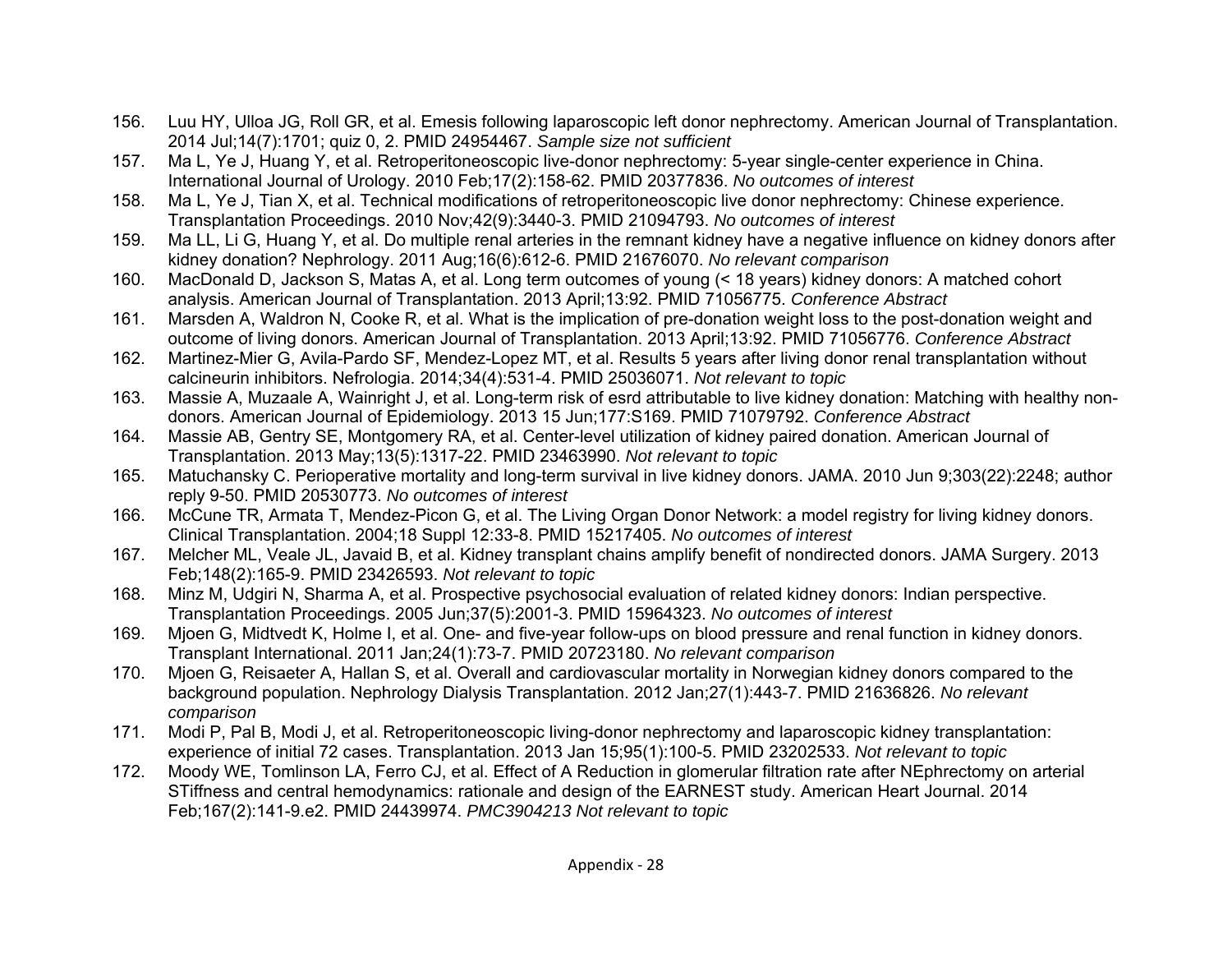- 173. Mueller TF, Luyckx VA. The natural history of residual renal function in transplant donors. Journal of the American Society of Nephrology. 2012 Sep;23(9):1462-6. PMID 22797183. *No outcomes of interest*
- 174. Nagib AM, Refaie AF, Hendy YA, et al. Long term prospective assessment of living kidney donors: single center experience. ISRN Nephrology. 2014;2014:502414. PMID 24967244. *No relevant comparison*
- 175. Naylor KL, Li AH, Lam NN, et al. Fracture risk in kidney transplant recipients: a systematic review. Transplantation. 2013 Jun 27;95(12):1461-70. PMID 23594857. *Not relevant to topic*
- 176. Nejatisafa AA, Mortaz-Hedjri S, Malakoutian T, et al. Quality of life and life events of living unrelated kidney donors in Iran: a multicenter study. Transplantation. 2008 Oct 15;86(7):937-40. PMID 18852659. *No outcomes of interest*
- 177. Nekouei S, Ahmadnia H, Abedi M, et al. Resistive index of the remaining kidney in allograft kidney donors. Experimental & Clinical Transplantation: Official Journal of the Middle East Society for Organ Transplantation. 2012 Oct;10(5):454-7. PMID 23031084. *No relevant comparison*
- 178. Nicholson ML, Elwell R, Kaushik M, et al. Health-related quality of life after living donor nephrectomy: a randomized controlled trial of laparoscopic versus open nephrectomy. Transplantation. 2011 Feb 27;91(4):457-61. PMID 21252828. *No outcomes of interest*
- 179. Nie HB, Yu LX, Hu WL, et al. [Comparison of the surgical approaches for nephrectomy in living related donors]. Nan Fang Yi Ke Da Xue Xue Bao = Journal of Southern Medical University. 2009 Mar;29(3):500-3. PMID 19304536. *Not available in English*
- 180. Nogueira JM, Weir MR, Jacobs S, et al. A study of renal outcomes in African American living kidney donors. Transplantation. 2009 Dec 27;88(12):1371-6. PMID 20029333. *Sample size not sufficient*
- 181. Nolan MT, Walton-Moss B, Taylor L, et al. Living kidney donor decision making: state of the science and directions for future research. Progress in Transplantation. 2004 Sep;14(3):201-9. PMID 15495779. *No outcomes of interest*
- 182. Noppakun K, Cosio FG, Dean PG, et al. Living donor age and kidney transplant outcomes. American Journal of Transplantation. 2011 Jun;11(6):1279-86. PMID 21564530. *Not relevant to topic*
- 183. O'Brien B, Mastoridis S, Crane J, et al. Safety of nephrectomy in morbidly obese donors. Experimental and Clinical Transplantation. 2012 December;10(6):579-85. PMID 2012741886. *Sample size not sufficient*
- 184. Oetting W, Guan W, Wildenbush W, et al. Telomere length of living kidney donors and recipients and chronic graft dysfunction in kidney transplants. American Journal of Transplantation. 2013 April;13:388. PMID 71057788. *Conference Abstract*
- 185. Oh CK, Yoon SN, Lee BM, et al. Beneficial effects on the renal function of both recipients and donors in living donor kidney transplantation. Transplantation Proceedings. 2008 Sep;40(7):2310-2. PMID 18790221. *No outcomes of interest*
- 186. Oien CM, Reisaeter AV, Leivestad T, et al. Living donor kidney transplantation: the effects of donor age and gender on shortand long-term outcomes. Transplantation. 2007 Mar 15;83(5):600-6. PMID 17353781. *Not relevant to topic*
- 187. Okamoto M, Suzuki T, Fujiki M, et al. The consequences of diabetic live kidney donors Analysis of 444 cases for 23 yrs in japanese single center. American Journal of Transplantation. 2010 April;10:179. PMID 70463833. *Conference Abstract*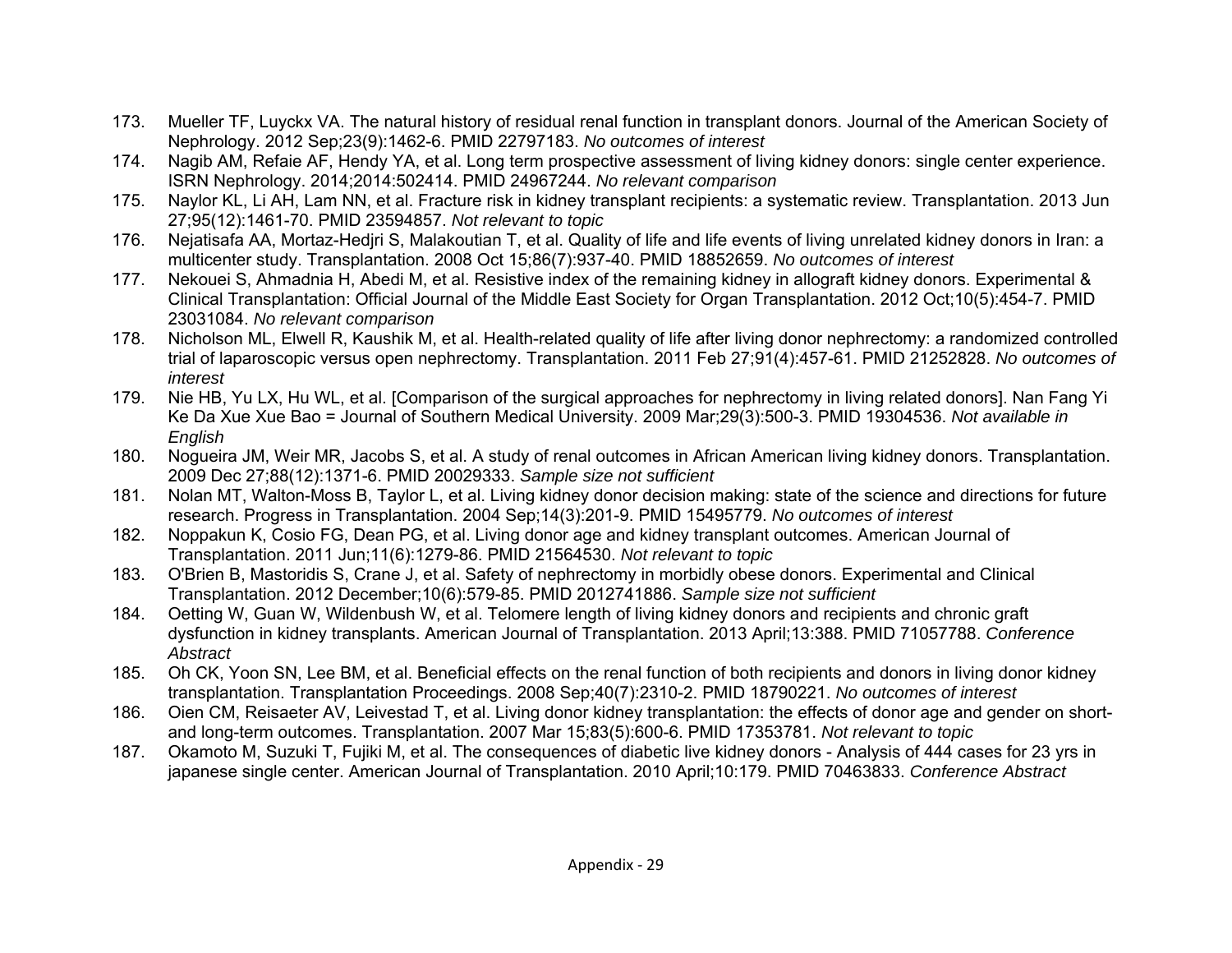- 188. Olsburgh J, Thomas K, Wong K, et al. Incidental renal stones in potential live kidney donors: prevalence, assessment and donation, including role of ex vivo ureteroscopy. BJU International. 2013 May;111(5):784-92. PMID 23110544. *Not relevant to topic*
- 189. Omoto K, Nozaki T, Inui M, et al. Impact of right-sided nephrectomy on long-term outcomes in retroperitoneoscopic live donor nephrectomy at single center. Journal of transplantation. 2013;2013:546373. PMID 24228171. *PMC3818899 Not relevant to topic*
- 190. Oppenheimer Salinas F. [Short, medium and long-term follow-up of living donors]. Nefrologia. 2010;30 Suppl 2:100-5. PMID 21183969. *Not available in English*
- 191. Pereira RB, Scheeren J, Castro D, et al. Follow-up of kidney donors who developed uremia and went on the waiting list for a transplant: should they have allocation priority? Transplantation Proceedings. 2008 May;40(4):1012-3. PMID 18555102. *No relevant comparison*
- 192. Peters AM, Howard B, Neilly MD, et al. The reliability of glomerular filtration rate measured from plasma clearance: a multicentre study of 1,878 healthy potential renal transplant donors. European Journal of Nuclear Medicine & Molecular Imaging. 2012 Apr;39(4):715-22. PMID 22223168. *Not relevant to topic*
- 193. Polle SW, Idu MM, Bemelman FJ, et al. [The first 100 hand-assisted laparoscopic donor nephrectomies at the Academic Medical Center in Amsterdam]. Nederlands Tijdschrift voor Geneeskunde. 2006 Apr 15;150(15):851-7. PMID 16676516. *Not available in English*
- 194. Power RE, Preston JM, Griffin A, et al. Laparoscopic vs open living donor nephrectomy: a contemporary series from one centre. BJU International. 2006 Jul;98(1):133-6. PMID 16831157. *No outcomes of interest*
- 195. Prasad GV, Lipszyc D, Huang M, et al. A prospective observational study of changes in renal function and cardiovascular risk following living kidney donation. Transplantation. 2008 Nov 15;86(9):1315-8. PMID 19005415. *No outcomes of interest*
- 196. Rajagopal P, Hakim N. The use of a powdered polysaccharide hemostat (HemoStase) in live donor nephrectomies controls bleeding and reduces postoperative complications. Transplantation Proceedings. 2011 Mar;43(2):424-6. PMID 21440724. *No outcomes of interest*
- 197. Ramcharan T, Matas AJ. Long-term (20-37 years) follow-up of living kidney donors. American Journal of Transplantation. 2002 Nov;2(10):959-64. PMID WOS:000179564100013. *No relevant comparison*
- 198. Ray K. Transplantation: Long-term outcomes of living kidney donors are affected by race. Nature Reviews Nephrology. 2010 November;6(11):630. PMID 2010601077. *No outcomes of interest*
- 199. Rea DJ, Heimbach JK, Grande JP, et al. Glomerular volume and renal histology in obese and non-obese living kidney donors. Kidney International. 2006 Nov;70(9):1636-41. PMID WOS:000241667200023. *Not relevant to topic*
- 200. Reese PP, Huverserian A, Bloom RD. Pregnancy outcomes among live kidney donors. American Journal of Transplantation. 2009 Aug;9(8):1967. PMID 19660022. *No outcomes of interest*
- 201. Reese PP, Simon MK, Stewart J, et al. Medical follow-up of living kidney donors by 1 year after nephrectomy. Transplantation Proceedings. 2009 Nov;41(9):3545-50. PMID 19917341. *No outcomes of interest*
- 202. Reeves-Daniel A, Freedman BI, Assimos D, et al. Short-term renal outcomes in African American and Caucasian donors following live kidney donation. Clinical Transplantation. 2010 Sep-Oct;24(5):717-22. PMID 20015268. *No outcomes of interest*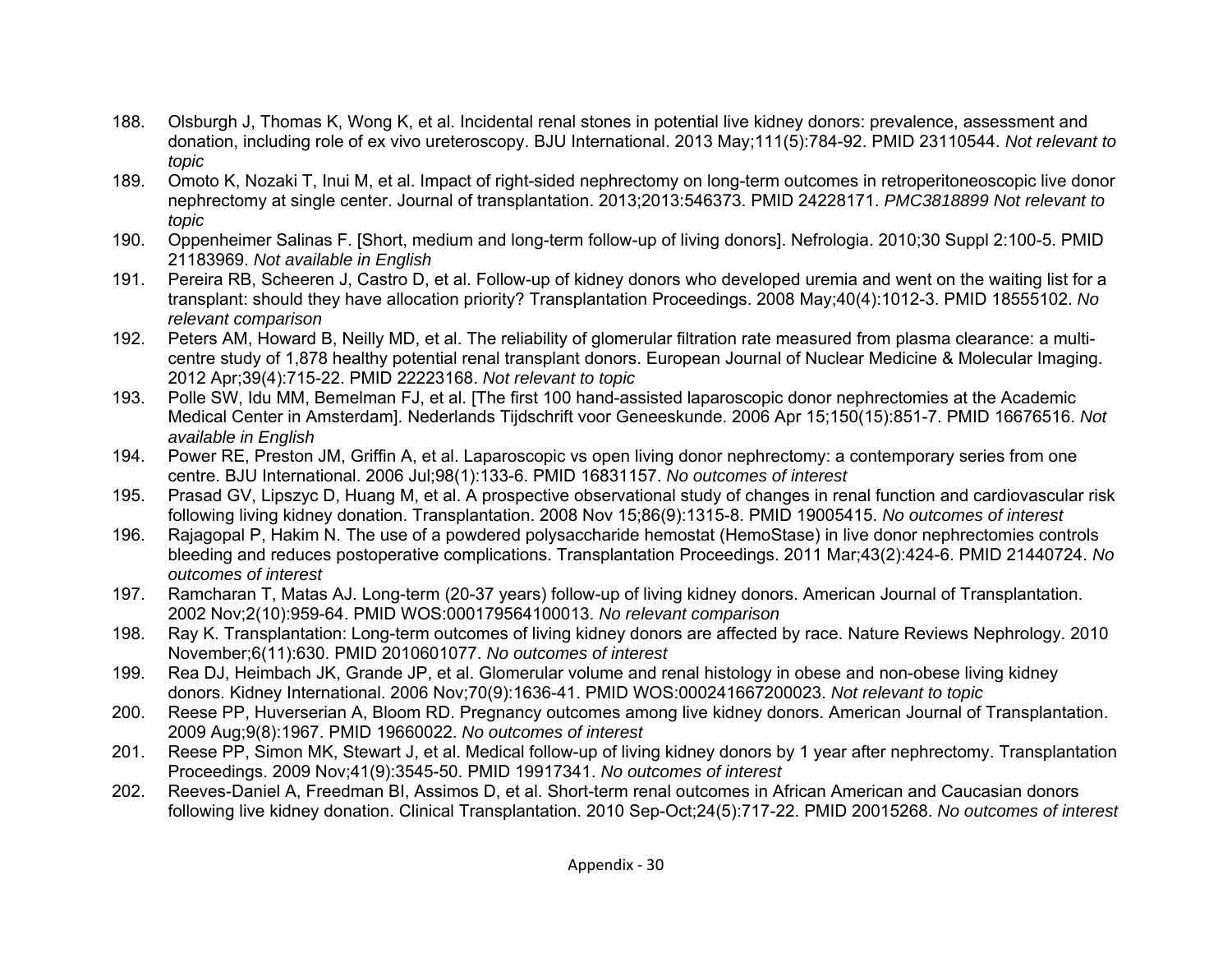- 203. Reimer J, Rensing A, Haasen C, et al. The impact of living-related kidney transplantation on the donor's life. Transplantation. 2006 May;81(9):1268-73. PMID WOS:000237581100008. *No relevant comparison*
- 204. Rizzari MD, Suszynski TM, Gillingham KJ, et al. Outcome of living kidney donors left with multiple renal arteries. Clinical Transplantation. 2012 Jan-Feb;26(1):E7-11. PMID 22017317. *No relevant comparison*
- 205. Rodrigue JR, Fleishman A, Vishnevsky T, et al. Development and validation of a questionnaire to assess fear of kidney failure following living donation. Transplant International. 2014 Jun;27(6):570-5. PMID 24606048. *No outcomes of interest*
- 206. Rodriguez-Illana F, Magana F, Mariscal A, et al. [Clinical baseline and post-nephrectomy characteristics of renal donors with IgA nephropathy diagnosed by time-zero renal biopsy (T0-RBx) compared with donors with normal T0-RBx]. Revista de Investigacion Clinica. 2010 Sep-Oct;62(5):406-11. PMID 21416728. *Not available in English*
- 207. Rogers NM, Lawton PD, Jose MD. Indigenous Australians and living kidney donation. New England Journal of Medicine. 2009 Oct 8;361(15):1513-6. PMID 19812415. *Sample size not sufficient*
- 208. Rook M, Hofker HS, van Son WJ, et al. Predictive capacity of pre-donation GFR and renal reserve capacity for donor renal function after living kidney donation. American Journal of Transplantation. 2006 Jul;6(7):1653-9. PMID 16827867. *No outcomes of interest*
- 209. Rosenblatt GS, Nakamura N, Barry JM. End-stage renal disease after kidney donation: a single-center experience. Transplantation Proceedings. 2008 Jun;40(5):1315-8. PMID 18589095. *No relevant comparison*
- 210. Rowinski W, Chmura A, Wlodarczyk Z, et al. Are we taking proper care of living donors? A follow-up study of living kidney donors in Poland and further management proposal. Transplantation Proceedings. 2009 Jan-Feb;41(1):79-81. PMID 19249481. *No relevant comparison*
- 211. Rowley AA, Hong BA, Martin S, et al. Psychiatric disorders: are they an absolute contraindication to living donation? Progress in Transplantation. 2009 Jun;19(2):128-31. PMID 19588662. *Not relevant to topic*
- 212. Rudge CJ. Long-term follow-up of living donors. Transplantation. 2009 Oct 15;88(7):861-2. PMID 19935454. *Not relevant to topic*
- 213. Rule AD, Amer H, Cornell LD, et al. The association between age and nephrosclerosis on renal biopsy among healthy adults. Annals of Internal Medicine. 2010 May 4;152(9):561-7. PMID 20439574. *No outcomes of interest*
- 214. Lentine KL, Schnitzler MA, Xiao HL, et al. Depression Diagnoses After Living Kidney Donation: Linking US Registry Data and Administrative Claims. Transplantation. 2012 Jul;94(1):77-83. PMID WOS:000306117800019. *No relevant comparison*
- 215. Sansalone CV, Maione G, Aseni P, et al. Early and late residual renal function and surgical complications in living donors: a 15-year experience at a single institution. Transplantation Proceedings. 2006 May;38(4):994-5. PMID 16757241. *No outcomes of interest*
- 216. Sapir-Pichhadze R, Young A, Kim SJ. Living donor age and kidney transplant outcomes: An assessment of risk across the age continuum. Transplant International. 2013 May;26(5):493-501. PMID 2013255812. *Not relevant to topic*
- 217. Schnitzbauer AA, Hornung M, Seidel U, et al. Does mini-incision donor nephrectomy improve quality of life in living kidney donors? Clinical Transplantation. 2007 Mar-Apr;21(2):235-40. PMID WOS:000245229800014. *No relevant comparison*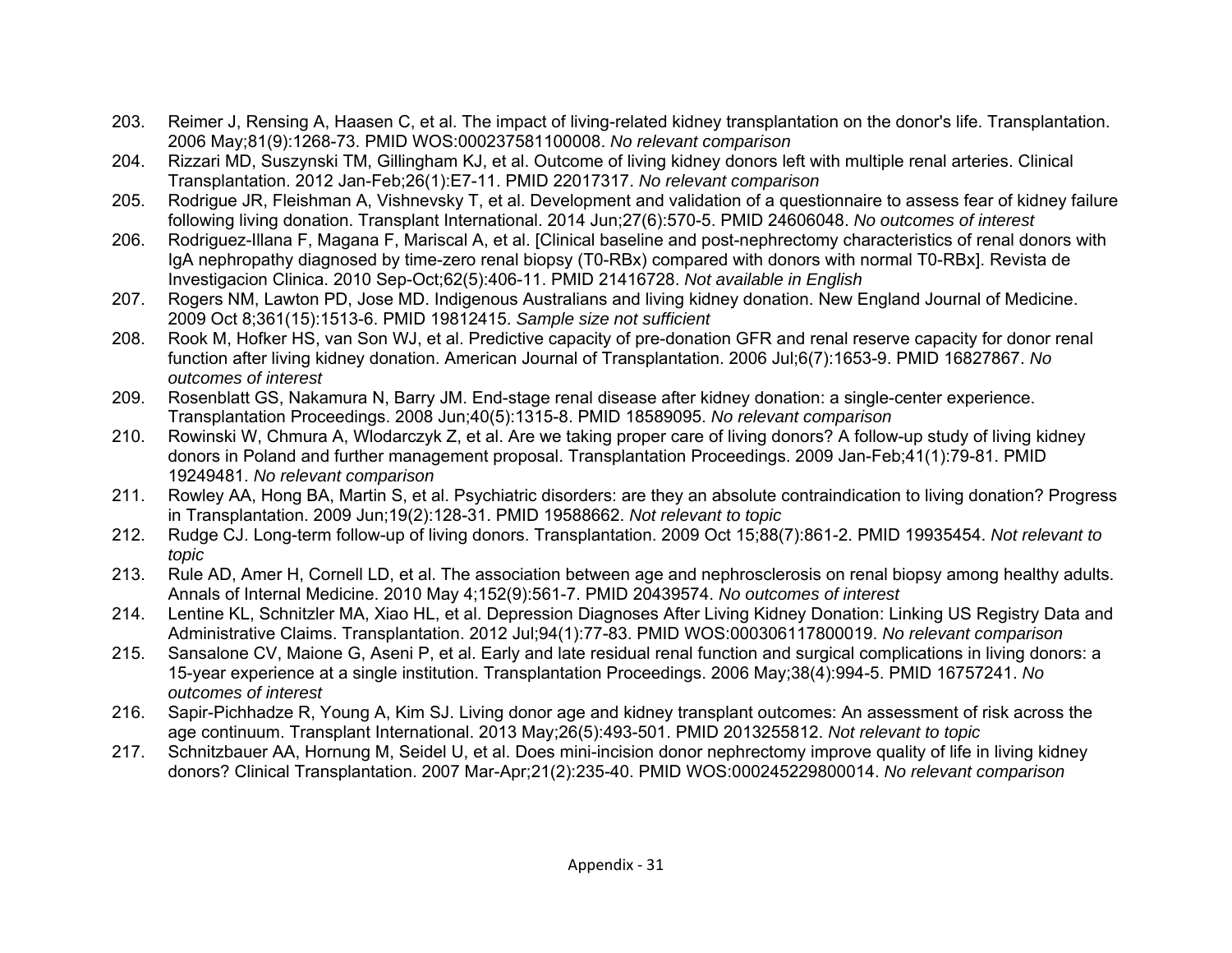- 218. Schnitzler MA, Gheorghian A, Axelrod D, et al. The cost implications of first anniversary renal function after living, standard criteria deceased and expanded criteria deceased donor kidney transplantation. Journal of Medical Economics. 2013;16(1):75-84. PMID 22905738. *No outcomes of interest*
- 219. Schover LR, Streem SB, Boparai N, et al. The psychosocial impact of donating a kidney: Long-term followup from a urology based center. Journal of Urology. 1997 May;157(5):1596-601. PMID 1997120484. *No relevant comparison*
- 220. Segev D, Muzaale A, Caffo B, et al. Short-term and long-term survival in a 15-year cohort of all live kidney donors in the United States. American Journal of Transplantation. 2010 April;10:178. PMID 70463831. *Conference Abstract*
- 221. Selvaggi FP, Ditonno P, Lucarelli G, et al. Transperitoneal deviceless hand-assisted laparoscopic living donor nephrectomy: an alternative technique for kidney recovery. Journal of Endourology. 2010 Oct;24(10):1617-23. PMID 20839955. *No outcomes of interest*
- 222. Shimmura H, Tanabe K, Ishikawa N, et al. Influence of donor renal reserve on the long-term results of living kidney transplantation from elderly donors. Transplantation Proceedings. 1999 Nov;31(7):2874-6. PMID 10578322. *Not relevant to topic*
- 223. Shrestha A, Shrestha A, Vallance C, et al. Quality of life of living kidney donors: a single-center experience. Transplantation Proceedings. 2008 Jun;40(5):1375-7. PMID 18589110. *No relevant comparison*
- 224. Simforoosh N, Basiri A, Tabibi A, et al. Comparison of laparoscopic and open donor nephrectomy: a randomized controlled trial. BJU International. 2005 Apr;95(6):851-5. PMID 15794797. *No outcomes of interest*
- 225. Siparsky N, Glotzer O, Singh T, et al. Long-term quality of life following living kidney donation. American Journal of Transplantation. 2013 April;13:396. PMID 71057815. *Conference Abstract*
- 226. Siskind E, Sameyah E, Goncharuk E, et al. Removal of foley catheters in live donor kidney transplant recipients on postoperative day 1 does not increase the incidence of urine leaks. International Journal of Angiology. 2013 March;22(1):45- 8. PMID 2013165353. *Not relevant to topic*
- 227. Smith GC, Trauer T, Kerr PG, et al. Prospective psychosocial monitoring of living kidney donors using the Short Form-36 health survey: results at 12 months. Transplantation. 2004 Nov 15;78(9):1384-9. PMID 15548979. *No outcomes of interest*
- 228. Soneji ND, Vyas J, Papalois VE. Long-term donor outcomes after living kidney donation. Experimental & Clinical Transplantation: Official Journal of the Middle East Society for Organ Transplantation. 2008 Sep;6(3):215-23. PMID 18954300. *No relevant comparison*
- 229. Song T, Fu L, Huang Z, et al. Change in renal parenchymal volume in living kidney transplant donors. International Urology & Nephrology. 2014 Apr;46(4):743-7. PMID 24178754. *Not relevant to topic*
- 230. Srinivas TR, Poggio ED. Do living kidney donors have CKD? Advances in Chronic Kidney Disease. 2012 Jul;19(4):229-36. PMID 22732042. *No outcomes of interest*
- 231. Suarez-Sanchez L, Perales-Caldera E, Pelaez-Luna MC, et al. Postoperative Outcome of Open Donor Nephrectomy Under Epidural Analgesia: A Descriptive Analysis. Transplantation Proceedings. 2006 April;38(3):877-81. PMID 2006451155. *No outcomes of interest*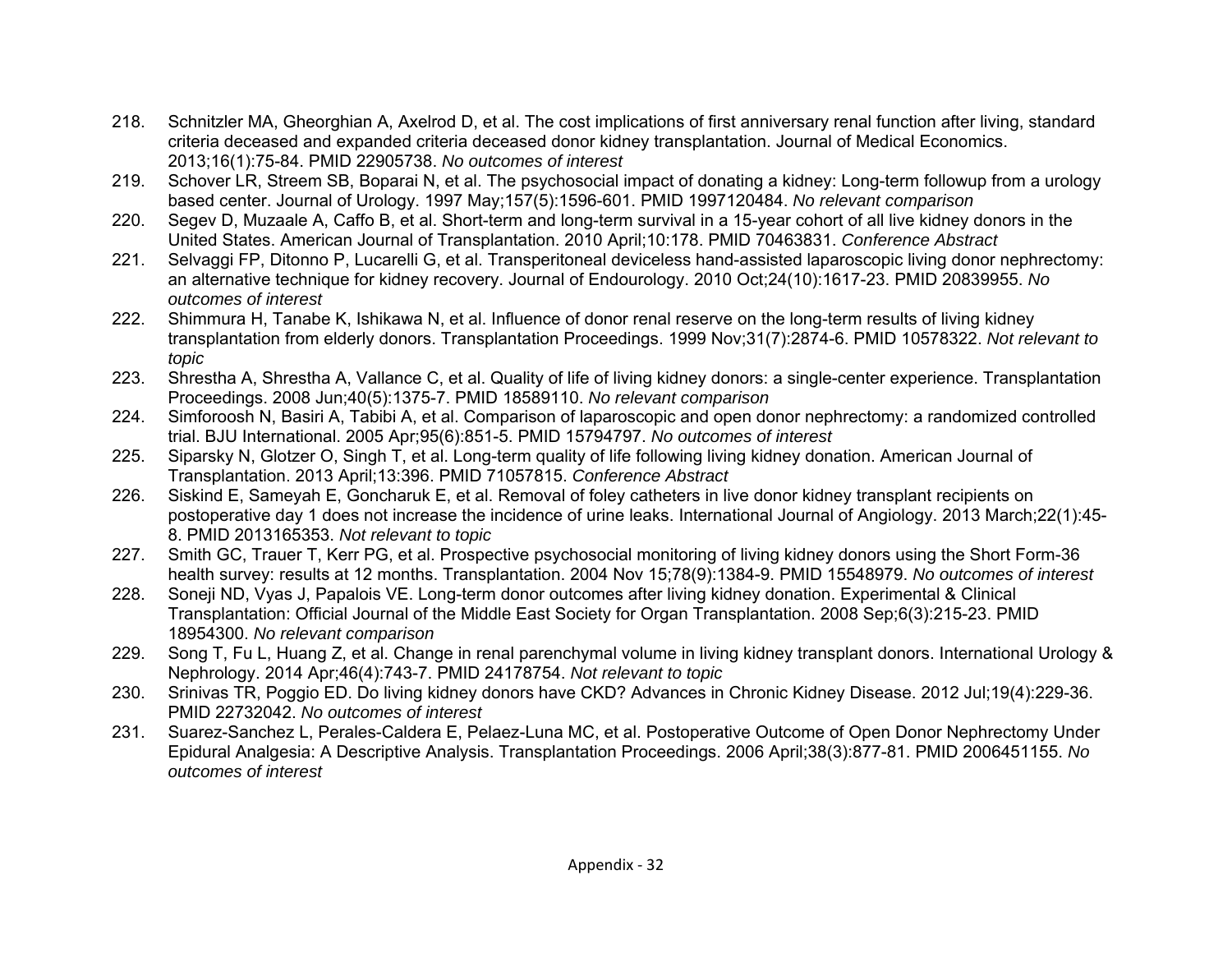- 232. Tan L, Tai BC, Wu F, et al. Impact of Kidney Disease Outcomes Quality Initiative guidelines on the prevalence of chronic kidney disease after living donor nephrectomy. Journal of Urology. 2011 May;185(5):1820-5. PMID 21420113. *Sample size not sufficient*
- 233. Tanaka K, Sakai K, Nemoto T, et al. Hyperuricemia is associated with both histological alteration in implant biopsy and risk factor of donor's renal function decline after 1-year in living-kidney transplantation. American Journal of Transplantation. 2013 April;13:393. PMID 71057805. *Conference Abstract*
- 234. Tauzin-Fin P, Bernard O, Sesay M, et al. Benefits of intravenous lidocaine on post-operative pain and acute rehabilitation after laparoscopic nephrectomy. Journal of Anaesthesiology Clinical Pharmacology. 2014 Jul;30(3):366-72. PMID 25190945. *No outcomes of interest*
- 235. Thaunat O, Kervella D, Matillon X, et al. Allotransplantation of kidney from unrelated living donor with loin pain haematuria syndrome. Transplant International. 2014 Mar;27(3):e24-6. PMID 24237133. *Sample size not sufficient*
- 236. Thiel K, Thiel C, Schenk M, et al. [Is the traditional open donor nephrectomy in living donor renal transplantation still up to date?]. Wiener Klinische Wochenschrift. 2012 Jan;124(1-2):39-44. PMID 22124840. *Not available in English*
- 237. Thiessen Philbrook H, Barrowman N, Garg AX. Imputing variance estimates do not alter the conclusions of a meta-analysis with continuous outcomes: a case study of changes in renal function after living kidney donation. Journal of Clinical Epidemiology. 2007 Mar;60(3):228-40. PMID 17292016. *Not relevant to topic*
- 238. Timmerman L, Zuidema WC, Erdman RA, et al. Psychologic functioning of unspecified anonymous living kidney donors before and after donation. Transplantation. 2013 Jun 15;95(11):1369-74. PMID 23542471. *Sample size not sufficient*
- 239. Tong A, Chapman JR, Wong G, et al. Screening and follow-up of living kidney donors: a systematic review of clinical practice guidelines. Transplantation. 2011 Nov 15;92(9):962-72. PMID 21959214. *Not relevant to topic*
- 240. Tong A, Chapman JR, Wong G, et al. The motivations and experiences of living kidney donors: a thematic synthesis. American Journal of Kidney Diseases. 2012 Jul;60(1):15-26. PMID 22305757. *No outcomes of interest*
- 241. Traynor C, Jenkinson A, Williams Y, et al. Twenty-year survivors of kidney transplantation. American Journal of Transplantation. 2012 Dec;12(12):3289-95. PMID 22947033. *Not relevant to topic*
- 242. Troppmann C, Johnston WK, 3rd, Pierce JL, et al. Impact of laparoscopic nephrectomy on donor preoperative decisionmaking and postoperative quality of life and psychosocial outcomes. Pediatric Nephrology. 2006 Jul;21(7):1052-4; author reply 5. PMID 16773425. *No outcomes of interest*
- 243. Troppmann C, Perez RV, McBride M. Similar long-term outcomes for laparoscopic versus open live-donor nephrectomy kidney grafts: an OPTN database analysis of 5532 adult recipients. Transplantation. 2008 Mar 27;85(6):916-9. PMID 18360277. *Not relevant to topic*
- 244. Tyson MD, Castle EP, Andrews PE, et al. Ureteral stricture formation in laparoscopically procured living donor kidney transplantation. Canadian Journal of Urology. 2012 Apr;19(2):6188-92. PMID 22512964. *No outcomes of interest*
- 245. Tyson MD, Castle EP, Ko EY, et al. Living donor kidney transplantation with multiple renal arteries in the laparoscopic era. Urology. 2011 May;77(5):1116-21. PMID 21145095. *Not relevant to topic*
- 246. Underwood PW, Sheetz KH, Cron DC, et al. Cigarette smoking in living kidney donors: donor and recipient outcomes. Clinical Transplantation. 2014 Apr;28(4):419-22. PMID 24617506. *Nephrectomies before 1994*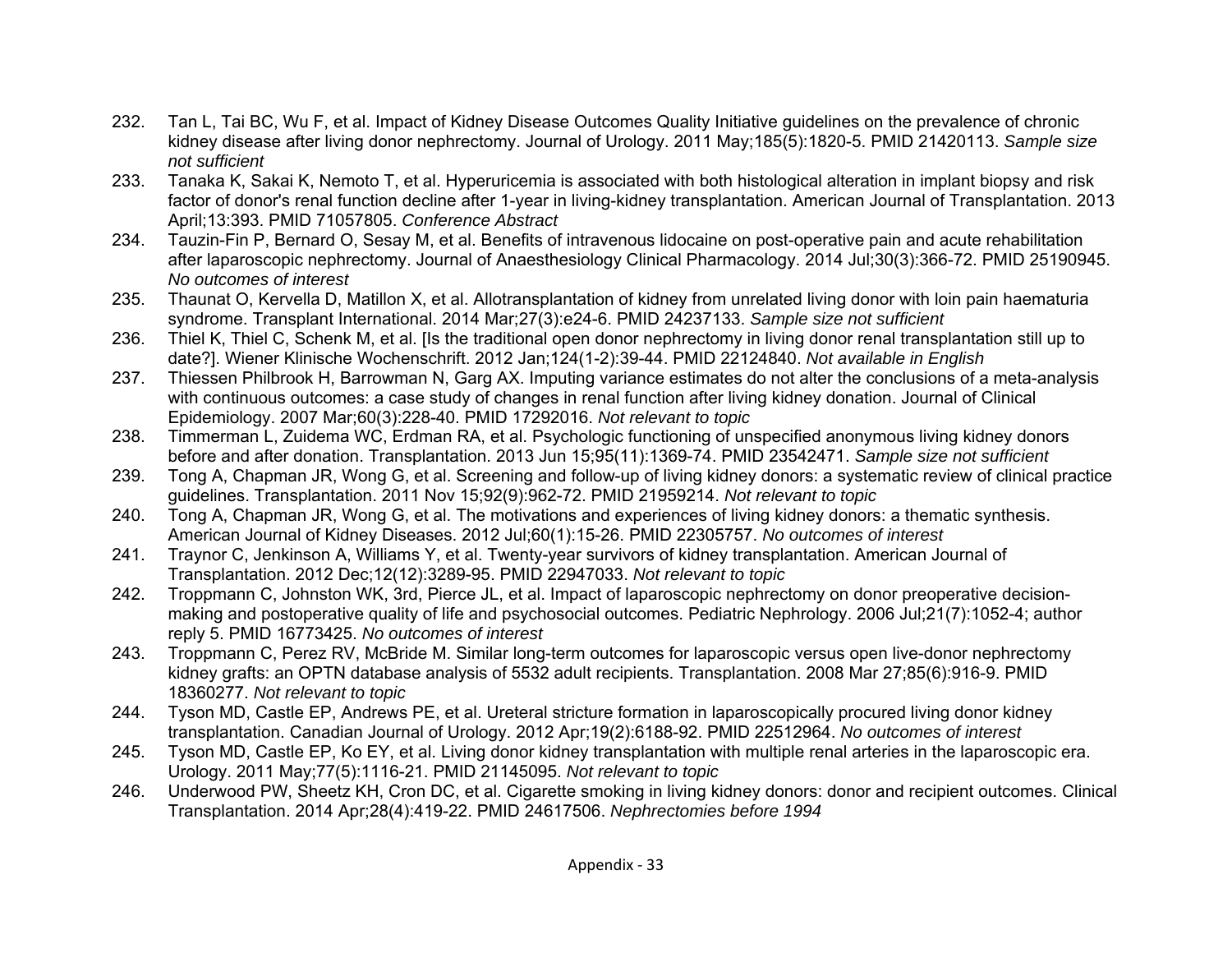247. Van Der Weerd NC, Nurmohamed A. Kidney donors live long and happily. [Dutch]

Nierdonoren leven lang en gelukkig. Nederlands Tijdschrift voor Geneeskunde. 2009 09 May;153(19):937. PMID 2009302683. *Not available in English* 

- 248. Van Gogh J, Duerinckx N, Massey E, et al. Psychosocial characteristics predictive of post-operative mental health in livingrelated liver or kidney donors: A systematic literature review. Transplant International. 2011 September;24:154. PMID 70527617. *Not relevant to topic*
- 249. van Walraven SM, Straathof LM, Switzer GE, et al. Immediate and long-term somatic effects, and health-related quality of life of BM donation during early childhood. A single-center report in 210 pediatric donors. Bone Marrow Transplantation. 2013 Jan;48(1):40-5. PMID WOS:000313519100009. *No relevant comparison*
- 250. Vats HS, Rayhill SC, Thomas CP. Early postnephrectomy donor renal function: laparoscopic versus open procedure. Transplantation. 2005 Mar 15;79(5):609-12. PMID 15753853. *No outcomes of interest*
- 251. Verbesey J, Grafals M, Cooper M, et al. Evolving trends in living donor uninephrectomy techniques and impact on posttransplant outcomes: A review of the us national cohort. American Journal of Transplantation. 2013 April;13:90. PMID 71056770. *Conference Abstract*
- 252. Wafa EW, Refaie AF, Abbas TM, et al. End-stage renal disease among living-kidney donors: single-center experience. Experimental & Clinical Transplantation: Official Journal of the Middle East Society for Organ Transplantation. 2011 Feb;9(1):14-9. PMID 21605018. *No relevant comparison*
- 253. Wang K, Wan FC, Gao ZL, et al. Inguinal oblique incision as an alternative route to extract the kidney during laparoscopic donor nephrectomy. Experimental & Clinical Transplantation: Official Journal of the Middle East Society for Organ Transplantation. 2011 Oct;9(5):315-8. PMID 21967257. *Sample size not sufficient*
- 254. Warle MC, Berkers AW, Langenhuijsen JF, et al. Low-pressure pneumoperitoneum during laparoscopic donor nephrectomy to optimize live donors' comfort. Clinical Transplantation. 2013 Jul-Aug;27(4):E478-83. PMID 23795745. *Sample size not sufficient*
- 255. Watson JM, Behnke MK, Fabrizio MD, et al. Recipient Graft Failure or Death Impact on Living Kidney Donor Quality of Life Based on the Living Organ Donor Network Database. Journal of Endourology. 2013 Dec;27(12):1525-9. PMID WOS:000328568100019. *No outcomes of interest*
- 256. Weng FL, Reese PP, Waterman AD, et al. Health care follow-up by live kidney donors more than three yr post-nephrectomy. Clinical Transplantation. 2012 May-Jun;26(3):E300-6. PMID 22686954. *No outcomes of interest*
- 257. Westlie L, Fauchald P, Talseth T, et al. QUALITY-OF-LIFE IN NORWEGIAN KIDNEY DONORS. Nephrology Dialysis Transplantation. 1993 1993;8(10):1146-50. PMID WOS:A1993MN71700017. *No relevant comparison*
- 258. Wiedebusch S, Reiermann S, Steinke C, et al. Quality of life, coping, and mental health status after living kidney donation. Transplantation Proceedings. 2009 Jun;41(5):1483-8. PMID 19545662. *No relevant comparison*
- 259. Wolters HH, Brockmann JG, Diller R, et al. Kidney Transplantation Using Donors With History of Diabetes and Hypertension. Transplantation Proceedings. 2006 April;38(3):664-5. PMID 2006198492. *No relevant comparison*
- 260. Wolters HH, Vowinkel T. Risks in life after living kidney donation. Nephrology Dialysis Transplantation. 2012 August;27(8):3021-3. PMID 2012463386. *No outcomes of interest*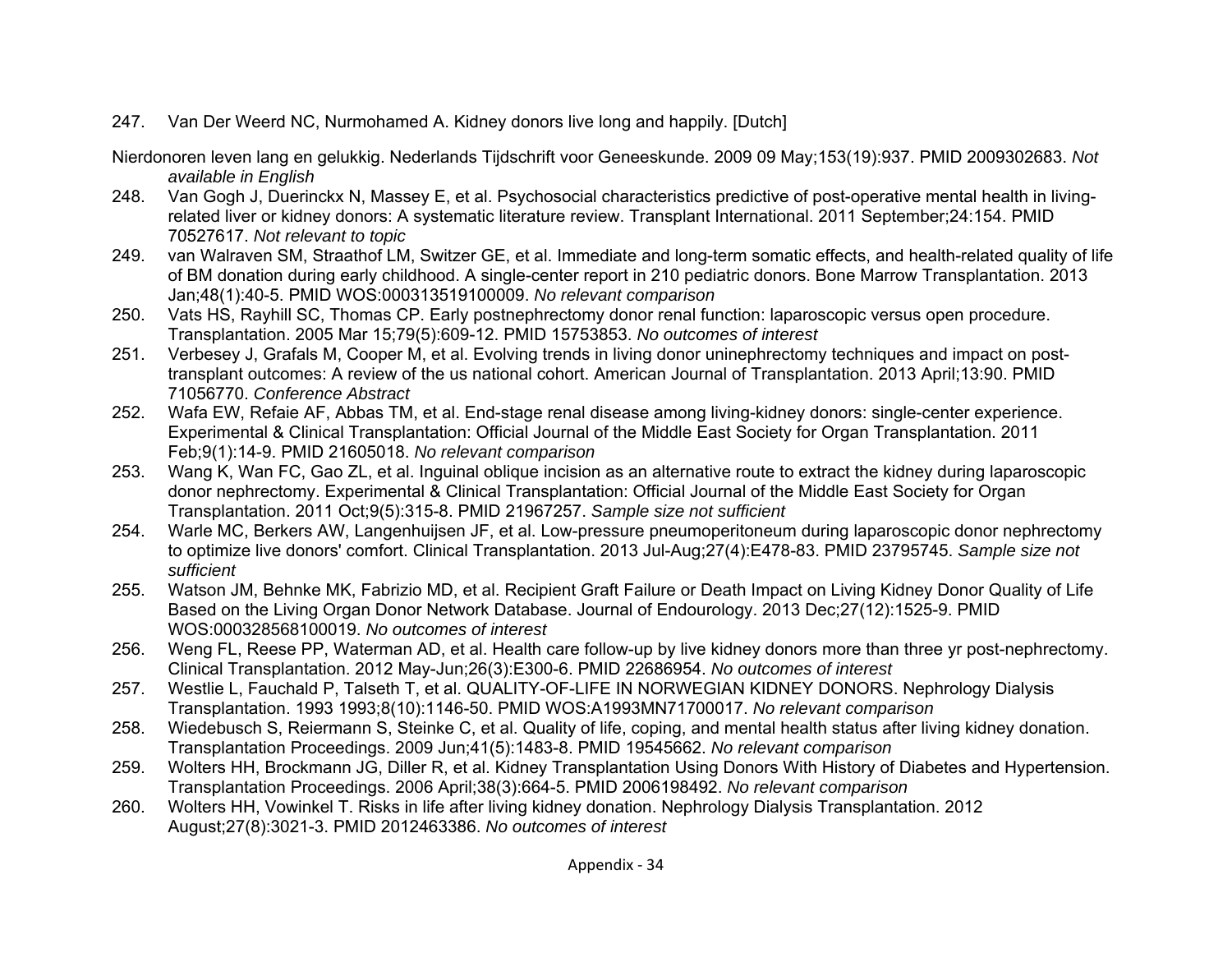- 261. Wrenshall LE, McHugh L, Felton P, et al. Pregnancy after donor nephrectomy. Transplantation. 1996 Dec 27;62(12):1934-6. PMID WOS:A1996WA91600044. *No relevant comparison*
- 262. Xie L, He S, Fu L, et al. The prevalence and risk factors of thrombocytopenia after living-related renal transplantation in Chinese adult recipients. Transplantation Proceedings. 2013 Jan-Feb;45(1):197-9. PMID 23375299. *No outcomes of interest*
- 263. Xue W, Song Y, Tian P, et al. [Living-related donor kidney transplantation in 158 patients]. Zhong Nan da Xue Xue Bao. Yi Xue Ban = Journal of Central South University. Medical Sciences. 2009 Sep;34(9):867-73. PMID 19779258. *Not available in English*
- 264. Yan H, Hendren E, Dong J, et al. Glomerular size on time zero kidney allograft biopsies and the change in kidney function after live kidney donation. American Journal of Transplantation. 2013 April;13:309. PMID 71057504. *Conference Abstract*
- 265. Yap S, Park SW, Egan B, et al. Cytokine elevation and transaminitis after laparoscopic donor nephrectomy. American Journal of Physiology - Renal Physiology. 2012 May 1;302(9):F1104-11. PMID 22262478. *No outcomes of interest*
- 266. Yazawa M, Kido R, Shibagaki Y, et al. Kidney function, albuminuria and cardiovascular risk factors in post-operative living kidney donors: a single-center, cross-sectional study. Clinical & Experimental Nephrology. 2011 Aug;15(4):514-21. PMID 21499989. *Sample size not sufficient*
- 267. Young A, Boudville N, Geddes C, et al. Bone mineral metabolism and other biochemical measures after live donor nephrectomy. American Journal of Transplantation. 2010 April;10:180. PMID 70463837. *No outcomes of interest*
- 268. Young A, Hodsman AB, Boudville N, et al. Bone and mineral metabolism and fibroblast growth factor 23 levels after kidney donation. American Journal of Kidney Diseases. 2012 Jun;59(6):761-9. PMID 22093959. *No outcomes of interest*
- 269. Young A, Nevis IF, Geddes C, et al. Do biochemical measures change in living kidney donors? A systematic review. Nephron. 2007;107(3):c82-9. PMID 17890875. *No relevant comparison*
- 270. Young A, Nevis IFP, Geddes C, et al. Do biochemical measures change in living kidney donors? Nephron Clinical Practice. 2007;107(3):C82-C9. PMID WOS:000250314700002. *Not relevant to topic*
- 271. Yu S, Men C, Liu L, et al. Utility of inguinal incision in retroperitoneoscopic live donor nephrectomy. ANZ Journal of Surgery. 2014 Sep;84(9):649-52. PMID 24661643. *Sample size not sufficient*
- 272. Yu SJ, Peng LK, Xie XB, et al. Donor selective strategies and perioperative treatment in living related kidney transplantation. [Chinese]. Journal of Clinical Rehabilitative Tissue Engineering Research. 2009 29 Oct;13(44):8729-32. PMID 2010018192. *Not available in English*
- 273. Zhao YB, Shi BY, Chen Z, et al. [The safety analysis of living-related kidney donors in short term after transplantation]. Chung-Hua Wai Ko Tsa Chih [Chinese Journal of Surgery]. 2009 Sep 1;47(17):1316-8. PMID 20092727. *Not available in English*
- 274. Zunic G, Tomic A, Spasic S. Unilateral nephrectomy causes an early abrupt decrease in plasma arginine and simultaneous reduction in glomerular filtration rate in living kidney donors. Clinical Biochemistry. 2013 October;46(15):1394-8. PMID 2013592654. *Sample size not sufficient*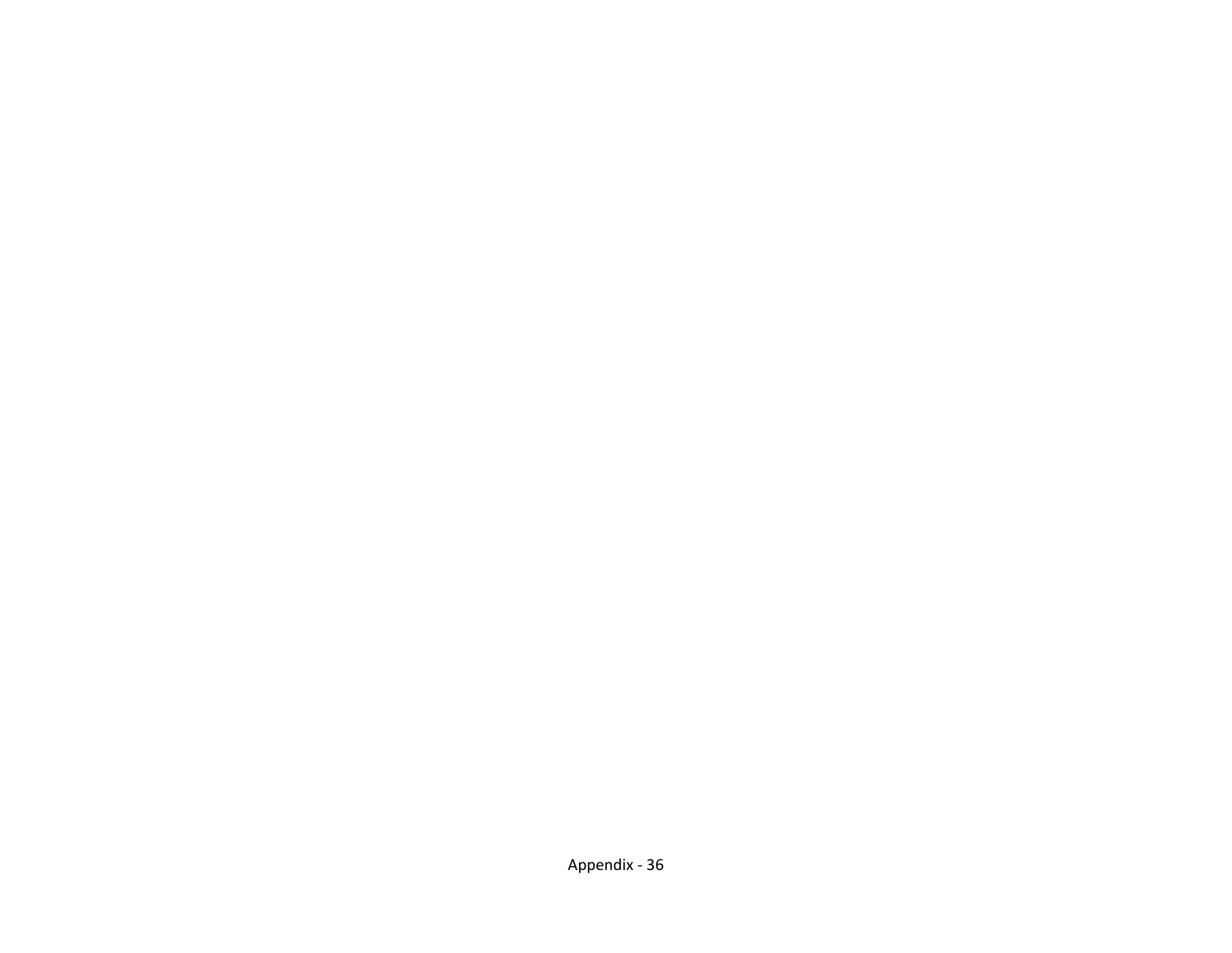# **Appendix C. Peri/Post-Surgical Outcomes: Supporting Tables**

## **Table C1. Peri/Post-Surgical Outcomes: Characteristics of Included Systematic Reviews**

| <b>Study</b>     | <b>Donor Population</b>                                                                                               | Literature<br><b>Search</b>                                                                                                          | Comparison<br><b>Population</b>                                  | No of<br>participants<br>(studies)    | Length of<br>Follow-<br>up, years<br>(range) | Age (mean)             | <b>Sex</b><br>(%<br>women) | <b>Outcomes</b>                                                                                                                                                                 |
|------------------|-----------------------------------------------------------------------------------------------------------------------|--------------------------------------------------------------------------------------------------------------------------------------|------------------------------------------------------------------|---------------------------------------|----------------------------------------------|------------------------|----------------------------|---------------------------------------------------------------------------------------------------------------------------------------------------------------------------------|
| Fonouni<br>2014  | Donors undergoing open donor<br>nephrectomy.                                                                          | PubMed                                                                                                                               | Donors<br>undergoing<br>laparoscopic<br>nephrectomy.             | $N = NR$<br>(15 studies)              | <b>NR</b>                                    | $\overline{\text{NR}}$ | $\overline{\text{NR}}$     | Warm ischemia<br>time, operative<br>blood loss,<br>operative time,<br>perioperative<br>complications                                                                            |
| Lafranca<br>2013 | All studies that focused on outcomes of<br>laparoscopic living donor nephrectomy<br>by Body Mass Index of the donors. | MEDLINE,<br><b>EMBASE</b><br>and<br><b>CENTRAL</b><br>databases<br>were<br>searched<br>from<br>inception to<br>Jan 2011              | Living donors<br>from<br>alternative<br><b>BMI</b><br>categories | $N = 7338$ donors<br>(14 studies)     | 1 week $-$<br>11 years                       | <b>NR</b>              | <b>NR</b>                  | Operation duration,<br>conversion risk,<br>estimated blood<br>loss, length of stay,<br>perioperative<br>complications,<br>difference in serum<br>creatinine.<br>decrease in GFR |
| Liu 2014         | Donors undergoing left laparoscopic<br>nephrectomy                                                                    | PubMed,<br>Embase.<br>Cochrane.<br>Web of<br>Science<br>from<br>inception to<br><b>July 2013</b>                                     | Donors<br>undergoing<br>right<br>laparoscopic<br>nephrectomy     | $\overline{N=32,426}$ (29<br>studies) | $\overline{\text{NR}}$                       | $\overline{\text{NR}}$ | $\overline{\text{NR}}$     | Intra and Post-<br>operative<br>complications,<br>delayed renal<br>function,<br>conversion, warm<br>ischemia time,<br>operative time,<br>length of hospital<br>stav             |
| Wilson<br>2011   | Donors undergoing laparoscopic donor<br>nephrectomy                                                                   | <b>MEDLINE</b><br>(Jan 1966<br>$-$ Jan<br>$2010$ ),<br><b>EMBASE</b><br>(Jan 1980)<br>- Jan<br>2010),, and<br><b>CENTRAL</b><br>(The | Donors<br>undergoing<br>open donor<br>nephrectomy                | $N = 596$ donors<br>(6 studies)       | <b>NR</b>                                    | <b>NR</b>              | $\overline{\text{NR}}$     | Analgesia<br>requirements,<br>duration of<br>procedures, blood<br>loss, perioperative<br>complications,<br>reoperations, warm<br>ischaemia time,<br>hospital stay               |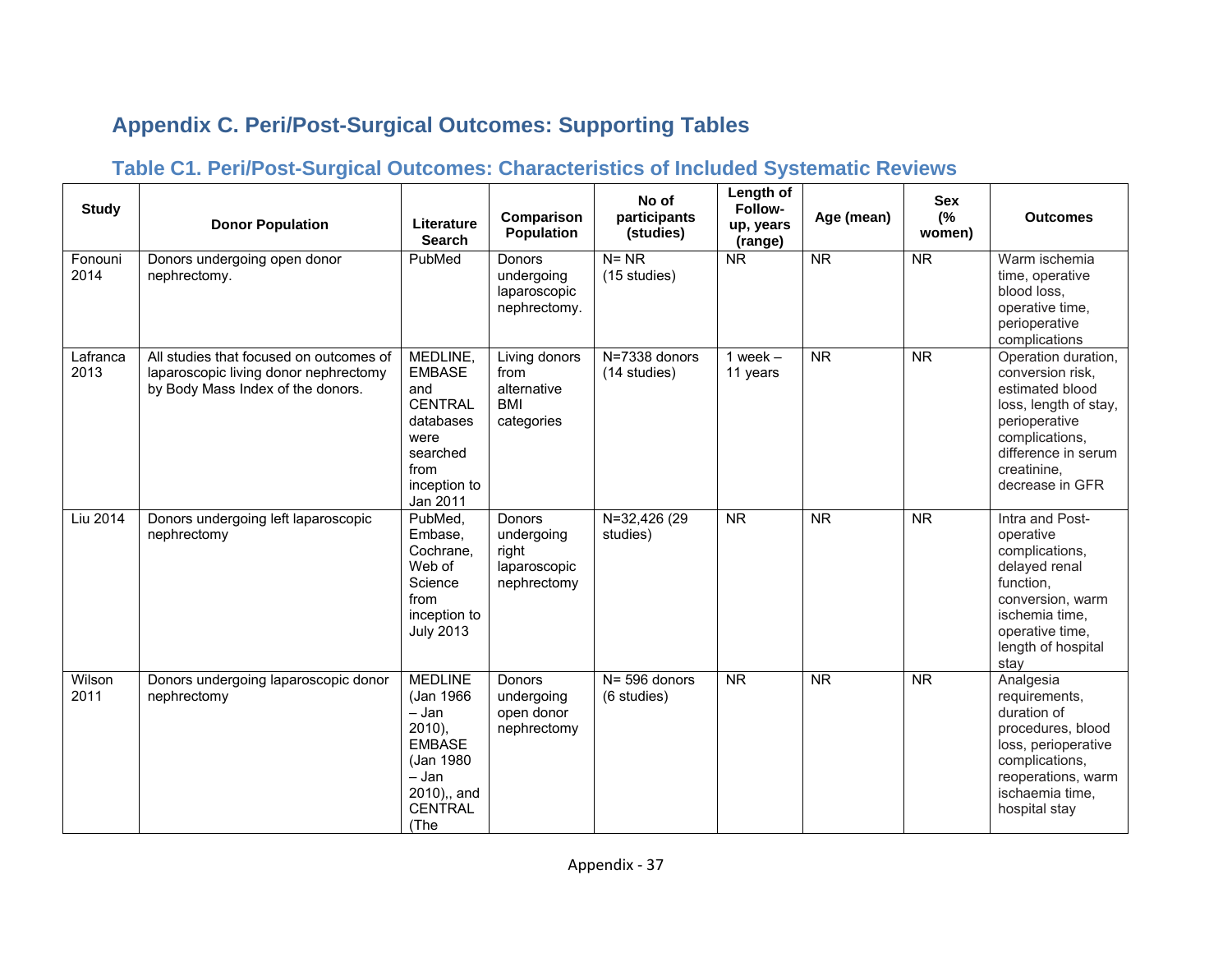| <b>Study</b>  | <b>Donor Population</b>                                                              | Literature<br>Search                                                                                                                                                                                         | Comparison<br><b>Population</b>                                                                                         | No of<br>participants<br>(studies) | Length of<br>Follow-<br>up, years<br>(range) | Age (mean)             | Sex<br>(%<br>women)    | <b>Outcomes</b>                                                                                                        |
|---------------|--------------------------------------------------------------------------------------|--------------------------------------------------------------------------------------------------------------------------------------------------------------------------------------------------------------|-------------------------------------------------------------------------------------------------------------------------|------------------------------------|----------------------------------------------|------------------------|------------------------|------------------------------------------------------------------------------------------------------------------------|
|               |                                                                                      | Cocherane<br>Library<br>2010,<br>Issue 2)<br>diatabases.                                                                                                                                                     |                                                                                                                         |                                    |                                              |                        |                        |                                                                                                                        |
| Young<br>2008 |                                                                                      | Literature<br>search in<br><b>MELINE</b><br>1950-Jan.<br>2008;<br><b>EMBASE</b><br>1980-Jan,<br>2008;<br><b>CINAHL</b><br>(1982-Jan,<br>2008;<br><b>BIOSIS</b><br>1969-Jan,<br>2008.<br>Cochrane<br>Library. |                                                                                                                         |                                    | $<$ 1 year                                   | $\overline{\text{NR}}$ | $\overline{\text{NR}}$ | Perioperative<br>outcomes,<br>reported clinical<br>and intermediate<br>outcomes                                        |
| Yuan<br>2013  | Donors undergoing open donor<br>nephrectomy or standard laparoscopic<br>nephrectomy. | MEDLINE,<br><b>EMBASE</b><br>and<br><b>CENTRAL</b><br>databases<br>were<br>searched<br>from<br>inception to<br>Oct 2011                                                                                      | Donors<br>undergoing<br>standard<br>laparoscopic<br>nephrectomy<br>or hand-<br>assisted<br>laparoscopic<br>nephrectomy. | N=2243 donors<br>(30 studies)      | $\overline{\text{NR}}$                       | $\overline{\text{NR}}$ | $\overline{\text{NR}}$ | Operative time,<br>warm ischemia<br>time, intraoperative<br>blood loss, hospital<br>stay and time to<br>return to work |

BMI= Body Mass Index; CICr= creatinine clearance; CMS= Center for Medicare and Medicaid Services; CV = Cardiovascular; ESRD = End-stage renal disease; GFR = Glomerular Filtration Rate; HTN = hypertension; IFG = Impaired Fasting Glucose; MetS = Metabolic Syndrome defined according to NCEP ATP III guidelines as the presence of 3 or more criteria: waist ci (1) waist circumference >88 cm in women and >102 cm in men; (2) hypertriglyceridemia

(>150 mg/dL [\_1.69 mmol/L] or treatment); (3) low high-density lipid in– cholesterol (HDL\_C) (<50 mg/dL [\_1.29 mmol/L] in women and <40 mg/dL [1.04 mmol/L] in men); (4) hyperglycemia (>100 mg/dL [\_5.6 mmol/L]); and (5) hypertension (>130/85 mm Hg or treatment).; NDI= National Death Index; NR = Not reported; National Health and Nutrition Examination Survey (NHANES III) conducted between 1988 and 1994; OPTN= Organ Procurement and Transplantation Network; SBP = systolic blood pressure; SSDI= Social Security Death Master File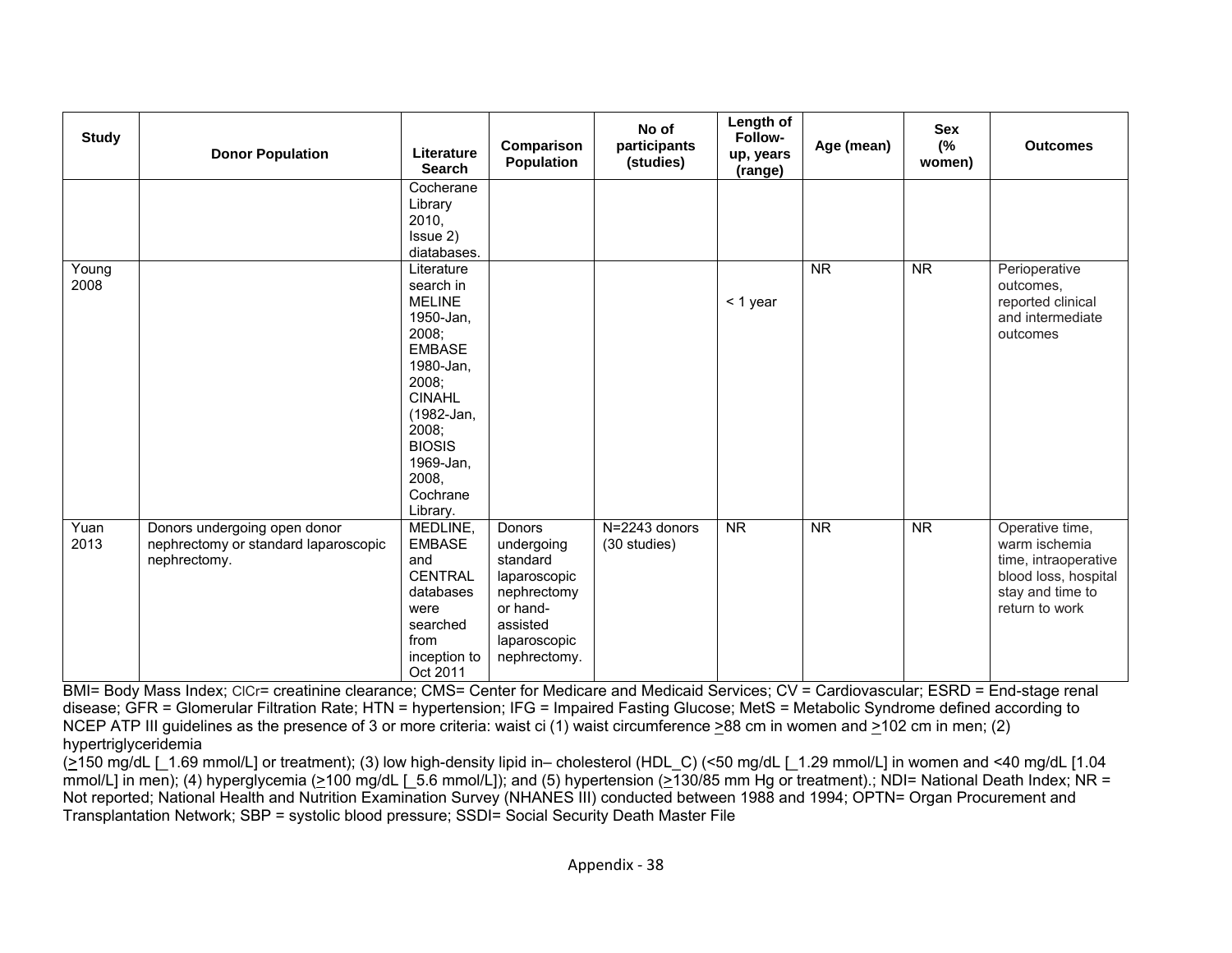DvD= donor versus donor; DvND=donor versus non-dono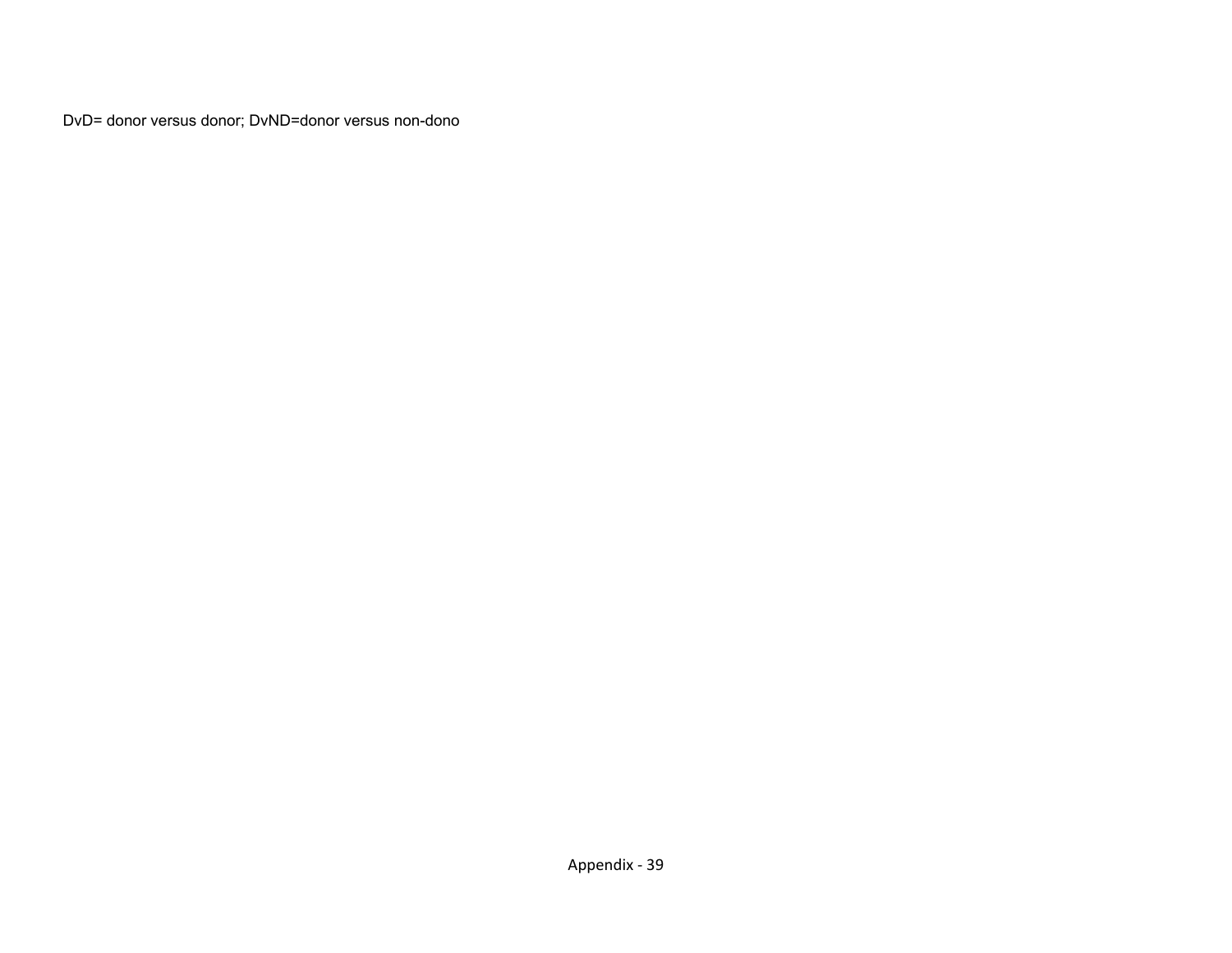| Systematic Review | priori design<br>⋖ | extraction<br>Duplicate | sive lit<br>Comprehen<br>search | criteria<br>status<br>Publication<br>= inclusion | Study list provided                    | characteristics<br>provided<br>Study | quality<br>Scientific<br>rated | used appropriately<br>Scientific quality | appropriate<br>combining<br>Findings | bias<br>Publication<br>assessed | stated<br>Conflicts of<br>interest | Quality<br>Overall<br>Rating | Summary<br>Statement                                                                                                                                                                                                                                                                                                                                                                                                                                  |
|-------------------|--------------------|-------------------------|---------------------------------|--------------------------------------------------|----------------------------------------|--------------------------------------|--------------------------------|------------------------------------------|--------------------------------------|---------------------------------|------------------------------------|------------------------------|-------------------------------------------------------------------------------------------------------------------------------------------------------------------------------------------------------------------------------------------------------------------------------------------------------------------------------------------------------------------------------------------------------------------------------------------------------|
| Fonouni<br>2014   | <b>No</b>          | <b>No</b>               | <b>No</b>                       | No                                               | Included:<br>Yes<br>Excluded:<br>No.   | <b>No</b>                            | <b>No</b>                      | <b>No</b>                                | Yes                                  | <b>No</b>                       | Yes                                | Low                          | This is a review of RCTs<br>and meta-analyses<br>attempting to assess the<br>efficacy and safety of<br>laparoscopic versus open<br>live donor nephrectomy. It<br>is unclear if this was a<br>systematic review, since<br>details of the review<br>methods are very limited.<br>The results seem to be<br>summarized appropriately<br>and the conclusions are<br>based on findings that<br>appeared largely consistent<br>across the included studies. |
| Lafranca<br>2013  | <b>No</b>          | Yes                     | Yes                             | Yes                                              | included -<br>Yes<br>excluded -<br>No. | Yes                                  | Yes                            | Yes                                      | yes                                  | Yes                             | Yes                                | Moderate/<br>High            | This is a recent systematic<br>review of observational<br>studies attempting to<br>assess the impact of BMI<br>on laparoscopic live kidney<br>donation. The evidence<br>base is weak, but<br>reasonable methods were<br>used in the review.                                                                                                                                                                                                           |

# **Table C2. Peri/Post-Surgical Outcomes: AMSTAR Assessments of Included Systematic Reviews**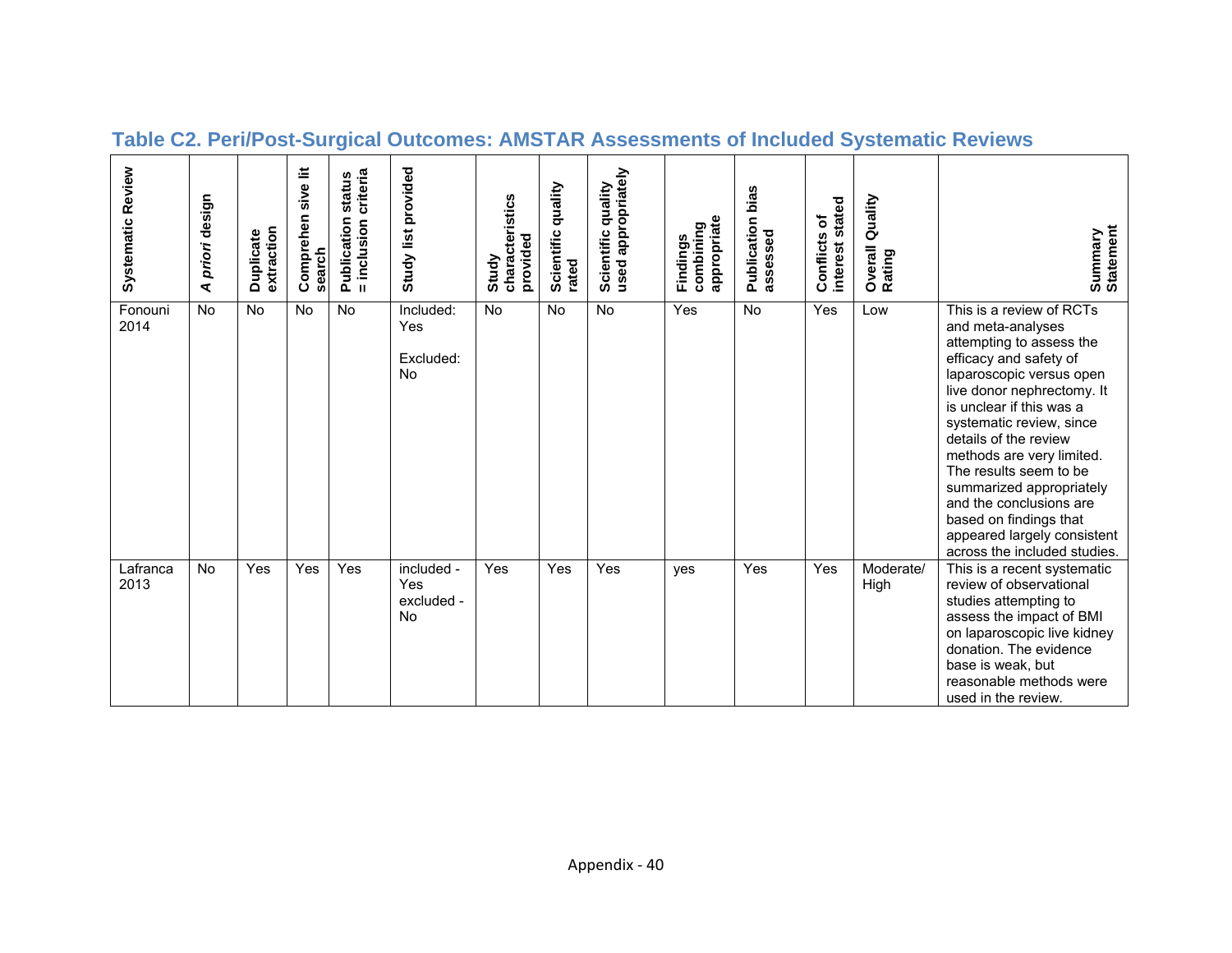| Liu 2014       | Yes       | Yes | Yes | Yes | Included:<br>Yes<br>Excluded:<br><b>No</b>   | <b>Yes</b> | Yes       | Yes             | Yes | Yes       | Yes | High     | This is a systematic review<br>of left vs right laparoscopic<br>live donor nephrectomy (1<br>RCT and 28 observational<br>studies). The evidence<br>base was weak but the<br>methods of review are well<br>documented and of high<br>quality.                                                                                                                |
|----------------|-----------|-----|-----|-----|----------------------------------------------|------------|-----------|-----------------|-----|-----------|-----|----------|-------------------------------------------------------------------------------------------------------------------------------------------------------------------------------------------------------------------------------------------------------------------------------------------------------------------------------------------------------------|
| Wilson<br>2011 | Yes       | Yes | Yes | Yes | included -<br>Yes<br>excluded -<br>Yes       | Yes        | Yes       | Yes             | Yes | <b>No</b> | Yes | High     | This is a recent Cochrane<br>systematic review of RCT<br>and CCT studies attempting<br>to assess the impact of<br>laproscopic vs open live<br>kidney donation. The<br>evidence base and<br>methods of the review are<br>both well documented and<br>of high quality.                                                                                        |
| Young<br>2008  | <b>No</b> | Yes | Yes | Yes | included -<br>Yes<br>excluded -<br><b>No</b> | Yes        | <b>No</b> | Can't<br>Answer | Yes | <b>No</b> | Yes | Moderate | This is a systematic review<br>of observational studies<br>attempting to assess the<br>impact of live kidney<br>donation among donors<br>with isolated medical<br>abormalities. The<br>manuscript states that high<br>quality methods were used<br>but details are difficult to<br>confirm regarding how<br>study bias was incorporated<br>into the review. |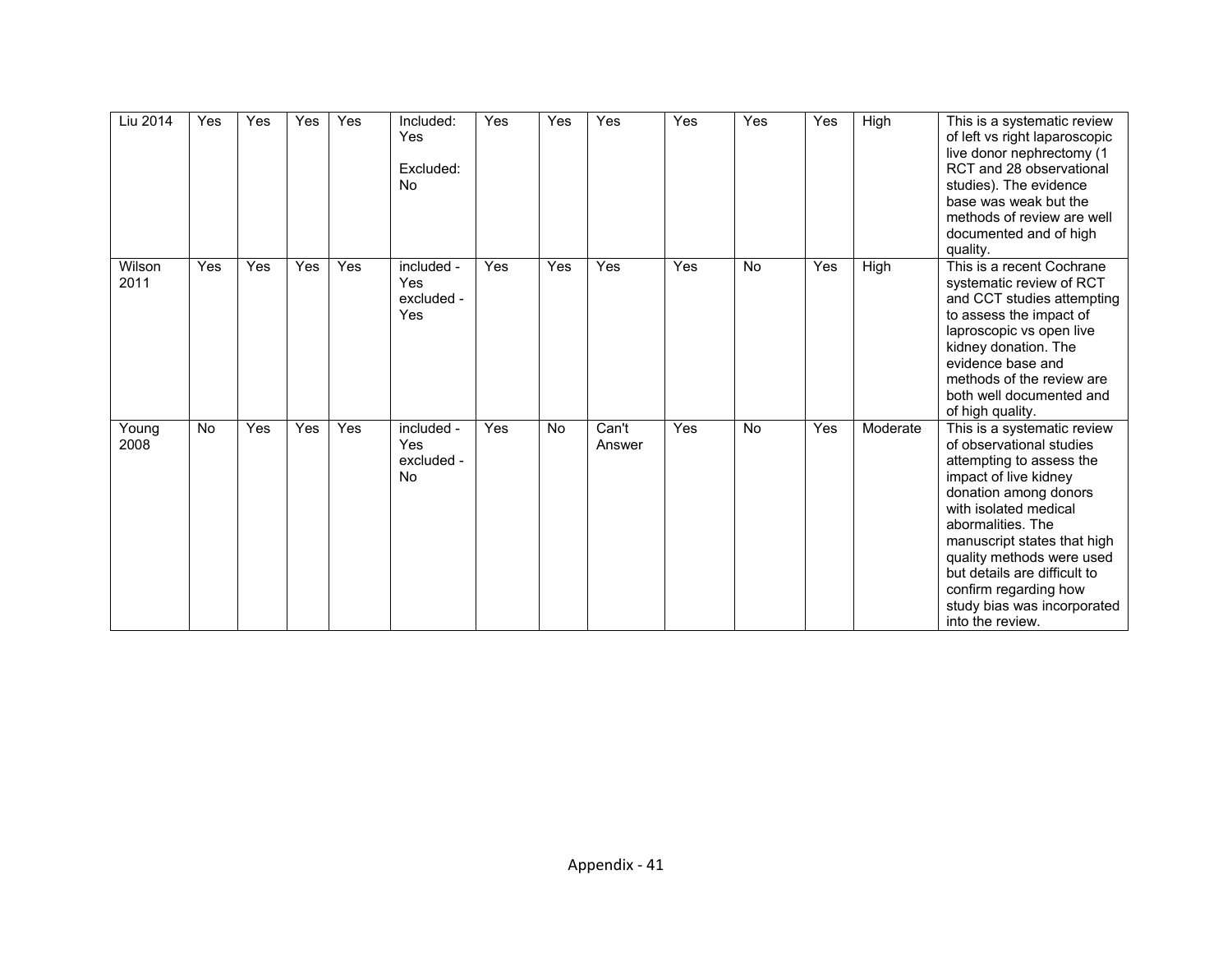| Yuan | No. | Yes | Yes | Yes | included - | Yes | Yes | Yes | Yes | No | No. | Moderate/ | This is a recent systematic   |
|------|-----|-----|-----|-----|------------|-----|-----|-----|-----|----|-----|-----------|-------------------------------|
| 2013 |     |     |     |     | Yes.       |     |     |     |     |    |     | High      | review of RCT and CCT         |
|      |     |     |     |     | excluded - |     |     |     |     |    |     |           | studies attempting to         |
|      |     |     |     |     | No.        |     |     |     |     |    |     |           | assess the impact of          |
|      |     |     |     |     |            |     |     |     |     |    |     |           | laproscopic vs open           |
|      |     |     |     |     |            |     |     |     |     |    |     |           | livekidney donation. The      |
|      |     |     |     |     |            |     |     |     |     |    |     |           | evidence base and             |
|      |     |     |     |     |            |     |     |     |     |    |     |           | methods of the review are     |
|      |     |     |     |     |            |     |     |     |     |    |     |           | reasonable to answer the      |
|      |     |     |     |     |            |     |     |     |     |    |     |           | research question. Authors    |
|      |     |     |     |     |            |     |     |     |     |    |     |           | may have conflicts of         |
|      |     |     |     |     |            |     |     |     |     |    |     |           | interest and publication bias |
|      |     |     |     |     |            |     |     |     |     |    |     |           | was suspected.                |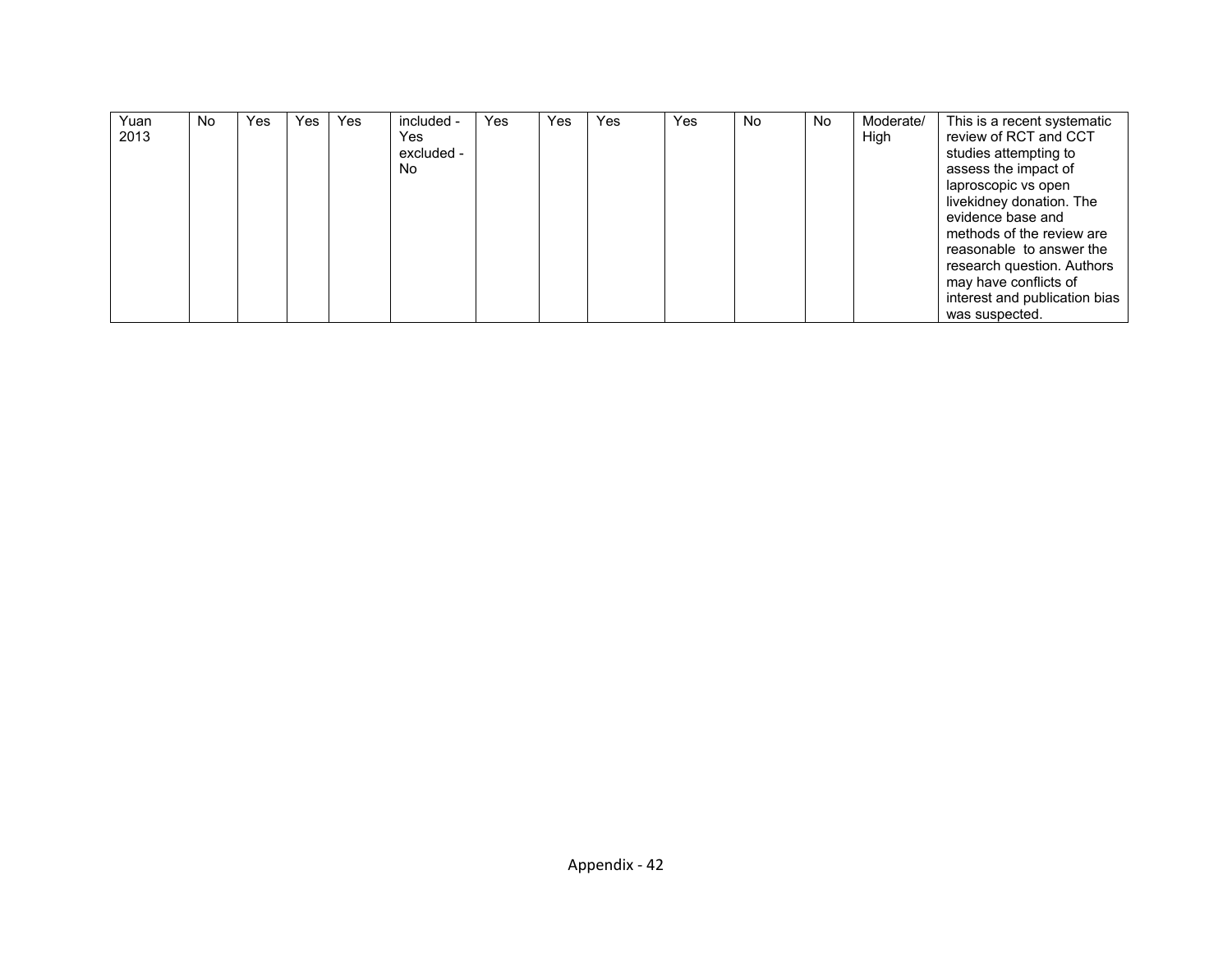## **Table C3. Open versus Laparoscopic Nephrectomy: Peri/Post Surgical Outcomes (1a)**

| <b>Systematic</b>                     | Intervention                       |                                            | <b>Results</b>                                                                                                             | <b>AMSTAR</b> |
|---------------------------------------|------------------------------------|--------------------------------------------|----------------------------------------------------------------------------------------------------------------------------|---------------|
| <b>Review</b>                         | Arm 1                              | Arm <sub>2</sub>                           | Arm 1<br>Arm <sub>2</sub>                                                                                                  | Assessment    |
| <b>PeriOperative Complications</b>    |                                    |                                            |                                                                                                                            |               |
| Fonouni 2014                          | Open Donor<br>Nephrectomy<br>(NR)  | Laparoscopic Donor<br>Nephrectomy<br>(NR)  | No quantitative synthesis<br>reported. Data presented<br>includes trials and systematic<br>reviews including those trials. | Low/Moderate  |
| <b>Yuan 2013</b><br>12 studies        | Open Donor<br>Nephrectomy<br>(569) | Laparoscopic Donor<br>Nephrectomy (792)    | OR (95% CI)<br>$0.80(0.56-1.14)$                                                                                           | Moderate/High |
| Wilson 2011<br>5 trials               | Open Donor<br>Nephrectomy<br>(264) | Laparoscopic Donor<br>Nephrectomy (292)    | RR (95% CI)<br>$0.87(0.47-1.59)$                                                                                           | High          |
| <b>Operative Time</b>                 |                                    |                                            |                                                                                                                            |               |
| Fonouni 2014                          | Open Donor<br>Nephrectomy<br>(NR)  | Laparoscopic Donor<br>Nephrectomy<br>(NR)  | No quantitative synthesis<br>reported. Data presented<br>includes trials and systematic<br>reviews including those trials. | Low/Moderate  |
| <b>Yuan 2013</b><br>19 studies        | Open Donor<br>Nephrectomy<br>(807) | Laparoscopic Donor<br>Nephrectomy(1093)    | MD (95% CI)<br>50.54 (32.66 to 68.41)                                                                                      | Moderate/High |
| Wilson 2011<br>6 trials               | Open Donor<br>Nephrectomy<br>(284) | Laparoscopic Donor<br>Nephrectomy<br>(312) | No quantitative synthesis<br>reported. Six trials show<br>significantly longer operative<br>time with laparoscopic.        | High          |
| <b>Intraoperative Blood Loss</b>      |                                    |                                            |                                                                                                                            |               |
| Fonouni 2014                          | Open Donor<br>Nephrectomy<br>(NR)  | Laparoscopic Donor<br>Nephrectomy<br>(NR)  | No quantitative synthesis<br>reported. Data presented<br>includes trials and systematic<br>reviews including those trials. | Low/Moderate  |
| <b>Yuan 2013</b><br>8 trials          | Open Donor<br>Nephrectomy<br>(352) | Laparoscopic Donor<br>Nephrectomy (371)    | MD (95% CI)<br>-101.23 (-153.52 to -48.94)                                                                                 | Moderate/High |
| Wilson 2011<br>5 trials               | Open Donor<br>Nephrectomy<br>(NR)  | Laparoscopic Donor<br>Nephrectomy<br>(NR)  | No quantitative synthesis<br>reported. Four of five trials show<br>similar blood loss.                                     | High          |
| Reoperation                           |                                    |                                            |                                                                                                                            |               |
| Fonouni 2014                          | Open Donor<br>Nephrectomy<br>(NR)  | Laparoscopic Donor<br>Nephrectomy<br>(NR)  | No quantitative synthesis<br>reported. Data presented<br>includes trials and systematic<br>reviews including those trials. | Low/Moderate  |
| Wilson 2011<br>6 trials               | Open Donor<br>Nephrectomy<br>(284) | Laparoscopic Donor<br>Nephrectomy<br>(312) | RR (95% CI)<br>0.57 (0.09 to 3.64)<br>ARI (laparoscopic)=1.5%                                                              | High          |
| <b>Length of Hospital Stay (days)</b> |                                    |                                            |                                                                                                                            |               |
| Fonouni 2014                          | Open Donor<br>Nephrectomy<br>(NR)  | Laparoscopic Donor<br>Nephrectomy<br>(NR)  | No quantitative synthesis<br>reported. Data presented<br>includes trials and systematic<br>reviews including those trials. | Low/Moderate  |
| <b>Yuan 2013</b><br>16 trials         | Open Donor<br>Nephrectomy<br>(709) | Laparoscopic Donor<br>Nephrectomy (972)    | MD (95% CI)<br>$-1.27$ ( $-1.72$ to $-0.82$ )                                                                              | Moderate/High |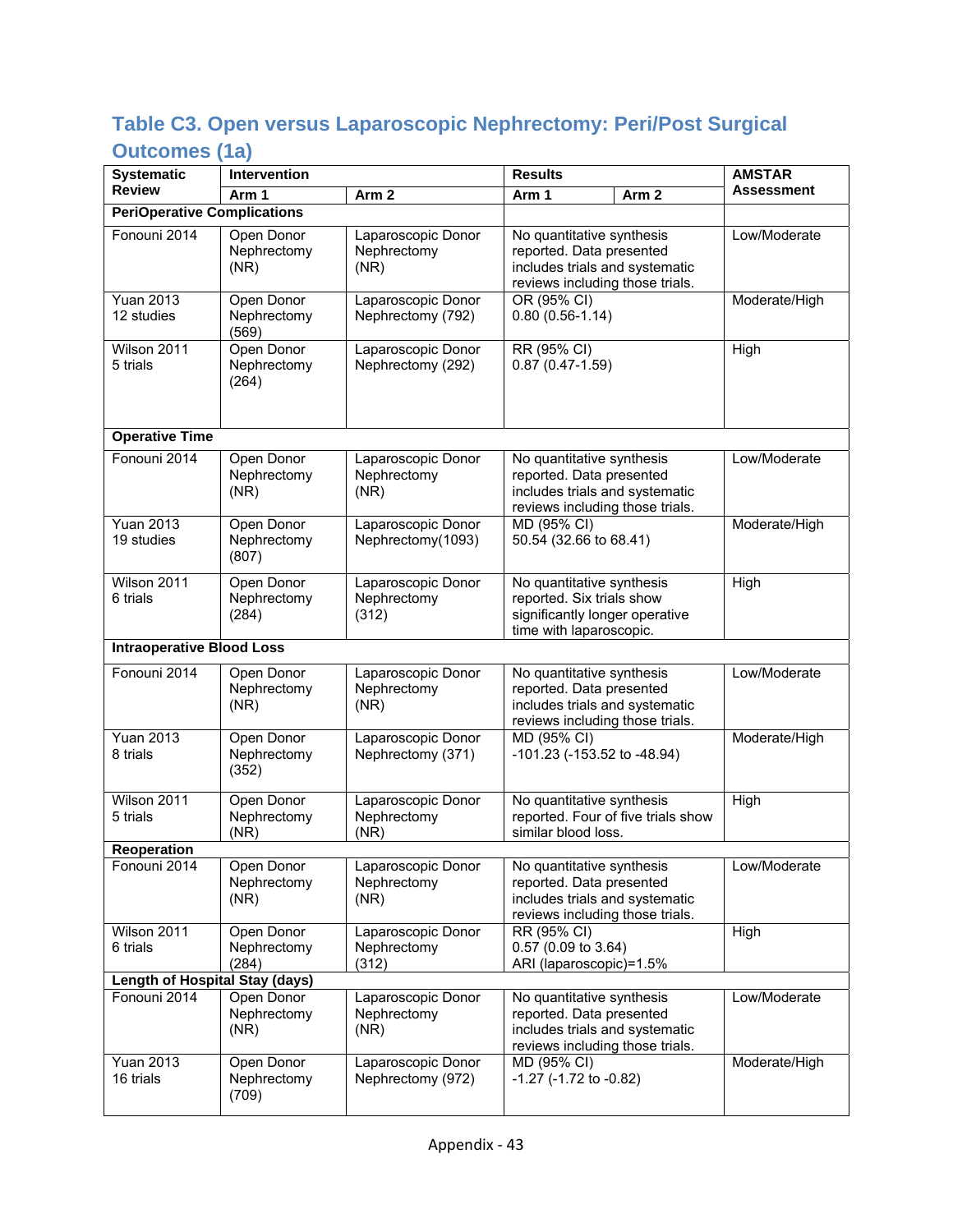| Wilson et al<br>Laparoscopic Donor<br>Open Donor<br>5 trials<br>Nephrectomy<br>Nephrectomy<br>(237)<br>(292) |                                    |                                         | No quantitative synthesis<br>reported. Three of five trials<br>report shorter hospital stay with<br>laparoscopic. | High          |  |  |  |  |
|--------------------------------------------------------------------------------------------------------------|------------------------------------|-----------------------------------------|-------------------------------------------------------------------------------------------------------------------|---------------|--|--|--|--|
|                                                                                                              | Time to Return to Work (days)      |                                         |                                                                                                                   |               |  |  |  |  |
| <b>Yuan 2013</b><br>16 trials                                                                                | Open Donor<br>Nephrectomy<br>(435) | Laparoscopic Donor<br>Nephrectomy (581) | WMD (95% CI)<br>$-16.35$ ( $-23.00$ to $-9.71$ )                                                                  | Moderate/High |  |  |  |  |

ARI=absolute risk increase: ARR=absolute risk reduction; RR=relative risk; WMD=weighted mean difference;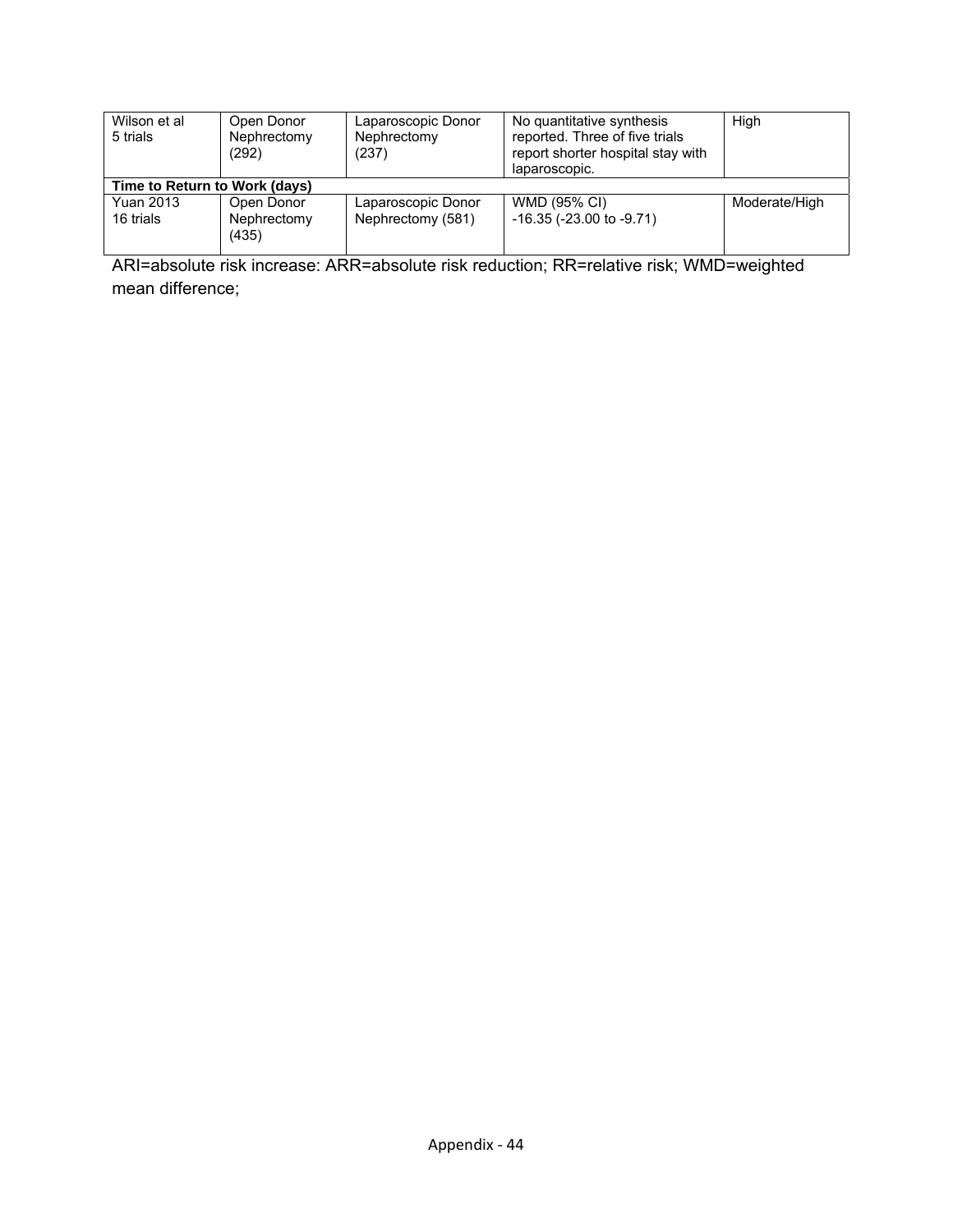### **Table C4. Standard Laparoscopic versus Hand-Assisted Laparoscopic Nephrectomy: Peri/Post Surgical Outcomes (1b)**

| <b>Systematic</b>                | <b>Intervention</b>                              |                                                       | <b>Results</b>                               |                  | <b>AMSTAR</b>     |  |               |
|----------------------------------|--------------------------------------------------|-------------------------------------------------------|----------------------------------------------|------------------|-------------------|--|---------------|
| <b>Review</b>                    | Arm 1                                            | Arm <sub>2</sub>                                      | Arm 1                                        | Arm <sub>2</sub> | <b>Assessment</b> |  |               |
|                                  | <b>Peri-/post-operative Complications</b>        |                                                       |                                              |                  |                   |  |               |
| <b>Yuan 2013</b><br>7 trials     | Standard<br>Laparoscopic<br>Nephrectomy<br>(183) | Hand-Assisted<br>Laparoscopic<br>Nephrectomy<br>(159) | OR (95% CI)<br>0.62 (0.27 to 1.39)           |                  |                   |  | Moderate/High |
| <b>Operative Time</b>            |                                                  |                                                       |                                              |                  |                   |  |               |
| <b>Yuan 2013</b><br>9 trials     | Standard<br>Laparoscopic<br>Nephrectomy<br>(221) | Hand-Assisted<br>Laparoscopic<br>Nephrectomy<br>(221) | WMD (95% CI)<br>$-24.55$ ( $-50.81$ to 1.71) |                  | Moderate/High     |  |               |
| <b>Intraoperative Blood Loss</b> |                                                  |                                                       |                                              |                  |                   |  |               |
| <b>Yuan 2013</b><br>6 trials     | Standard<br>Laparoscopic<br>Nephrectomy<br>(160) | Hand-Assisted<br>Laparoscopic<br>Nephrectomy<br>(134) | WMD (95% CI)<br>$-20.65$ ( $-43.88$ to 2.57) |                  | Moderate/High     |  |               |
|                                  | <b>Length of Hospital Stay (days)</b>            |                                                       |                                              |                  |                   |  |               |
| <b>Yuan 2013</b><br>6 trials     | Standard<br>Laparoscopic<br>Nephrectomy<br>(170) | Hand-Assisted<br>Laparoscopic<br>Nephrectomy<br>(150) | MD (95% CI)<br>$0.33(0.10 \text{ to } 0.56)$ |                  | Moderate/High     |  |               |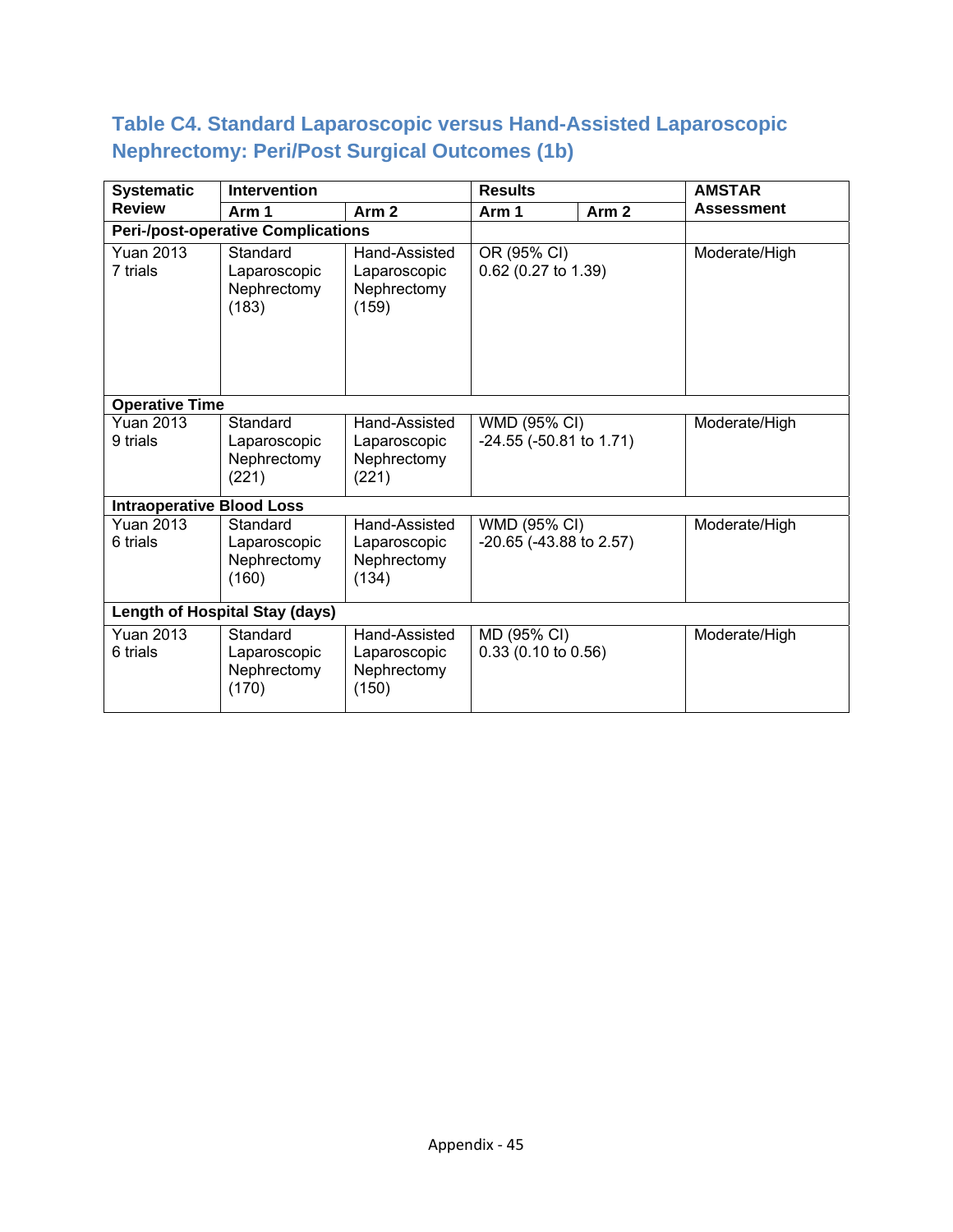| <b>Systematic</b>                | <b>Intervention</b>                       |                                                          | <b>Results</b>                         |                  | <b>AMSTAR</b>     |
|----------------------------------|-------------------------------------------|----------------------------------------------------------|----------------------------------------|------------------|-------------------|
| <b>Review</b>                    | Arm 1                                     | Arm <sub>2</sub>                                         | Arm 1                                  | Arm <sub>2</sub> | <b>Assessment</b> |
|                                  | <b>Peri-/post-operative Complications</b> |                                                          |                                        |                  |                   |
| Liu 2014<br>21 studies           | Left (1872)                               | <b>Right (728)</b>                                       | OR (95% CI)<br>1.31 (0.89 to 1.94)     |                  | Moderate/High     |
| Liu 2014<br>16 studies           | Left (1792)                               | <b>Right (675)</b><br>OR (95% CI)<br>1.27 (0.86 to 1.88) |                                        |                  | Moderate/High     |
| <b>Operative Time</b>            |                                           |                                                          |                                        |                  |                   |
| Liu 2014<br>14 studies           | Left (2193)                               | <b>Right (463)</b>                                       | WMD (95% CI)<br>1.35 (-11.73 to 14.44) |                  | Moderate/High     |
| <b>Intraoperative Blood Loss</b> |                                           |                                                          |                                        |                  |                   |
| Liu 2014<br>15 studies           | Left (2356)                               | <b>Right (677)</b>                                       | WMD (95% CI)<br>4.36 (-19.83 to 28.55) |                  | Moderate/High     |
| Length of Hospital Stay (days)   |                                           |                                                          |                                        |                  |                   |
| Liu 2014<br>11 studies           | Left (1370)                               | <b>Right (360)</b>                                       | WMD (95% CI)<br>$0.05$ (-0.08 to 0.19) |                  | Moderate/High     |

#### **Table C5. Left versus right laparoscopic live donor nephrectomy (1c)**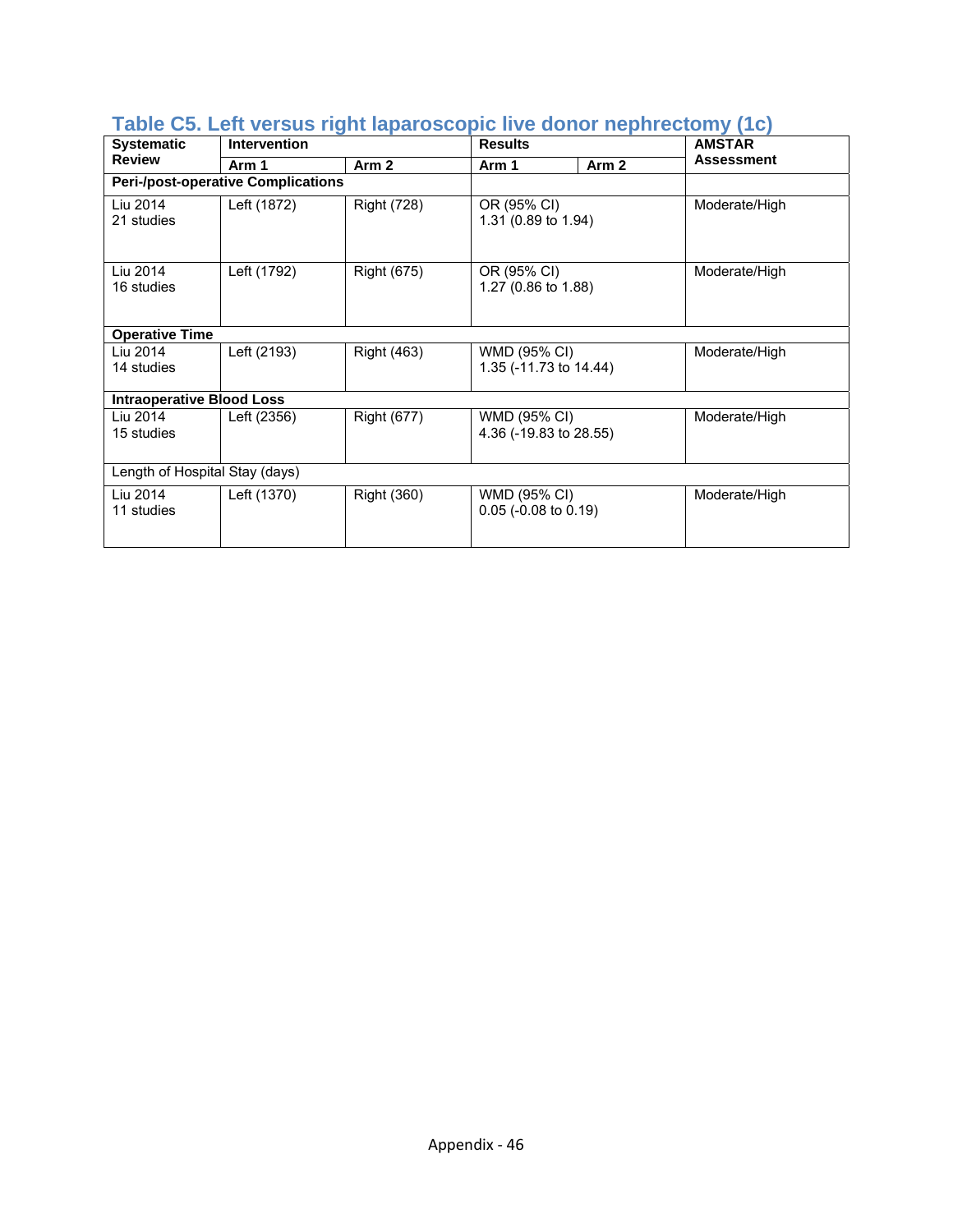| <b>Systematic</b>               | <b>Intervention</b>             |                         | <b>Results</b>                 |       | <b>AMSTAR</b> |  |  |  |  |
|---------------------------------|---------------------------------|-------------------------|--------------------------------|-------|---------------|--|--|--|--|
| <b>Review</b>                   | Arm 1                           | Arm <sub>2</sub>        | Arm 1                          | Arm 2 | Assessment    |  |  |  |  |
| <b>Operative Time (minutes)</b> |                                 |                         |                                |       |               |  |  |  |  |
| Young 2008<br>3 studies         | <b>Older Donors</b><br>(91)     | Younger Donors<br>(248) | WMD (95% CI)<br>11 (-3 to 25)  |       | Moderate      |  |  |  |  |
|                                 | <b>Blood Loss (milliliters)</b> |                         |                                |       |               |  |  |  |  |
| <b>Young 2008</b><br>2 studies  | Older Donors<br>(56)            | Younger Donors<br>(90)  | WMD (95% CI)<br>6 (-91 to 103) |       | Moderate      |  |  |  |  |
| Length of Hospital Stay (days)  |                                 |                         |                                |       |               |  |  |  |  |
| <b>Young 2008</b><br>3 studies  | <b>Older Donors</b><br>(91)     | Younger Donors<br>(248) | WMD (95% CI)<br>$0$ (-1 to 1)  |       | Moderate      |  |  |  |  |

#### **Table C6. Peri/Post-Surgical Outcomes: Older versus Younger Donors (2a)**

OR=odds ratio; RR= Risk ratio; WMD=weighted mean difference<br>ª-Donors with pre-existing isolated medical abnormalities including older age, obesity, hypertension, reduced glomerular filtration rate, proteinuria, microscopic hematuria and nephrolithiasis.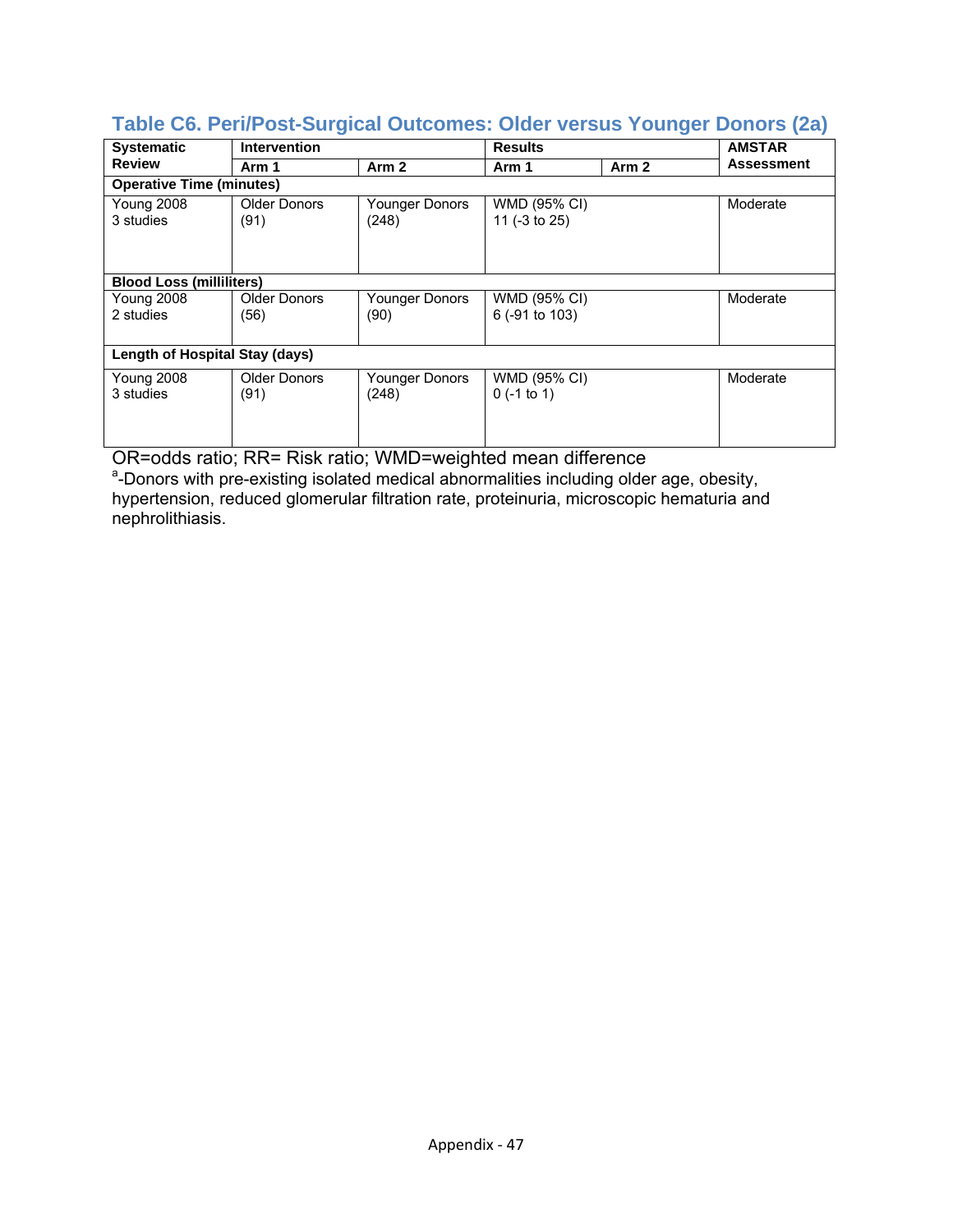### **Table C7. Peri/Post-Surgical Outcomes: Obese versus Overweight and Normal Weight**

| <b>Systematic</b>                     | <b>Intervention</b>                         |                                                    | <b>Results</b>                        |                  | <b>AMSTAR</b>     |
|---------------------------------------|---------------------------------------------|----------------------------------------------------|---------------------------------------|------------------|-------------------|
| <b>Review</b>                         | Arm 1                                       | Arm <sub>2</sub>                                   | Arm 1                                 | Arm <sub>2</sub> | <b>Assessment</b> |
|                                       | <b>Peri/post-operative Complications</b>    |                                                    |                                       |                  |                   |
| Lafranca 2012<br>Systematic<br>Review | Donors with high<br>$BMI = >30.0$<br>(1442) | Donors with low<br>BMI= <u>&lt;</u> 29.9<br>(4427) | RR (95% CI)<br>$1.01(0.75-1.36)$      |                  | Moderate/High     |
| <b>Operative Time (minutes)</b>       |                                             |                                                    |                                       |                  |                   |
| LaFranca 2012<br>8 studies            | High BMI (380)                              | Low BMI (725)                                      | WMD (95% CI)<br>16.91 (9.06 to 24.76) |                  | Moderate/High     |
| <b>Blood Loss (milliliters)</b>       |                                             |                                                    |                                       |                  |                   |
| Lafranca 2012<br>7 studies            | High BMI (284)                              | Low BMI (655)                                      | WMD (95% CI)<br>34.46 (-6.73to 75.66) |                  | Moderate/High     |
| <b>Length of Hospital Stay (days)</b> |                                             |                                                    |                                       |                  |                   |
| Lafranca 2012<br>10 studies           | High BMI (1487)                             | Low BMI (4532)                                     | WMD (95% CI)<br>0.18 (-0.02 to 0.39)  |                  | Moderate/High     |

RR= Risk ratio; WMD=weighted mean difference

<sup>a</sup>-Donors with pre-existing isolated medical abnormalities including older age, obesity, hypertension, reduced glomerular filtration rate, proteinuria, microscopic hematuria and nephrolithiasis.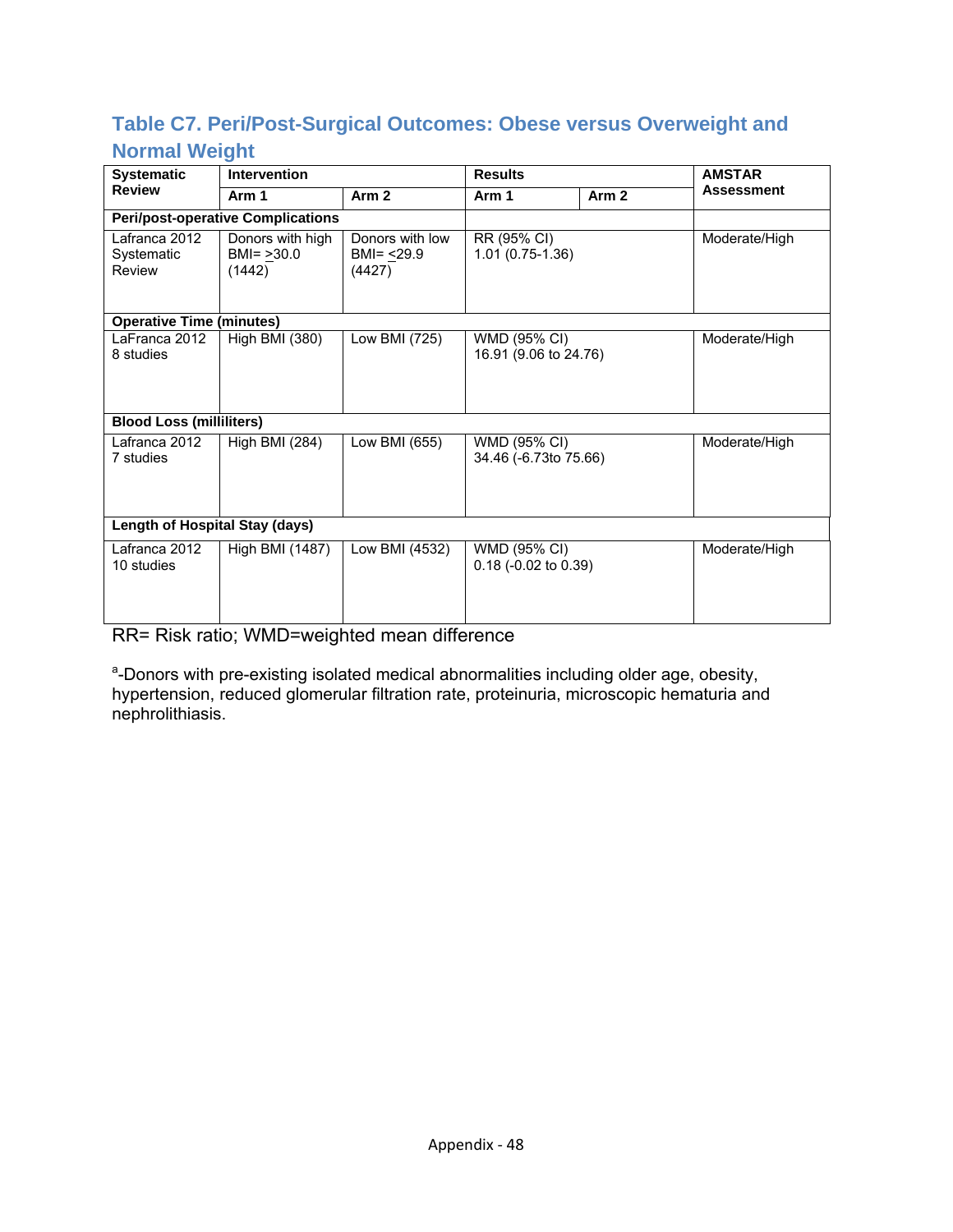# **Appendix D. Long-Term Outcomes: Supporting Tables**

## **Table D1. Long-Term Outcomes: Characteristics of Included Systematic Reviews**

| <b>Study</b>      | <b>Donor Population</b>                                                                                                                                                                                                                                            | Literature<br><b>Search</b>                                                                                                                                | Comparison<br>Population                                                                                                                                                 | No of<br>participants<br>(studies)                                                                                                                                   | Length of<br>Follow-<br>up, years<br>(range)                                               | Age (mean)             | <b>Sex</b><br>(%<br>women) | <b>Outcomes</b>                                                                                                                       |
|-------------------|--------------------------------------------------------------------------------------------------------------------------------------------------------------------------------------------------------------------------------------------------------------------|------------------------------------------------------------------------------------------------------------------------------------------------------------|--------------------------------------------------------------------------------------------------------------------------------------------------------------------------|----------------------------------------------------------------------------------------------------------------------------------------------------------------------|--------------------------------------------------------------------------------------------|------------------------|----------------------------|---------------------------------------------------------------------------------------------------------------------------------------|
| Ahmadi<br>2014    | Extended criteria live donors with the<br>following characteristics:<br>older age,<br>1.<br>2.<br>overweight and obesity,<br>3.<br>hypertension,<br>vascular<br>4.<br>anomalies/multiplicity,<br>women of childbearing age,<br>5.<br>and<br>minors as donors<br>6. | Literature<br>search<br>through<br>November<br>2013                                                                                                        | <b>Donors</b><br>without the<br>listed<br>characteristics<br>or matched<br>non-donors                                                                                    | Older donor age<br>N=90,027 (38<br>studies)<br>Obesity N=5924<br>(22 studies)<br>HTN N=81,497<br>(7 studies)<br>Vascular<br>multiplicity<br>N=14,878 (48<br>studies) | $0 - 10$<br>$0-5$<br>$1 - 20$<br>$0 - 10$                                                  | $\overline{\text{NR}}$ | $\overline{\text{NR}}$     | All clinically<br>relevant outcomes<br>by age, BMI,<br>hypertension,<br>vascular multiplicity<br>are discussed but<br>not summarized. |
| Boudville<br>2006 | Included studies involving 10 or more<br>normotensive adults who donated a<br>kidney and in whom blood pressure<br>was assessed at least 1 year later. 48<br>studies from 28 countries followed<br>5145 donors.                                                    | Literature<br>search<br>Medline<br>and<br><b>EMBASE</b><br>1966-Nov<br>2005                                                                                | Healthy non-<br>donor controls<br>in 12 studies                                                                                                                          | N=5145 donors<br>(48 studies)                                                                                                                                        | Mean 7<br>(median 6,<br>range = $1-$<br>25 years)                                          | 41 (at<br>donation)    | 58%                        | SBP, use of<br>antihypertensives,<br><b>HTN</b>                                                                                       |
| Clemens<br>2006   | Included any English language study<br>where psychological function was<br>assessed using questionnaires in 10 or<br>more donors after nephrectomy.                                                                                                                | Literature<br>search in<br>Medline,<br>EMBASE,<br>Web of<br>Science,<br>Psych<br>INFO.<br>Sociological<br>Abstracts<br>and CIAHL<br>databases<br>from 1969 | Non-donor<br>controls<br>(general<br>population,<br>medical<br>outpatients,<br>potential<br>donors,<br>healthy<br>individuals,<br>family<br>members of<br>the recipients | N=5139 donors<br>(51 studies)                                                                                                                                        | $\overline{\mathsf{Mean}}$ 4<br>years<br>(range 1<br>week to 37<br>years from<br>donation) | Mean 42<br>years       | 61%                        | Social function<br>Self-concept<br>Body image<br>Psychological<br>function<br>Quality of life                                         |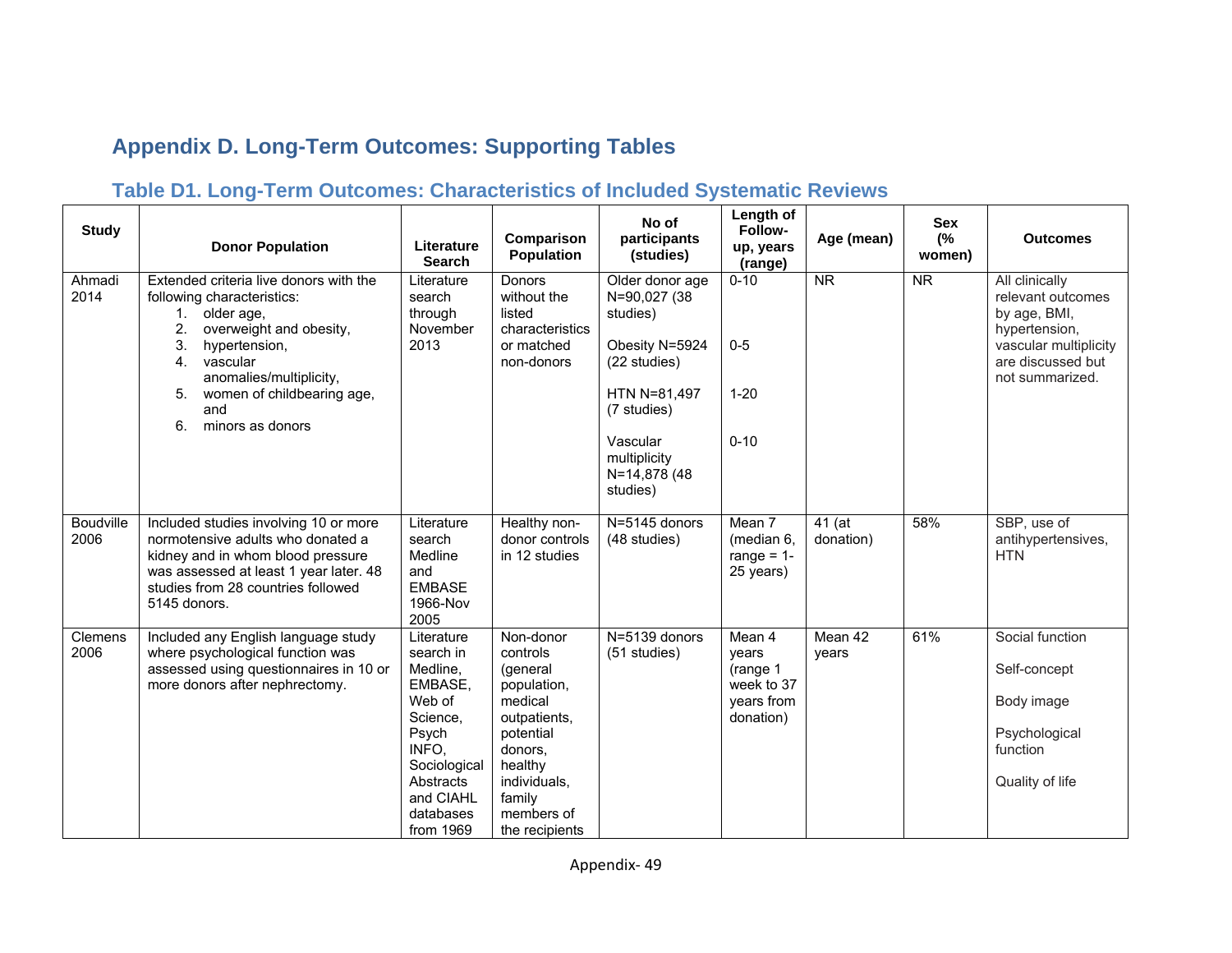| <b>Study</b>  | <b>Donor Population</b>                                                                                                                                                                                                      | Literature<br><b>Search</b>                                                 | Comparison<br><b>Population</b>                 | No of<br>participants<br>(studies)   | Length of<br><b>Follow-</b><br>up, years<br>(range) | Age (mean)          | Sex<br>(%<br>women) | <b>Outcomes</b>                                                     |
|---------------|------------------------------------------------------------------------------------------------------------------------------------------------------------------------------------------------------------------------------|-----------------------------------------------------------------------------|-------------------------------------------------|--------------------------------------|-----------------------------------------------------|---------------------|---------------------|---------------------------------------------------------------------|
|               |                                                                                                                                                                                                                              | through<br><b>July 2006</b>                                                 | in 29 studies                                   |                                      |                                                     |                     |                     |                                                                     |
| Garg<br>2006  | Included studies with 10 or more<br>healthy adults donated a kidney, and<br>proteinuria, or glomerular filtration rate<br>(GFR) was assessed at least 1 year<br>later. 48 studies from 27 countries<br>followed 5048 donors. | Literature<br>search<br>Medline<br>and<br><b>EMBASE</b><br>1966-Nov<br>2005 | Healthy non-<br>donor controls<br>in 11 studies | $N = 5048$ donors<br>(48 studies)    | Mean 7<br>(median 6,<br>range 1-<br>25)             | 41 (at<br>donation) | NR.                 | GFR, proportion of<br>donors with GFR<<br>60 ml/min.<br>proteinuria |
| Young<br>2008 |                                                                                                                                                                                                                              |                                                                             |                                                 | (30 studies)<br>from 13<br>countries |                                                     |                     |                     |                                                                     |

BMI= Body Mass Index; CICr= creatinine clearance; CMS= Center for Medicare and Medicaid Services; CV = Cardiovascular; ESRD = End-stage renal disease; GFR = Glomerular Filtration Rate; HTN = hypertension; IFG = Impaired Fasting Glucose; MetS = Metabolic Syndrome defined according to NCEP ATP III guidelines as the presence of 3 or more criteria: waist ci (1) waist circumference >88 cm in women and >102 cm in men; (2) hypertriglyceridemia (>150 mg/dL [\_1.69 mmol/L] or treatment); (3) low high-density lipid in– cholesterol (HDL\_C) (<50 mg/dL [\_1.29 mmol/L] in women and <40 mg/dL [1.04 mmol/L] in men); (4) hyperglycemia (>100 mg/dL [ 5.6 mmol/L]); and (5) hypertension (>130/85 mm Hg or treatment).; NDI= National Death Index; NR = Not reported; National Health and Nutrition Examination Survey (NHANES III) conducted between 1988 and 1994; OPTN= Organ Procurement and Transplantation Network; SBP = systolic blood pressure; SSDI= Social Security Death Master FileDvD= donor versus donor; DvND=donor versus non-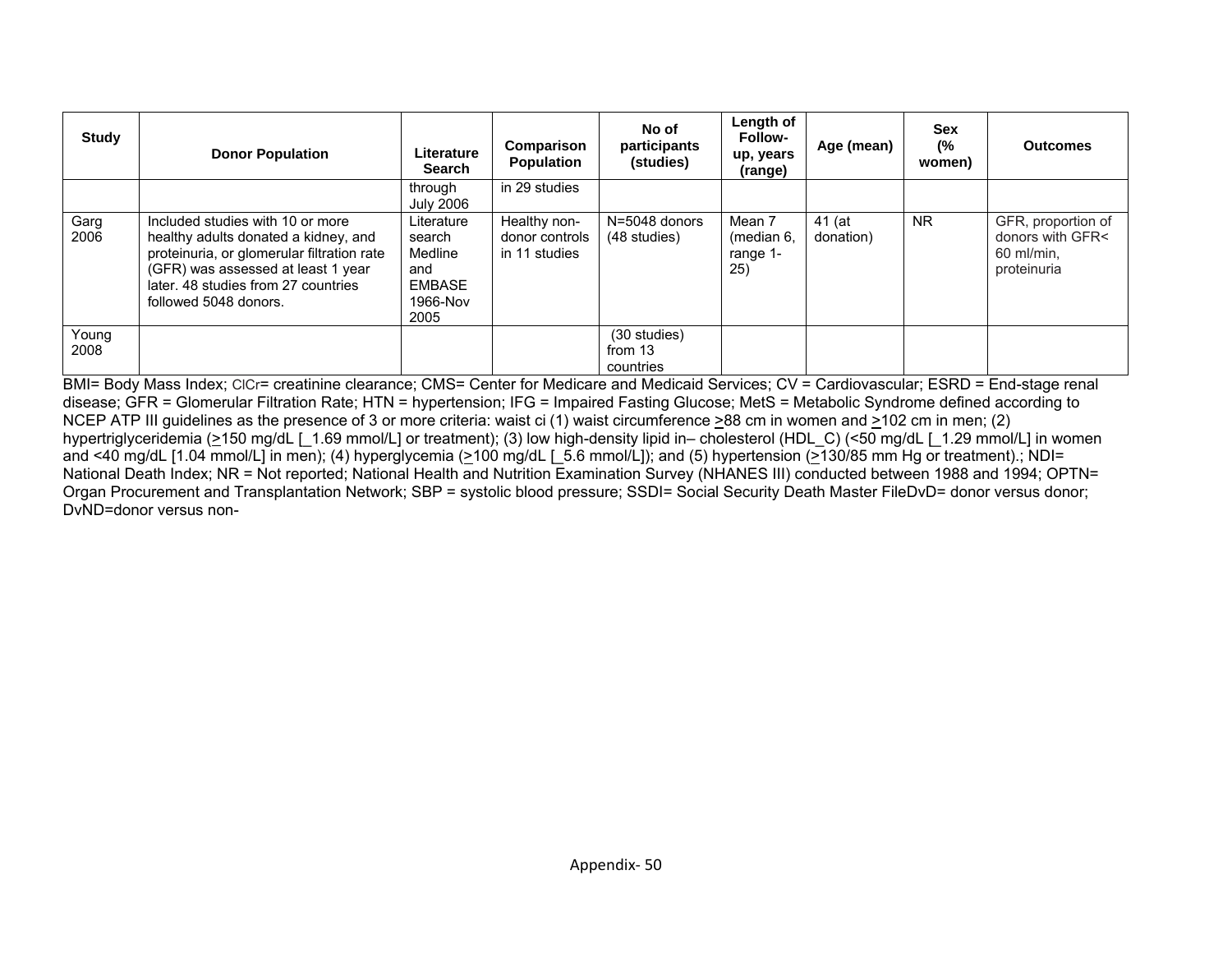| Systematic Review        | priori design<br>⋖ | extraction<br>Duplicate | sive lit<br>Comprehen<br>search | criteria<br><b>Publication status</b><br>= inclusion | Study list provided                                | characteristics<br>provided<br>Study | quality<br>Sicentific<br>rated                                      | used appropriately<br>Scientific quality | appropriate<br>combining<br>Findings | bias<br>Publication<br>assessed | stated<br>Conflicts of<br><b>interest</b> | Quality<br>Overall<br>Rating | Summary<br>Statement                                                                                                                                                                                                                                                                                                                                                                                                                                             |
|--------------------------|--------------------|-------------------------|---------------------------------|------------------------------------------------------|----------------------------------------------------|--------------------------------------|---------------------------------------------------------------------|------------------------------------------|--------------------------------------|---------------------------------|-------------------------------------------|------------------------------|------------------------------------------------------------------------------------------------------------------------------------------------------------------------------------------------------------------------------------------------------------------------------------------------------------------------------------------------------------------------------------------------------------------------------------------------------------------|
| Ahmadi<br>2014           | <b>No</b>          | Yes                     | Yes                             | <b>NA</b>                                            | included -<br><b>No</b><br>excluded -<br><b>No</b> | No                                   | Yes                                                                 | Can't<br>Answer                          | Can't<br>Answer                      | Can't<br>Answer                 | Yes                                       | Moderate                     | This is a recent systematic<br>review of observational<br>studies attempting to<br>assess the impact of<br>individually applying a<br>number of extended criteria<br>for living kidney donation<br>(i.e. older age, obesity,<br>hypertension, vascular<br>anomalies and women of<br>childbearing age). The<br>manuscript states that high<br>quality methods were used,<br>but it is very brief on both<br>methods and results so it is<br>difficult to confirm. |
| <b>Boudville</b><br>2006 | <b>No</b>          | Yes                     | Yes                             | Yes                                                  | included -<br>Yes<br>excluded -<br>No.             | Yes                                  | Som<br>e<br>asse<br>ssm<br>ent,<br>but<br>not<br>docu<br>ment<br>ed | Yes                                      | Yes                                  | <b>No</b>                       | Yes                                       | Moderate                     | This is a systematic review<br>of observational studies<br>attempting to assess the<br>impact of live kidney<br>donation on hypertension.<br>The evidence base is weak,<br>but reasonable methods<br>were used in the review.                                                                                                                                                                                                                                    |

## **Table D2. Long-Term Outcomes: AMSTAR Assessments of Included Systematic Reviews**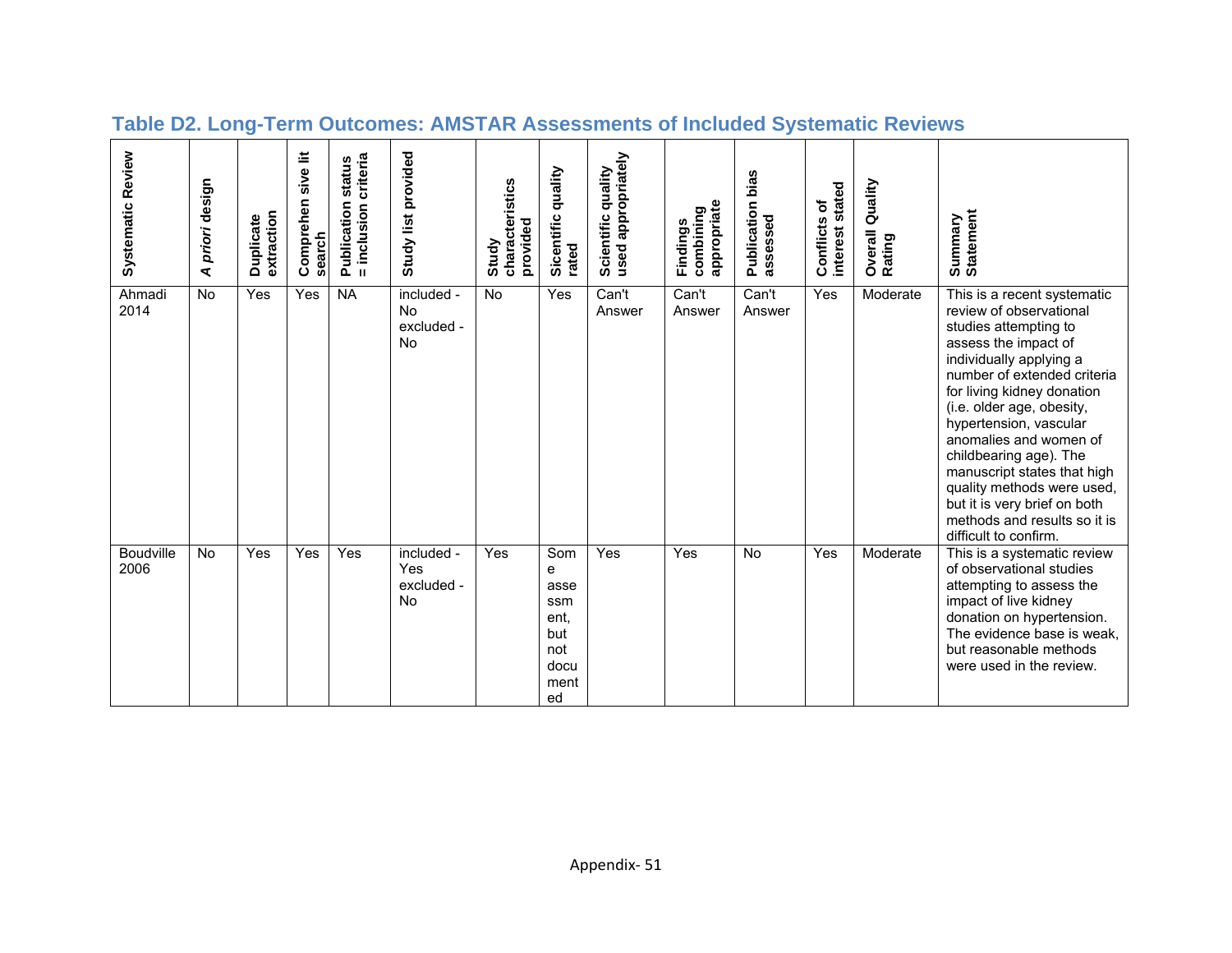| Clemens<br>2006 | <b>No</b> | Yes       | Yes | Yes | included -<br>Yes<br>excluded -<br><b>No</b> | <b>Yes</b> | Yes <sup>a</sup> | Can't<br>Answer | Can't<br>Answer | <b>No</b> | <b>No</b> | Moderate/<br>Low | This is a systematic review<br>of observational studies<br>attempting to assess the<br>impact of live kidney<br>donation on psychosocial<br>health. The quality of the<br>evidence base for this<br>review was low and there is<br>limited information about<br>how the potential bias in<br>these studies was handled.                                        |
|-----------------|-----------|-----------|-----|-----|----------------------------------------------|------------|------------------|-----------------|-----------------|-----------|-----------|------------------|----------------------------------------------------------------------------------------------------------------------------------------------------------------------------------------------------------------------------------------------------------------------------------------------------------------------------------------------------------------|
| Garg<br>2006    | <b>No</b> | <b>No</b> | Yes | Yes | included -<br>Yes<br>excluded -<br><b>No</b> | <b>Yes</b> | <b>No</b>        | Can't<br>Answer | Yes             | <b>No</b> | <b>No</b> | Moderate         | This is a systematic review<br>of observational studies<br>attempting to assess the<br>impact of live kidney<br>donation on donor kidney<br>function. The evidence<br>base is weak, but<br>reasonable methods were<br>used in the review.                                                                                                                      |
| Young<br>2008   | No        | Yes       | Yes | Yes | included -<br>Yes<br>excluded -<br><b>No</b> | Yes        | <b>No</b>        | Can't<br>Answer | Yes             | <b>No</b> | Yes       | Moderate         | This is a systematic review<br>of observational studies<br>attempting to assess the<br>impact of living kidney<br>donation among donors<br>with isolated medical<br>abnormalities. The<br>manuscript states that high<br>quality methods were used<br>but details are difficult to<br>confirm regarding how<br>study bias was incorporated<br>into the review. |

a Some assessment, but not documented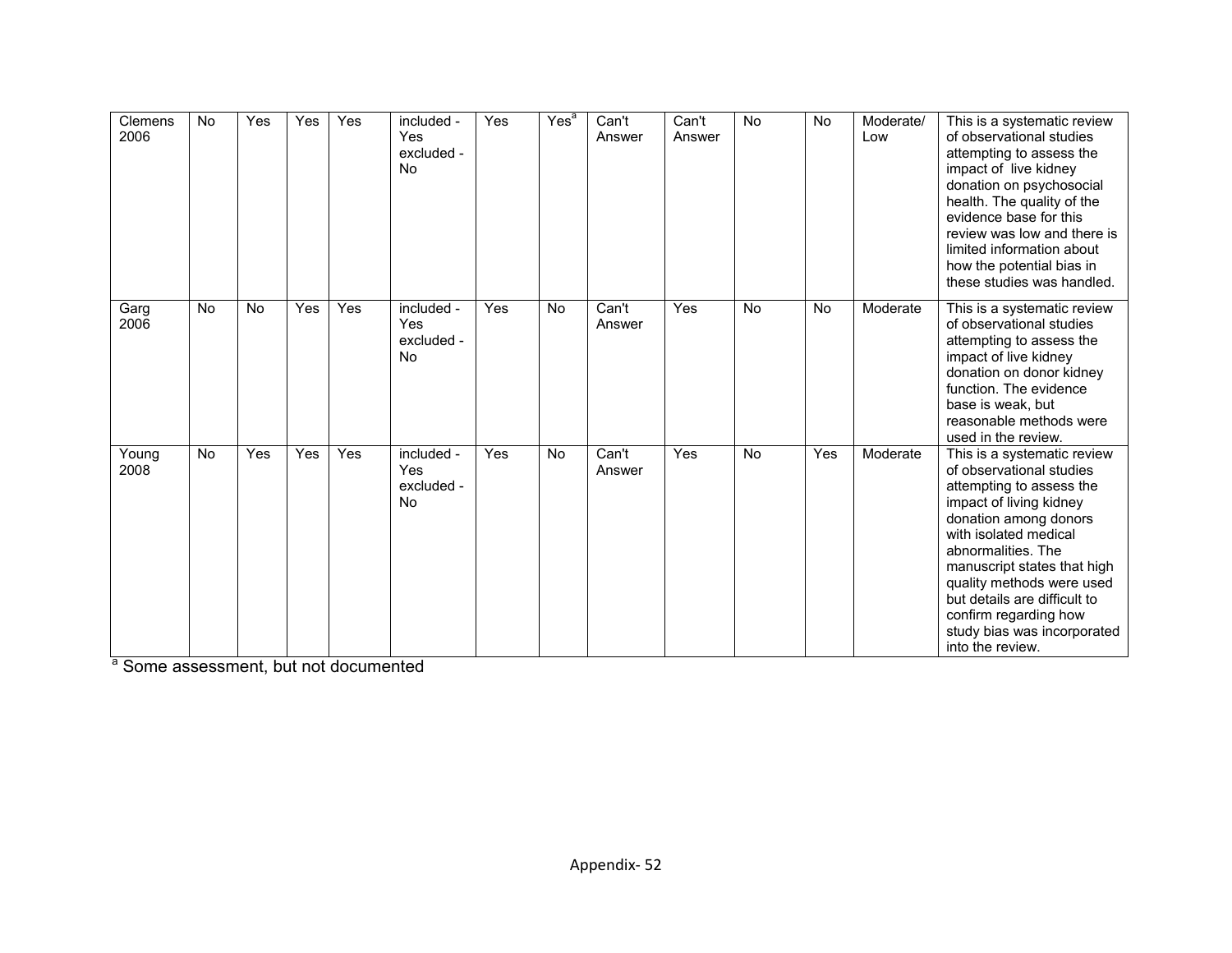| <b>Study</b><br><b>Design</b><br><b>Country</b>      | <b>Donor Population</b><br><b>Data Source</b><br>(n=number analyzed)                                                                                            | Comparison(s)<br><b>Comparison Population</b><br><b>Data Sources</b><br>(n=number analyzed)                                                                                  | Length of<br>Follow-up mean<br>or median years<br>(range) | <b>Attrition-%</b><br>who did not<br>participate),<br>(n<br>participants/<br>N total)      | Age (mean)                                                   | <b>Sex</b><br>(% women)                                   | <b>Outcomes</b>                                           |
|------------------------------------------------------|-----------------------------------------------------------------------------------------------------------------------------------------------------------------|------------------------------------------------------------------------------------------------------------------------------------------------------------------------------|-----------------------------------------------------------|--------------------------------------------------------------------------------------------|--------------------------------------------------------------|-----------------------------------------------------------|-----------------------------------------------------------|
| Berger 2011<br><b>United States</b>                  | <b>LKDs from OPTN</b><br>database aged $\geq 70$<br>donating between 1990<br>and 2010 linked to SSDI<br>for death<br>$(n=219)$                                  | DvND: NDs are NHANES-III<br>participants without<br>contraindications to donation,<br>matched on age, BMI, SBP,<br>education, ethnicity and<br>smoking history.<br>$(n=219)$ | 1, 5, and 10 years                                        | $\Omega$                                                                                   | D:72.1<br>ND:NR                                              | 45                                                        | Mortality (survival at<br>5 and 10 years)                 |
| Chandran<br>2014<br>UCSF, United<br><b>States</b>    | Living donors who<br>donated at UCSF from<br>11994-12/2007 with<br>impaired fasting<br>glucose> 100 mg/dl who<br>were alive and agreed to<br>participate (n=45) | Living donors with normal<br>fasting glucose matched to<br>inpaired glucose donors for<br>age, sex, race and year of<br>donation who agreed to<br>participate (n=45).        | 10.4 years                                                | $31\%$ of<br>donors with<br>impaired<br>fasting<br>glucose<br>participated<br>in the study | 47                                                           | 58%                                                       | Estimated GFR,<br>albumin/creatinine,<br>diabetes.        |
| Cherikh 2011<br><b>United States</b>                 | Living donors with ESRD<br>identified through OPTN<br>and CMS; 1987-2003<br>$(n=126)$                                                                           | All living donors identified<br>through OPTN (n=56,458)                                                                                                                      | 9.8                                                       | $\overline{\text{NR}}$                                                                     | D with ESRD:<br>38.4<br>D controls:<br>38.8 (at<br>donation) | D with<br>ESRD post<br>donation:<br>42<br>All<br>LKD:57.2 | ESRD by sex, race                                         |
| Clemens<br>2011<br>Australia,<br>Canada,<br>Scotland | Living donors recruited<br>from 9 transplant centers<br>in Canada, Australia and<br>Scotland; 1970-2007<br>$(n=203)$                                            | Healthy non-donors<br>suggested by donor<br>participants, no renal<br>disease, HTN, diabetes,<br>CVD, pulmonary disease,<br>cancer (104)                                     | 5.5 median (3.8-<br>8.4)                                  | D: 52%<br>(203/421)<br>C:39.6%<br>(104/172)                                                | D: 44<br>C: 40                                               | D: 62<br>C: 63                                            | Psychosocial (SF-<br>36), 15 D and feeling<br>thermometer |
| Cuevas-<br><b>Ramos 2011</b>                         | Living donors with<br>Metabolic Syndrome<br>(MetS) (n=28)                                                                                                       | DvD: Living donors without<br>MetS (112)                                                                                                                                     | MetS: 4(2.1-5.8)<br>w/o MetS: 12(8.2-<br>15.7)            | 61.9%<br>(140/358)                                                                         | D with<br>MetS:41.2<br>D without<br>MetS:36.0                | D with<br>MetS:46.4<br>D without<br>MetS:58.9             | GFR, proteinuria                                          |
| <b>Dols 2011</b><br><b>Netherlands</b>               | Living donors aged $> 60$ ;<br>1994-2006 (n=117)                                                                                                                | Living donors aged <60 (422)                                                                                                                                                 | 5.5                                                       | $\overline{\text{NR}}$                                                                     | D > 60:65<br>D < 60:46                                       | D > 60:59<br>D < 60:56                                    | Mortality, CV<br>Mortality, HTN,<br>proteinuria, GFR      |
| Doshi 2013<br><b>United States</b>                   | African American donors<br>in Detroit, MI 1993-2006<br>$(n=103)$                                                                                                | Matched controls from<br>CARDIA study (235) without<br>contraindications to donation<br>matched by age, gender,                                                              | D: 6.8(2.3)<br>C: 6.4 (2.2)                               | 39.8%<br>(103/171)                                                                         | D:35(8)<br>C:34(6)                                           | D: 63%<br>C:63%                                           | HTN, GFR,<br>proteinuria                                  |

# **Table D3. Long-Term Outcomes: Study Characteristics of Included Studies**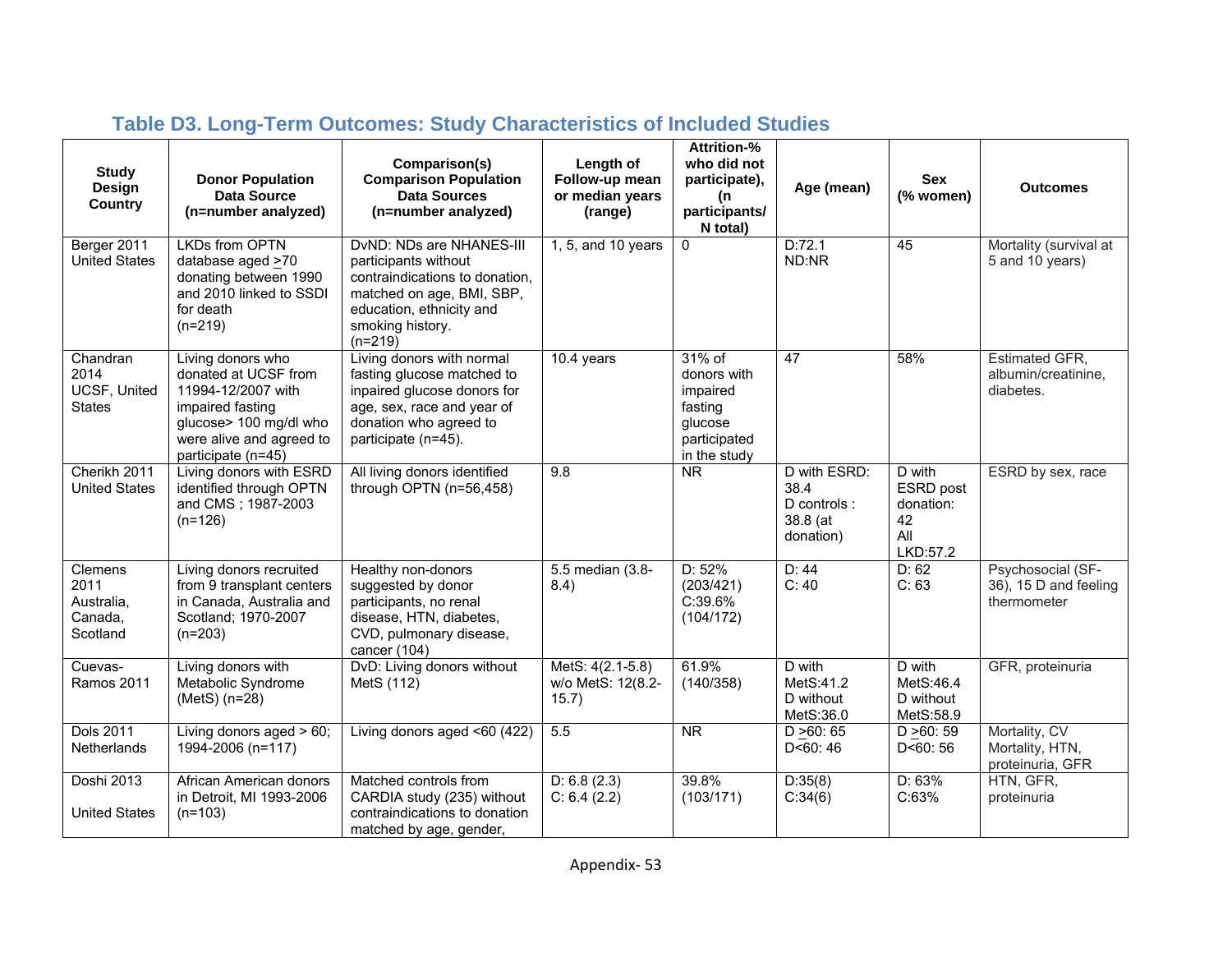| <b>Study</b><br>Design<br><b>Country</b> | <b>Donor Population</b><br>Data Source<br>(n=number analyzed)                                          | Comparison(s)<br><b>Comparison Population</b><br><b>Data Sources</b><br>(n=number analyzed)                                                                                                                                                                              | Length of<br>Follow-up mean<br>or median years<br>(range) | <b>Attrition-%</b><br>who did not<br>participate),<br>(n<br>participants/<br>N total)    | Age (mean)                                 | Sex<br>(% women) | <b>Outcomes</b>                            |
|------------------------------------------|--------------------------------------------------------------------------------------------------------|--------------------------------------------------------------------------------------------------------------------------------------------------------------------------------------------------------------------------------------------------------------------------|-----------------------------------------------------------|------------------------------------------------------------------------------------------|--------------------------------------------|------------------|--------------------------------------------|
|                                          |                                                                                                        | SBP, and duration of follow-<br>up                                                                                                                                                                                                                                       |                                                           |                                                                                          |                                            |                  |                                            |
| El-Agroudy<br>2007<br>Egypt              | Living related kidney<br>donors who donated<br>1976-2002 (n=339)<br>Age groups<br>Sex (male vs female) | Egyptian general population                                                                                                                                                                                                                                              | $10.7(4.9)(5-30)$<br>years)                               | 75.5%<br>(339/1400)                                                                      | 47.8                                       | 61.9%            | HTN, GFR,<br>proteinuria, diabetes         |
| Fehrman-<br>Ekholm 2011<br>Sweden        | Living kidney donors;<br>1965-2005 (n=573)                                                             | Present multiple regression<br>with age as an independent<br>variable with SBP and GFR<br>as outcomes.                                                                                                                                                                   | $14(2-43)$                                                | 48.4%<br>(573/1110)                                                                      | 47.4                                       | 59               | SBP, GFR, mortality                        |
| Garg 2012<br>(fractures)<br>Canada       | Adult Ontario donors;<br>1992-2009 (n=2015)                                                            | Non-donors from<br>administrative healthcare<br>dataset without medical<br>conditions that would<br>preclude donation.<br>Matched on age, sex, rural or<br>urban residence, income at<br>time of nephrectomy and<br>assigned index date.<br>$(N=20150)$                  | $D: 6.9$ (3.8-11.0)<br>$C: 6.6 (3.5-10.7)$                | NR (0.8% of<br>donors with<br>history of<br>fragility<br>fracture<br>before<br>donation. | 43                                         | 60               | Fractures (lower and<br>upper extremities) |
| <b>Garg 2008</b><br>(CV)<br>Canada       | Living donors between<br>1993-2005 in Ontario,<br>Canada. (n=1278)                                     | DvD: age, sex<br>Non-donors from<br>administrative healthcare<br>dataset without medical<br>conditions that would<br>preclude donation.<br>Matched on age, sex, rural or<br>urban residence, income at<br>time of nephrectomy and<br>assigned index date.<br>$(N=20280)$ | Mean 6.2 (SD<br>3.2) (range 1-13)                         | 37.1%<br>(1278/2033)                                                                     | 41                                         | 60               | Mortality, CV events,<br><b>HTN</b>        |
| <b>Garg 2012</b><br>Canada               | Living donors between<br>1992-2009 in Ontario,<br>Canada. (n=2028)                                     | DvD: age, sex<br>DvND: overall, age, sex<br>Matched on age, sex, rural or<br>urban residence and income<br>at time of nephrectomy.                                                                                                                                       | Median 6.5 (max<br>$17.7$ years)                          | $\overline{\text{NR}}$                                                                   | 43 at donation<br>50 at follow-up<br>start | 60               | Mortality, CV events                       |
| Gibney 2007                              | Searched UNOS for                                                                                      | All living donors: African                                                                                                                                                                                                                                               | 17.6 (time                                                | <b>NA</b>                                                                                | 32 at donation                             | 36               | <b>ESRD</b>                                |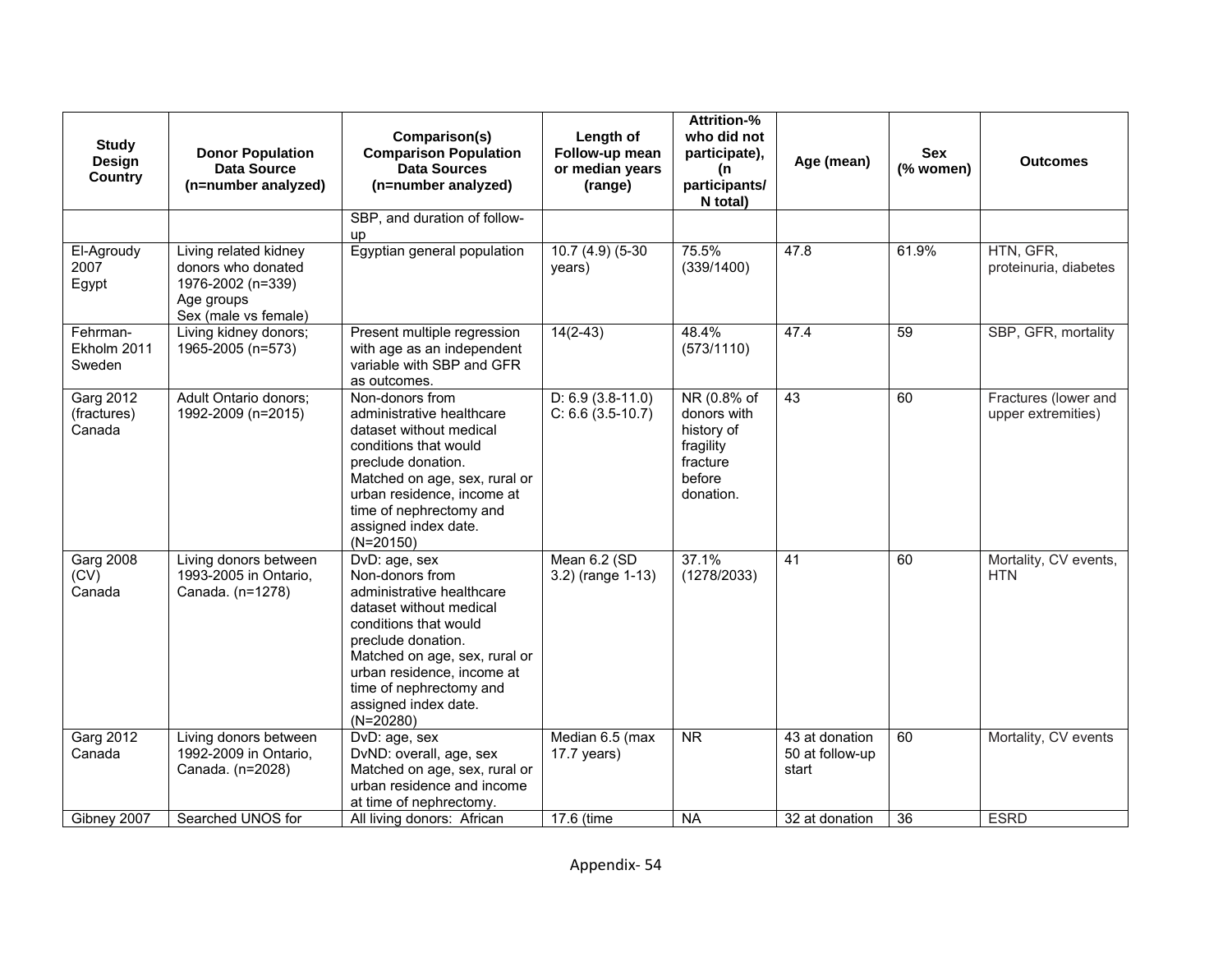| <b>Study</b><br><b>Design</b><br><b>Country</b>       | <b>Donor Population</b><br><b>Data Source</b><br>(n=number analyzed)                                                                                                                                                                                                       | Comparison(s)<br><b>Comparison Population</b><br><b>Data Sources</b><br>(n=number analyzed)                                                                                                                                           | Length of<br>Follow-up mean<br>or median years<br>(range)       | <b>Attrition-%</b><br>who did not<br>participate),<br>(n<br>participants/<br>N total) | Age (mean)      | <b>Sex</b><br>(% women) | <b>Outcomes</b>                                                                                                     |
|-------------------------------------------------------|----------------------------------------------------------------------------------------------------------------------------------------------------------------------------------------------------------------------------------------------------------------------------|---------------------------------------------------------------------------------------------------------------------------------------------------------------------------------------------------------------------------------------|-----------------------------------------------------------------|---------------------------------------------------------------------------------------|-----------------|-------------------------|---------------------------------------------------------------------------------------------------------------------|
| <b>United States</b>                                  | patients who had<br>donated a kidney and<br>were now on the waiting<br>list for a kidney. (102);<br>1993-2005<br>African American (45<br>(44%), Caucasian 41<br>(40%), Hispanic<br>11(12%), Asian 2 (2%),<br>Native American 1(1%)<br>donors on transplant<br>waiting list | American 8889(14%),<br>Caucasian 42,419(68%),<br>Hispanic 7375(12%), Asian<br>1879(3%), Native American<br>$487(0.8%)$ .                                                                                                              | between donation<br>and wait list)                              |                                                                                       |                 |                         |                                                                                                                     |
| Gibney 2008<br><b>United States</b>                   | Searched UNOS for<br>patients who had<br>donated a kidney and<br>were now on the waiting<br>list for a kidney. $(n=126)$<br>; 1988-2006                                                                                                                                    | DvD: African American (50)<br>donors who need kidney<br>transplant versus White (54)<br>donors.                                                                                                                                       | $\overline{\text{NR}}$                                          | <b>NA</b>                                                                             | $\overline{31}$ | $\overline{35}$         | <b>ESRD</b>                                                                                                         |
| Gracida 2003<br>Mexico                                | Living donors between<br>1992 and 2001, "normal"<br>donors (n=422)                                                                                                                                                                                                         | Donors with HTN (16)<br>(defined as under control<br>with diet and or 1<br>medication), high cholesterol<br>(62), obesity (BMI > 30) (81),<br>age > 60(6)                                                                             | 6.7                                                             | <b>NR</b>                                                                             | 34.5            | 49                      | HTN, kidney<br>function (creatinine,<br>GFR)                                                                        |
| <b>Gross 2013</b><br><b>United States</b>             | Living donors (n=2455)<br>at three major transplant<br>centers in the United<br>States; 1963-2005                                                                                                                                                                          | <b>National Health</b><br><b>Measurement Survey</b><br>(NHMS) results<br>African American Health<br>Project                                                                                                                           | 17                                                              | 29.3%<br>(2455/3470<br>donors who<br>were<br>contacted)                               | $\overline{58}$ | 61                      | Psychosocial                                                                                                        |
| Ibrahim 2009<br>Pregnancy<br>Minnesota,<br><b>USA</b> | Women who donated a<br>kidney at UofMN 1963-<br>2007 (n=2102), 1589<br>responded, 1085<br>reported 3213<br>pregnancies.<br>Post-donation pregnancy<br>only 317 in 141 D with<br>post donation pregnancy                                                                    | Pre-donation pregnancies<br>(n=92519) in 846 D with pre-<br>donation pregnancy only +<br>204 in 98 D with pre and post<br>donation pregnancies<br>Post-donation pregnancies<br>317 in 141 D with post-<br>donation pregnancies only + | Women donated<br>1963-2007,<br>questionnaires<br>sent 2003-2007 | 2102 women<br>donated, 180<br>did not<br>respond, 333<br>were not<br>contacted        | 39              | 100                     | Pregnancy<br>outcomes: Adverse<br>maternal outcomes<br>(HTN, diabetes,<br>preeclampsia), fetal<br>loss, prematurity |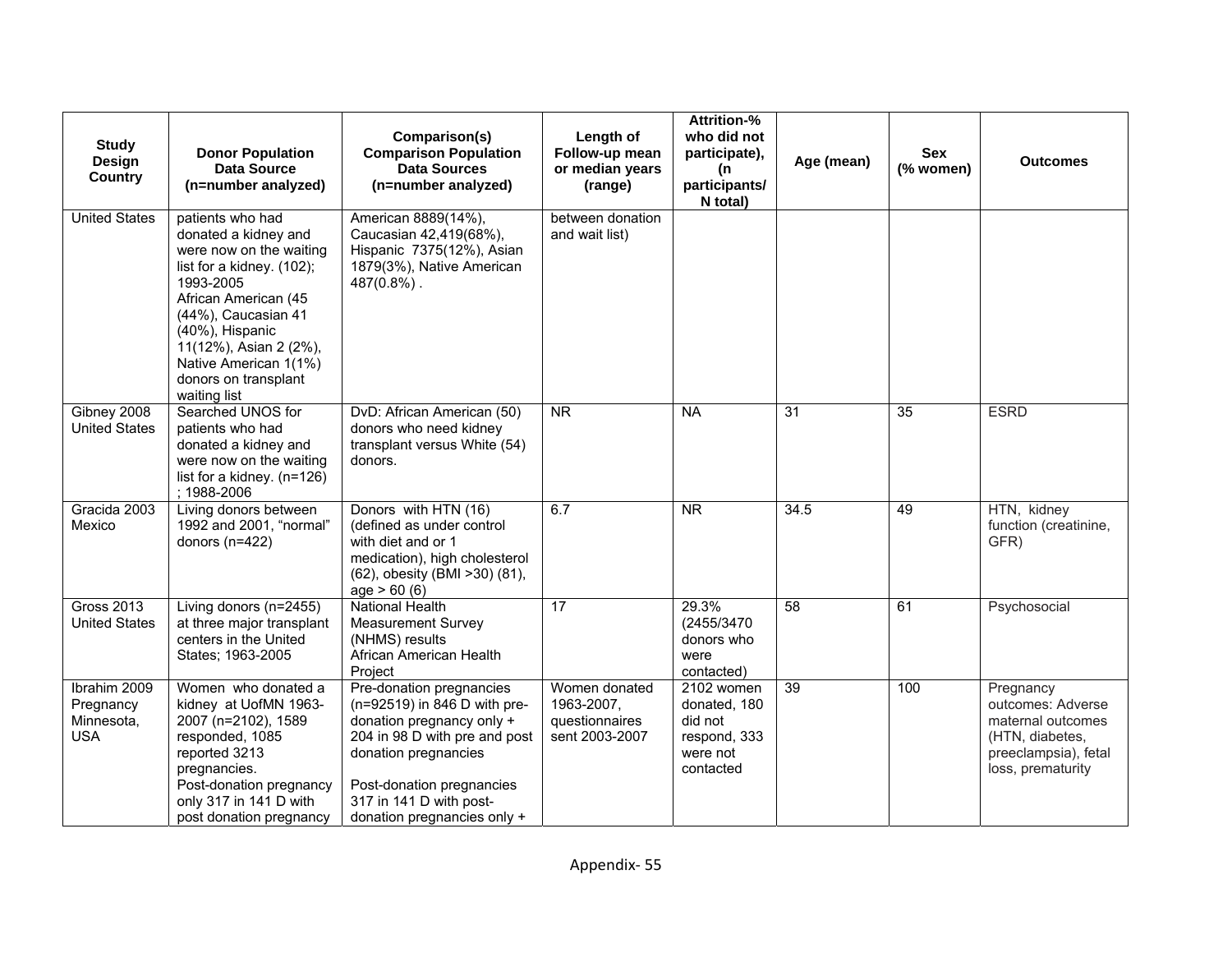| <b>Study</b><br>Design<br><b>Country</b> | <b>Donor Population</b><br><b>Data Source</b><br>(n=number analyzed)                                                                                                                                          | Comparison(s)<br><b>Comparison Population</b><br><b>Data Sources</b><br>(n=number analyzed)                                                                                                                                                                                                                    | Length of<br>Follow-up mean<br>or median years<br>(range) | <b>Attrition-%</b><br>who did not<br>participate),<br>(n<br>participants/<br>N total)      | Age (mean) | <b>Sex</b><br>(% women) | <b>Outcomes</b>                                                                                       |
|------------------------------------------|---------------------------------------------------------------------------------------------------------------------------------------------------------------------------------------------------------------|----------------------------------------------------------------------------------------------------------------------------------------------------------------------------------------------------------------------------------------------------------------------------------------------------------------|-----------------------------------------------------------|--------------------------------------------------------------------------------------------|------------|-------------------------|-------------------------------------------------------------------------------------------------------|
|                                          | only + 173 in 98 D with<br>pre and post donation<br>pregnancies.                                                                                                                                              | 173 in 98 D with pre and post<br>donation pregnancies.                                                                                                                                                                                                                                                         |                                                           |                                                                                            |            |                         |                                                                                                       |
| Ibrahim 2009<br><b>United States</b>     | Living kidney donors<br>from the U of M 1963-<br>2007 (N=3698) linked to<br>death master file. For a<br>random sample (n=255)<br>from 2003-2007 other<br>outcomes (HTN, GFR,<br>albumin/cr) were<br>collected | NHANES sample matched to<br>donors by age, sex, race,<br>ethnic group, BMI, at the time<br>of the measurement of GFR.<br>US population norms served<br>as control for SF-12 and 36<br>results.<br>Donors of opposite sex and<br>other BMI categories served<br>as references for comparison<br>between groups. | For GFR<br>subgroup<br>12.2(9.2)                          | 14.3% of the<br>1785<br>contacted<br>donors<br>presented for<br>iohexol GFR<br>measurement | 52.9       | 62.1                    | Mortality and ESRD<br>rate for all donors,<br>GFR, HTN,<br>proteinuria, quality of<br>life for subset |
| Johnson 1999<br><b>United States</b>     | Living kidney donors at<br>the University of<br>Minnesota; 1984-<br>1996(N=524)                                                                                                                               | General US population<br>scores<br>Scores of patients who have<br>CHF and patients who are<br>depressed                                                                                                                                                                                                        | <b>NR</b>                                                 | 40                                                                                         | 41         | 61                      | Psychosocial                                                                                          |
| Karakayali<br>1998<br>Turkey             | Living kidney donors<br>$(n=102)$                                                                                                                                                                             | DvD: Female donors (57)<br>Male donors (45)                                                                                                                                                                                                                                                                    | Mean 10.2 (range<br>$8$ mos. $-22$ years)                 | 32                                                                                         | 41         | 55.9                    | GFR, CKD                                                                                              |
| Lam 2012<br>Canada                       | All Ontario LKD 1992-<br>2009 linked to<br>administrative database<br>for outcomes of acute<br>dialysis<br>$(n=2027)$                                                                                         | DvND: Ontario database,<br>healthiest non-donors without<br>claims for conditions that<br>preclude donation prior to<br>assigned index date.<br>Matched1;10 on age, sex,<br>rural or urban residence and<br>income at time of<br>nephrectomy.<br>N=20227                                                       | Median 6.6 (max<br>$17.7$ years)<br>D:6.6<br>ND: 6.5      | 7.1% (5.5%<br>left Ontario,<br>1.5% on non-<br>donors and<br>$0.6%$ of<br>donors died,)    | 43         | 60                      | Acute dialysis during<br>any hospital stay                                                            |
| Lee 2007<br>Korea                        | Living kidney donors<br>who donated 1990-2001<br>and had GFR data after                                                                                                                                       | Compares LKDs with GFR<br>>60 (normal) (78) to those<br>with GFR <60 (CKD-GFR)                                                                                                                                                                                                                                 | Median 7.4 (range<br>4.5-14.3) years                      | 86.2 %<br>(104/756)<br>participated)                                                       | 42.5       | 42                      | GFR, HTN,<br>Proteinuria                                                                              |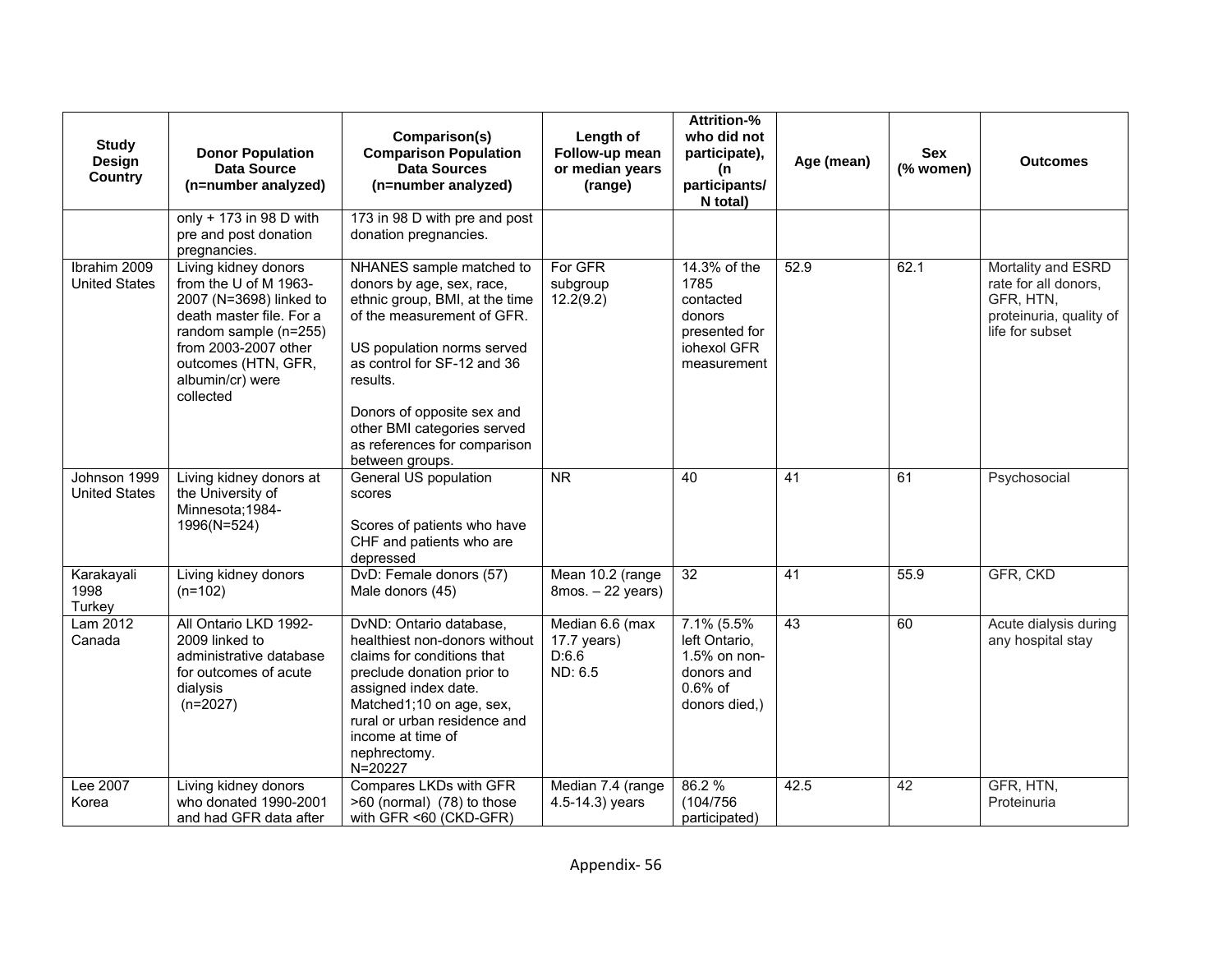| <b>Study</b><br>Design<br><b>Country</b> | <b>Donor Population</b><br>Data Source<br>(n=number analyzed)                                                                                                                 | Comparison(s)<br><b>Comparison Population</b><br><b>Data Sources</b><br>(n=number analyzed)                                                                                                                                 | Length of<br>Follow-up mean<br>or median years<br>(range)                                                      | <b>Attrition-%</b><br>who did not<br>participate),<br>(n<br>participants/<br>N total) | Age (mean)                                                | <b>Sex</b><br>(% women)                   | <b>Outcomes</b>                                                          |
|------------------------------------------|-------------------------------------------------------------------------------------------------------------------------------------------------------------------------------|-----------------------------------------------------------------------------------------------------------------------------------------------------------------------------------------------------------------------------|----------------------------------------------------------------------------------------------------------------|---------------------------------------------------------------------------------------|-----------------------------------------------------------|-------------------------------------------|--------------------------------------------------------------------------|
|                                          | 50 months of follow-up<br>$(n=104)$<br>Donors Age >50 (n=29)<br>Donors with HTN (n=6)<br>1 <sup>st</sup> degree relatives<br>$(n=28)$                                         | (26) at last follow-up.<br>Donors Age <50 (75)<br>Donors w/o HTN (98)<br>Non 1 <sup>st</sup> degree relatives (76)                                                                                                          |                                                                                                                |                                                                                       |                                                           |                                           |                                                                          |
| Lentine 2010<br><b>United States</b>     | Living donors 1987-2007<br>from OPTN who had<br>post-donation<br>nephrectomy benefits<br>with a private US health<br>insurer at some point<br>from 2000 to 2007<br>$(n=4650)$ | Black donors (13.1%)<br>White donors (76.3%)<br>Hispanic donors (8.2%)<br>Also unselected NHANES<br>2005-2006 participants<br>stratified by race and<br>ethnicity                                                           | Median time from<br>donation to end<br>data file for<br>individual 7.7<br>years                                | <b>NR</b><br>Study sample<br>N=4650, all<br>donors in<br>OPTN=86107                   | 37.2                                                      | 54.6                                      | ESRD, HTN,<br>Diabetes, CKD<br>diagnosed from<br>insurance claims        |
| Lentine 2012<br><b>United States</b>     | Living donors 1987-2007<br>from OPTN who had<br>post-donation<br>nephrectomy benefits<br>with a private US health<br>insurer at some point<br>from 2000 to 2007<br>$(n=4650)$ | General insurance<br>beneficiaries matched by<br>gender and age, follow-up<br>limited to the shortest                                                                                                                       | Median time from<br>donation to start<br>of insurance 4.9<br>years and to the<br>end of insurance<br>7.7 years | Study sample<br>$N = 4650$                                                            | 37.2                                                      | 54.6                                      | Depression                                                               |
| Lentine 2014<br><b>United States</b>     | Living donors 1987-2008<br>from OPTN who had<br>post-donation<br>nephrectomy Medicare<br>billing claims 2000-2008<br>$(n=4,007)$                                              | Living donors 1987-2007<br>from OPTN who had post-<br>donation nephrectomy<br>benefits with a private US<br>health insurer at some point<br>from 2000 to 2007 (4650)<br>from prior study                                    | Median time from<br>donation to end of<br>insurance 6.0<br>vears                                               | N <sub>R</sub>                                                                        | 54.8                                                      | 60                                        | HTN, Diabetes,<br>CKD, proteinuria<br>diagnosed from<br>insurance claims |
| Mac Donald<br>2014<br>UMN, USA           | Living donors at the Uof<br>Minnesota 1963-2012<br>who were $<$ 18 years of<br>age at donation (n=39)                                                                         | Living donors at the Uof<br>Minnesota 1963-2012, 18-30<br>years of age at donation,<br>matched to to adolescent<br>donors on gender, relation to<br>the recipient, BMI at<br>donation, MDRD eGFR, year<br>of donation (128) | <b>Mean Adolescent</b><br>D follow-up:<br>31.8+8.0 years<br>Mean Adult D<br>follow-up:<br>29.2+10.3 years      | NR, 39/42<br>adolescent<br>donors<br>included in<br>the analyses                      | Adolescent D:<br>$17.1 + 0.7$<br>Adult D:<br>$24.2 + 3.6$ | Adolescent<br>D: 43.6<br>Adult D:<br>51.6 | Mortality, eGFR,<br>proteinuria, HTN,<br><b>Diabetes</b>                 |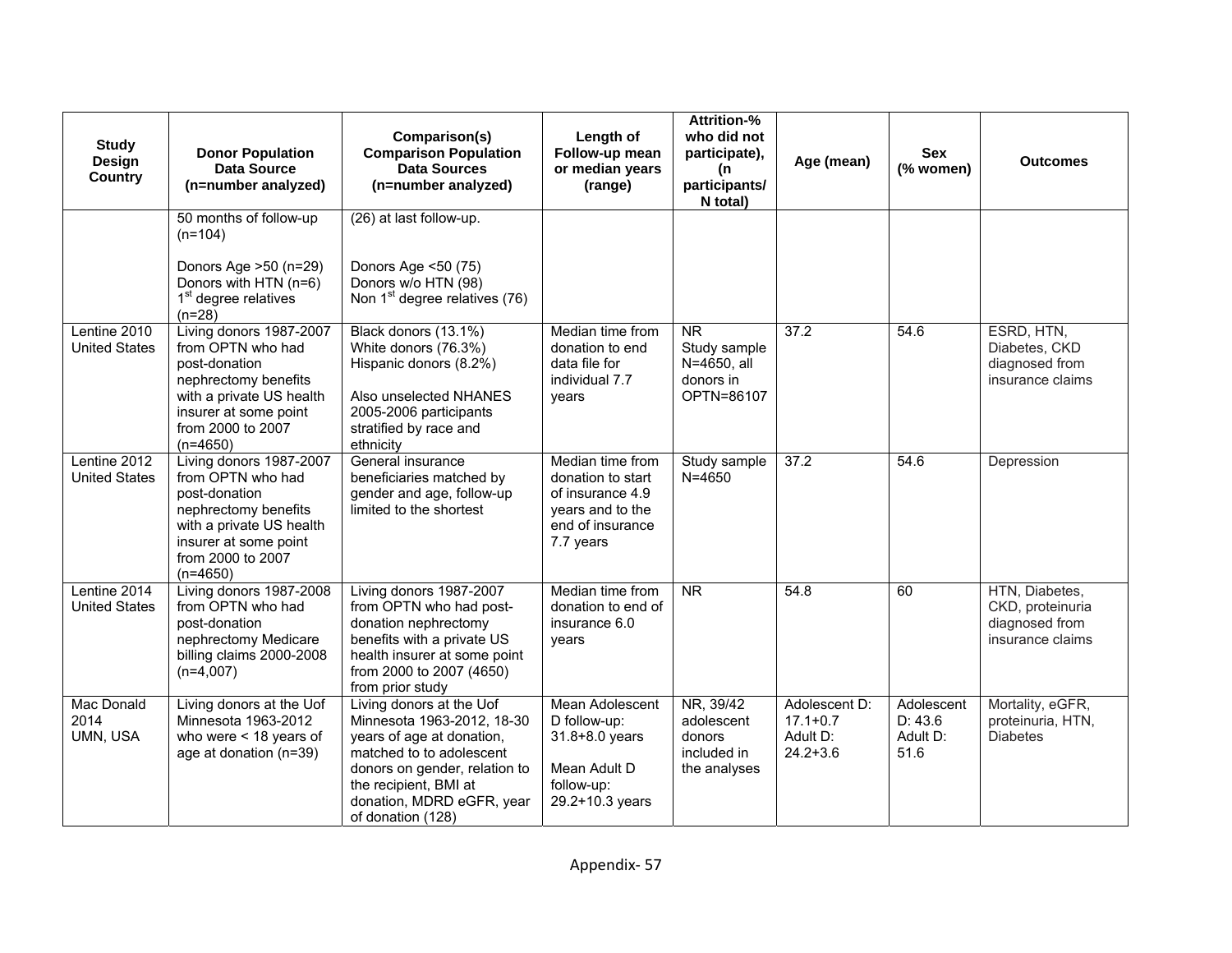| <b>Study</b><br>Design<br><b>Country</b>                   | <b>Donor Population</b><br><b>Data Source</b><br>(n=number analyzed)                                                                                                                                | Comparison(s)<br><b>Comparison Population</b><br><b>Data Sources</b><br>(n=number analyzed)                                                                                                                                     | Length of<br>Follow-up mean<br>or median years<br>(range)                                    | Attrition-%<br>who did not<br>participate),<br>(n<br>participants/<br>N total)                               | Age (mean)         | <b>Sex</b><br>(% women) | <b>Outcomes</b>                                                                                                      |
|------------------------------------------------------------|-----------------------------------------------------------------------------------------------------------------------------------------------------------------------------------------------------|---------------------------------------------------------------------------------------------------------------------------------------------------------------------------------------------------------------------------------|----------------------------------------------------------------------------------------------|--------------------------------------------------------------------------------------------------------------|--------------------|-------------------------|----------------------------------------------------------------------------------------------------------------------|
| Mjoen 2011<br>Norway                                       | Living kidney donors<br>1963-2007 in Norway<br>who responded to<br>questionnaires (n=1508),<br>responses from 1414<br>used in analyses                                                              | Unselected non-<br>institutionalized population<br>16-80 years from Akershus<br>county in Norway (6800)                                                                                                                         | Median 12.6<br>vears                                                                         | 24%<br>(1508/2269<br>responded)                                                                              | 46                 | 60.5                    | Quality of Life                                                                                                      |
| <b>Mjøen 2013</b><br>Norway                                | Living kidney donors<br>who donated 1963-2007<br>in Norway after exclusion<br>of donors with<br>BP>140/70, BMI>30,<br>age >70 or <20,<br>microalbuminuria, or<br>eGFR<70 ml/min (n=<br>$1,901$ ).   | Matched to healthy<br>participants from the HUNT<br>population study, only<br>subjects with BP<140/90,<br>BMI<30, those without<br>diabetes, CVD, or HTN (use<br>of BP meds) were included<br>(32,621)                          | D: median 15.1<br>(range 1.5-43.9)<br>vears<br>$C:$ median 24.9<br>(range 0.1-26.0)<br>years | 0 (no loss to<br>follow-up)                                                                                  | D: 46.0<br>C: 37.6 | D: 59<br>C: 53.1        | Mortality<br><b>CV Mortality</b><br><b>ESRD</b>                                                                      |
| Muzaale 2014                                               | <b>OPTN Donors</b><br>(n=96,217)who donated<br>4/1/1994-11/30/2011<br>linked to CMS to<br>ascertain ESRD status<br>(maintenance dialysis,<br>placement on waiting list<br>or receipt of transplant) | NHANES III participants after<br>excluding those with<br>contraindications to kidney<br>donation matched on age,<br>sex, race, education, BMI,<br>smoking, SBP (20,024)<br>linked to CMS to ascertain<br>ESRD status.           | $D:7.6(3.9-11.5)$<br>$C:15(13.7-15)$                                                         | <b>NA</b>                                                                                                    | 40.2               | 59                      | <b>ESRD</b>                                                                                                          |
| Okamoto,<br>2010<br>Cross-<br>sectional<br>Japan           | Glucose intolerant<br>donors who donated<br>1985-2008, n= 71<br>(diabetic n=21, impaired<br>glucose tolerance m=44)                                                                                 | Non-glucose intolerant<br>donors (373)                                                                                                                                                                                          | DM D: 7.3 +5.9<br>GIT D: 8.4+6.8<br>No GIT D:<br>$10.7 + 6.8$                                | 7.9%                                                                                                         | $\overline{54}$    | 63                      | Mortality                                                                                                            |
| <b>Reese 2014</b><br>Retrospective<br><b>United States</b> | OPTN /UNOS donors ><br>55 years at donation,<br>who donated 1996-2006<br>and had a matched non-<br>donor (3368) used for<br>death outcome analysis,<br>donors with Medicare<br>used for CVD outcome | Participants in the Health and<br>Retirement Study (NIH,<br>nationally representative<br>sample of adults > 50 years<br>of age in the US) without<br>HTN, diabetes, CVD,<br>pulmonary disease,<br>psychological or neurological | Median 7.8(IQR<br>$5.1 - 10.2$                                                               | 3368/5152<br>$(65.4\%)$<br>donors were<br>matched<br>3368/7319<br>$(46.0\%)$<br>eligible non-<br>donors were | 51                 | 59                      | Death, death or CVD<br>event (ischemic<br>cardiac disease.<br>congestive heart<br>failure, stroke, PVD),<br>diabetes |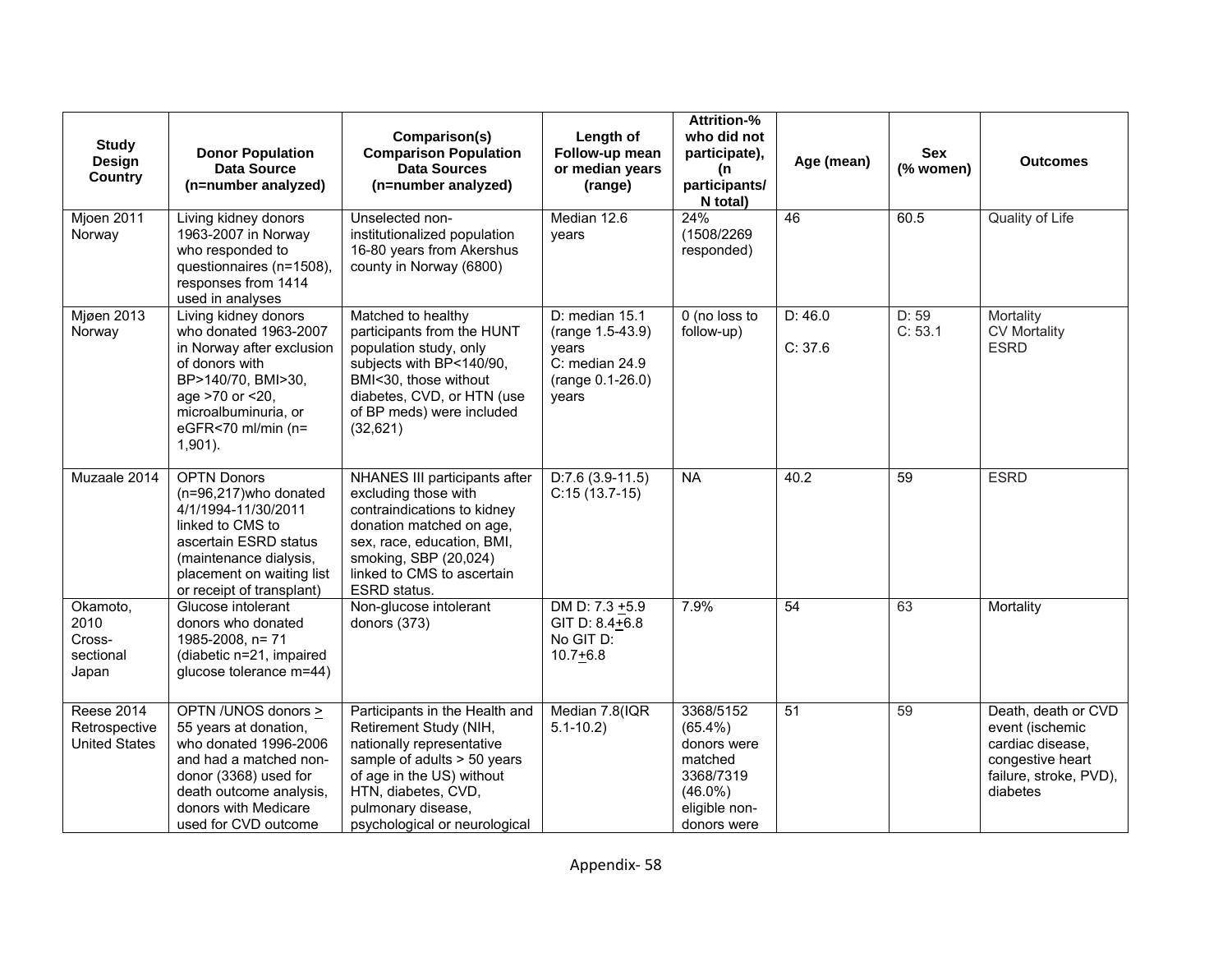| <b>Study</b><br>Design<br><b>Country</b>           | <b>Donor Population</b><br>Data Source<br>(n=number analyzed)                                                                                                                             | Comparison(s)<br><b>Comparison Population</b><br><b>Data Sources</b><br>(n=number analyzed)                                                                                                                                                                                                          | Length of<br>Follow-up mean<br>or median years<br>(range) | <b>Attrition-%</b><br>who did not<br>participate),<br>(n<br>participants/<br>N total) | Age (mean)           | Sex<br>(% women)      | <b>Outcomes</b>                                                                                      |
|----------------------------------------------------|-------------------------------------------------------------------------------------------------------------------------------------------------------------------------------------------|------------------------------------------------------------------------------------------------------------------------------------------------------------------------------------------------------------------------------------------------------------------------------------------------------|-----------------------------------------------------------|---------------------------------------------------------------------------------------|----------------------|-----------------------|------------------------------------------------------------------------------------------------------|
|                                                    | analysis (1312)                                                                                                                                                                           | condition, BMI <40 who rated<br>their health as good, very<br>good or excellent who were<br>matched to donors by index<br>date, race, sex,<br>neighborhood poverty level,<br>BMI (3368).                                                                                                             |                                                           | matched for<br>death<br>outcomes                                                      |                      |                       |                                                                                                      |
| Reisaeter<br>2009<br>Cross-<br>Sectional<br>Norway | Linked the Norwegian<br>Renal Registry with the<br>Medical Birth Registry of<br>Norway to identify 326<br>donors with 726<br>pregnancies, 106 post-<br>donation<br>pregnancies; 1967-2002 | Medical Birth Registry of<br>Norway<br>Pre-donation pregnancies<br>$N = 620$<br>Random sample of birth<br>registry 1% (N=21511)                                                                                                                                                                      | $\overline{\text{NR}}$                                    | $\mathbf 0$                                                                           | $\overline{27}$      | 100                   | Chronic<br>hypertension,<br>gestational<br>hypertension,<br>preeclampsia,<br>Mortality (stillbirths) |
| Segev 2010<br><b>United States</b>                 | <b>OPTN Donors who</b><br>donated 1994-2009<br>linked to Social Security<br>Death Master File<br>$(n=80, 347)$                                                                            | NHANES III participants after<br>excluding those with<br>contraindications to kidney<br>donation matched on age,<br>sex, race, educational<br>background, history of<br>cigarette smoking, pre-<br>operative body mass index<br>(BMI), and preoperative<br>systolic blood pressure<br>(SBP) (n=9364) | 6.3                                                       | 0.001%                                                                                | <b>NR</b>            | 58.5                  | Mortality                                                                                            |
| Storsley 2010<br>Canada                            | Aboriginal donors<br>donating 1970-2007(<br>$n = 38$                                                                                                                                      | Randomly selected white<br>donor controls (n=76).                                                                                                                                                                                                                                                    | AD:14.6+9.3<br>$WD:13.4+9.5$                              | 9%                                                                                    | AD: 32.0<br>WD: 40.0 | Ad:61<br><b>WD:52</b> | Death, ESRD, HTN,<br><b>GFR</b>                                                                      |
| Thomas 2013<br>Canada                              | All Ontario LKD 1992-<br>2009 linked to<br>administrative database<br>for outcomes of kidney<br>stones (n=2019)                                                                           | DvND: Ontario database,<br>healthiest non-donors without<br>claims for conditions that<br>preclude donation prior to<br>assigned index date and no<br>h/o kidney stones.<br>Matched1;10 on age, sex,<br>rural or urban residence and                                                                 | Median 8.4 (max<br>19.7years)<br>D: 8.8<br>ND: 8.4        | <7%                                                                                   | 43                   | 60                    | Kidney stones<br>(claims for surgical<br>interventions)                                              |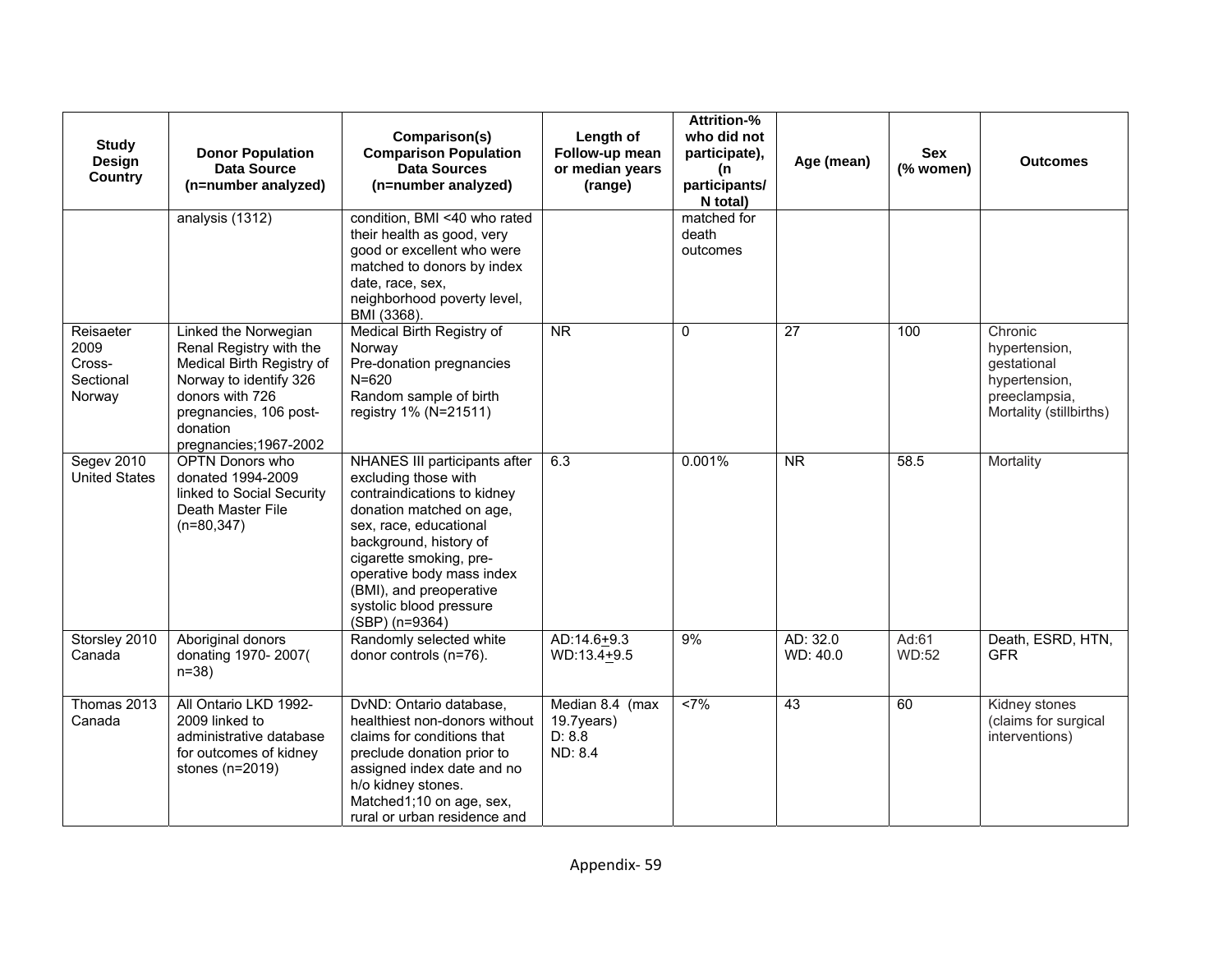| <b>Study</b><br>Design<br>Country | <b>Donor Population</b><br>Data Source<br>(n=number analyzed)                                                 | Comparison(s)<br><b>Comparison Population</b><br><b>Data Sources</b><br>(n=number analyzed)                                                                                                                                                                                             | Length of<br>Follow-up mean<br>or median years<br>(range) | Attrition-%<br>who did not<br>participate),<br>(n<br>participants/<br>N total) | Age (mean) | <b>Sex</b><br>(% women) | <b>Outcomes</b>           |
|-----------------------------------|---------------------------------------------------------------------------------------------------------------|-----------------------------------------------------------------------------------------------------------------------------------------------------------------------------------------------------------------------------------------------------------------------------------------|-----------------------------------------------------------|--------------------------------------------------------------------------------|------------|-------------------------|---------------------------|
|                                   |                                                                                                               | income (n=20190)                                                                                                                                                                                                                                                                        |                                                           |                                                                                |            |                         |                           |
| Thomas 2014<br>Canada             | All Ontario LKD 1992-<br>2009 linked to<br>administrative database<br>for outcomes of GI<br>bleeding (n=2009) | DvND: Ontario database,<br>healthiest non-donors without<br>claims for conditions that<br>preclude donation or GI<br>bleeding episodes prior to<br>assigned index date.<br>Matched1;10 on age, sex,<br>rural or urban residence and<br>income at time of<br>nephrectomy.<br>$(n=20090)$ | 8.4, max 19.7<br>D: 8.8<br>ND:8.4                         | 8.5%<br>6.5% moved<br>from Ontario.<br>2% died.                                | 42         | 60                      | GI bleed                  |
| Tsai 2013<br>Taiwan               | 105 LKDs; 1983-2011 in<br>Taiwan                                                                              | Donors with lower eGFR at<br>donation (n=NR)<br>Female donors (n=60)<br>Male donors (n=45)                                                                                                                                                                                              | $5.4 + 4.9$                                               | <b>NR</b>                                                                      | 46.3       | 60                      | ESRD, CKD,<br>proteinuria |
| Von Zur-<br>Muhlen 2014<br>Sweden | 455 LKDs; 1974-2008 in<br>Sweden, 395 LKDs who<br>agreed to participate in<br>the study                       | Female vs male donors<br>Pre-donation GFR, age, BMI                                                                                                                                                                                                                                     | $11+7$                                                    | 18.5%                                                                          | 49         | 58                      | eGFR, HTN,<br>proteinuria |
| Wafa, 2011<br>Egypt               | Consecutive live donors<br>between 1976 and 2008<br>$(n=2000)$                                                | 8 donors who developed<br><b>ESRD</b>                                                                                                                                                                                                                                                   | <b>NR</b>                                                 | <b>NR</b>                                                                      | 30.9       | 25                      | <b>ESRD</b>               |

BMI= Body Mass Index; CICr= creatinine clearance; CMS= Center for Medicare and Medicaid Services; CV = Cardiovascular; D= Donors; ESRD = Endstage renal disease; GFR = Glomerular Filtration Rate; GI= Gastrointestinal; HTN = hypertension; IFG = Impaired Fasting Glucose; MetS = Metabolic Syndrome; ND= Non-Donors; NDI= National Death Index; NR = Not reported; National Health and Nutrition Examination Survey (NHANES III) conducted between 1988 and 1994; OPTN= Organ Procurement and Transplantation Network; SBP = systolic blood pressure; SSDI= Social Security Death Master File; DvD= donor versus donor; DvND=donor versus non-donor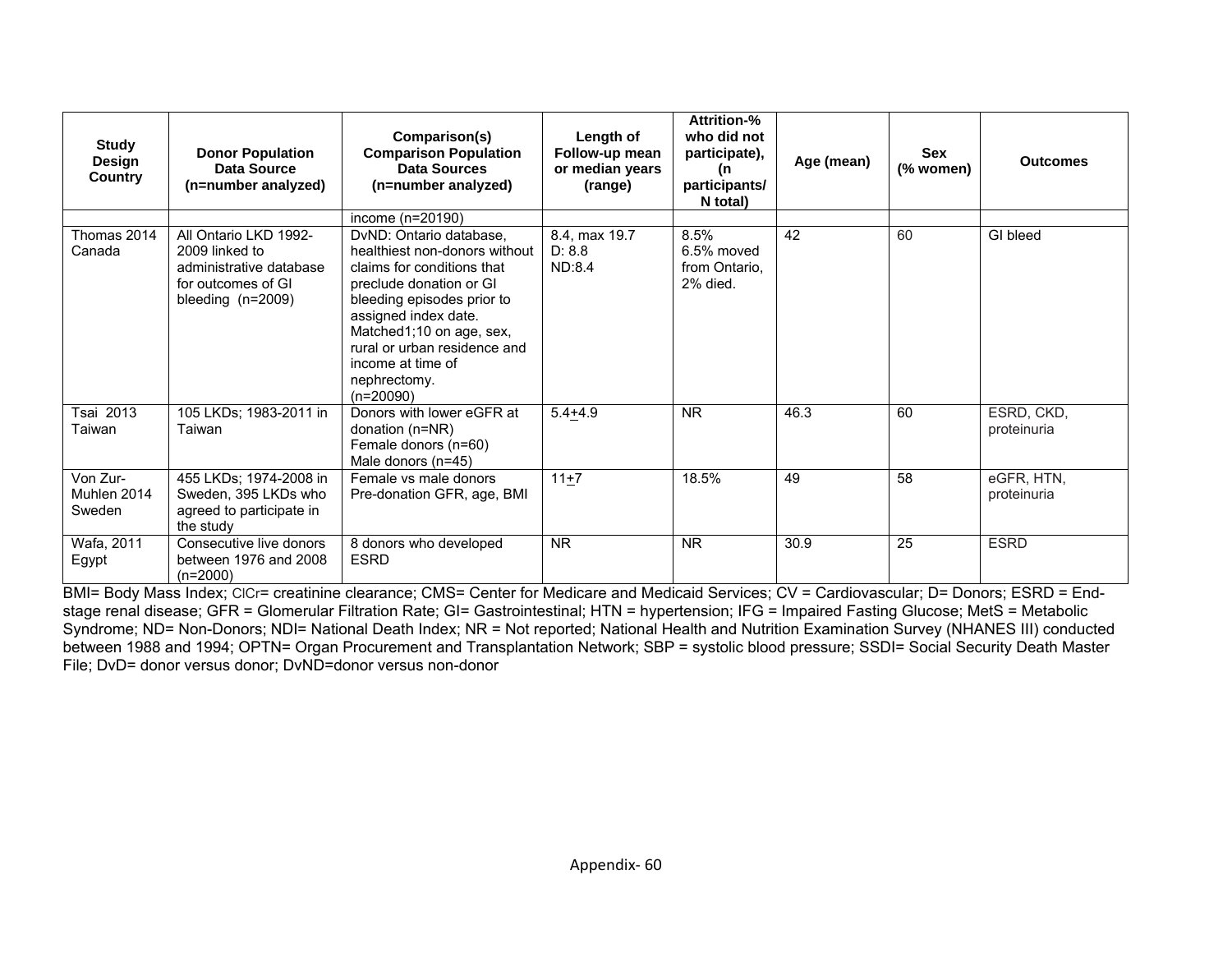| <b>Author Year</b><br><b>Study Design</b>                                                                      | <b>Outcomes</b>                        | <b>Selection Bias</b>                                                                                                                                                                                                                         | <b>Detection</b><br><b>Bias</b>                                                                                        | <b>Attrition Bias</b>                               | <b>Other Sources of Bias</b>                                                                                                                                                              | <b>Overall Risk</b><br>of Bias                                                                                                                                                                         |
|----------------------------------------------------------------------------------------------------------------|----------------------------------------|-----------------------------------------------------------------------------------------------------------------------------------------------------------------------------------------------------------------------------------------------|------------------------------------------------------------------------------------------------------------------------|-----------------------------------------------------|-------------------------------------------------------------------------------------------------------------------------------------------------------------------------------------------|--------------------------------------------------------------------------------------------------------------------------------------------------------------------------------------------------------|
| Berger 2011<br>Retrospectively<br>ided prospective<br>registry cohort<br>with matched<br>non-donor<br>controls | mortality                              | Moderate (all<br>older donors<br>were included,<br>controls were<br>matched based<br>on NHANES<br>data)                                                                                                                                       | Low                                                                                                                    | Low                                                 | Differential follow-up start - at donation for D<br>vs at data collection for non-donors. Also,<br>despite matching, donors likely are more<br>carefully selected compared to non-donors. | Moderate risk<br>of bias. This<br>study has<br>better design<br>than many,<br>matched<br>healthy<br>controls.<br>Despite the<br>effort, control<br>population<br>likely differs<br>from donor<br>pool. |
| Berger 2011,<br>retrospective,<br><b>USA</b>                                                                   | Mortality                              | Comparison<br>group<br>appropriately<br>selected and<br>matched to<br>study group;<br>significant<br>difference in<br>baseline<br>characteristics<br>on some<br>parameters (no<br>of females.<br>BMI>30, and<br>prevalence of<br>HTN). (high) | Statistical<br>analysis<br>appropriate<br>though study<br>not powered<br>for subgroup<br>interaction<br>effect. (high) | Very low percentage<br>(<5%) of attrition.<br>(low) |                                                                                                                                                                                           | Moderate risk<br>of bias due to<br>differences in<br>baseline<br>characteristics<br>and lack of<br>power for<br>subgroup<br>interaction<br>effect.                                                     |
| Chhandran 2014<br>Retrospective<br>matched cohort                                                              | eGFR,<br>albuminuria,<br>diabetes, HTN | Moderate<br>(donors who<br>participated<br>differed from<br>those who<br>didn't)                                                                                                                                                              | Low                                                                                                                    | High                                                | Mached donors differed from impaired<br>glucose donors (lower BMI, lower BP<br>predonation).                                                                                              | High to<br>moderate risk<br>of bias                                                                                                                                                                    |
| Cherikh 2011<br>(AJT).<br>Retrospective                                                                        | <b>ESRD</b>                            | moderate to<br>high.<br>Comparison to                                                                                                                                                                                                         | Relatively<br>short follow up<br>of avg 9.8 yrs.                                                                       | low                                                 | Avg duration of follow up 9.8 yrs. May be<br>short to completely assess ESRD risks.                                                                                                       | moderate to<br>high risk of<br>bias. No                                                                                                                                                                |

# **Table D4. Long-Term Outcomes: Risk of Bias Assessments of Included Studies**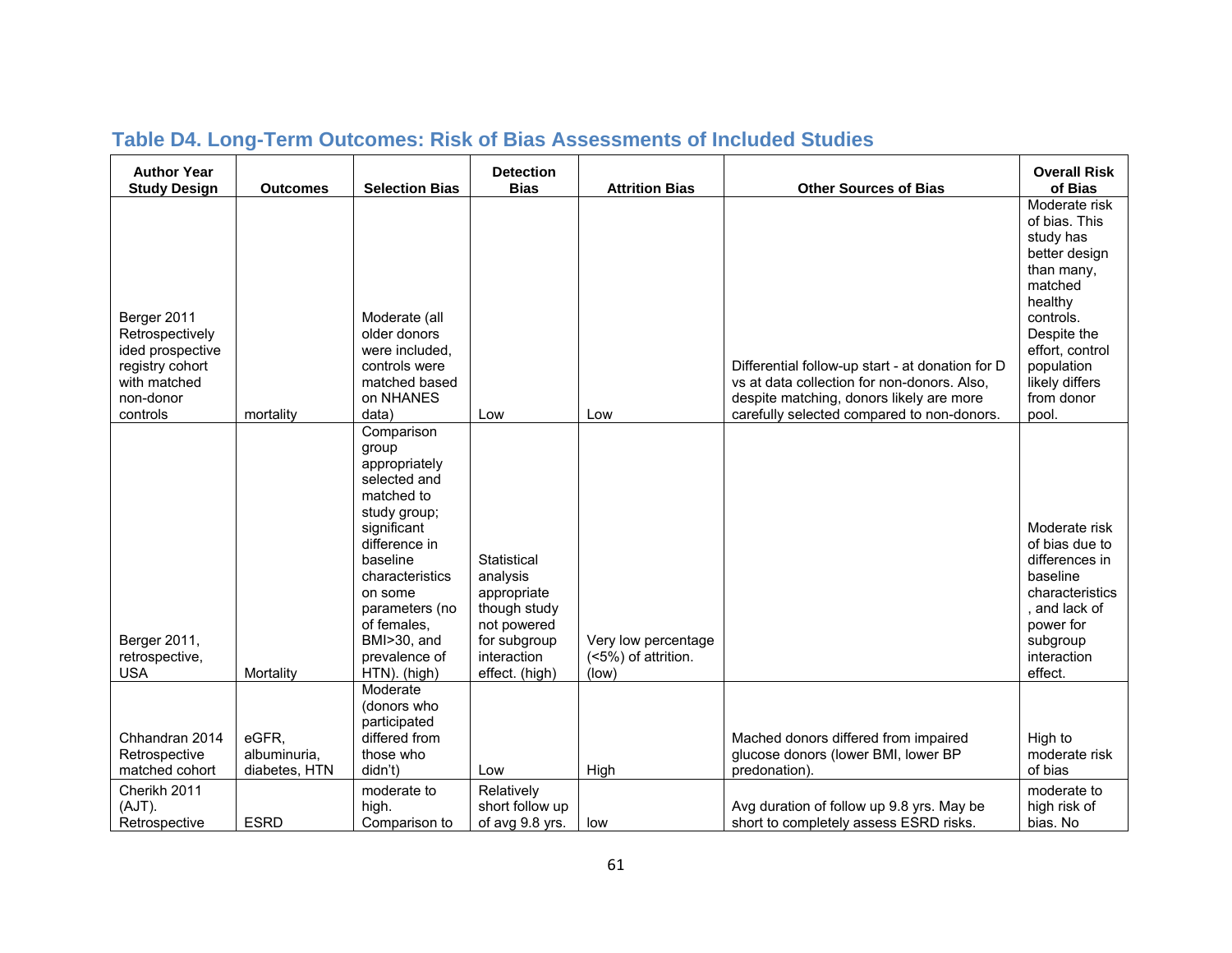| <b>Author Year</b><br><b>Study Design</b>                                             | <b>Outcomes</b>                                                            | <b>Selection Bias</b>                                                                                              | <b>Detection</b><br><b>Bias</b>                                                                                                          | <b>Attrition Bias</b>                                                                                                                                                   | <b>Other Sources of Bias</b>                                                                                        | <b>Overall Risk</b><br>of Bias                                                                                                                                                                                                                    |
|---------------------------------------------------------------------------------------|----------------------------------------------------------------------------|--------------------------------------------------------------------------------------------------------------------|------------------------------------------------------------------------------------------------------------------------------------------|-------------------------------------------------------------------------------------------------------------------------------------------------------------------------|---------------------------------------------------------------------------------------------------------------------|---------------------------------------------------------------------------------------------------------------------------------------------------------------------------------------------------------------------------------------------------|
| cohort of donors<br>between 1987<br>and 2003. Affect<br>of age and<br>ethnicity.      |                                                                            | <b>USRDS 2009</b><br>annual data<br>report                                                                         |                                                                                                                                          |                                                                                                                                                                         |                                                                                                                     | appropriate<br>control group.                                                                                                                                                                                                                     |
| Cherikh 2011<br>Restrospective<br>cohort study of<br>LKDs and risk for<br><b>ESRD</b> | <b>ESRD</b>                                                                | Low (Single<br>arm study<br>including only<br>LKDs as<br>defined by<br>known registry<br>data)<br>High (17% of all | Low (Robust<br>measurement<br>s for ESRD<br>from multiple<br>data sources,<br>manual<br>confirmation<br>of data in<br>some<br>instances) | Low (No<br>documentation of<br>the extent of<br>missing data,<br>however likely low<br>as patients cannot<br>be "lost to follow-up"<br>in these government<br>datasets) | No                                                                                                                  | Low risk of<br>bias. This<br>retrospective<br>study utilized<br>multiple data<br>sources with<br>robust<br>methods and<br>did not<br>attempt a<br>comparison to<br>a healthy non-<br>donor<br>population due<br>to issues with<br>selection bias. |
| Clemens 2011,<br>Canada,<br>Scotland,<br>Australia,<br>retrospective<br>cohort        | Psychosocial<br>outcomes<br>based on SF<br>36, 15D, feeling<br>thermometer | donors<br>participated),<br>controls<br>suggested by<br>donors but<br>were not able to<br>donate                   | High, donors<br>who<br>responded<br>might have<br>been better of<br>than the rest                                                        | High                                                                                                                                                                    | There was correlation between D and ND<br>controls were suggested by donors and are<br>likely their family members. | High risk of<br>bias, high<br>attrition.<br>outcomes are<br>subjective.                                                                                                                                                                           |
| Clemens, 2011<br>Retrospective<br>cohort in<br>Canada,<br>Australia and<br>Scotland   | SF-36 and<br>Feeling<br>Thermometer                                        | High - 44% of<br>eligible donors<br>participated,<br>Controls were<br>suggested by<br>the donors<br>themselves.    | Moderate                                                                                                                                 | Unclear - attrition is<br>tough to assess in a<br>one-time survey                                                                                                       | Retrospective nature = potential recall bias                                                                        | High -<br>responders<br>aren't likely<br>entirely<br>reflective of<br>the entire<br>sample, not all<br>validated<br>instruments<br>used.                                                                                                          |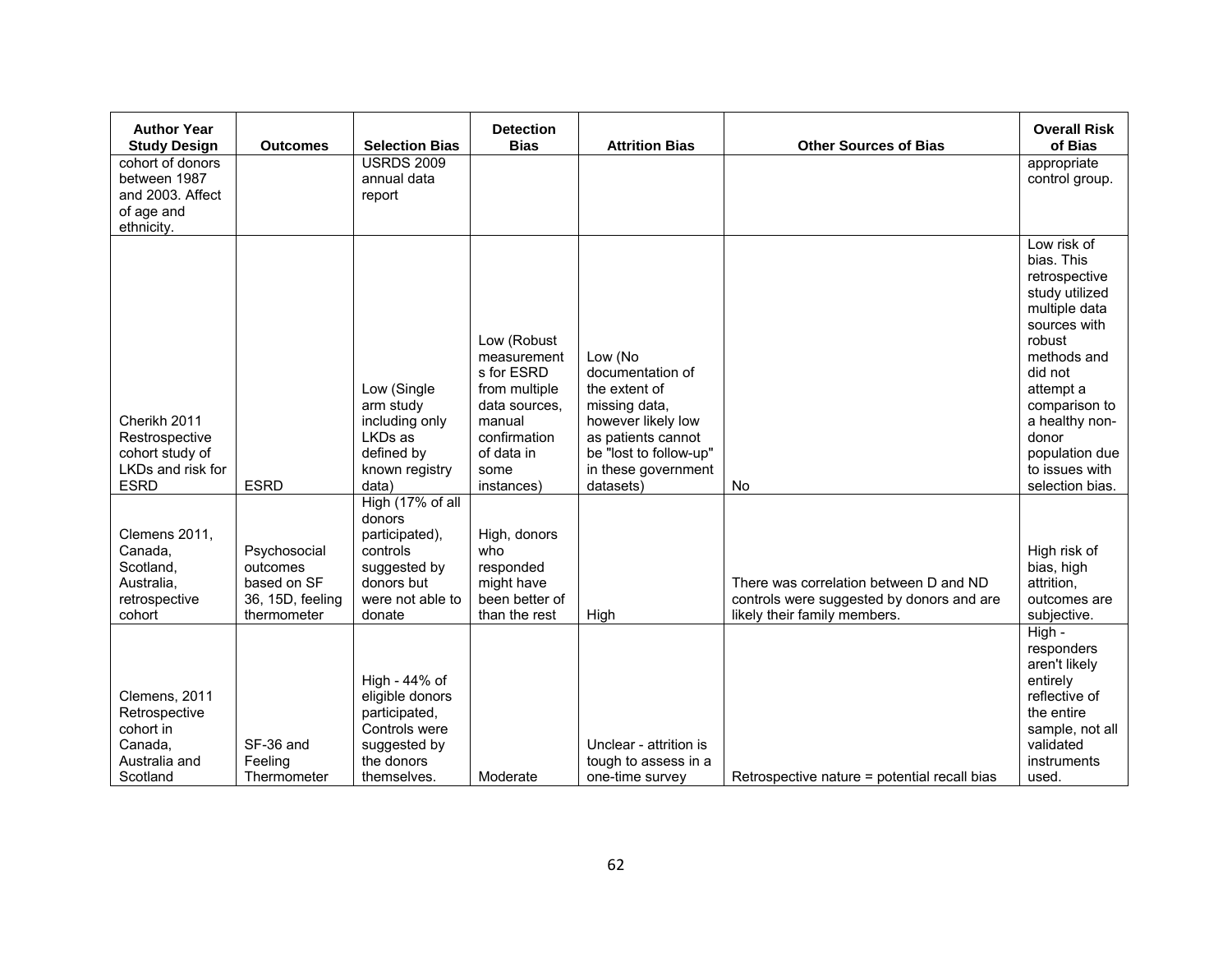| <b>Author Year</b>                           |                      |                                                                                                                               | <b>Detection</b>                           |                                             |                                             | <b>Overall Risk</b>                                                                                                                                                                             |
|----------------------------------------------|----------------------|-------------------------------------------------------------------------------------------------------------------------------|--------------------------------------------|---------------------------------------------|---------------------------------------------|-------------------------------------------------------------------------------------------------------------------------------------------------------------------------------------------------|
| <b>Study Design</b>                          | <b>Outcomes</b>      | <b>Selection Bias</b>                                                                                                         | <b>Bias</b>                                | <b>Attrition Bias</b>                       | <b>Other Sources of Bias</b>                | of Bias                                                                                                                                                                                         |
| Cuevas-Ramos                                 |                      | High - interim<br>report only, but<br>>20% of full<br>sample<br>included and no                                               |                                            |                                             |                                             |                                                                                                                                                                                                 |
| 2011                                         |                      | way of knowing                                                                                                                |                                            |                                             |                                             | Moderate to                                                                                                                                                                                     |
| Retrospective                                |                      | how they                                                                                                                      |                                            |                                             |                                             | high -                                                                                                                                                                                          |
| Cohort<br>Mexico                             | eGFR,<br>Albuminuria | compare to the<br>full cohort.                                                                                                | Moderate - 5<br>year f/u                   | High - 40%                                  |                                             | selection bias,<br>high attrition                                                                                                                                                               |
|                                              |                      |                                                                                                                               |                                            |                                             |                                             | Moderate risk                                                                                                                                                                                   |
|                                              |                      |                                                                                                                               |                                            |                                             |                                             | of selection                                                                                                                                                                                    |
|                                              |                      |                                                                                                                               |                                            |                                             |                                             | bias between                                                                                                                                                                                    |
|                                              |                      | Moderate to<br>high - age and                                                                                                 | Unclear/high -                             |                                             |                                             | the two groups<br>due to                                                                                                                                                                        |
|                                              |                      | gender possible                                                                                                               | not clear if                               |                                             |                                             | confounding                                                                                                                                                                                     |
| Cuevas-Ramos                                 |                      | confounding                                                                                                                   | statisticians                              |                                             |                                             | factors,                                                                                                                                                                                        |
| 2011                                         |                      | factors,                                                                                                                      | were blinded                               |                                             |                                             | enrollment                                                                                                                                                                                      |
| Retrospective                                | Low eGFR             | enrollment bias                                                                                                               | to data                                    | Low                                         |                                             | bias                                                                                                                                                                                            |
| <b>Dols 2011</b>                             |                      | Unclear (No<br>documentation<br>of baseline co-<br>morbidities<br>between each<br>group, could<br>older patients<br>have more |                                            | Unclear (16% lost to<br>follow-up at 1 year |                                             | Moderate risk<br>of bias. This<br>retrospective<br>study was a<br>single center<br>cohort and did<br>not disclose if<br>there were<br>differential co-<br>morbidities<br>between<br>groups that |
| Retrospective                                |                      | chronic illness,                                                                                                              |                                            | in both groups, no                          | Surgical technique differences by time      | could explain                                                                                                                                                                                   |
| cohort study of                              |                      | less strict                                                                                                                   |                                            | formal disclosure of                        | period, more younger patients were included | their results                                                                                                                                                                                   |
| the impact of age                            | eGFR,                | selection                                                                                                                     |                                            | lost to follow-up for                       | from earlier years before laparoscopic      | aside from                                                                                                                                                                                      |
| and LKD                                      | proteinuria          | criteria?)                                                                                                                    | Low                                        | later years)                                | donation was standard of care               | age alone.                                                                                                                                                                                      |
| Dols 2011 (AJT).<br>Prospective<br>cohort of |                      |                                                                                                                               |                                            |                                             |                                             |                                                                                                                                                                                                 |
| consecutive<br>donors<br>compared by         |                      | High. Not<br>comparing<br>elderly donors                                                                                      | Moderate-<br>high. Short<br>term follow up |                                             | Renal function based on estimated GFR.      | High risk of<br>bias. No age<br>matched                                                                                                                                                         |
| age.Compared                                 |                      | to age matched                                                                                                                | (median                                    | low. Data on 539                            | May be less accurate in elderly compared to | comparison                                                                                                                                                                                      |
| donors older or                              | <b>Estimated GFR</b> | controls.                                                                                                                     | 5.5yrs)                                    | consecutive donors.                         | younger population (MDRD used).             | group.                                                                                                                                                                                          |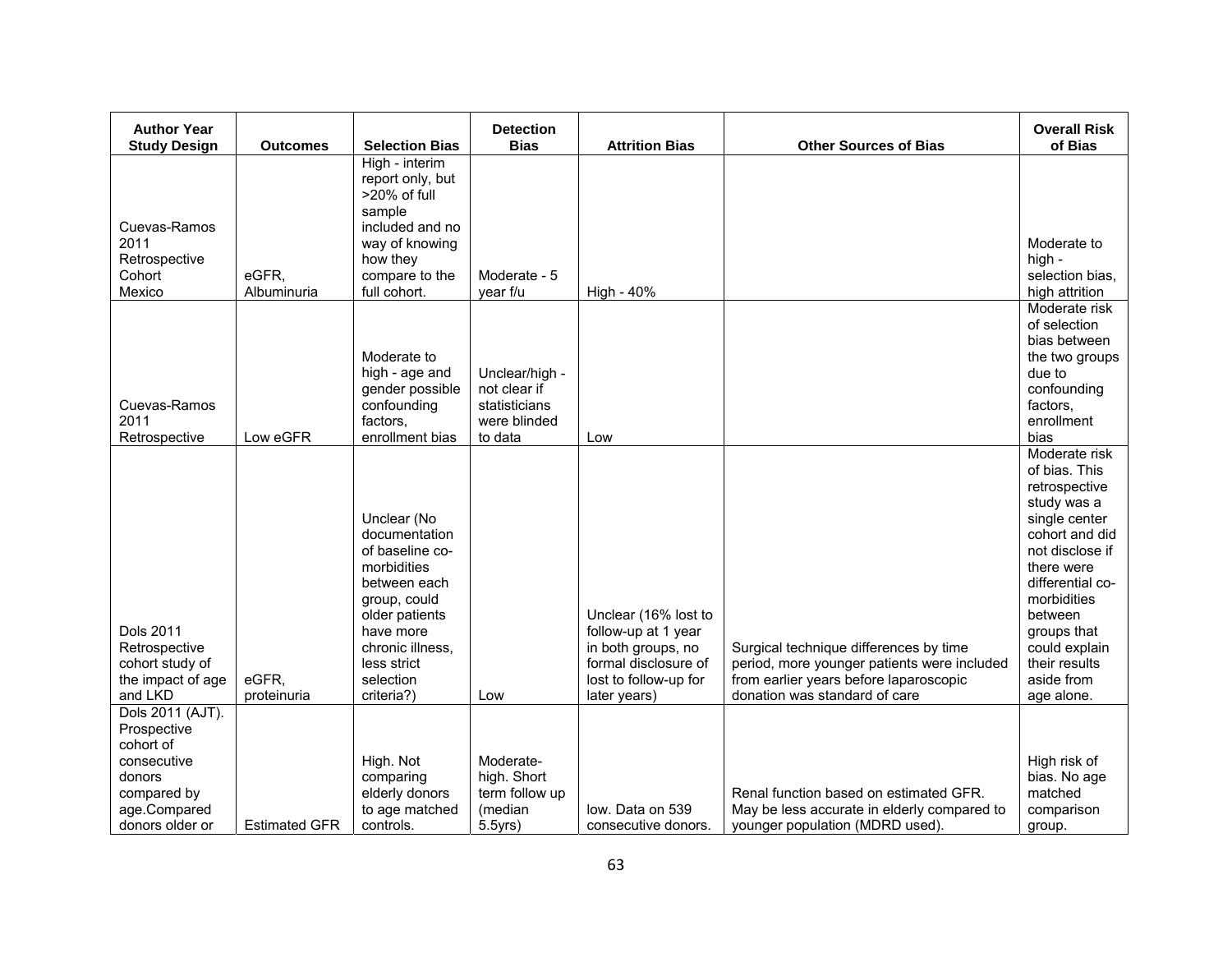| <b>Author Year</b>                                                     |                                                                                                                                                                 |                                                                                                                                                                               | <b>Detection</b>                              |                                                      |                                                                   | <b>Overall Risk</b>                                                                                                                        |
|------------------------------------------------------------------------|-----------------------------------------------------------------------------------------------------------------------------------------------------------------|-------------------------------------------------------------------------------------------------------------------------------------------------------------------------------|-----------------------------------------------|------------------------------------------------------|-------------------------------------------------------------------|--------------------------------------------------------------------------------------------------------------------------------------------|
| <b>Study Design</b>                                                    | <b>Outcomes</b>                                                                                                                                                 | <b>Selection Bias</b>                                                                                                                                                         | <b>Bias</b>                                   | <b>Attrition Bias</b>                                | <b>Other Sources of Bias</b>                                      | of Bias                                                                                                                                    |
| younger then 60.                                                       |                                                                                                                                                                 |                                                                                                                                                                               |                                               |                                                      |                                                                   |                                                                                                                                            |
|                                                                        |                                                                                                                                                                 |                                                                                                                                                                               |                                               |                                                      |                                                                   |                                                                                                                                            |
|                                                                        |                                                                                                                                                                 |                                                                                                                                                                               |                                               |                                                      |                                                                   |                                                                                                                                            |
| Doshi, 2013<br>Retrospective<br>cohort                                 | eGFR, albimin,<br>creatinine                                                                                                                                    | High - matching<br>not entirely<br>successful,<br>eGFR and<br>insurance<br>status not well<br>matched                                                                         | Moderate -<br>short follow-up<br>at 6.8 years | High - only 69% of<br>eligible donor<br>participated |                                                                   | Moderate -<br>high attrition,<br>matching not<br>entirely<br>successful                                                                    |
| Doshi, 2013<br><b>United States</b>                                    | Renal function.<br>HTN, diabetes,<br>proteinuria                                                                                                                | Low (best<br>possible<br>selection from a<br>prospective<br>cohort.<br>comorbidities<br>excluded and<br>non-donors<br>matched by<br>age, gender,<br>BP, time of<br>follow-up. | Low                                           | Moderate                                             | Low                                                               | Low to<br>Moderate Risk<br>of Bias.                                                                                                        |
| El-Agroudy 2007<br>Egypt<br>Retrospecitve<br>study<br>El-Agroudy, 2007 | HTN by sex<br>groups; serum<br>creatinine,<br>proteinuria,<br>HTN, diabetes<br>by age group;<br>diabetes, CV<br>events for the<br>general cohort.<br>HTN, serum | High, only<br>24.2% of the<br>cohort had<br>prospective<br>follow-up.                                                                                                         | Unclear                                       | High                                                 | High, general population comparison, only<br>age and sex matched. | High risk of<br>bias (high<br>attrition,<br>possible<br>selective<br>outcome<br>reporting,<br>poorly<br>matched<br>control<br>population). |
| Egypt<br>Retrospective<br>cohort                                       | creatinine and<br>proteinuria, by<br>age                                                                                                                        | High - 25% of<br>potential<br>participants                                                                                                                                    |                                               | High (75%)                                           |                                                                   | High                                                                                                                                       |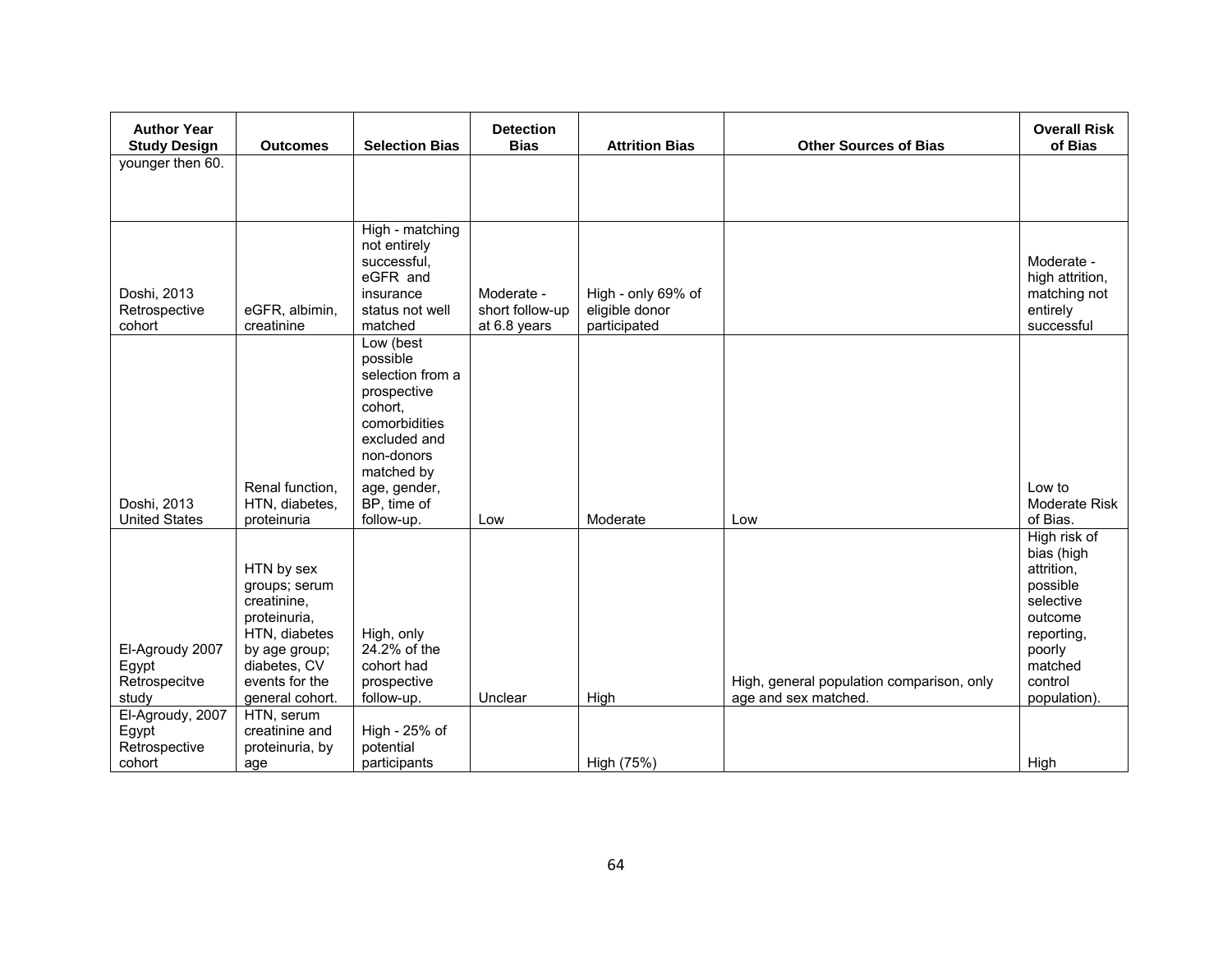| <b>Author Year</b><br><b>Study Design</b>                                                                                                              | <b>Outcomes</b>                                                             | <b>Selection Bias</b>                                                                                                                                                                  | <b>Detection</b><br><b>Bias</b>                                     | <b>Attrition Bias</b>                                           | <b>Other Sources of Bias</b>                                                                 | <b>Overall Risk</b><br>of Bias                                                                                                                                                                                                            |
|--------------------------------------------------------------------------------------------------------------------------------------------------------|-----------------------------------------------------------------------------|----------------------------------------------------------------------------------------------------------------------------------------------------------------------------------------|---------------------------------------------------------------------|-----------------------------------------------------------------|----------------------------------------------------------------------------------------------|-------------------------------------------------------------------------------------------------------------------------------------------------------------------------------------------------------------------------------------------|
| Fehrman-Ekholm<br>2011 (NDT).<br>Cross-sectional<br>retrospective<br>sutdy in sweden.                                                                  | GFR, measured<br>and estimated                                              | High. Donor<br>function<br>compared to<br>previous<br>studies of<br>donors.                                                                                                            | low                                                                 | No data on<br>deceased donors.<br>10% of donors with<br>no data | Some donors deceased and 10% lost not<br>included. Participation of 70% potential<br>donors. | High risk of<br>bias. No<br>reported data<br>of comparison<br>group.                                                                                                                                                                      |
| Fehrman-Ekholm<br>2011 Cross<br>sectional study of<br>LKDs and renal<br>function over<br>time                                                          | eGFR                                                                        | High (Cross<br>sectional study,<br>survival bias<br>given they<br>excluded<br>deceased<br>patients from<br>analysis, non-<br>participation<br>rate is<br>moderately<br>high)           | Low                                                                 | Low                                                             | No                                                                                           | Moderate to<br>high risk of<br>bias. This is a<br><b>Cross</b><br>sectional<br>study with a<br>potential for a<br>high degree of<br>selection bias<br>and immortal<br>time bias<br>which may<br>tremendnously<br>impact their<br>results. |
| <b>Garg 2008</b><br>(Transplantation)<br>. Retrospective<br>cohort sutdy of<br>living donors in<br>Ontario Canada.<br>Donors between<br>1993 and 2005. | Composite of<br>time to death or<br>first major<br>cardiovascular<br>event. | moderate to<br>high. Non-<br>donors from<br>general<br>population.                                                                                                                     | Donors more<br>frequently<br>followed then<br>general<br>population | low                                                             | Short follow up of 6.2 years (range of 1-13).                                                | moderate risk<br>of bias.<br>General<br>population<br>control group.                                                                                                                                                                      |
| <b>Garg 2008</b><br>Retrospective<br>cohort study of<br>LKDs and risk of<br>cardiac disease                                                            | Time to death<br>or major CV<br>event                                       | Unclear<br>(Excellent study<br>design with 5:1<br>matched<br>controls on age,<br>sex, income,<br>and healthcare<br>utilization but<br>no information<br>on control co-<br>morbidities) | Low                                                                 | Low                                                             | No                                                                                           | Low to<br>moderate risk<br>of bias. This is<br>an excellently<br>designed<br>registry study<br>using multiple<br>data sources<br>and decent<br>controls,<br>although they<br>lacked co-<br>morbidity                                      |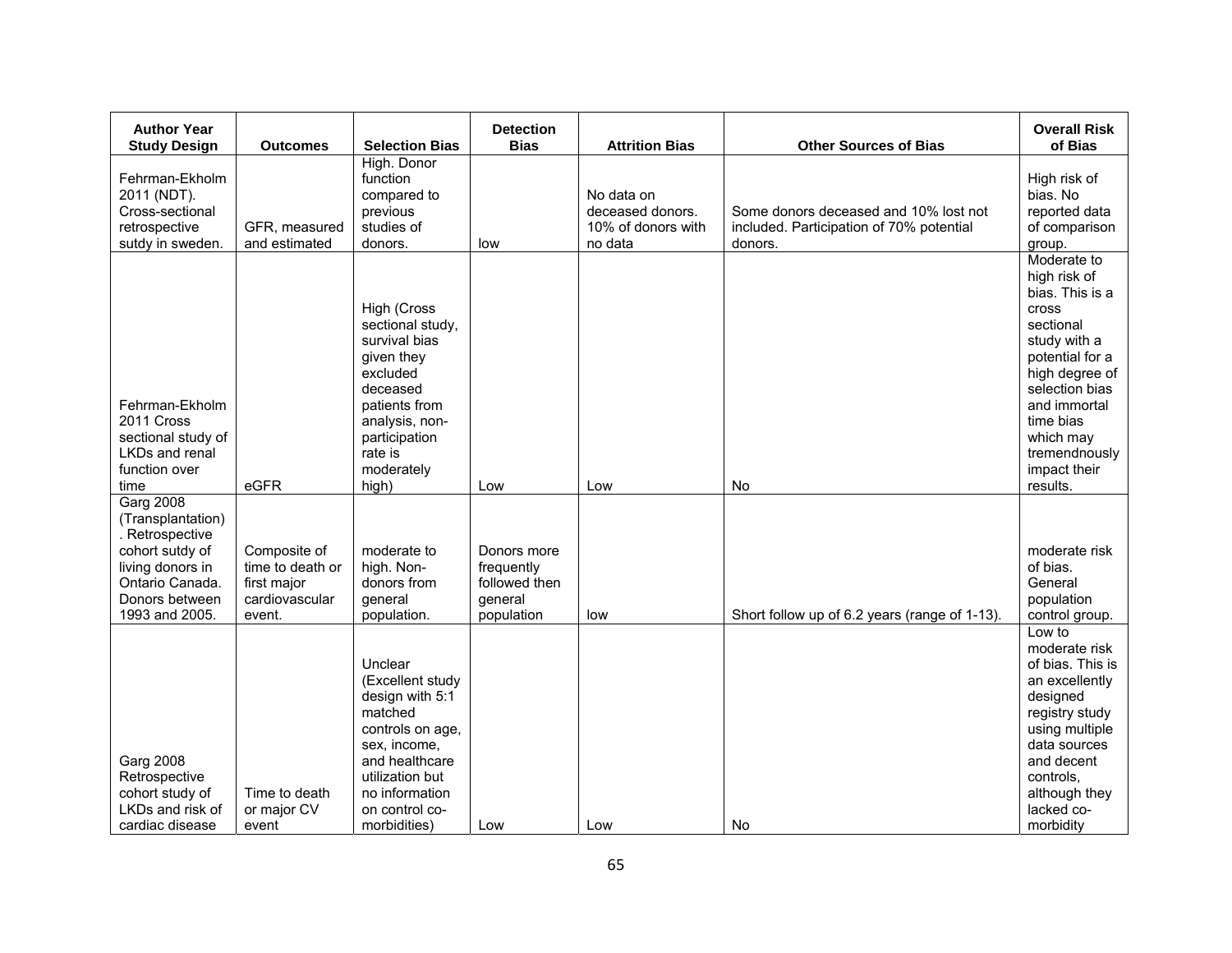| <b>Author Year</b><br><b>Study Design</b> |                               | <b>Selection Bias</b>          | <b>Detection</b><br><b>Bias</b> | <b>Attrition Bias</b> | <b>Other Sources of Bias</b>                 | <b>Overall Risk</b><br>of Bias |
|-------------------------------------------|-------------------------------|--------------------------------|---------------------------------|-----------------------|----------------------------------------------|--------------------------------|
|                                           | <b>Outcomes</b>               |                                |                                 |                       |                                              | information on                 |
|                                           |                               |                                |                                 |                       |                                              | controls. The                  |
|                                           |                               |                                |                                 |                       |                                              | comparison<br>group could      |
|                                           |                               |                                |                                 |                       |                                              | include                        |
|                                           |                               |                                |                                 |                       |                                              | patients that                  |
|                                           |                               |                                |                                 |                       |                                              | could have<br>conditions that  |
|                                           |                               |                                |                                 |                       |                                              | would                          |
|                                           |                               |                                |                                 |                       |                                              | excluded them                  |
|                                           |                               |                                |                                 |                       |                                              | from being a                   |
|                                           |                               |                                |                                 |                       |                                              | donor.<br>Low risk of          |
|                                           |                               |                                |                                 |                       |                                              | bias. This                     |
|                                           |                               |                                |                                 |                       |                                              | study added                    |
|                                           |                               | Low (Excellent                 |                                 |                       |                                              | on the<br>previous study       |
|                                           |                               | study similar to               |                                 |                       |                                              | by making the                  |
|                                           |                               | previous 2008                  |                                 |                       |                                              | controls more                  |
|                                           |                               | study, but                     |                                 |                       |                                              | robust and                     |
| <b>Garg 2012</b>                          |                               | higher sample<br>size and more |                                 |                       |                                              | comparable to<br>the health of |
| Retrospective                             |                               | variables used                 |                                 |                       |                                              | someone who                    |
| cohort study of                           | Time to death                 | in matching                    |                                 |                       |                                              | would be a                     |
| LKDs and risk of<br>cardiac disease       | or major CV<br>event          | controls to<br>donors)         | Low                             | Low                   | No                                           | candidate for<br>donation.     |
| Garg 2012                                 |                               |                                |                                 |                       |                                              |                                |
| $(BMJ)$ .                                 |                               |                                |                                 |                       |                                              |                                |
| Retrospective                             |                               |                                | Follow up                       |                       |                                              |                                |
| population based<br>matched cohort        |                               | moderate:<br>matched           | mean 6.5 yrs.<br>May be to      |                       |                                              |                                |
| study of donors                           | Composite of                  | donors from                    | short for                       |                       |                                              | Moderate risk                  |
| in Ontario                                | time to death or              | "the healthiest                | detection of                    |                       |                                              | of bias.                       |
| Canada, Donors<br>between 1992            | first major<br>cardiovascular | segment of the<br>general      | composite                       |                       |                                              | General                        |
| and 2009.                                 | event.                        | population".                   | primary end<br>point            | low                   | Poor reliability mentioned in cause of death | population<br>control group.   |
| Garg 2012                                 |                               | Moderate (all                  | Authors state                   |                       |                                              | Moderate risk                  |
| Retrospectively                           |                               | donors in                      | that database                   |                       |                                              | of bias due to                 |
| ided prospective<br>administrative        | Lower and<br>upper extremity  | Ontario were<br>included and   | codes for<br>fractures are      |                       |                                              | claim - based<br>definition of |
| database donor                            | fragility                     | controls were                  | sensitive. Both                 |                       | Non-donor characteristics are defined by     | non-donor                      |
| cohort with                               | fractures                     | matched based                  | D and ND had                    | Moderate.             | claims (some have low sensitivity)           | characteristics                |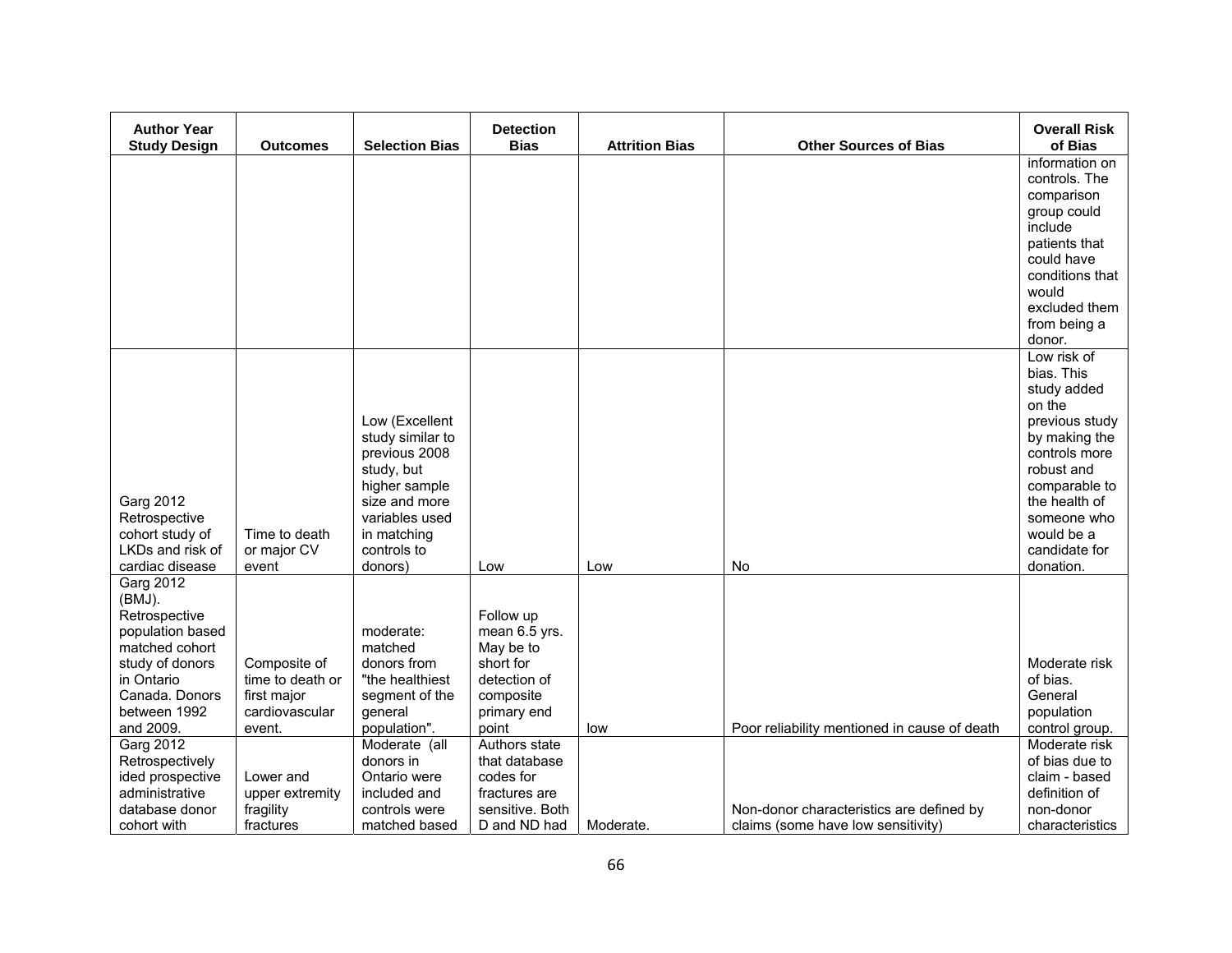| <b>Author Year</b><br><b>Study Design</b>           | <b>Outcomes</b> | <b>Selection Bias</b>           | <b>Detection</b><br><b>Bias</b> | <b>Attrition Bias</b>                    | <b>Other Sources of Bias</b>                | <b>Overall Risk</b><br>of Bias     |
|-----------------------------------------------------|-----------------|---------------------------------|---------------------------------|------------------------------------------|---------------------------------------------|------------------------------------|
| matched non-                                        |                 | on claims)                      | similar criteria                |                                          |                                             | (unknown                           |
| doner controls.                                     |                 |                                 | for fracture                    |                                          |                                             | other                              |
|                                                     |                 |                                 | diagnosis.                      |                                          |                                             | predictors of                      |
|                                                     |                 |                                 | Non-blinded.                    |                                          |                                             | fractures, such                    |
|                                                     |                 |                                 | High.                           |                                          |                                             | as smoking,                        |
|                                                     |                 |                                 |                                 |                                          |                                             | fitness, falling<br>tendency etc). |
|                                                     |                 | Comparison                      |                                 |                                          |                                             |                                    |
|                                                     |                 | group                           | Statistical                     |                                          |                                             |                                    |
|                                                     |                 | appropriately                   | analysis                        |                                          |                                             | Moderate                           |
|                                                     |                 | selected and                    | appropriate;                    |                                          |                                             | bias, mainly                       |
|                                                     |                 | matched to                      | sample size                     | Study based on                           |                                             | due to study<br>based on           |
|                                                     |                 | study group; no<br>significant  | significantly<br>large detect   | database containing<br>all the variables |                                             | claims data                        |
|                                                     |                 | difference in                   | effect.                         | needed by the                            |                                             | which may or                       |
| Garg 2012,                                          |                 | baseline                        | Subgroups                       | researchers so no                        | Yes. Outcomes mainly assessed from claims   | may not reflect                    |
| retrospective,                                      |                 | characteristics.                | specified a                     | missing data issues.                     | data which may not reflect true clinical    | true clinical                      |
| Canada.<br>Fractures                                |                 | (low)                           | priori (low)                    | (low)                                    | outcomes. Also a single center study        | outcome.                           |
|                                                     |                 | Uncertain - no                  |                                 |                                          |                                             |                                    |
| Gibney, 2007                                        | GFR, ESRD by    | between group<br>comparisons by |                                 | Difficult to say in a                    | Outcomes are assessed entire through        | Moderate to                        |
| <b>United States</b><br>race                        |                 | characteristics.                | Moderate                        | chart review design                      | registry data.                              | high                               |
|                                                     |                 | High/unclear -                  |                                 |                                          |                                             |                                    |
|                                                     |                 | not entirely                    |                                 |                                          |                                             | Moderate to                        |
|                                                     |                 | clear whether                   |                                 |                                          |                                             | high risk of                       |
| Low<br>eGFR/ESRD                                    |                 | AA donor group<br>and Caucasian |                                 |                                          |                                             | bias -<br>probable                 |
|                                                     | (Race of donors | donor group                     |                                 |                                          |                                             | significant                        |
| on wait list for                                    |                 | were well                       |                                 |                                          |                                             | confounding                        |
|                                                     | transplantation | matched in                      |                                 |                                          |                                             | factors                            |
| Gibney 2007<br>advanced                             |                 | terms of                        |                                 |                                          |                                             | between the                        |
| <b>United States</b><br>CKD/ESRD in                 |                 | confounding                     |                                 |                                          |                                             | two outcomes                       |
| Retrospective<br>donors)                            |                 | factors                         | High                            | Unclear                                  |                                             | groups<br>high risk of             |
| Gibney 2008                                         |                 | moderate. Both                  | High. No                        |                                          |                                             | bias. May be                       |
| (Trans Pro).                                        |                 | groups as                       | information                     |                                          |                                             | differences in                     |
| Retrospective                                       |                 | donors but no                   | reported on                     |                                          |                                             | baseline                           |
| study of donors                                     |                 | baseline                        | donors with                     |                                          |                                             | characteristics                    |
| with ESRD                                           |                 | characteristic                  | ESRD who                        |                                          |                                             | between                            |
| compared to all<br>of donors with<br>donors between | Characteristics | comparisons<br>beyond age       | were not listed<br>or deceased  |                                          |                                             | donors with<br>and without         |
| 1988 and 2006<br><b>ESRD</b>                        |                 | and race.                       | with ESRD.                      | moderate.                                | Comparison groups of different time frames. | ESRD.                              |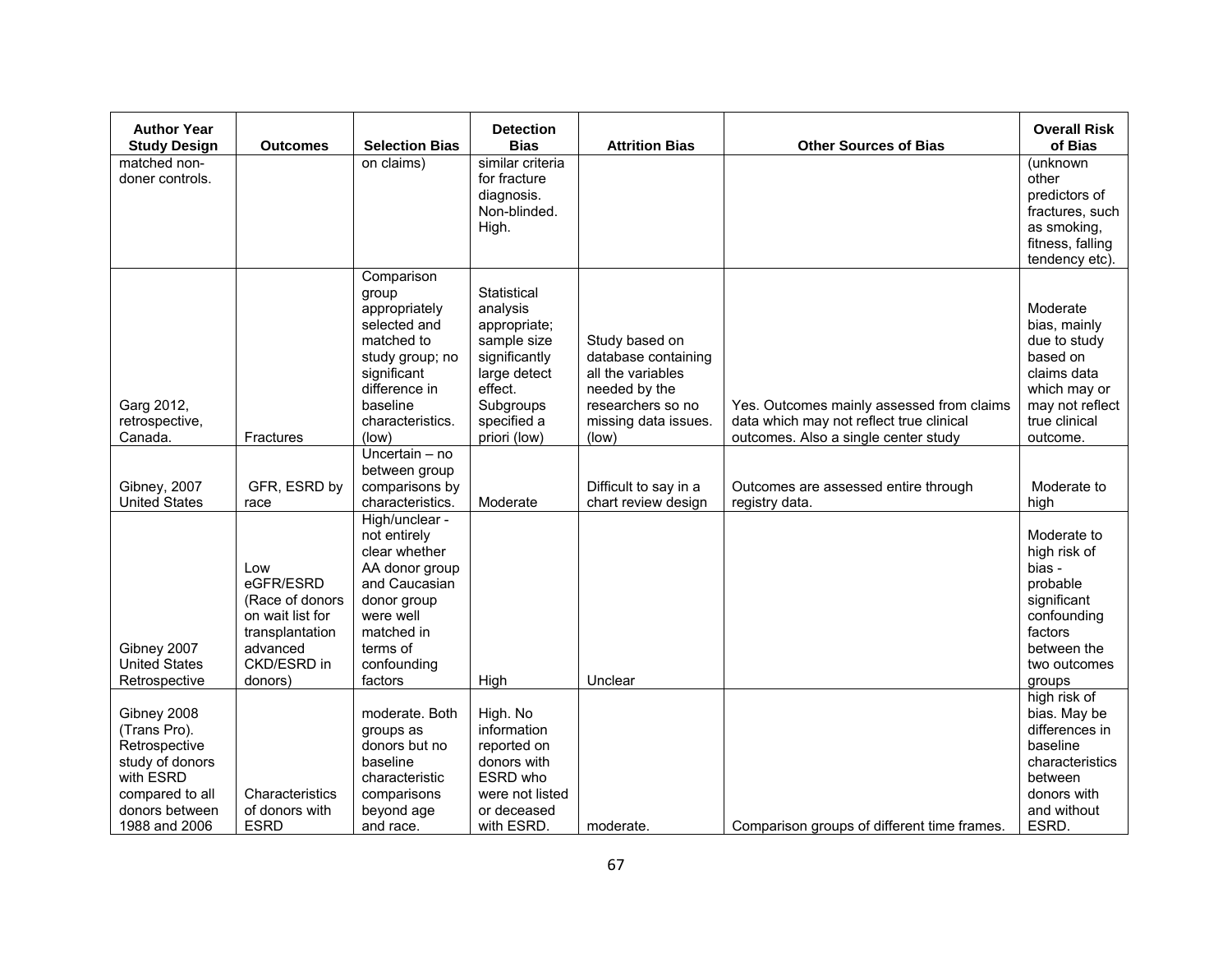| <b>Author Year</b><br><b>Study Design</b>                                                                                          | <b>Outcomes</b>                                                                  | <b>Selection Bias</b>                                                                                                                                      | <b>Detection</b><br><b>Bias</b>    | <b>Attrition Bias</b>                                                                                | <b>Other Sources of Bias</b>                                                                                                                                                                                                                       | <b>Overall Risk</b><br>of Bias                                                                                                                                                                                                   |
|------------------------------------------------------------------------------------------------------------------------------------|----------------------------------------------------------------------------------|------------------------------------------------------------------------------------------------------------------------------------------------------------|------------------------------------|------------------------------------------------------------------------------------------------------|----------------------------------------------------------------------------------------------------------------------------------------------------------------------------------------------------------------------------------------------------|----------------------------------------------------------------------------------------------------------------------------------------------------------------------------------------------------------------------------------|
| Gibney 2008<br>Descriptive study<br>of LKDs and<br>age/sex/race and<br>risk of ESRD                                                | Frequencies of<br>age/sex/race for<br><b>LKDs on waitlist</b><br>versus all LKDs | Low                                                                                                                                                        | Low                                | Unclear (see next<br>comment)                                                                        | The inclusion of LKDs from differential time<br>periods (waitlist only assessed from 1996-<br>2006) and not having any other data to<br>control for possible confounding makes<br>interpretation of the results of this study very<br>challenging. | Moderate risk<br>of bias. The<br>study design<br>is descriptive<br>in nature and<br>the groups<br>were chosen<br>in very<br>arbitrary way.<br>A correlation<br>was observed<br>with no control<br>for<br>confounding<br>factors. |
| Gracida, 2003                                                                                                                      |                                                                                  | Low                                                                                                                                                        | Low                                | Unclear                                                                                              | F/u time 6.7 years, SDs not reported.<br>Authors mention                                                                                                                                                                                           | High                                                                                                                                                                                                                             |
| <b>Gross 2013</b><br>(AJT).<br>Observational<br>cross sectional<br>survey of living<br>donors between<br>1963-2005 at 3<br>centers | Quality of life<br>based on SF-36<br>survey                                      | high. Control<br>group<br>unselected from<br>US population.<br>Not medically<br>matched.                                                                   | moderate.<br>Poor response<br>rate | moderate. Only 50%<br>of eligible donors<br>contacted, of these<br>2/3rd's returned<br>questionnaire | Non-participants in survey differed from<br>participants.                                                                                                                                                                                          | Moderate risk<br>of bias due to<br>missing<br>eligible<br>donors.<br>comparison to<br>general<br>population in<br>US which are<br>not medically<br>matched.                                                                      |
| <b>Gross 2013</b><br>Cross-sectional<br>study examining<br>health related<br>QOL in LKDs                                           | Health-related<br>QOL                                                            | High (Cross<br>sectional<br>design with only<br>27% of all<br>donors<br>enrolled, high<br>initial exclusion<br>rate with<br>potential of<br>survival bias) | Low                                | Low (survey<br>participation rate<br>was high at 97% of<br>those who<br>consented)                   | No                                                                                                                                                                                                                                                 | High (results<br>could be<br>entirely<br>explained by<br>selection bias<br>given the<br>sheer number<br>of donors who<br>were initially<br>excluded).                                                                            |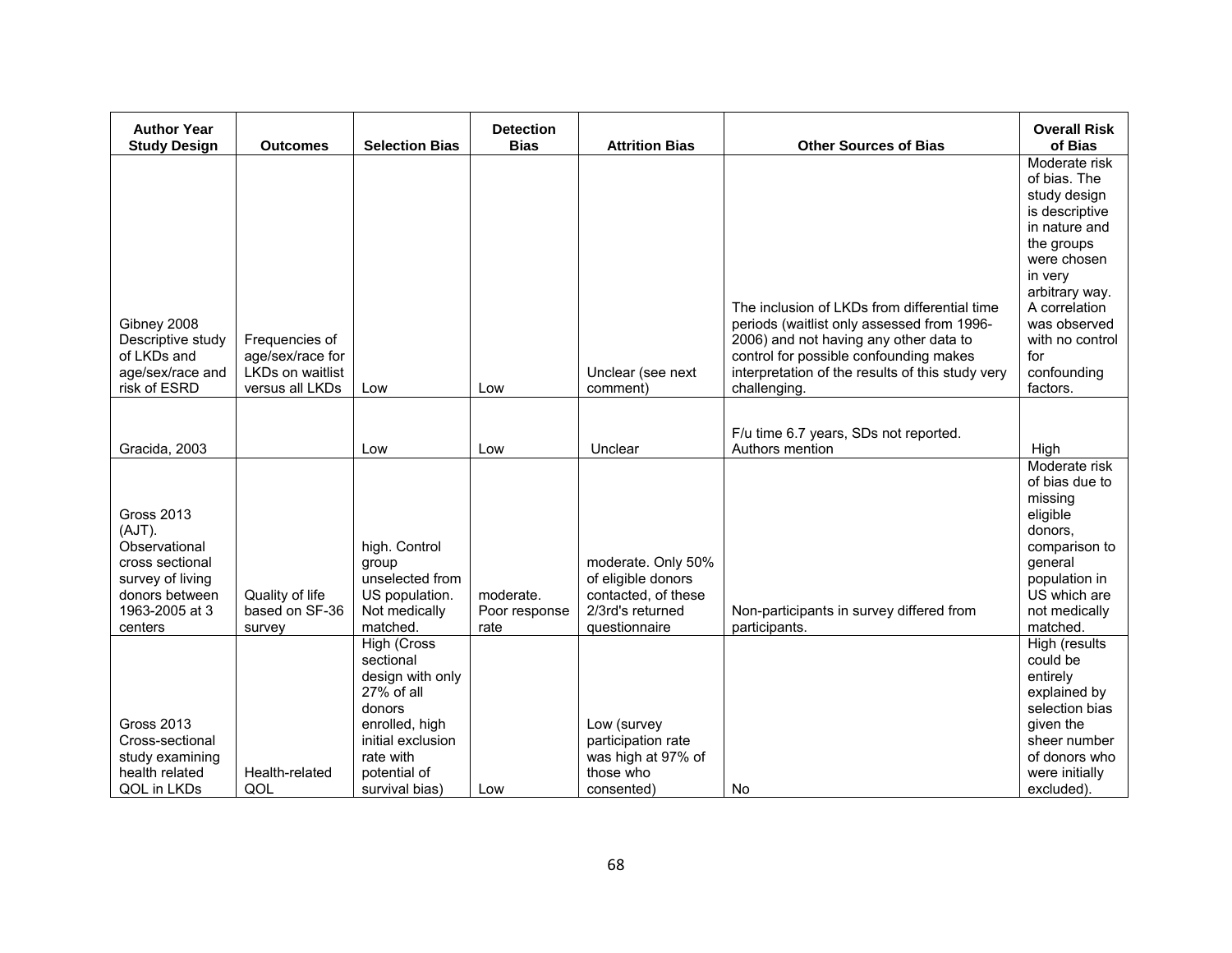| <b>Author Year</b><br><b>Study Design</b>                                                                | <b>Outcomes</b>                                                                           | <b>Selection Bias</b>                                                                                                                                        | <b>Detection</b><br><b>Bias</b>                                                                                                                           | <b>Attrition Bias</b>                                                                                                                                              | <b>Other Sources of Bias</b>                                                                        | <b>Overall Risk</b><br>of Bias                                                                                                                                        |
|----------------------------------------------------------------------------------------------------------|-------------------------------------------------------------------------------------------|--------------------------------------------------------------------------------------------------------------------------------------------------------------|-----------------------------------------------------------------------------------------------------------------------------------------------------------|--------------------------------------------------------------------------------------------------------------------------------------------------------------------|-----------------------------------------------------------------------------------------------------|-----------------------------------------------------------------------------------------------------------------------------------------------------------------------|
| Ibrahim 2009<br>(NEJM). Single<br>center<br>retrospective<br>cohort, donors<br>between 1963<br>and 2007. | Survival and<br><b>ESRD</b>                                                               | Moderate to<br>high,<br>comparison to<br>general<br>population.<br>Survival<br>compared to life<br>tables.                                                   | low                                                                                                                                                       | low                                                                                                                                                                | no                                                                                                  | moderate to<br>high risk of<br>bias. No<br>appropriate<br>control group.                                                                                              |
| Ibrahim 2009<br>Long term<br>consequences of<br>kidney donation                                          | Death, ESRD,<br>eGFR,<br>hypertension,<br>QOL                                             | Low (random<br>selection of<br>contacted<br>donors within a<br>stratified<br>scheme lowers<br>impact of<br>selection bias,<br><b>NHANES</b><br>controls)     | Low                                                                                                                                                       | Low                                                                                                                                                                | No                                                                                                  | Low (well-<br>designed<br>study with<br>random<br>subpopulation<br>from<br>thousands of<br>known donors,<br>robust<br><b>NHANEs</b><br>controls)                      |
| Ibrahim 2009<br>Retrospective<br>cohort of women<br>who donated at<br>the U of MN                        | Pregnancy<br>outcomes such<br>as maternal<br>complications,<br>fetal loss,<br>prematurity | High, 75%<br>responded to<br>questionnaires                                                                                                                  | High, based<br>on recall                                                                                                                                  | High                                                                                                                                                               | Pre-donation pregnancies were more remote<br>than post-donation (16. yrs vs 2.5 yrs from<br>survey) | High risk of<br>bias, though<br>response rate<br>is high, there<br>were non-<br>responders.<br>Also,<br>outcomes<br>were based on<br>recall many<br>years later.      |
| Ibrahim 2009,<br>retrospective,<br>USA.<br>Johnson 1999<br>Cross sectional                               | Pregnancy<br>outcomes.<br>Quality of<br>life/psychosocia                                  | Unclear if<br>comparison<br>group<br>appropriate; no<br>significant<br>difference in<br>baseline<br>characteristics.<br>(unclear)<br>Unclear -<br>comparison | Statistical<br>analysis<br>appropriate<br>though many<br>confounders<br>not adjusted<br>for, and ack of<br>an internal<br>control<br>group.(high)<br>High | Missing data<br>handled by<br>imputation;<br>responders differed<br>from non-<br>responders on some<br>parameters.(unclear<br>High - survey -<br>cross sectional - | Yes. Possibility of both response and recall<br>bias. (high)                                        | High, due to<br>inappropriate<br>selection of<br>comparison<br>group, and<br>high possibility<br>of response<br>and recall<br>bias).<br>High risk of<br>bias - survey |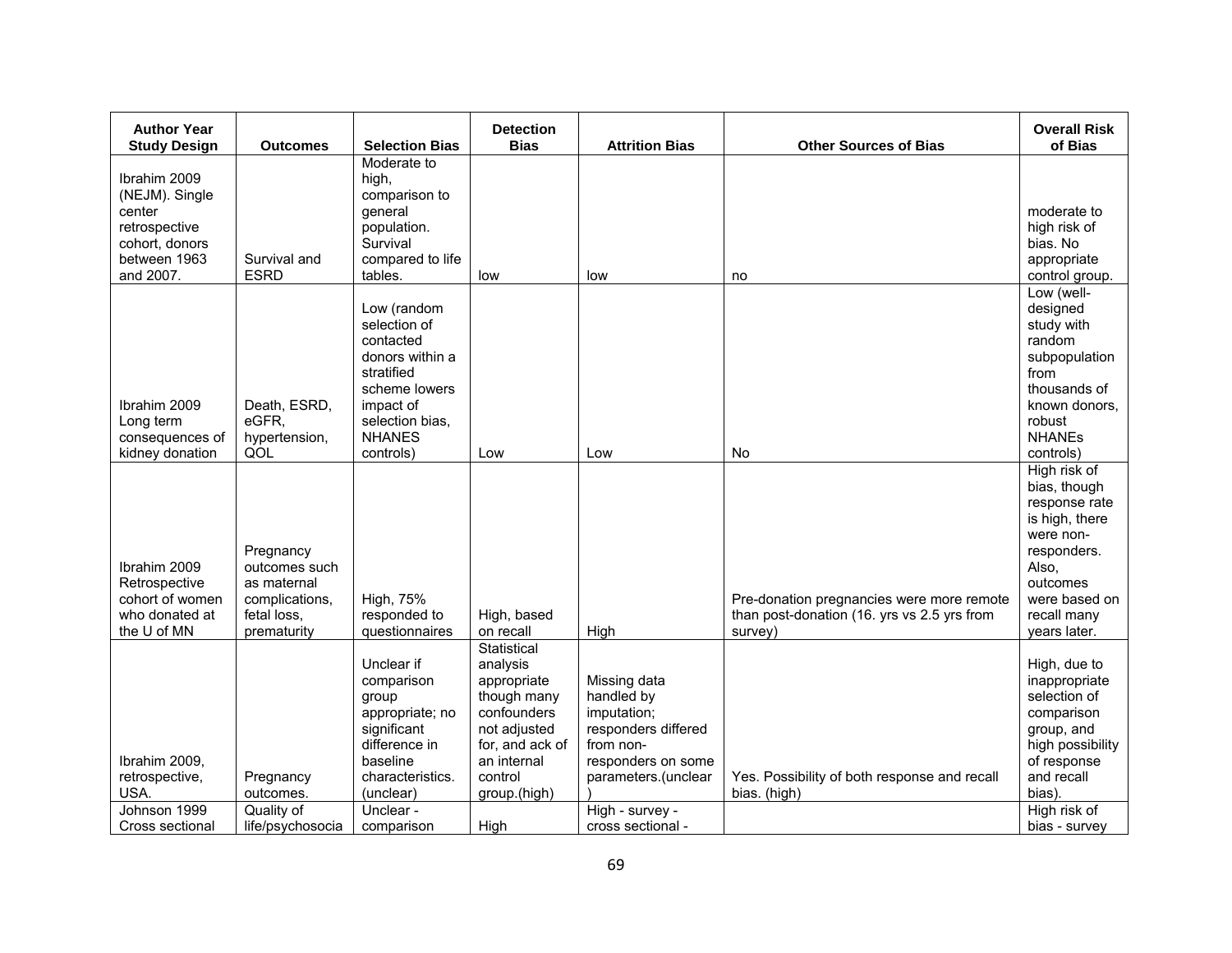| <b>Author Year</b><br><b>Study Design</b> | <b>Outcomes</b> | <b>Selection Bias</b>         | <b>Detection</b><br><b>Bias</b> | <b>Attrition Bias</b>              | <b>Other Sources of Bias</b>              | <b>Overall Risk</b><br>of Bias   |
|-------------------------------------------|-----------------|-------------------------------|---------------------------------|------------------------------------|-------------------------------------------|----------------------------------|
|                                           | I outcomes      | group(?)                      |                                 | ~60% response rate                 |                                           | with only 60%                    |
|                                           |                 |                               |                                 |                                    |                                           | response rate                    |
|                                           |                 | Low - Within                  |                                 |                                    |                                           |                                  |
|                                           | Hypertension    | donor                         |                                 |                                    |                                           |                                  |
| Karakayali, 1998                          | by age          | comparisons                   | Unclear                         | Unclear                            |                                           | Moderate<br>Moderate risk        |
|                                           |                 |                               |                                 |                                    |                                           | of bias. Acute                   |
|                                           |                 |                               |                                 |                                    |                                           | dialysis is a                    |
|                                           |                 |                               |                                 |                                    |                                           | rare event,                      |
|                                           |                 |                               | High.                           |                                    |                                           | might not have<br>the power to   |
| Lam 2012                                  |                 |                               | Database                        |                                    |                                           | see the                          |
| Retrospectively                           |                 | Moderate(all                  | codes for AKI                   |                                    |                                           | difference.                      |
| ided prospective                          |                 | donors in                     | are not very                    |                                    |                                           | Also bias due                    |
| administrative<br>database donor          |                 | Ontario were<br>included and  | sensitive,<br>though            |                                    |                                           | to claim-based<br>definition of  |
| cohort with                               | Acute dialysis  | controls were                 | dialysis is                     | Moderate, higher                   |                                           | non-donor                        |
| matched non-                              | (procedure      | matched based                 | easier to                       | proportion of non-                 | Non-donor characteristics are defined by  | characteristics                  |
| doner controls.                           | codes)          | on claims)                    | identify<br>Statistical         | donors died.                       | claims (some have low sensitivity)        |                                  |
|                                           |                 |                               | analysis                        |                                    |                                           | Moderate                         |
|                                           |                 |                               | appropriate:                    |                                    |                                           | bias. Good                       |
|                                           |                 |                               | sample size                     |                                    |                                           | study design                     |
|                                           |                 |                               | significantly<br>large detect   |                                    |                                           | and statistical<br>analysis, but |
|                                           |                 |                               | effect.                         |                                    |                                           | significant bias                 |
|                                           |                 | Comparison                    | However.                        |                                    |                                           | might result if                  |
|                                           |                 | group                         | study not<br>powered for        |                                    |                                           | claims data do<br>not match      |
|                                           |                 | appropriately<br>selected and | subgroup                        |                                    |                                           | significantly                    |
|                                           |                 | matched to                    | interaction                     | Study based on                     |                                           | with clinical                    |
|                                           |                 | study group; no               | effect though                   | database containing                |                                           | outcome.                         |
|                                           |                 | significant<br>difference in  | this could be<br>negated by     | all the variables<br>needed by the |                                           | Also, study not<br>powered for   |
| Lam 2012,                                 |                 | baseline                      | the large                       | researchers so no                  | Yes. Outcomes mainly assessed from claims | subgroup                         |
| retrospective,                            |                 | characteristics.              | sample                          | missing data issues.               | data which may not reflect true clinical  | interaction                      |
| Canada.                                   | Acute dialysis  | (low)                         | size(low)                       | (low)                              | outcomes. Also a single center study      | effect.                          |
|                                           |                 | Moderate - low<br>eGFR group  |                                 |                                    |                                           | Moderate to<br>high -            |
|                                           | Low eGFR        | with                          |                                 |                                    |                                           | significant age                  |
| Lee 2007                                  | (eGFR < 60      | significantly                 |                                 |                                    |                                           | difference                       |
| Retrospective                             | mL/min          | greater age                   | High                            | Unclear                            |                                           | between the                      |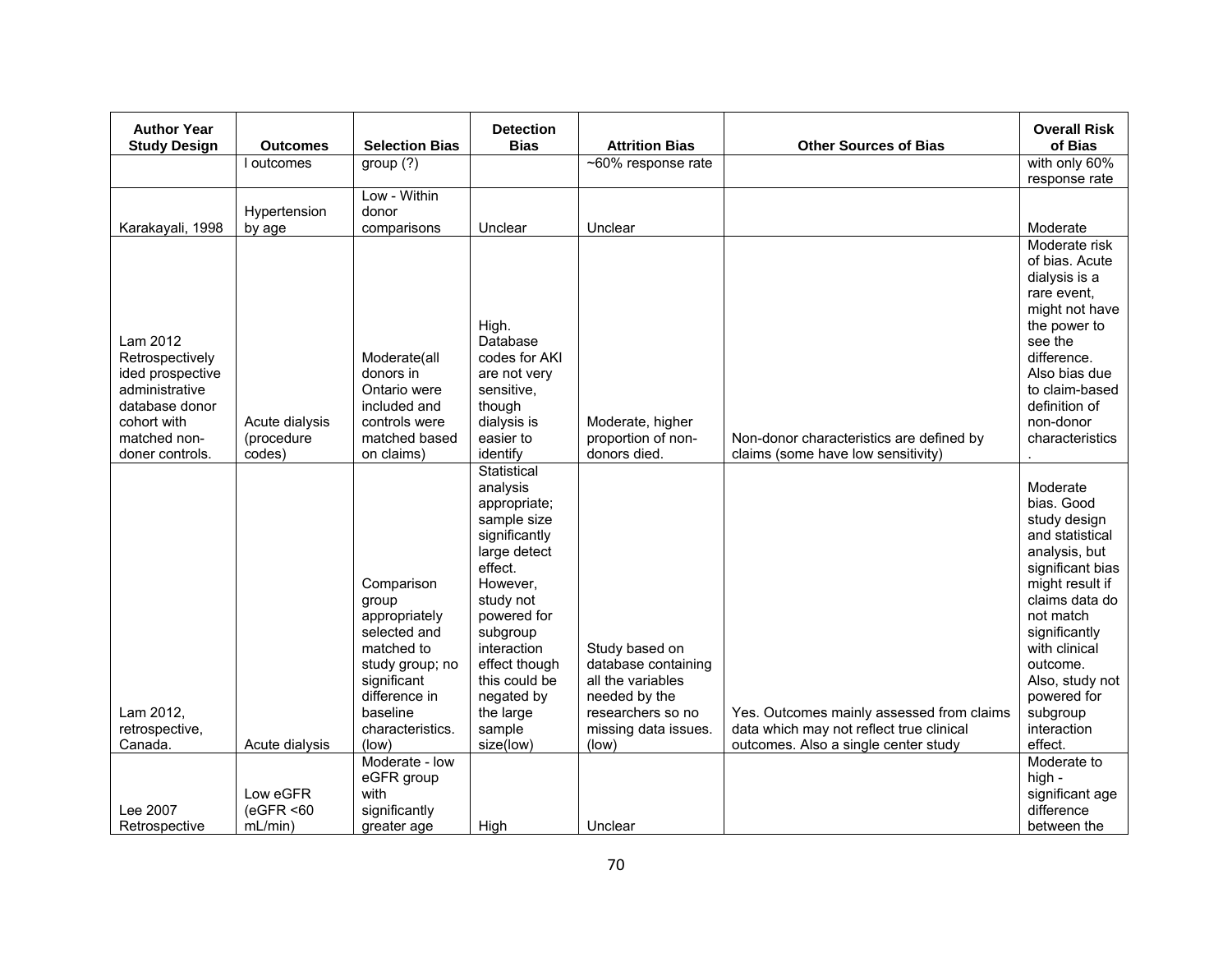| <b>Author Year</b><br><b>Study Design</b>                                           | <b>Outcomes</b>                                      | <b>Selection Bias</b>                                                                                        | <b>Detection</b><br><b>Bias</b>                                                                                                   | <b>Attrition Bias</b>                                                                                                                                        | <b>Other Sources of Bias</b>                                       | <b>Overall Risk</b><br>of Bias                                                                                                                         |
|-------------------------------------------------------------------------------------|------------------------------------------------------|--------------------------------------------------------------------------------------------------------------|-----------------------------------------------------------------------------------------------------------------------------------|--------------------------------------------------------------------------------------------------------------------------------------------------------------|--------------------------------------------------------------------|--------------------------------------------------------------------------------------------------------------------------------------------------------|
|                                                                                     |                                                      |                                                                                                              |                                                                                                                                   |                                                                                                                                                              |                                                                    | two groups<br>being<br>compared                                                                                                                        |
| Lentine, 2010                                                                       | Cardiovascular<br>disease.<br>Hypertension,          | Moderate -<br>administrative<br>database<br>comparison                                                       |                                                                                                                                   |                                                                                                                                                              |                                                                    |                                                                                                                                                        |
| Retrospective<br>Lentine, 2012<br>Retrospective                                     | diabetes, CKD<br>Depression                          | group<br>Moderate -<br>administrative<br>database<br>comparison                                              | Moderate<br>Moderate                                                                                                              |                                                                                                                                                              |                                                                    | Moderate<br>Moderate                                                                                                                                   |
| Lentine, 2014<br>Retrospective                                                      | HTN, CKD,<br><b>Diabetes</b>                         | group<br>Moderate,<br>donots with<br>insurance were<br>selected                                              | Moderate,<br>CKD claims<br>have low<br>sensitivity                                                                                | Low                                                                                                                                                          |                                                                    | Moderate                                                                                                                                               |
| Mac Donald.<br>2014                                                                 | Mortality,<br>eGFR,<br>proteinuria,<br>HTN, diabetes | Moderate.<br>younger donors<br>were compared<br>to older donors,<br>longer follow-up<br>of younger<br>donors | Moderate, not<br>all donors had<br>creatinine<br>measurement<br>s and<br>proteinuria<br>measurement<br>s thought the<br>follow-up | High for lab<br>outcomes: 23/39<br>and 88/128 donors<br>had creatinine and<br>HTN data available<br>in 109 donors<br>(subgroup<br>distribution not<br>given) | None                                                               | Moderate                                                                                                                                               |
| Mjoen 2011<br>Cross-sectional<br>study of LKDs<br>and QOL                           | QOL                                                  | Low (high<br>participate rate<br>overall, limited<br>survival bias)                                          | Unclear<br>(control group<br>was a US<br>population<br>norm<br>compared to a<br>Norwegian<br>donor<br>population)                 | Low                                                                                                                                                          | No                                                                 | Low (high<br>participation<br>rate given it's<br>a cross-<br>sectional<br>survey design,<br>possible bias<br>from using a<br>US control<br>population) |
| Mjoen 2011<br>(AJT). Cross<br>sectional study of<br>donors between<br>1963 and 2007 | Quality of life<br>based on SF-36<br>survey          | high. Control<br>group<br>unselected from<br>Norwegian<br>population. Not                                    | moderate: 76<br>% response<br>rate from<br>donors in<br>collection                                                                | low to moderate                                                                                                                                              | No pre-donation comparison to see change<br>with donation in SF-36 | moderate-<br>high.<br>Comparison<br>group not<br>matched.                                                                                              |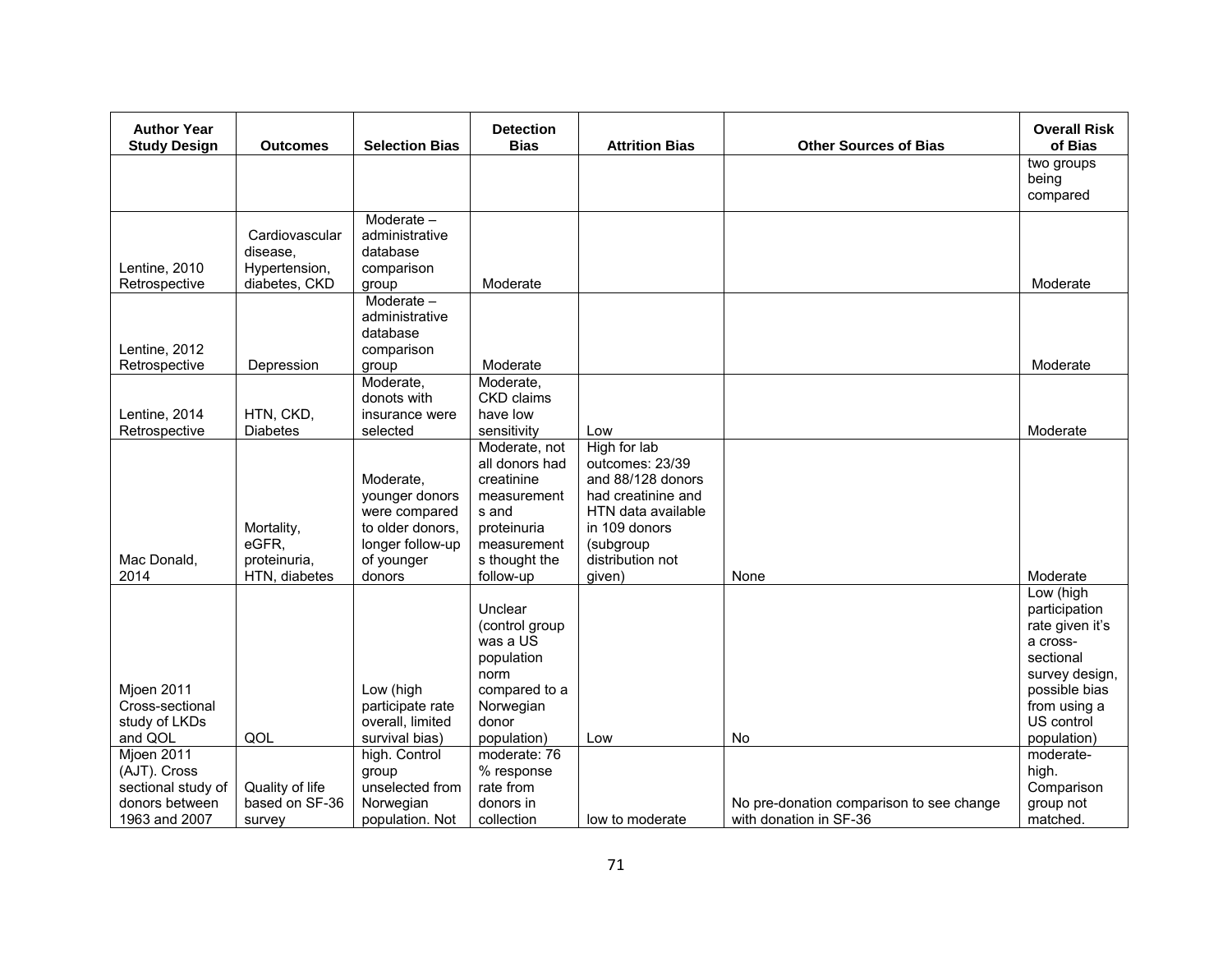| <b>Author Year</b><br><b>Study Design</b>                                                                                                                              | <b>Outcomes</b>                                       | <b>Selection Bias</b>                                                                                                                     | <b>Detection</b><br><b>Bias</b>                       | <b>Attrition Bias</b>                              | <b>Other Sources of Bias</b>                                                                                 | <b>Overall Risk</b><br>of Bias                                                                                                                                                                                                                           |
|------------------------------------------------------------------------------------------------------------------------------------------------------------------------|-------------------------------------------------------|-------------------------------------------------------------------------------------------------------------------------------------------|-------------------------------------------------------|----------------------------------------------------|--------------------------------------------------------------------------------------------------------------|----------------------------------------------------------------------------------------------------------------------------------------------------------------------------------------------------------------------------------------------------------|
| compared to<br>general<br>population in<br>Norway.                                                                                                                     |                                                       | medically<br>matched.                                                                                                                     | period                                                |                                                    |                                                                                                              | Donors may<br>be more<br>healthy then<br>comparison<br>general<br>population<br>group                                                                                                                                                                    |
| Mjoen 2013 (KI).<br>Retrospective<br>study of events<br>1963-2007 in<br>Norwegian<br>donors<br>compared to<br>potentially<br>eligible kidney<br>donor control<br>group | ESRD.<br>cardiovascular<br>and all-cause<br>mortality | moderate. Age<br>of controls<br>younger (46 vs<br>37.6 yrs). Also<br>slightly lower<br><b>BMI</b> and<br>systolic BP.                     | low                                                   | low                                                | All donors and controls from single country.<br>No data on renal function.                                   | low to<br>moderate:<br>Study has in<br>general longer<br>follow up<br>times and<br>large number<br>of events then<br>others                                                                                                                              |
| Mjoen 2013<br>Retrospective<br>cohort study of<br>LKDs and long<br>term outcomes                                                                                       | death, ESRD                                           | High (Inclusion<br>of donors prior<br>to 1985, control<br>population was<br>not matched<br>with donors to<br>any variable, ie<br>age/sex) | Low                                                   | Unclear (use of<br>imputation for<br>missing data) | No                                                                                                           | Moderate<br>(Lack of<br>matching by<br>key variables<br>between<br>donors and<br>controls is a<br>key limitation<br>of this study;<br>attempts to<br>control this<br>with<br>regression,<br>but matching<br>would have<br>been a better<br>study design) |
| Muzaale 2014<br>(JAMA).<br>Retrospective<br>cohort matched<br>to NHANES III<br>healthy non-<br>donors                                                                  | Cumulative<br>incidence and<br>risk of ESRD           | Moderate:<br>screened non-<br>donor<br>population<br>derives from<br><b>NHANES III.</b><br>May not all                                    | moderate:<br>Short follow<br>up, mean of<br>7.6 years | low                                                | Compared groups not of concurrent years.<br>Donors were 1994-2011 and matched<br>controls between 1988-1994. | Moderate risk<br>of bias:<br>moderate.<br>Control<br>population<br>may differ<br>from donor                                                                                                                                                              |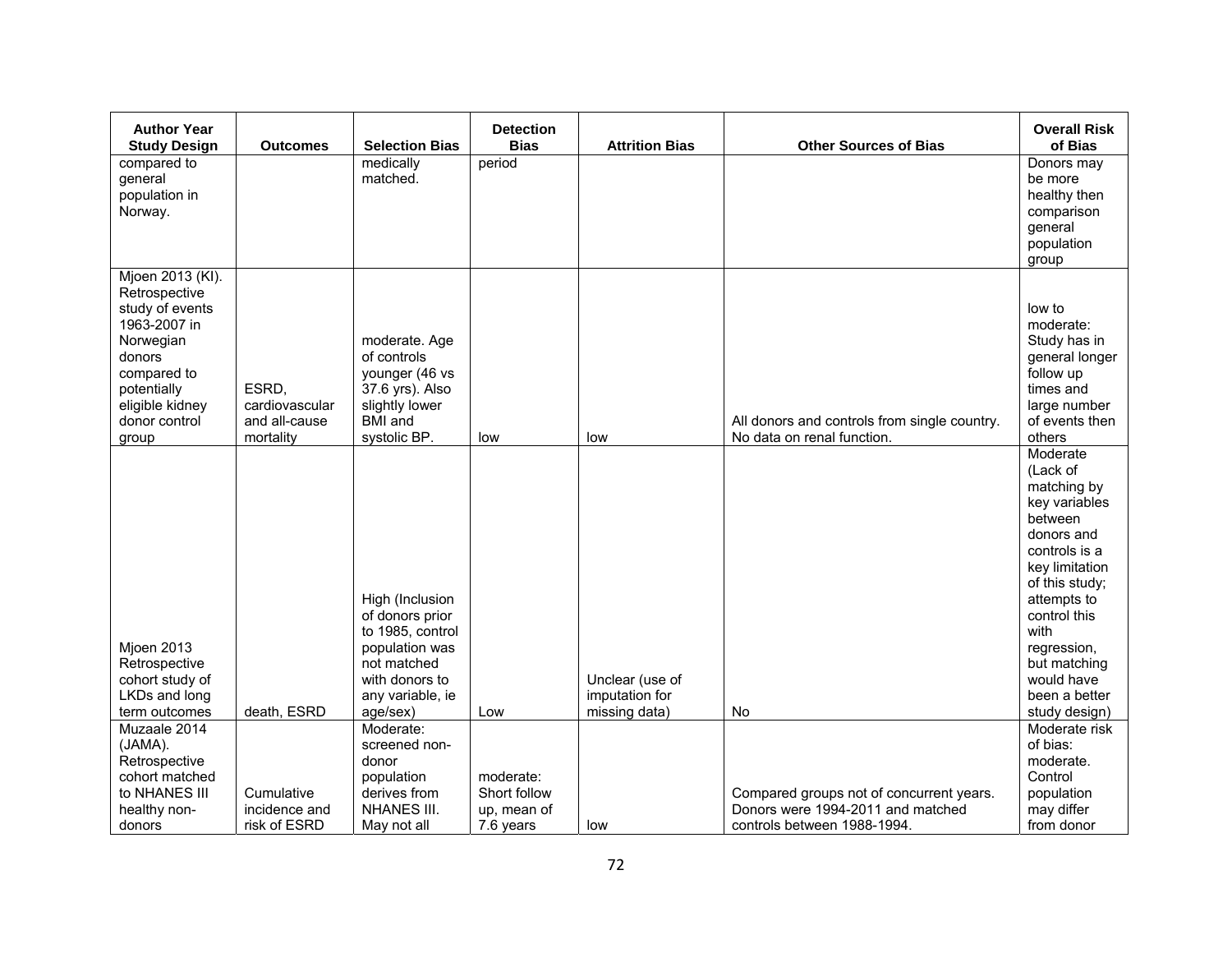| <b>Author Year</b><br><b>Study Design</b>                                             | <b>Outcomes</b>               | <b>Selection Bias</b>                                                                        | <b>Detection</b><br><b>Bias</b>                                     | <b>Attrition Bias</b>                                                  | <b>Other Sources of Bias</b> | <b>Overall Risk</b><br>of Bias                                                                                                                                                                                             |
|---------------------------------------------------------------------------------------|-------------------------------|----------------------------------------------------------------------------------------------|---------------------------------------------------------------------|------------------------------------------------------------------------|------------------------------|----------------------------------------------------------------------------------------------------------------------------------------------------------------------------------------------------------------------------|
|                                                                                       |                               | have been<br>approved                                                                        |                                                                     |                                                                        |                              | pool.                                                                                                                                                                                                                      |
|                                                                                       |                               | donors.                                                                                      |                                                                     |                                                                        |                              |                                                                                                                                                                                                                            |
|                                                                                       |                               |                                                                                              |                                                                     |                                                                        |                              |                                                                                                                                                                                                                            |
| Muzaale 2014<br>Retrospective<br>registry study of<br>LKDs and risk of<br><b>ESRD</b> | <b>ESRD</b>                   | Low (Matched<br>control<br>population from<br>NHANES,<br>donors are from<br>registry data)   | Low                                                                 | Low                                                                    | No                           | Low (Well-<br>designed<br>study that took<br>into account<br>differential<br>follow-up<br>when<br>comparing<br>donors to non-<br>donors,<br>matched<br><b>NHANES</b><br>population,<br>large N with<br>enormous<br>power). |
| Okamoto 2010<br>Cross sectional                                                       | Mortality and<br><b>ESRD</b>  | Moderate - age<br>difference<br>between to<br>groups                                         | High                                                                | High - survey -<br>cross sectional                                     |                              | Moderate to<br>high risk of<br>bias - age<br>difference<br>between the<br>two groups,<br>responder<br>bias                                                                                                                 |
| Okamoto, 2010<br>Japan                                                                |                               | GI group is<br>older, non-GI                                                                 |                                                                     |                                                                        |                              |                                                                                                                                                                                                                            |
| Cross-sectional<br>survey                                                             | Survival, ESRD,<br><b>HTN</b> | group is more<br>female                                                                      | High                                                                | Moderate                                                               | Not detected                 | High risk of<br>bias                                                                                                                                                                                                       |
| Reese 2014,                                                                           | Survival, Death<br>or CVD,    | Moderate -<br>65% of eligible<br>donors and<br>46% of eligible<br>non-donors<br>were matched | Low for death<br>High for CVD<br>as they used<br>Medicare<br>claims | $Low - all donors$<br>included in the<br>analysis were<br>followed for | Not detected                 | Low to<br>moderate risk<br>of bias for<br>death:<br>Moderate to<br>high risk of                                                                                                                                            |
| <b>USA</b>                                                                            | diabetes                      | and used in                                                                                  |                                                                     | outcomes                                                               |                              | bias for CVD                                                                                                                                                                                                               |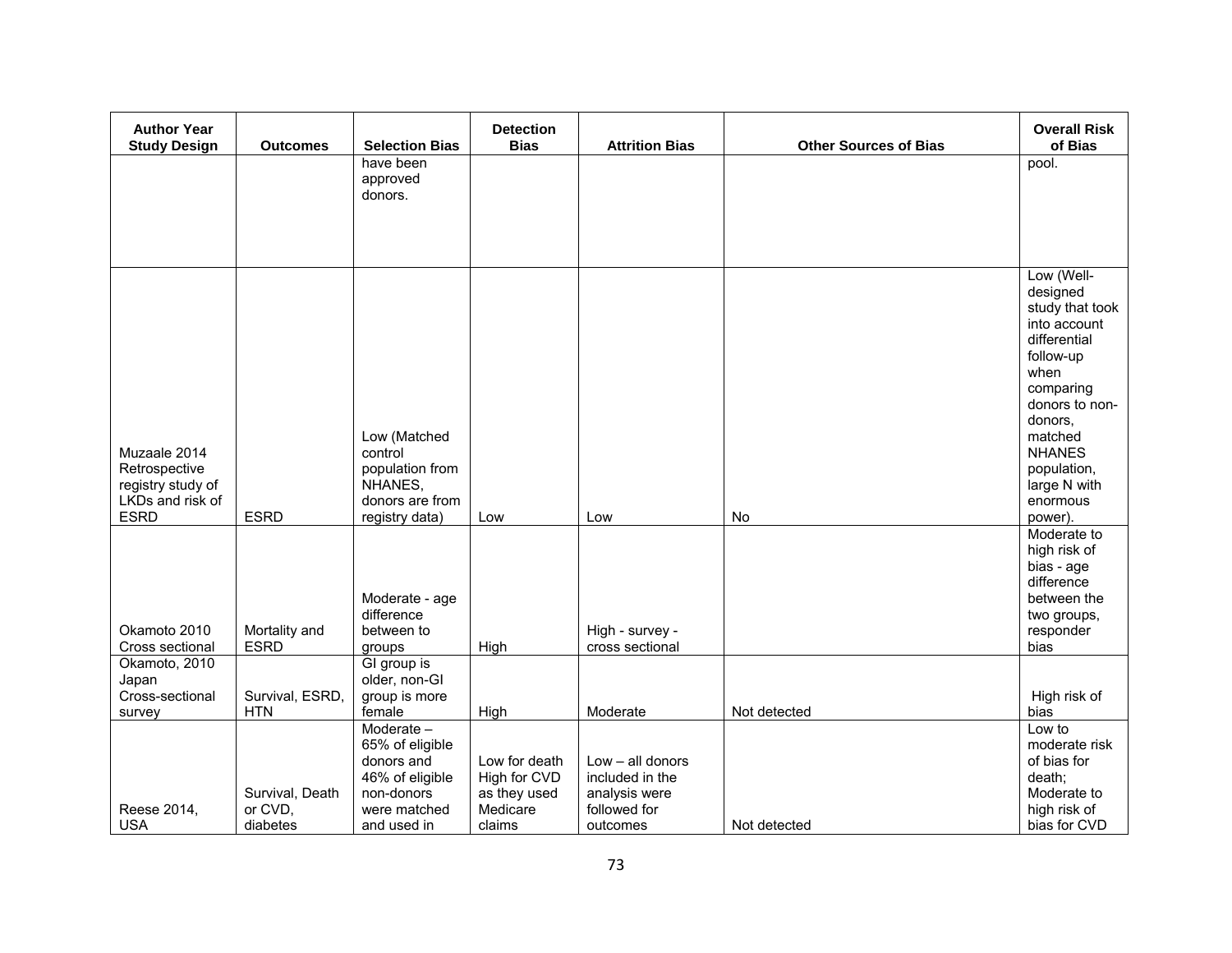| <b>Author Year</b>  |                 |                       | <b>Detection</b> |                       |                                                  | <b>Overall Risk</b>    |
|---------------------|-----------------|-----------------------|------------------|-----------------------|--------------------------------------------------|------------------------|
| <b>Study Design</b> | <b>Outcomes</b> | <b>Selection Bias</b> | <b>Bias</b>      | <b>Attrition Bias</b> | <b>Other Sources of Bias</b>                     | of Bias                |
|                     |                 | analysis of           |                  |                       |                                                  | outcomes.              |
|                     |                 | mortality.<br>Matched |                  |                       |                                                  |                        |
|                     |                 | donors were           |                  |                       |                                                  |                        |
|                     |                 | younger, less         |                  |                       |                                                  |                        |
|                     |                 | likely to be AA,      |                  |                       |                                                  |                        |
|                     |                 | more likely to        |                  |                       |                                                  |                        |
|                     |                 | come from             |                  |                       |                                                  |                        |
|                     |                 | neighborhoods         |                  |                       |                                                  |                        |
|                     |                 | with less             |                  |                       |                                                  |                        |
|                     |                 | poverty               |                  |                       |                                                  |                        |
|                     |                 |                       |                  |                       |                                                  | High risk of           |
|                     |                 |                       |                  |                       |                                                  | bias.                  |
|                     |                 |                       |                  |                       |                                                  | Comparison             |
|                     |                 |                       |                  |                       |                                                  | between<br>pregnancies |
|                     |                 |                       |                  |                       |                                                  | pre-and post-          |
|                     |                 |                       |                  |                       |                                                  | donation is            |
|                     |                 |                       |                  |                       |                                                  | biased by              |
|                     |                 |                       |                  |                       |                                                  | difference in          |
|                     |                 |                       |                  |                       |                                                  | mother                 |
|                     |                 |                       |                  |                       |                                                  | characteristics        |
|                     |                 |                       |                  |                       |                                                  | , with older           |
|                     |                 |                       |                  |                       |                                                  | age at post-           |
|                     |                 |                       |                  |                       |                                                  | pregnancy              |
|                     |                 |                       |                  |                       |                                                  | being a                |
|                     |                 |                       |                  |                       |                                                  | predictor of           |
|                     |                 |                       |                  |                       |                                                  | poor                   |
|                     |                 |                       |                  |                       |                                                  | pregnancy<br>outcomes. |
|                     |                 |                       |                  |                       |                                                  | Comparison of          |
|                     |                 |                       |                  |                       |                                                  | donor                  |
|                     |                 |                       |                  |                       |                                                  | outcomes to            |
|                     |                 |                       |                  |                       |                                                  | non-donor is           |
|                     |                 |                       |                  |                       |                                                  | biased by              |
|                     |                 |                       |                  |                       |                                                  | selection:             |
|                     | Pregnancy       |                       |                  |                       |                                                  | donors are             |
|                     | outcomes such   |                       |                  |                       |                                                  | healthier than         |
|                     | as maternal     |                       |                  |                       |                                                  | random                 |
|                     | complications,  |                       |                  |                       | Women who have deliveries after donation         | sample of              |
| Reisaeter           | fetal loss,     |                       |                  |                       | are older at delivery, increasing probability of | women and              |
| 2009, Norway        | prematurity     | Low                   | Low              | Low                   | complications.                                   | should have            |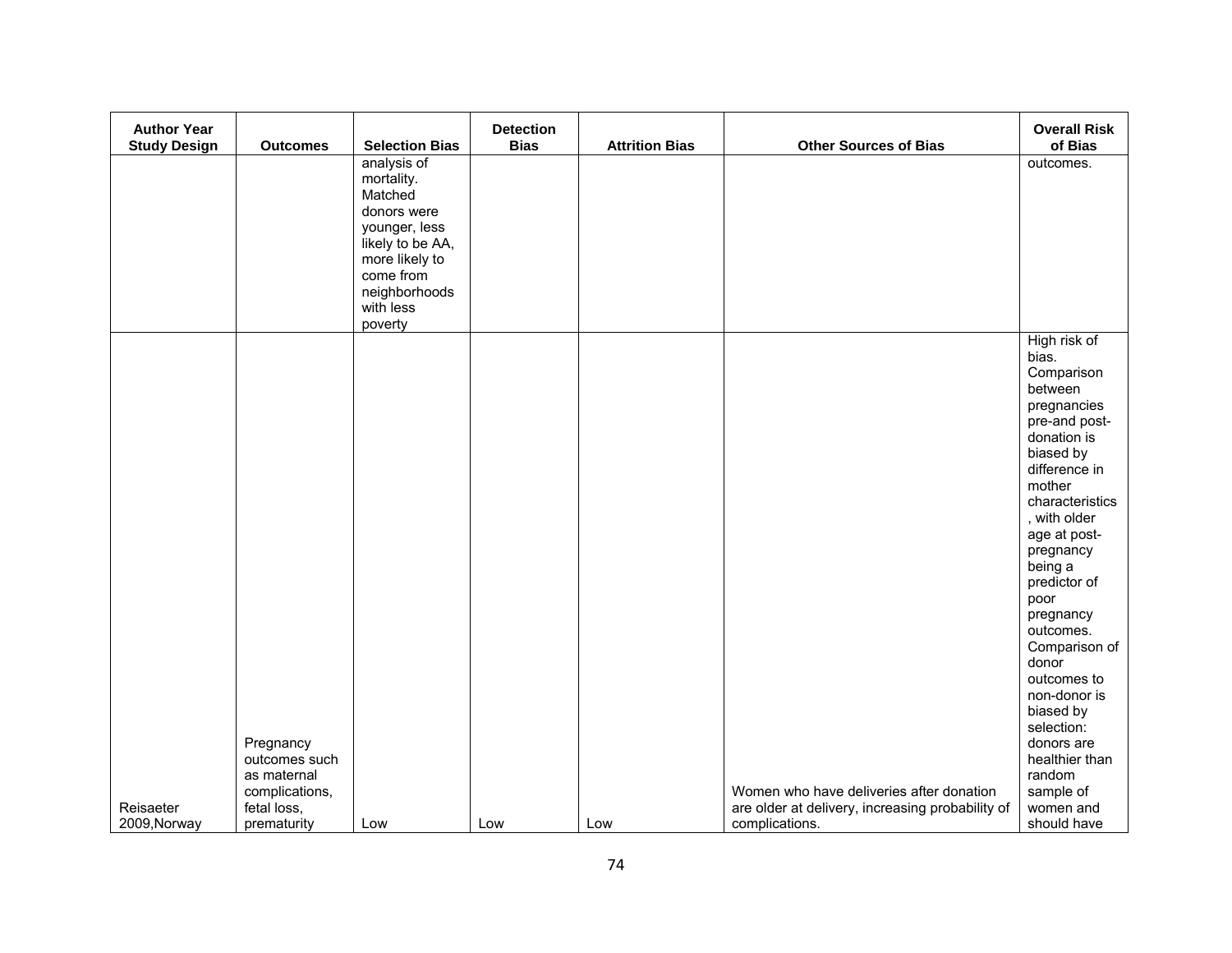| <b>Outcomes</b>  | <b>Selection Bias</b>                 | <b>Detection</b><br><b>Bias</b>                                                                            | <b>Attrition Bias</b>                                                                                                                                                          | <b>Other Sources of Bias</b>                    | <b>Overall Risk</b><br>of Bias       |
|------------------|---------------------------------------|------------------------------------------------------------------------------------------------------------|--------------------------------------------------------------------------------------------------------------------------------------------------------------------------------|-------------------------------------------------|--------------------------------------|
|                  |                                       |                                                                                                            |                                                                                                                                                                                |                                                 | better                               |
|                  |                                       |                                                                                                            |                                                                                                                                                                                |                                                 | outcomes.                            |
|                  |                                       |                                                                                                            |                                                                                                                                                                                |                                                 |                                      |
|                  |                                       |                                                                                                            |                                                                                                                                                                                |                                                 |                                      |
|                  |                                       |                                                                                                            |                                                                                                                                                                                |                                                 |                                      |
|                  |                                       |                                                                                                            |                                                                                                                                                                                |                                                 |                                      |
|                  |                                       |                                                                                                            |                                                                                                                                                                                |                                                 |                                      |
|                  |                                       |                                                                                                            |                                                                                                                                                                                |                                                 |                                      |
|                  |                                       |                                                                                                            |                                                                                                                                                                                |                                                 |                                      |
|                  |                                       |                                                                                                            |                                                                                                                                                                                |                                                 |                                      |
|                  |                                       | used                                                                                                       |                                                                                                                                                                                |                                                 |                                      |
|                  |                                       | (Fisher's) did                                                                                             |                                                                                                                                                                                |                                                 | High due to                          |
|                  |                                       |                                                                                                            |                                                                                                                                                                                |                                                 | baseline<br>characteristics          |
|                  |                                       | confounding,                                                                                               |                                                                                                                                                                                |                                                 | of mothers not                       |
|                  |                                       |                                                                                                            |                                                                                                                                                                                |                                                 | described<br>thoroughly              |
|                  | comparison                            | test GLMM                                                                                                  |                                                                                                                                                                                |                                                 | enough to                            |
|                  | group, though                         | (regression                                                                                                |                                                                                                                                                                                |                                                 | explore                              |
|                  |                                       |                                                                                                            |                                                                                                                                                                                |                                                 | possible<br>differences              |
|                  | characteristics                       | ony used for                                                                                               |                                                                                                                                                                                |                                                 | that might                           |
|                  |                                       |                                                                                                            |                                                                                                                                                                                |                                                 | affect                               |
| outcomes.        |                                       |                                                                                                            | attrition. (unclear)                                                                                                                                                           | outcomes. (high)                                | pregnancy<br>outcomes.               |
|                  | Administrative                        |                                                                                                            |                                                                                                                                                                                |                                                 |                                      |
|                  |                                       |                                                                                                            |                                                                                                                                                                                |                                                 | Low-<br>Moderate                     |
| Mortality, renal |                                       |                                                                                                            |                                                                                                                                                                                |                                                 |                                      |
| function, HTN,   |                                       |                                                                                                            |                                                                                                                                                                                |                                                 |                                      |
| proteinuria      |                                       |                                                                                                            |                                                                                                                                                                                |                                                 | High                                 |
|                  | Pregnancy<br>Death, ERSD<br>diabetes, | Appropriate<br>selection of<br>description of<br>baseline<br>not<br>extensive.(High<br>comparison<br>group | Statistical<br>analysis test<br>not allow for<br>adjusting of<br>though a more<br>sophisticated<br>analysis)<br>employed but<br>two groups in<br>this regard.<br>(high)<br>Low | No mention of<br>missing data or<br>Low<br>High | Yes. Possible selective reporting of |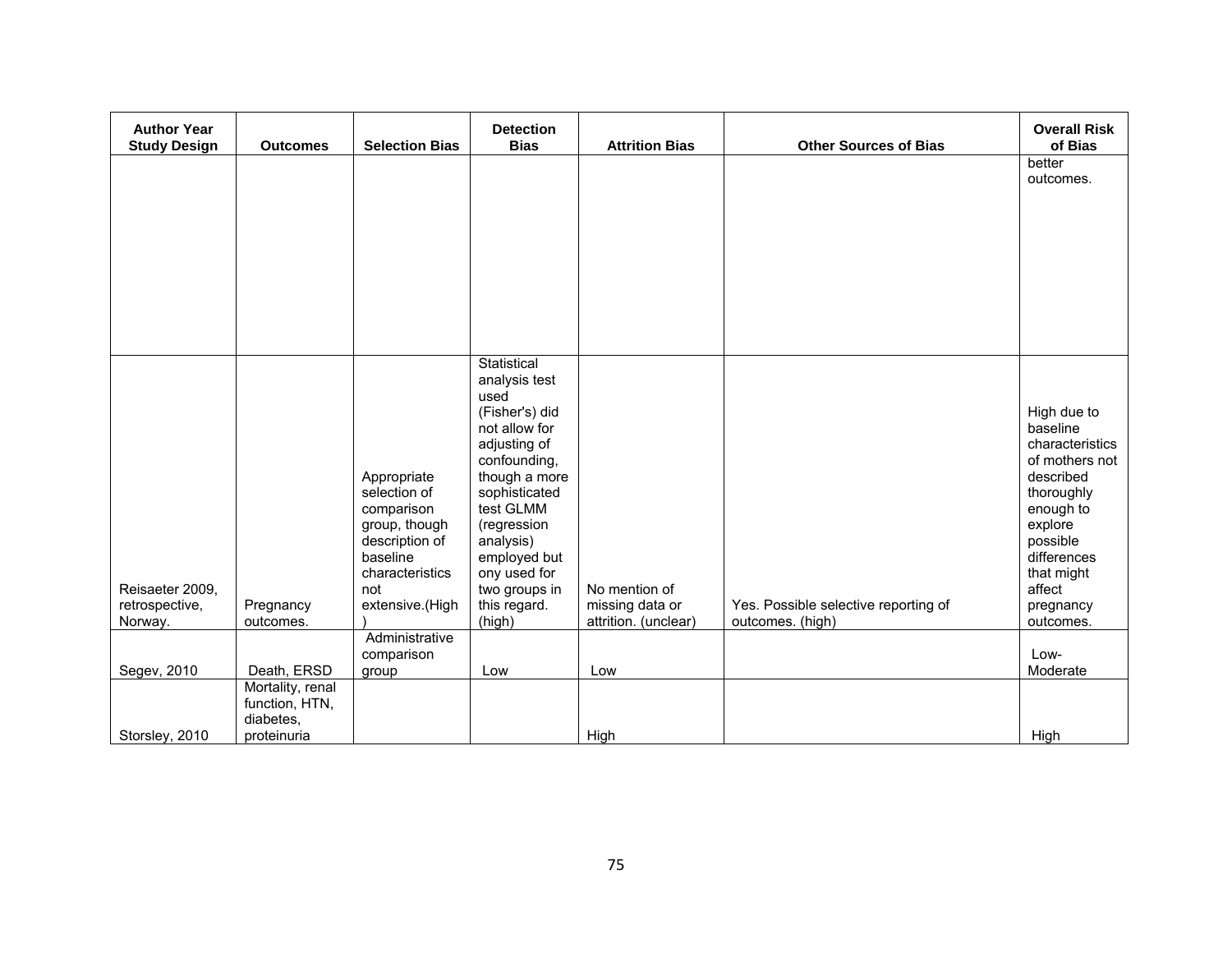| <b>Author Year</b><br><b>Study Design</b> | <b>Outcomes</b>            | <b>Selection Bias</b>            | <b>Detection</b><br><b>Bias</b> | <b>Attrition Bias</b> | <b>Other Sources of Bias</b>                                                 | <b>Overall Risk</b><br>of Bias |
|-------------------------------------------|----------------------------|----------------------------------|---------------------------------|-----------------------|------------------------------------------------------------------------------|--------------------------------|
|                                           | Death, ESRD,               |                                  |                                 |                       |                                                                              |                                |
|                                           | renal function.            |                                  |                                 |                       |                                                                              |                                |
|                                           | HTN, diabetes,             |                                  |                                 |                       |                                                                              |                                |
|                                           | proteinuria                |                                  |                                 |                       |                                                                              |                                |
|                                           | among                      |                                  |                                 |                       | High, white donors were chosen other than                                    |                                |
| Storsley 2010,                            | Aboriginal<br>donors and   | High (data<br>available 31/38    |                                 |                       | matched Aboriginal non-donors, gen<br>population outcomes are also different |                                |
| Canada,                                   | white donors               | AD and 64/76                     |                                 |                       | between A and W individuals. Unclear if                                      | High risk of                   |
| Manitoba                                  | (controls)                 | WD)                              | Low                             | High                  | donation modifies this risk.                                                 | bias                           |
|                                           |                            | High, donors                     |                                 |                       |                                                                              |                                |
|                                           |                            | screened for                     |                                 |                       |                                                                              |                                |
|                                           |                            | donation.<br>Controls were       |                                 |                       |                                                                              |                                |
| Thomas 2013                               |                            | screened likely                  |                                 |                       |                                                                              |                                |
| Canada                                    |                            | due to                           | Low to                          |                       | Moderate, non-donor's characteristics are                                    | Moderate Risk                  |
| Retrospectively                           | <b>Stones</b>              | symptoms                         | Moderate                        | Moderate              | defined by claims.                                                           | of Bias                        |
|                                           |                            | High, donors                     |                                 |                       |                                                                              |                                |
| Thomas 2013                               |                            | had greater<br>screening for     |                                 |                       |                                                                              |                                |
| Canada                                    |                            | history of prior                 |                                 |                       |                                                                              |                                |
| Retrospectively                           | Kidney stones              | kidney stones                    | Moderate,                       |                       |                                                                              |                                |
| ided prospective                          | requiring                  | (in clinic) vs                   | Claims for                      |                       |                                                                              |                                |
| administrative                            | surgical                   | controls were                    | kidney stones                   |                       |                                                                              |                                |
| database donor                            | procedures and             | screened based                   | requiring                       |                       |                                                                              |                                |
| cohort with<br>matched non-               | hospital<br>encounters for | on claims over<br>a certain time | procedures or<br>hospital visit |                       |                                                                              |                                |
| donor controls.                           | kidney stones              | frame                            | not validated.                  | Moderate              | None detected.                                                               | Moderate                       |
|                                           |                            |                                  |                                 |                       |                                                                              | Moderate risk                  |
|                                           |                            |                                  |                                 |                       |                                                                              | of bias due to                 |
|                                           |                            |                                  |                                 |                       |                                                                              | claim - based                  |
|                                           |                            |                                  |                                 |                       |                                                                              | definition of<br>non-donor     |
|                                           |                            |                                  |                                 |                       |                                                                              | characteristics                |
|                                           |                            |                                  |                                 |                       |                                                                              | as well as                     |
| Thomas 2014                               |                            |                                  |                                 |                       |                                                                              | claim based                    |
| Retrospectively                           |                            | Moderate(all                     | High, GIB                       |                       |                                                                              | definition of                  |
| ided prospective                          |                            | donors in                        | identified                      |                       |                                                                              | the outcomes,                  |
| administrative<br>database donor          |                            | Ontario were<br>included and     | based on ICD-<br>9 codes,       |                       |                                                                              | though should<br>not be        |
| cohort with                               |                            | controls were                    | though they                     |                       |                                                                              | differential                   |
| matched non-                              | GI bleeding risk           | matched based                    | have PPV of                     |                       | Non-donor characteristics are defined by                                     | between                        |
| donor controls.                           | (ICD-9 codes)              | on claims)                       | 86%                             | Moderate              | claims (some have low sensitivity)                                           | donors and                     |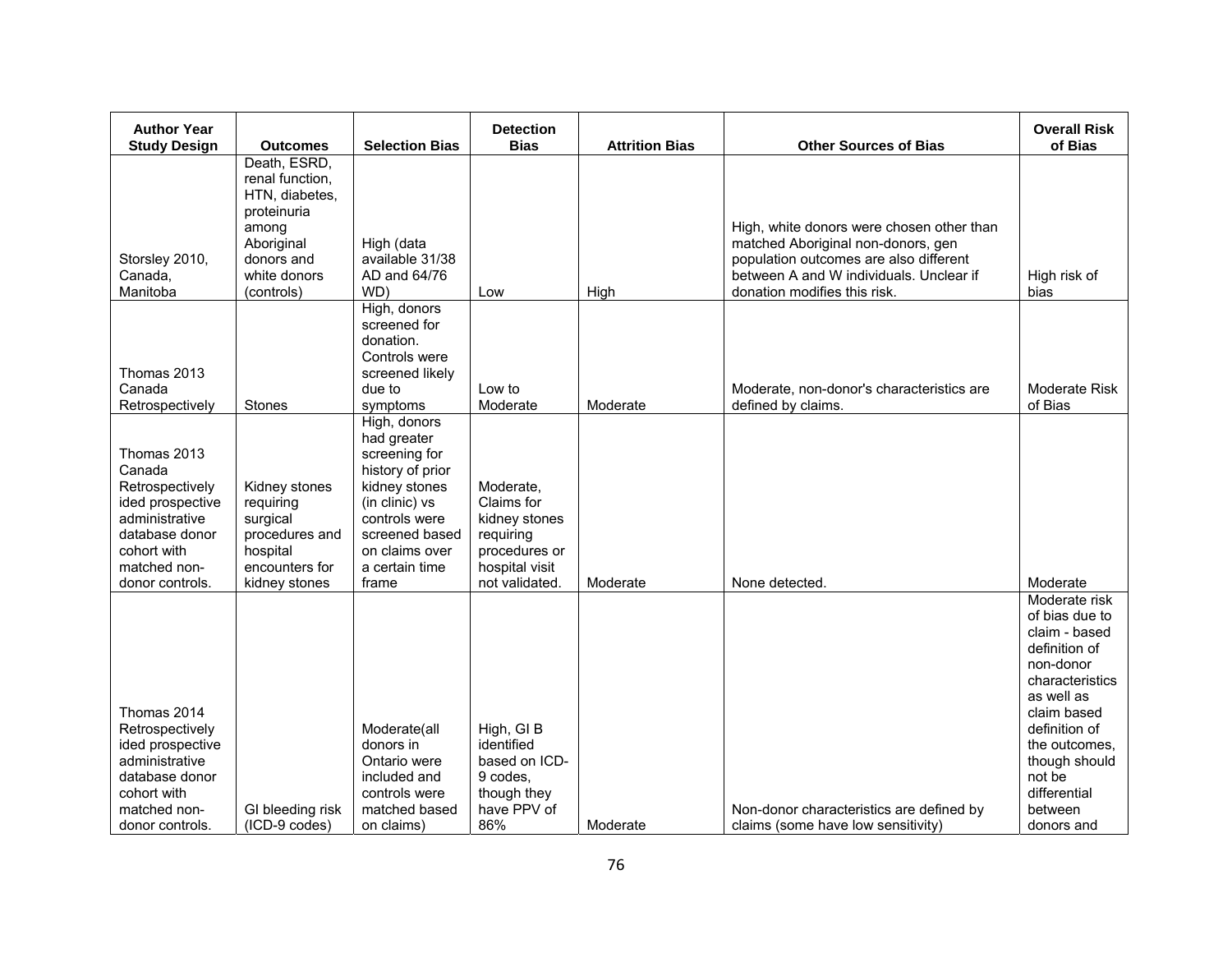| <b>Author Year</b><br><b>Study Design</b>           | <b>Outcomes</b>          | <b>Selection Bias</b>                                                                                                                                 | <b>Detection</b><br><b>Bias</b>                                                         | <b>Attrition Bias</b>                                                                                                    | <b>Other Sources of Bias</b>                                                          | <b>Overall Risk</b><br>of Bias                                                                                                                                                               |
|-----------------------------------------------------|--------------------------|-------------------------------------------------------------------------------------------------------------------------------------------------------|-----------------------------------------------------------------------------------------|--------------------------------------------------------------------------------------------------------------------------|---------------------------------------------------------------------------------------|----------------------------------------------------------------------------------------------------------------------------------------------------------------------------------------------|
|                                                     |                          |                                                                                                                                                       |                                                                                         |                                                                                                                          |                                                                                       | non-donors.                                                                                                                                                                                  |
| Thomas 2014,<br>retrospective,                      |                          | Comparison<br>group<br>appropriately<br>selected and<br>matched to<br>study group; no<br>significant<br>difference in<br>baseline<br>characteristics. | Statistical<br>analysis<br>appropriate;<br>sample size<br>significantly<br>large detect | Study based on<br>database containing<br>all the variables<br>needed by the<br>researchers so no<br>missing data issues. | Yes. Outcomes mainly assessed from claims<br>data which may not reflect true clinical | Low to<br>moderate<br>bias. Good<br>study design<br>and statistical<br>analysis, but<br>significant bias<br>might result if<br>claims data do<br>not match<br>significantly<br>with clinical |
| Canada                                              | GI bleeding              | (low)                                                                                                                                                 | effect (low)<br>$Low -$                                                                 | (low)                                                                                                                    | outcomes. Also a single center study                                                  | outcome.                                                                                                                                                                                     |
| Tsai, 2013<br>Taiwan<br>Retrospective               | GFR, ESRD                | $Low - includes$<br>their entire<br>cohort of<br>donors                                                                                               | Statistical<br>methods<br>appear<br>appropriate                                         | Low - attrition not<br>an issue with a<br>retrospective chart<br>review.                                                 | Small sample size, short f/u time                                                     | Low to<br>moderate                                                                                                                                                                           |
| <b>Tsai 2013</b><br>Retrospective                   | Low eGFR                 | Moderate                                                                                                                                              | Low                                                                                     | Unclear                                                                                                                  |                                                                                       | Moderate risk<br>of bias -<br>probable<br>confounding<br>factors<br>between the<br>two outcomes<br>groups which<br>were not<br>measured                                                      |
| Von Zur-Muhlen<br>2014,<br>Retrospective,<br>Sweden | eGFR, BP,<br>proteinuria | Moderate                                                                                                                                              | Low                                                                                     | Moderate                                                                                                                 | No control group, donors compared to<br>donors                                        | Moderate                                                                                                                                                                                     |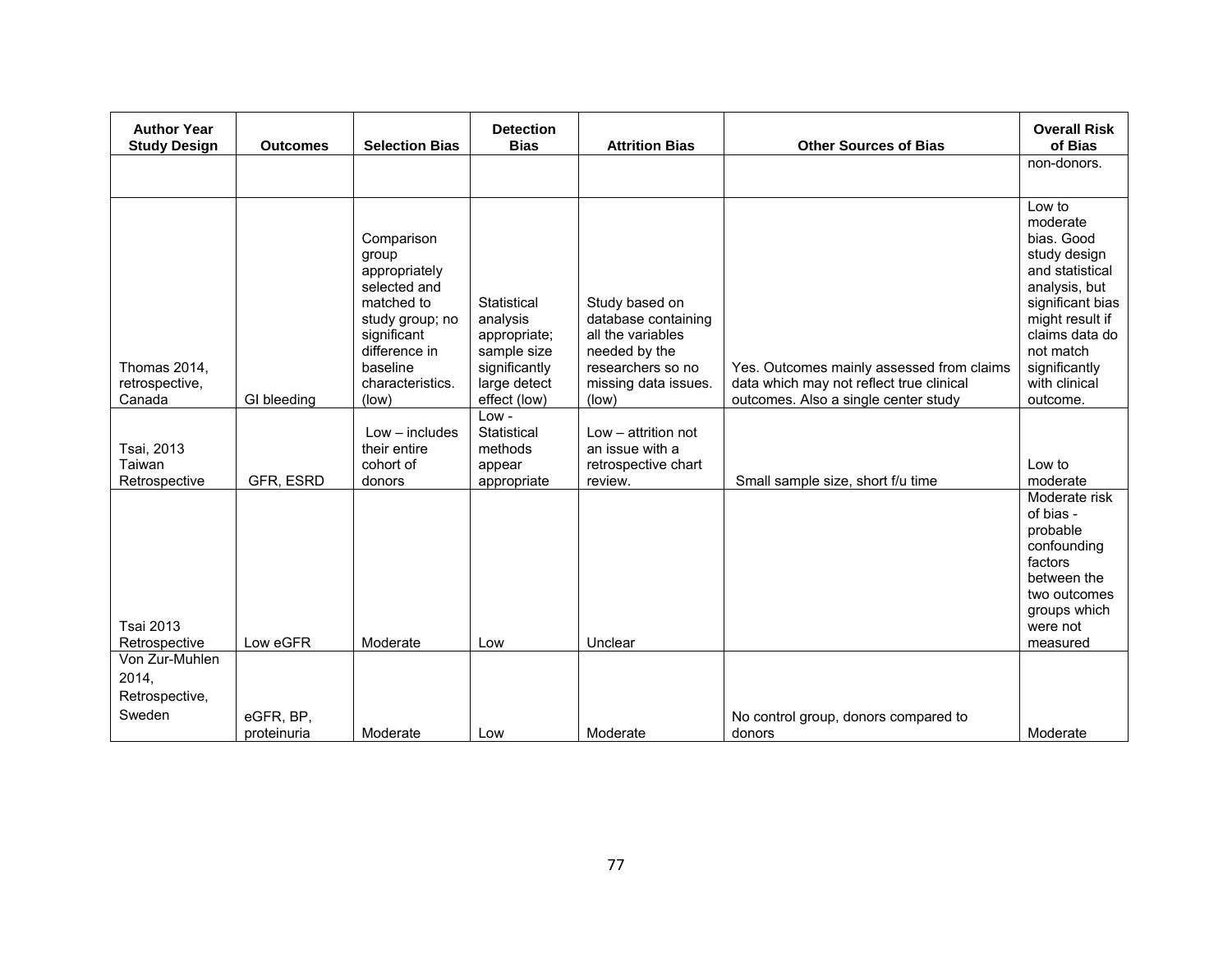| <b>Author Year</b><br><b>Study Design</b>                                           | <b>Outcomes</b>                                                                                      | <b>Selection Bias</b>   | <b>Detection</b><br><b>Bias</b> | <b>Attrition Bias</b>                                                                                                                 | <b>Other Sources of Bias</b> | <b>Overall Risk</b><br>of Bias                                                                                                      |
|-------------------------------------------------------------------------------------|------------------------------------------------------------------------------------------------------|-------------------------|---------------------------------|---------------------------------------------------------------------------------------------------------------------------------------|------------------------------|-------------------------------------------------------------------------------------------------------------------------------------|
| Wafa 2011 (exp<br>and clin Tx).<br>Retrospective<br>cohort of donors                |                                                                                                      |                         |                                 |                                                                                                                                       |                              |                                                                                                                                     |
| at single center<br>in Egypt. NO<br><b>COMPARISON</b><br>GROUP. Did<br>make comment |                                                                                                      |                         |                                 |                                                                                                                                       |                              |                                                                                                                                     |
| on no added                                                                         |                                                                                                      |                         |                                 |                                                                                                                                       |                              |                                                                                                                                     |
| risks over<br>general                                                               |                                                                                                      |                         | low. Easily<br>define end       | low. Data on 2000                                                                                                                     |                              |                                                                                                                                     |
| population.                                                                         | <b>ESRD</b>                                                                                          | Moderate                | point of ESRD                   | consecutive donors                                                                                                                    |                              | Moderate                                                                                                                            |
|                                                                                     |                                                                                                      |                         |                                 | High (Measurement<br>on ESRD rate<br>depends on<br>complete follow-up                                                                 |                              | <b>High (Serious</b><br>concern about<br>how they<br>measured<br><b>ESRD</b> in their<br>population--<br>while the<br>authors claim |
|                                                                                     |                                                                                                      |                         |                                 | data for ESRD<br>development on all<br>donors, unclear if<br>they actually have<br>that as they don't<br>disclose their lost-         |                              | they have<br>follow-up data<br>on all their<br>patients, how<br>do they know<br>they captured<br>all the ESRD                       |
| Wafa 2011<br>Cross-sectional<br>descriptive study<br>of LKDs who<br>developed ESRD  | Descriptive<br>study (rate of<br>ESRD may not<br>be accurate as<br>no data on lost-<br>to-follow up) | Low (not<br>applicable) | Low (not<br>applicable)         | to-follow up rate.<br>Authors claim they<br>saw all of their<br>donors, but do they<br>see 2000 post-<br>donor patients<br>annually?) | <b>No</b>                    | in the donor<br>population?<br>No linkage to<br><b>ESRD</b><br>registries is a<br>huge problem)                                     |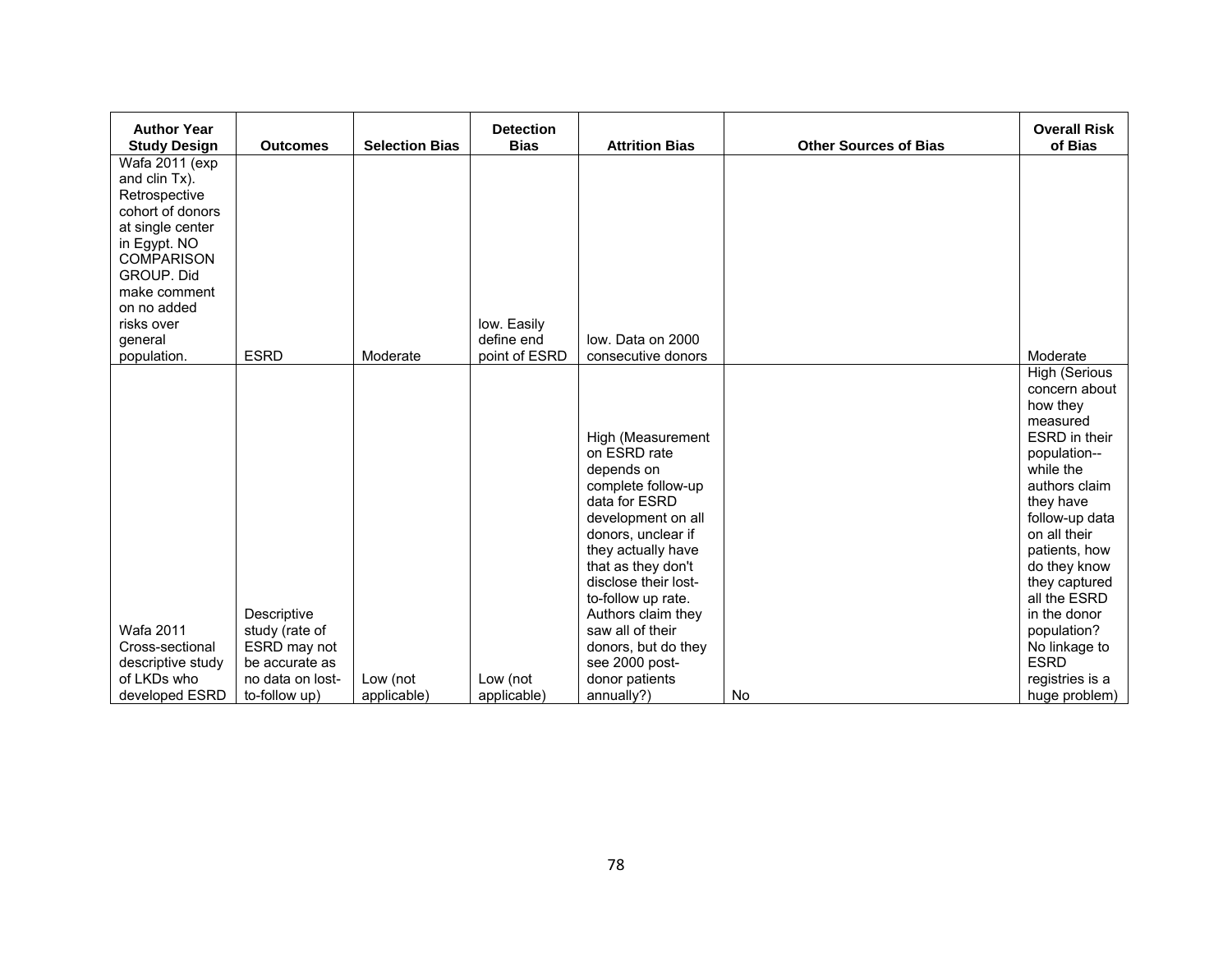#### **Table D5. Long-term Outcomes of Living Kidney Donation: Living Kidney Donors compared to healthy non-donors**

| Study, Year,                          | <b>Mean</b>                      |                                    | Intervention/Control (n)            |                  |                                                                                                                                                                            |                                                                    | <b>ROB</b>       |                |
|---------------------------------------|----------------------------------|------------------------------------|-------------------------------------|------------------|----------------------------------------------------------------------------------------------------------------------------------------------------------------------------|--------------------------------------------------------------------|------------------|----------------|
| <b>Country</b>                        | Follow-Up<br>(years)             | Arm 1                              | Arm <sub>2</sub>                    | Arm <sub>3</sub> | Arm 1                                                                                                                                                                      | Arm <sub>2</sub>                                                   | Arm <sub>3</sub> |                |
| <b>Mortality</b>                      |                                  |                                    |                                     |                  |                                                                                                                                                                            |                                                                    |                  |                |
| Mjoen, 2013<br>Norway                 | D: 15.1<br>N-D: 24.9             | Donors<br>(1,901)                  | Non-Donors<br>(32,621)              |                  | $n/N$ (%)<br>224/1901 (11.7)<br>HR <sup>a</sup> (95% CI)<br>1.30 (1.11 to 1.52)<br>p=0.001                                                                                 | $n/N$ (%)<br>2425/32621 (7.4)                                      |                  | Low-Moderate   |
| Garg, 2012<br>Canada                  | Median 6.5                       | Donors<br>(2,028)                  | Non-Donors<br>(20, 800)             |                  | $n/N$ (%)<br>16/2,028 (0.8)<br>RR:0.44<br>95% CI: 0.26 to 0.72                                                                                                             | $n/N$ (%)<br>365/20,280 (1.8)                                      |                  | Low            |
| Segev, 2010<br><b>United States</b>   | Up to 12<br>vears                | Donors (at 12<br>years:<br>10,436) | Non-Donors<br>(at 12 years:<br>127) |                  | Kaplan-Meir curves suggest mortality higher<br>in matched controls at 5-12 years follow-up.<br>No values provided, difference may be 1% at<br>12 years.<br>Log-rank P<.001 |                                                                    |                  | Low-Moderate   |
| <b>Cardiovascular Events</b>          |                                  |                                    |                                     |                  |                                                                                                                                                                            |                                                                    |                  |                |
| Mjoen, 2013<br>Norway                 | D: 15.1<br>N-D: 24.9             | <b>Donors</b><br>(1,901)           | Non-Donors<br>(32, 621)             |                  | Cardiovascular Deaths<br>$n/N$ (%)<br>68/1901 (3.6)<br>HR*(95% CI)<br>1.40 (1.03 to 1.91)                                                                                  | Cardiovascular<br>Deaths<br>$n/N$ (%)<br>688/32621 (2.1)           |                  | Low - Moderate |
|                                       |                                  |                                    |                                     |                  | $p=0.03$                                                                                                                                                                   |                                                                    |                  |                |
| Garg, 2012<br>Canada                  | Median 6.5                       | Donors<br>(2,028)                  | Non-Donors<br>(20, 280)             |                  | Major cardiovascular<br>events<br>$n/N$ (%)<br>26/2,028 (1.3)<br>RR (95% CI)                                                                                               | Major<br>cardiovascular<br>events<br>$n/N$ (%)<br>287/20,280 (1.4) |                  | Low            |
|                                       |                                  |                                    |                                     |                  | 0.91 (0.61 to 1.35)                                                                                                                                                        |                                                                    |                  |                |
| <b>ESRD</b>                           |                                  |                                    |                                     |                  |                                                                                                                                                                            |                                                                    |                  |                |
| Muzaale, 2014<br><b>United States</b> | At 15 years<br>post-<br>donation | Donors<br>(8,781)                  | Non-Donors<br>(50, 124)             |                  | 30.8 per 10,000<br>$(CI: 24.3-38.5)$<br>p<.001                                                                                                                             | 3.9 per 10,000 (CI:<br>$0.8 - 8.9$                                 |                  | Low - Moderate |
| Mjoen, 2013                           | D: 15.1                          | Donors                             | Non-Donors                          |                  | $n/N$ (%)                                                                                                                                                                  | $n/N$ (%)                                                          |                  | Low-Moderate   |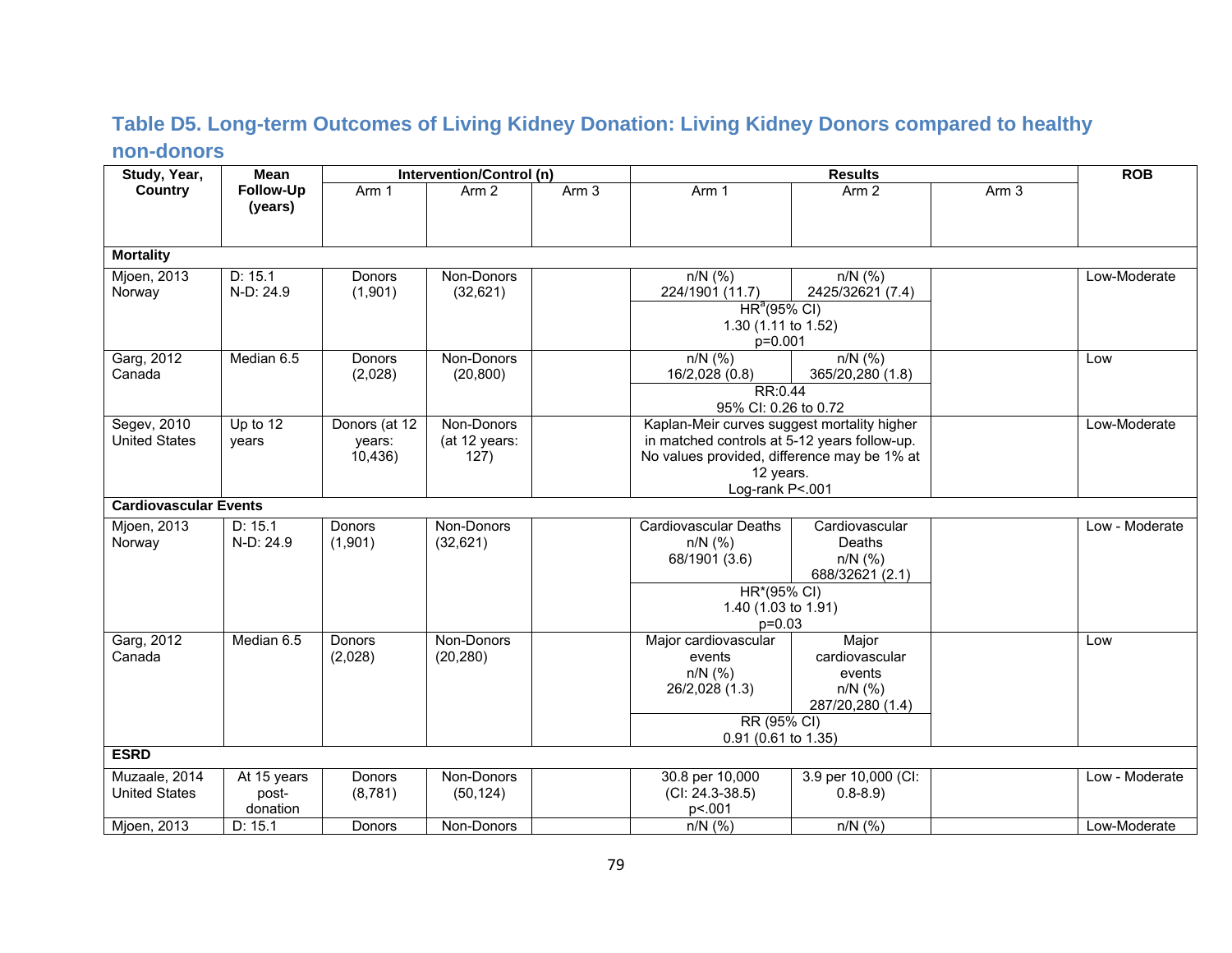| Study, Year,                                       | <b>Mean</b>                           |                       | Intervention/Control (n) |                  |                                                                                                                                                                 |                                                                                | <b>ROB</b>       |          |
|----------------------------------------------------|---------------------------------------|-----------------------|--------------------------|------------------|-----------------------------------------------------------------------------------------------------------------------------------------------------------------|--------------------------------------------------------------------------------|------------------|----------|
| Country                                            | Follow-Up<br>(years)                  | Arm 1                 | Arm 2                    | Arm <sub>3</sub> | Arm 1                                                                                                                                                           | <b>Results</b><br>Arm 2                                                        | Arm <sub>3</sub> |          |
| Norway                                             | $N-D: 24.9$                           | (1,901)               | (32, 621)                |                  | 9/1,901(0.5)<br>HR <sup>a</sup> (95% CI)<br>11.38 (4.37 to 29.63)<br>p<0.001                                                                                    | 22/32,621 (.06)                                                                |                  |          |
| <b>Renal Function</b>                              |                                       |                       |                          |                  |                                                                                                                                                                 |                                                                                |                  |          |
| Garg, 2006<br><b>SR</b>                            | $\overline{7}$                        | Donors (239)          | Non-Donors<br>(189)      |                  | eGFR (mL/min) <sup>b</sup><br>WMD (95% CI)<br>$-10$ ( $-15$ to $-6$ )                                                                                           |                                                                                |                  | Low      |
| <b>Acute Kidney Injury</b>                         |                                       |                       |                          |                  |                                                                                                                                                                 |                                                                                |                  |          |
| Lam, 2012<br>Canada                                | D: median<br>6.9<br>ND: Median<br>6.5 | Donors<br>(2,027)     | Non-Donors<br>(20, 270)  |                  | <b>Acute Dialysis</b><br>1/2,027(0.05%)<br>6.5/100,000 person-<br>years<br>RR (95% CI)<br>$0.58(0.08 - 4.47)$                                                   | <b>Acute Dialysis</b><br>14/20,270(0.07%)<br>9.4/100,000 person-<br>years      |                  | Moderate |
| Proteinuria                                        |                                       |                       |                          |                  |                                                                                                                                                                 |                                                                                |                  |          |
| Garg, 2006<br><b>SR</b>                            | $\overline{7}$                        | Donors (129)          | Non-Donors<br>(59)       |                  |                                                                                                                                                                 | 24 hour Urine Protein (mg/day)<br>WMD (95% CI)<br>66 (2 to 108)                |                  | Low      |
|                                                    |                                       | <b>Donors</b><br>(67) | Non-Donors<br>(51)       |                  | Microlabuminuria n/N<br>(%)<br>14/67(20.9)                                                                                                                      | Microlabuminuria<br>$n/N$ (%)<br>2/52(3.9)<br>RR (95% CI)<br>3.9 (1.2 to 12.6) |                  |          |
| Hypertension                                       |                                       |                       |                          |                  |                                                                                                                                                                 |                                                                                |                  |          |
| Boudville, 2006<br><b>SR</b>                       | Min <sub>5</sub>                      | Donors (157)          | Non-Donors<br>(128)      |                  | <b>Systolic Blood Pressure</b><br><b>WMD(95% CI)</b><br>$6(1.6-10.5)$                                                                                           |                                                                                |                  | Moderate |
| Psychosocial                                       |                                       |                       |                          |                  |                                                                                                                                                                 |                                                                                |                  |          |
| Clemens, 2011<br>Canada,<br>Scotland,<br>Australia | Median 5.5                            | Donors (203)          | Non-Donors<br>(104)      |                  | SF-36 component scores reported graphically<br>(no SDs)<br>$p = NS$<br>15D QOL score Mean<br>$(SD)$ :<br>0.93(0.09)<br>$p = 0.55$<br><b>Feeling Thermometer</b> | 15D QOL score<br>Mean (SD)<br>0.94(0.06)                                       |                  | High     |
|                                                    |                                       |                       |                          |                  | score Mean (SD)<br>84 (16)                                                                                                                                      | Feeling<br>Thermometer score<br>Mean (SD)                                      |                  |          |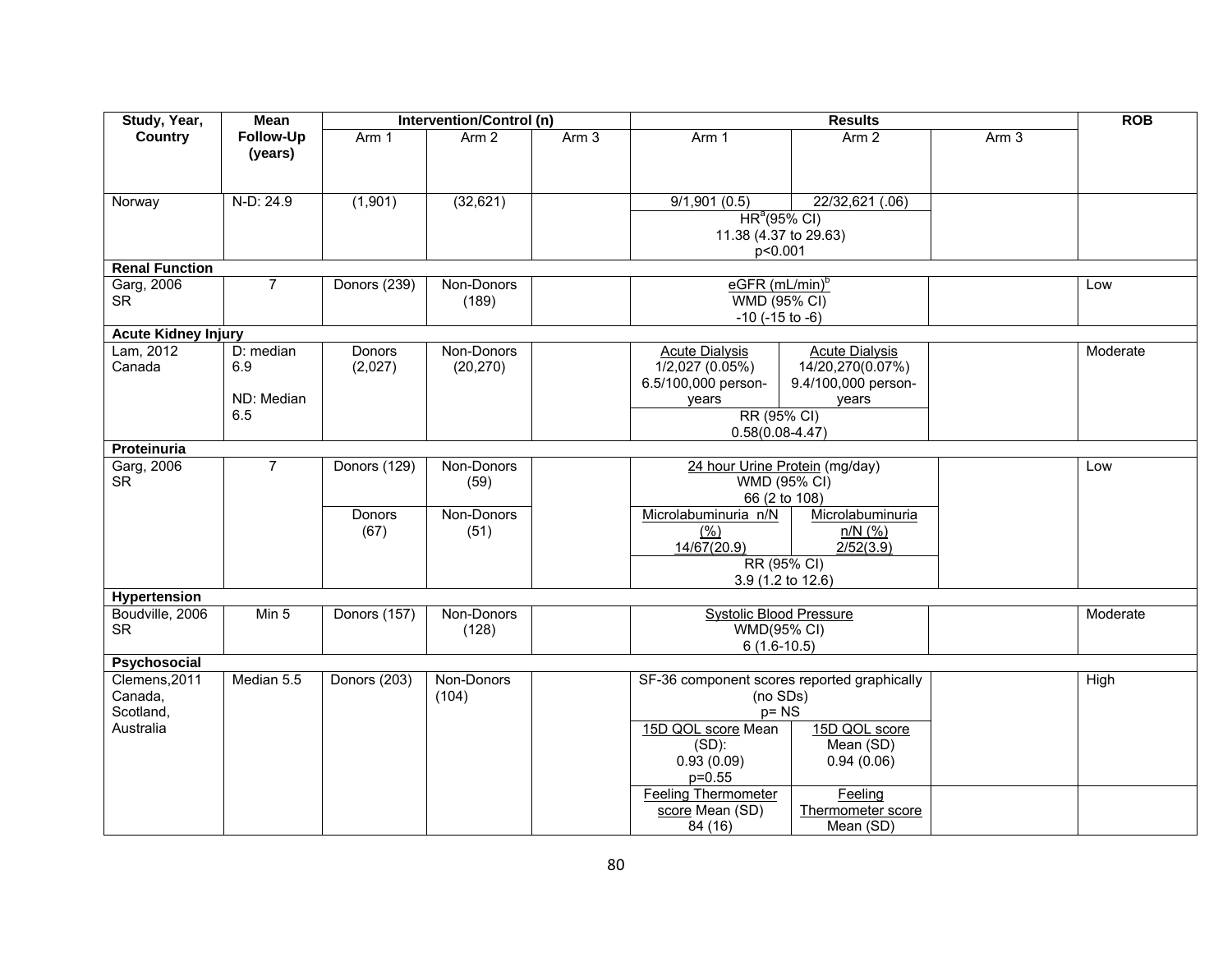| Study, Year,                                          | Mean                 |                          | Intervention/Control (n)                                           |       | <b>Results</b>                                                                                                                                                                                                                                                                                                            |                                                                                                                                                                  |                  | <b>ROB</b> |
|-------------------------------------------------------|----------------------|--------------------------|--------------------------------------------------------------------|-------|---------------------------------------------------------------------------------------------------------------------------------------------------------------------------------------------------------------------------------------------------------------------------------------------------------------------------|------------------------------------------------------------------------------------------------------------------------------------------------------------------|------------------|------------|
| Country                                               | Follow-Up<br>(years) | Arm 1                    | Arm <sub>2</sub>                                                   | Arm 3 | Arm 1                                                                                                                                                                                                                                                                                                                     | Arm <sub>2</sub>                                                                                                                                                 | Arm <sub>3</sub> |            |
|                                                       |                      |                          |                                                                    |       | $p = 0.46$                                                                                                                                                                                                                                                                                                                | 85(10)                                                                                                                                                           |                  |            |
| <b>Other: Fragility fractures</b>                     |                      |                          |                                                                    |       |                                                                                                                                                                                                                                                                                                                           |                                                                                                                                                                  |                  |            |
| Garg, 2012<br>Canada                                  | Median 6.5           | Donors<br>(2,015)        | Non-Donors<br>(20, 150)                                            |       | Rate/10,000 person-<br>years (95% CI)<br>16.4 (11.1 to 24.2)<br>Model-based Rate Ratio (95% CI):                                                                                                                                                                                                                          | Rate/10,000<br>person-years (95%<br>CI<br>18.7 (16.5 to 21.1)                                                                                                    |                  | Moderate   |
|                                                       |                      |                          |                                                                    |       | 0.88(0.58 to 1.32)                                                                                                                                                                                                                                                                                                        |                                                                                                                                                                  |                  |            |
| <b>Other: GI Bleeding</b><br>Thomas, 2014<br>Canada   | Median 8.4           | Donors<br>(2,009)        | Non-Donors<br>(20,090)                                             |       | Rate/10,000 person-<br>years (95% CI)<br>18.5/10,000 person-<br>years<br>Model-based Rate Ratio (95% CI)<br>$1.24(0.85 - 1.81)$<br>Time to first event (hospitalization with GI<br>bleed)<br>HR (95% CI)<br>$1.25(0.87 - 1.79)$                                                                                           | Rate/10,000<br>person-years (95%<br>CI) 14.9/10,000<br>person-years                                                                                              |                  | Moderate   |
| <b>Other: Kidney Stones</b><br>Thomas, 2013<br>Canada | Median:8.4           | <b>Donors</b><br>(2,019) | Non-Donors<br>with no<br>evidence of<br>kidney stones<br>(20, 190) |       | Kidney Stones with<br>surgical intervention<br>8.3/10,000 person-<br>years<br>Kidney Stones with surgical intervention<br>RR (95% CI)<br>0.85 (0.47 to 1.53)<br>Kidney stones with<br>hospital encounters<br>12.1/10,000 person-<br>vears<br>Kidney stones with hospital encounters<br>RR (95% CI)<br>0.75 (0.45 to 1.24) | <b>Kidney Stones with</b><br>surgical<br>intervention<br>9.7/10,000 person-<br>vears<br>Kidney stones with<br>hospital encounters<br>16.1/10,000<br>person-years |                  | Moderate   |

CI= Confidence Interval; HR= Hazard Ratio; NS= Not statistically significant; QOL= Quality of Life; RR=Risk Ratio; SD= Standard Deviation; SR= Systematic Review; WMD= Weighted Mean Difference

<sup>a</sup>Hazard ratio adjusted for age, gender, year of inclusion, systolic BP, smoking, and BMI after multiple imputation.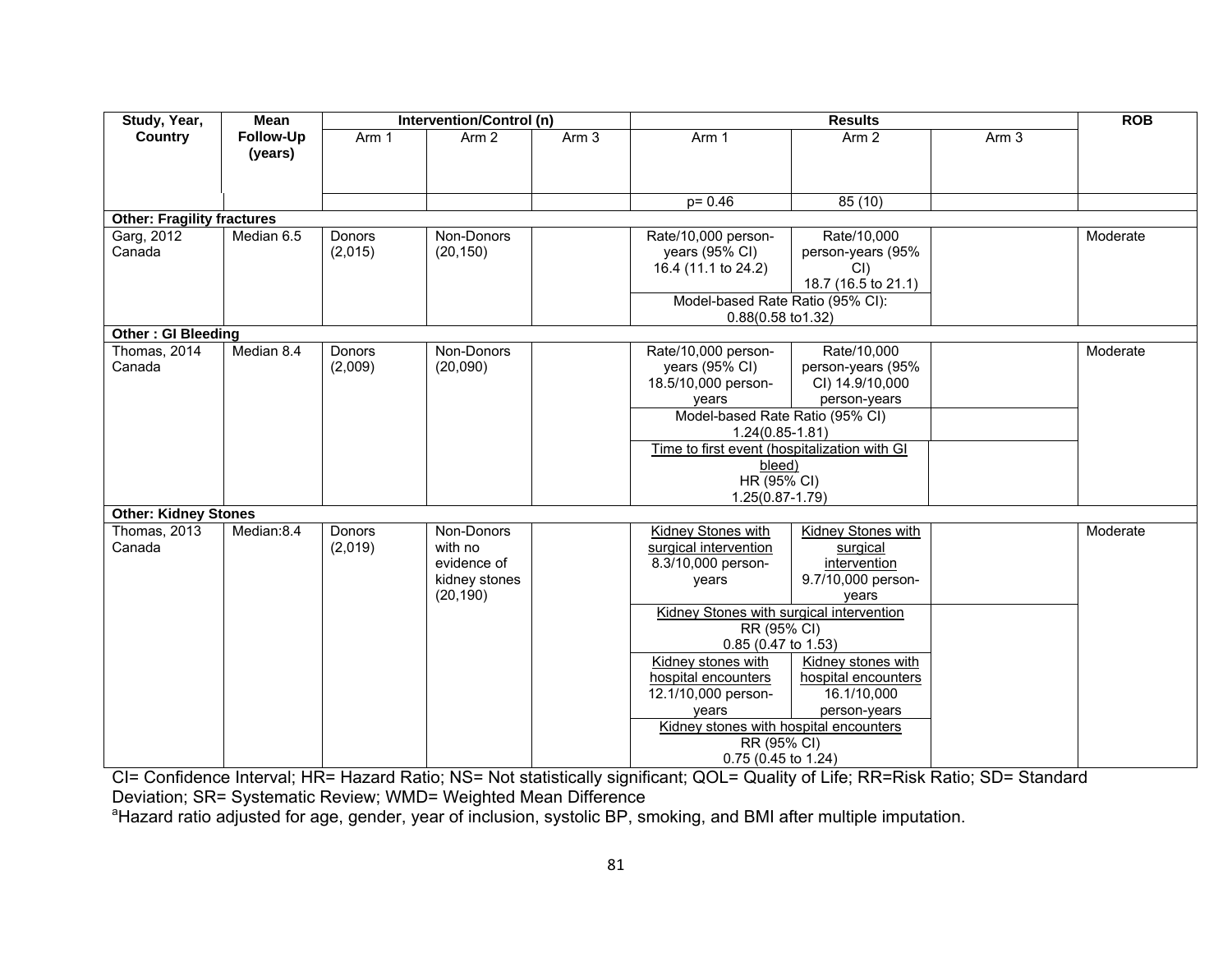<sup>b</sup>-Studies in this SR described method of GFR estimation as timed urine creatinine clearance, use of inulin or radioisotopes or a predictive equation for GFR.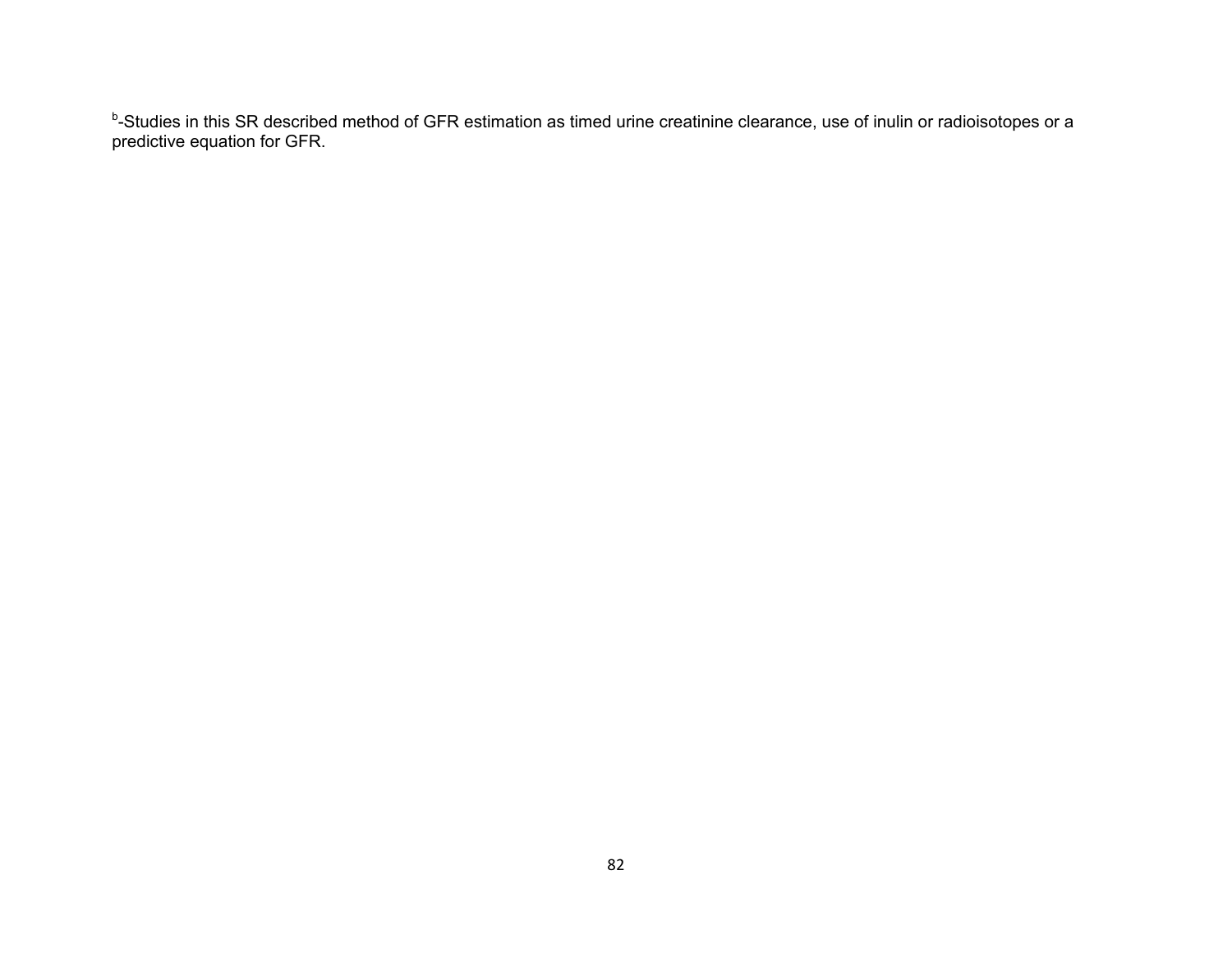#### **Table D6. Long Term Living Kidney Donation Outcomes – Older donors versus Older Healthy Non-donor Controls**

|                                      |                                      |                           | Intervention/Control (n)              |                  |                                                                                      | <b>Results</b>                                                                                                                                                                                                                                                                                                      |                  |                 |
|--------------------------------------|--------------------------------------|---------------------------|---------------------------------------|------------------|--------------------------------------------------------------------------------------|---------------------------------------------------------------------------------------------------------------------------------------------------------------------------------------------------------------------------------------------------------------------------------------------------------------------|------------------|-----------------|
| Study, Year,<br>Country              | <b>Mean</b><br>Follow-<br>Up         | Arm 1                     | Arm <sub>2</sub>                      | Arm <sub>3</sub> | Arm 1                                                                                | Arm <sub>2</sub>                                                                                                                                                                                                                                                                                                    | Arm <sub>3</sub> | <b>ROB</b>      |
| <b>Mortality</b>                     |                                      |                           |                                       |                  |                                                                                      |                                                                                                                                                                                                                                                                                                                     |                  |                 |
| Mjoen, 2013<br>Norway                | D: 15.1<br>year<br>N-D 24.9<br>years | Donors (1,901)            | Non-Donors<br>(32,621)                |                  |                                                                                      | HR (95% CI)<br>Age, years<br>1.10 $(1.10 \text{ to } 1.11)$                                                                                                                                                                                                                                                         |                  | Low to Moderate |
| Reese, 2014<br><b>United States</b>  | 7.84<br>years                        | Donors<br>age > 55 (3368) | Non-Donors<br>age $\geq 55$<br>(3368) |                  | $n/N$ (%)<br>115/3368(3.4%)<br>4.9 deaths per<br>1000<br>person/years,<br>$p = 0.21$ | $n/N$ (%)<br>152/3368(4.5%)<br>5.6 deaths per 1000<br>person/years<br>HR (95% CI)<br>$0.90(0.71-1.15)$                                                                                                                                                                                                              |                  | Low to Moderate |
|                                      |                                      | Donors<br>age >60 (1648)  | Non-Donors<br>age $\geq 60$<br>(1648) |                  |                                                                                      | HR (95% CI)<br>$0.68$ (0.49-0.95), p=0.03                                                                                                                                                                                                                                                                           |                  |                 |
| Berger, 2011<br><b>United States</b> | 5 years                              | Donors age >70<br>(219)   | Non-donors age >70<br>(219)           |                  | Survival<br>$n/N$ (%)<br>(95% CI)<br>209/219 (95.8)<br>$(91.4 - 98.1)$               | Survival<br>$n/N(\%)$<br>(95% CI)<br>201/219 (91.8)<br>$(87.3 - 94.7)$                                                                                                                                                                                                                                              |                  | Moderate        |
|                                      | 10 years                             |                           |                                       |                  | Survival<br>$n/N(\%)$<br>(95% CI)<br>22/219 (90.0)<br>$(83.5 - 94.0)$                | Survival<br>$n/N(\%)$<br>(95% CI)<br>160/219 (73.0)<br>$(65.6 - 79.0)$<br>HR (95% CI)                                                                                                                                                                                                                               |                  |                 |
|                                      |                                      |                           |                                       |                  |                                                                                      | $0.37(0.21-0.65)$                                                                                                                                                                                                                                                                                                   |                  |                 |
| Segev, 2010<br><b>United States</b>  | Up to 12<br>years                    | Donors (80,347)           | Non-Donors<br>(80, 347)               |                  | years, then curves intersect                                                         | Kaplan-Meir curves suggest mortality higher in matched<br>controls at 5-12 years follow-up.<br>No numerical values provided, difference at 12 years:<br>>60: matched controls have higher death rate until 12<br>50-59: Donors have higher mortality until 9 years, then<br>matched controls have higher death rate |                  | Moderate        |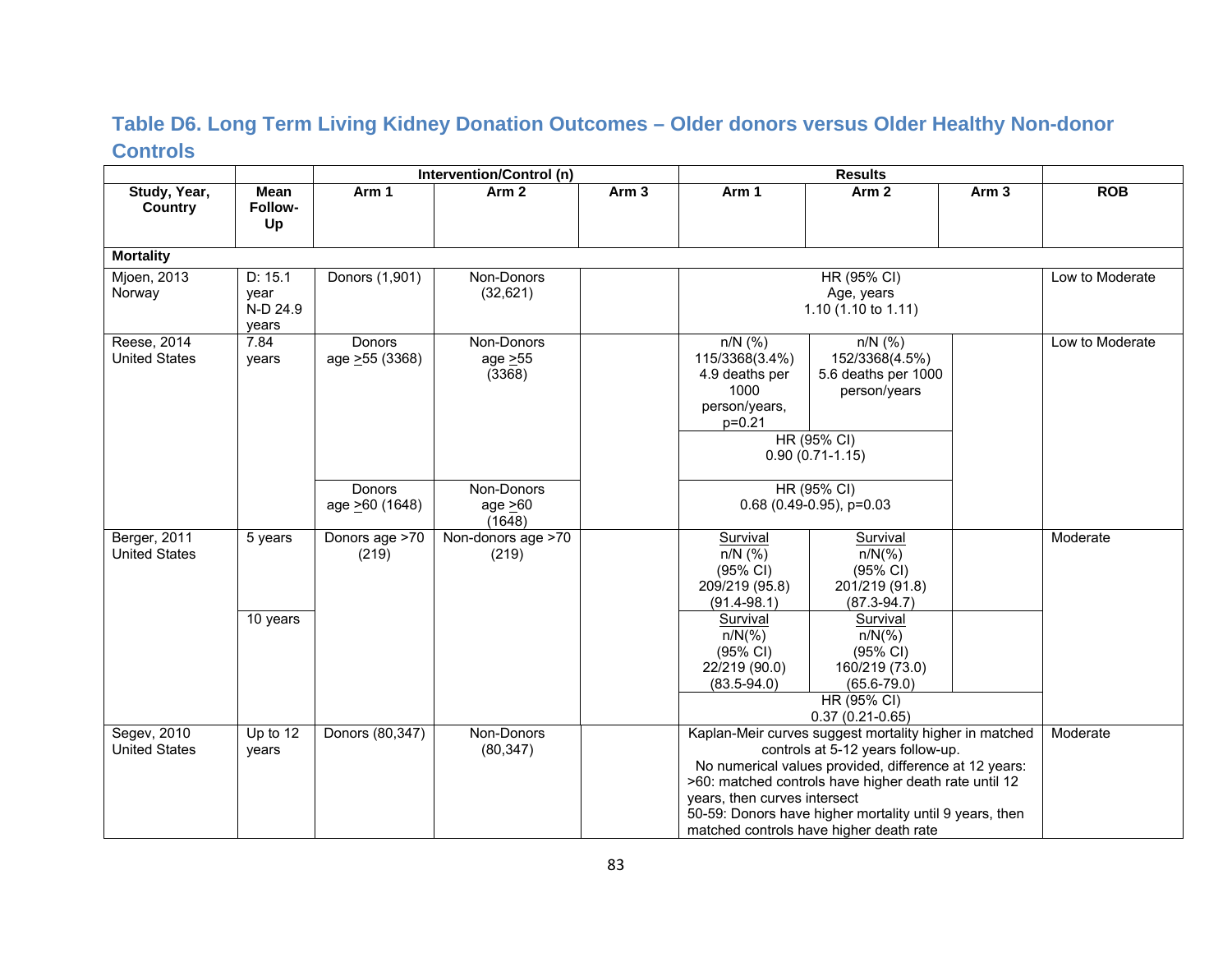|                                                 |                               |                                                         | Intervention/Control (n)                                    |                  |                                                                      | <b>Results</b>                                                                                                                                                   |                                |              |  |
|-------------------------------------------------|-------------------------------|---------------------------------------------------------|-------------------------------------------------------------|------------------|----------------------------------------------------------------------|------------------------------------------------------------------------------------------------------------------------------------------------------------------|--------------------------------|--------------|--|
| Study, Year,<br>Country                         | Mean<br>Follow-<br>Up         | Arm 1                                                   | Arm 2                                                       | Arm <sub>3</sub> | Arm 1                                                                | Arm <sub>2</sub>                                                                                                                                                 | Arm <sub>3</sub>               | <b>ROB</b>   |  |
|                                                 |                               |                                                         |                                                             |                  | vears<br>vears                                                       | 40-49: matched controls have higher death rate 5-12<br>18-39: matched controls have higher death rate at 5-12<br>Log-rank P<.001 (due to very large sample size) |                                |              |  |
| Cardiovascular Outcomes                         |                               |                                                         |                                                             |                  |                                                                      |                                                                                                                                                                  |                                |              |  |
| Reese, 2014<br><b>United States</b>             | 7.84<br>years                 | Donors<br>age $\geq 55$<br>(1312/3368)<br>with Medicare | Non-Donors<br>age $\geq 55$<br>(1312/3368) with<br>Medicare |                  |                                                                      | CVD or death HR (95% CI)<br>1.02 (0.87-1.20), p=0.70                                                                                                             |                                | Low-Moderate |  |
|                                                 |                               | Donors<br>age $>60$<br>(?)/1648)                        | Donors<br>age $>60$<br>$(?)$ 1648)                          |                  |                                                                      | Similar risk of CVD events or death,<br>$p=0.72$                                                                                                                 |                                |              |  |
| Garg, 2012                                      | Median<br>$6.5$ (max<br>17.7) | Donors age <55<br>(1741)                                | Non-Donors age<br>$<$ 55 (17410)                            |                  | Death censored<br>CV event n/N<br>(% )<br>18/1741(1.4)               | Death censored<br>CV event n/N (%)<br>181/17410(1.4)                                                                                                             | $P$ for<br>interaction<br>0.48 | Moderate     |  |
|                                                 |                               |                                                         |                                                             |                  |                                                                      | HR (95% CI)<br>$0.90(0.60-1.5)$                                                                                                                                  |                                |              |  |
|                                                 |                               | Donors age > 55<br>(287)                                | Non-Donors age<br>$\geq 55(2870)$                           |                  | Death censored<br>CV event $n/N$ (%)<br>8/287(4.4)                   | Death censored<br>CV event n/N (%)<br>106/2870(6.4)                                                                                                              |                                |              |  |
|                                                 |                               |                                                         |                                                             |                  |                                                                      | HR (95% CI)<br>$0.70(0.3-1.4)$                                                                                                                                   |                                |              |  |
| Psychosocial                                    |                               |                                                         |                                                             |                  |                                                                      |                                                                                                                                                                  |                                |              |  |
| Clemens, 2011<br>Australia.<br>Canada, Scotland | 5.5 years<br>(median)         | Donor Age >43<br>(NR)                                   | Non-Donors Age<br>$>43$ (NR)                                |                  | SF-36 Mental<br>component<br>summary<br>Mean (SD)<br>54(8)<br>$p=NS$ | SF-36 Mental<br>component<br>summary<br>Mean (SD)<br>56(6)                                                                                                       |                                | High         |  |
| Other: Diabetes                                 |                               |                                                         |                                                             |                  |                                                                      |                                                                                                                                                                  |                                |              |  |
| Reese, 2014<br><b>United States</b>             | 7.84<br>years                 | Donors<br>age $\geq$ 55<br>(1312/3368)<br>with Medicare | Non-Donors<br>$age \geq 55$<br>(1312/3368) with<br>Medicare |                  |                                                                      | HR (95% CI)<br>1.05 (0.83-1.32), p=0.80                                                                                                                          |                                | Low-Moderate |  |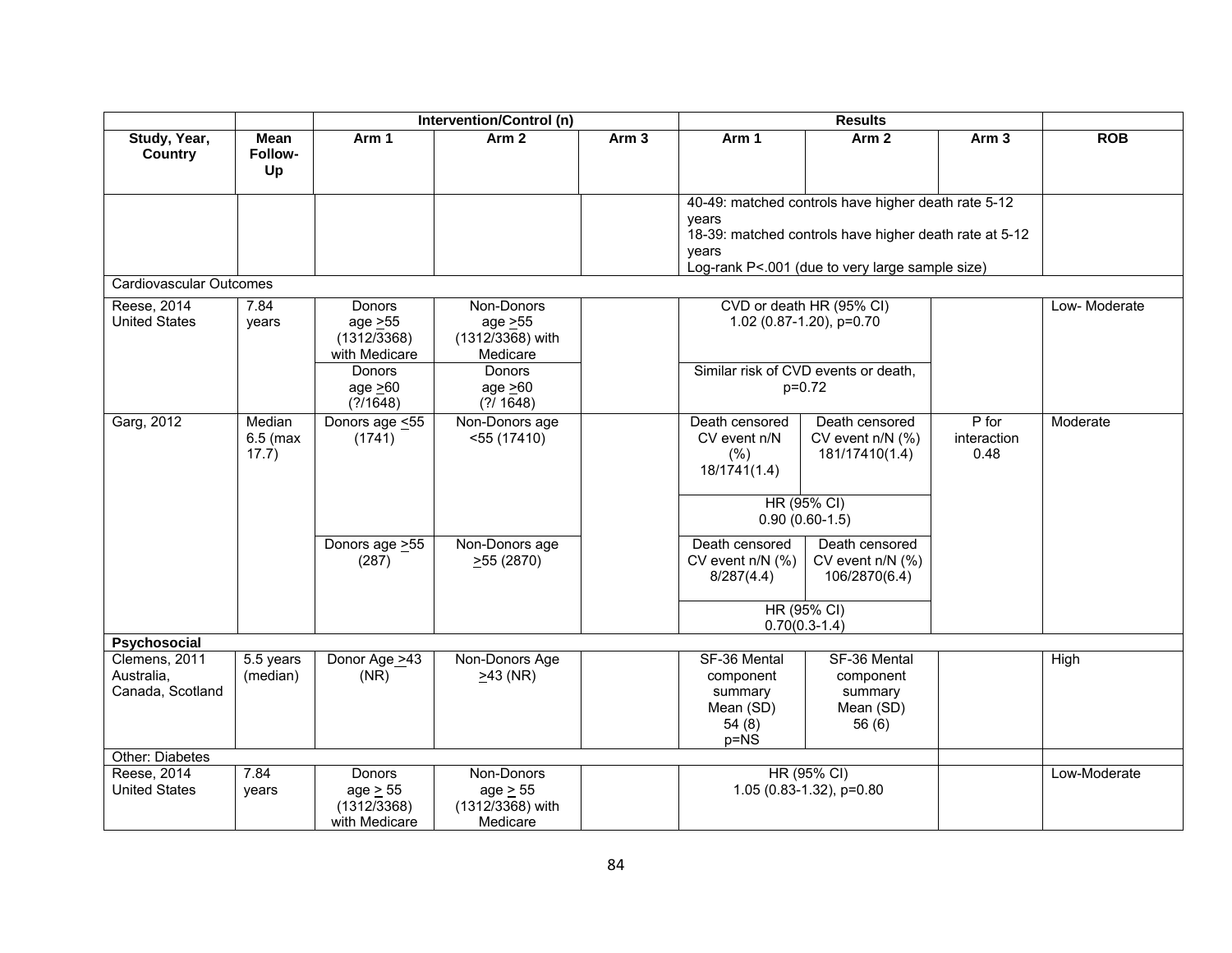|                                   |                       |                                      | Intervention/Control (n)                |                  |                                                                                                                                                                                    | <b>Results</b>                                                                                                                                                                           |                  |                 |  |
|-----------------------------------|-----------------------|--------------------------------------|-----------------------------------------|------------------|------------------------------------------------------------------------------------------------------------------------------------------------------------------------------------|------------------------------------------------------------------------------------------------------------------------------------------------------------------------------------------|------------------|-----------------|--|
| Study, Year,<br>Country           | Mean<br>Follow-<br>Up | Arm 1                                | Arm <sub>2</sub>                        | Arm <sub>3</sub> | Arm 1                                                                                                                                                                              | Arm <sub>2</sub>                                                                                                                                                                         | Arm <sub>3</sub> | <b>ROB</b>      |  |
| <b>Other: Fragility Fractures</b> |                       |                                      |                                         |                  |                                                                                                                                                                                    |                                                                                                                                                                                          |                  |                 |  |
| Garg, 2012<br>Canada              | 6.9 years             | Donors<br>age > 55 (285)             | Non-Donors<br>age > 55<br>(2,850)       |                  | $n/N$ (%)<br>8/285<br>Event<br>rate/10,000<br>person years<br>43.2<br>RR (95% CI)<br>1.14 (0.56 to 2.35)                                                                           | $n/N$ (%)<br>70/2850<br>Event<br>rate/10,000<br>person years<br>39.5                                                                                                                     |                  | Moderate        |  |
|                                   |                       |                                      |                                         |                  | Age did not influence association<br>P for interaction 0.5<br>donation:<br>$1.28(1.05-1.54)$                                                                                       | between donation and fractures<br>AHR (95%) CI for a fragility fracture<br>for every 5 year increase in age at                                                                           |                  |                 |  |
| <b>Other: GI Bleeding</b>         |                       |                                      |                                         |                  |                                                                                                                                                                                    |                                                                                                                                                                                          |                  |                 |  |
| Thomas, 2014<br>Canada            | Median<br>8.4 years   | Donors<br>age >40 (1,190)            | Non-Donors<br>age $\geq 40$<br>(11,900) |                  | $n/N$ (%)<br>25/1190<br>Event<br>rate/10,000<br>person years<br>23.4<br>RR (95% CI)                                                                                                | $n/N$ (%)<br>209/11900<br>Event<br>rate/10,000<br>person years<br>20.3<br>1.19 (0.79 to 1.80)                                                                                            |                  | Low to Moderate |  |
| <b>Other: Kidney Stones</b>       |                       |                                      |                                         |                  |                                                                                                                                                                                    |                                                                                                                                                                                          |                  |                 |  |
| Thomas, 2013                      | Median<br>8.4 years   | <b>Donors</b><br>age $>40$<br>(1203) | Non-Donors<br>age >40 (12,030)          |                  | Kidney stones<br>with surgical<br>intervention n/N<br>(% )<br>10/1203<br>Event rate per<br>$10,000 = 9.4$<br>RR (95% CI)<br>0.93 (0.49 to 1.78)<br>older age:<br>$1.15(0.90-1.50)$ | Kidney stones<br>with surgical<br>intervention<br>$n/N$ (%)<br>107/12,030<br>Event rate per<br>$10,000 - 10.4$<br>RR (95% CI) for kidney stone with<br>surgical intervention per 5 years |                  | Moderate        |  |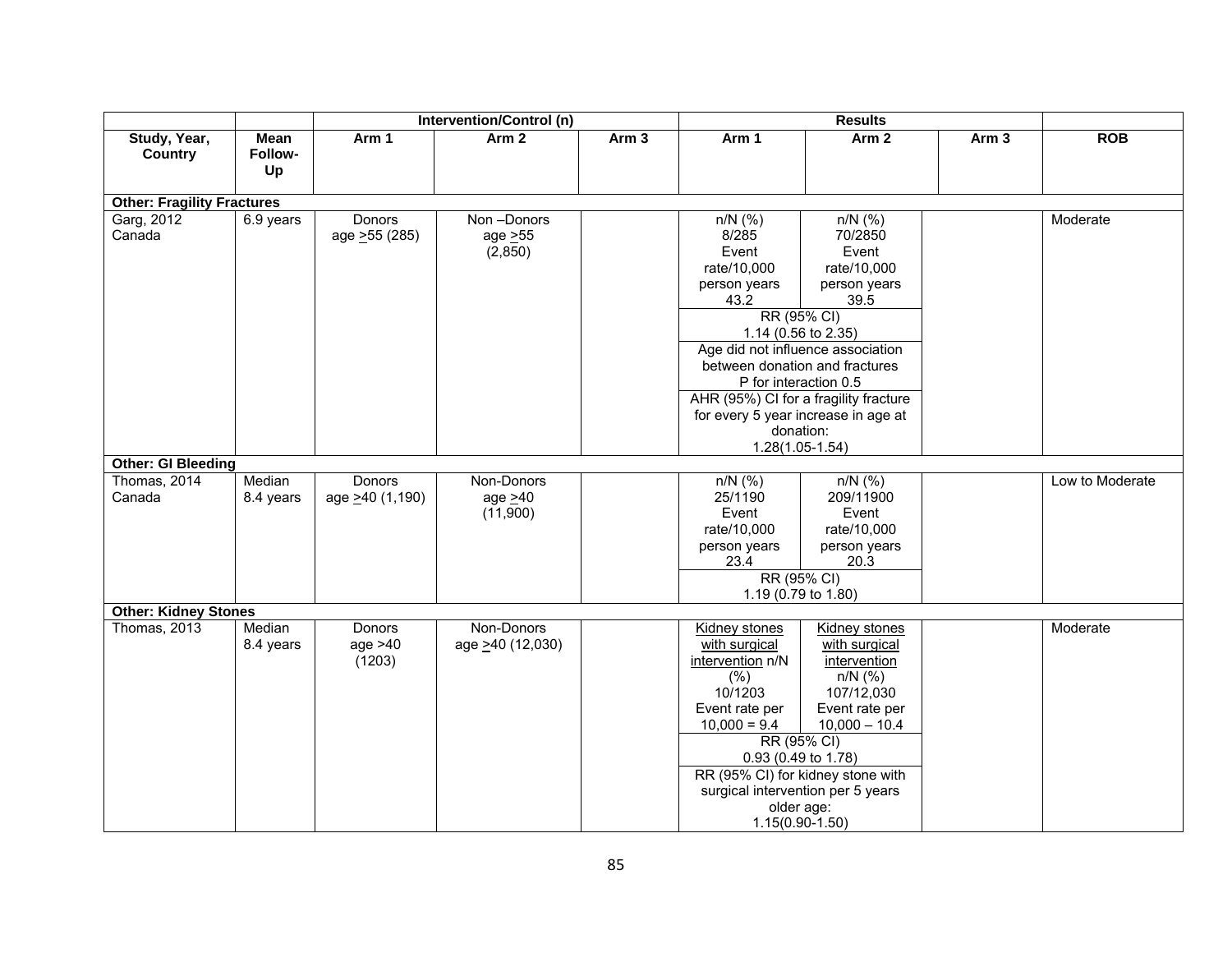|                         |                              | Intervention/Control (n) |       |                  |                                                                                                                                                                                                                                                         | <b>Results</b>                                                                                                     |       |            |
|-------------------------|------------------------------|--------------------------|-------|------------------|---------------------------------------------------------------------------------------------------------------------------------------------------------------------------------------------------------------------------------------------------------|--------------------------------------------------------------------------------------------------------------------|-------|------------|
| Study, Year,<br>Country | Mean<br><b>Follow-</b><br>Up | Arm 1                    | Arm 2 | Arm <sub>3</sub> | Arm 1                                                                                                                                                                                                                                                   | Arm <sub>2</sub>                                                                                                   | Arm 3 | <b>ROB</b> |
|                         |                              |                          |       |                  | <b>Kidney Stones</b><br>with Hospital<br>Encounters n/N<br>$(\% )$<br>12/1203<br>Event rate per<br>$10,000 = 11.1$<br>RR (95% CI)<br>$0.68$ (0.38 to 1.22)<br>RR (95% CI) for kidney stone<br>hospitalization per 5 years older<br>age: 1.02(0.82-1.26) | <b>Kidney Stones</b><br>with Hospital<br>Encounters n/N<br>(% )<br>176/12,030<br>Event rate per<br>$10,000 = 17.0$ |       |            |

CI= ; OR=Odds Ratio; RR= Risk Ratio; SBP= Systolic Blood Pressure; SD= Standard Deviation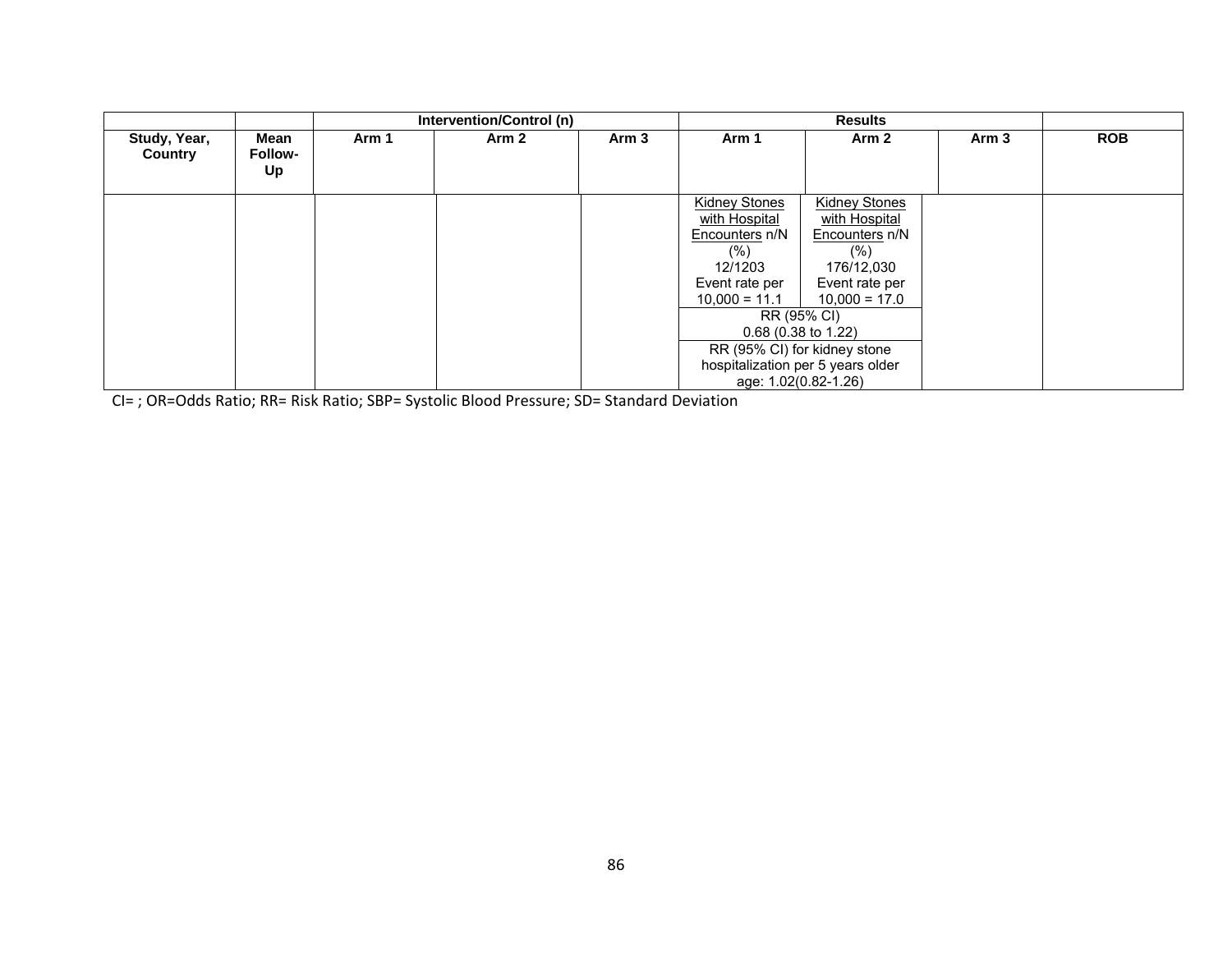|                                        |                                                           |                                  | Intervention/Control (n)         |                                                                  |                                                                                |                                                                                        |                                                                               |              |
|----------------------------------------|-----------------------------------------------------------|----------------------------------|----------------------------------|------------------------------------------------------------------|--------------------------------------------------------------------------------|----------------------------------------------------------------------------------------|-------------------------------------------------------------------------------|--------------|
| Study, Year,<br>Country                | <b>Mean</b><br>Follow-<br>Up                              | Arm 1                            | Arm <sub>2</sub>                 | Arm <sub>3</sub>                                                 | Arm 1                                                                          | Arm <sub>2</sub>                                                                       | Arm <sub>3</sub>                                                              | <b>ROB</b>   |
| Mortality                              |                                                           |                                  |                                  |                                                                  |                                                                                |                                                                                        |                                                                               |              |
| Dols, 2011<br>Netherlands              | Median:<br>5.5                                            | <b>Donors</b><br>$\geq 60$ (117) | Donors<br>age<60<br>(422)        |                                                                  | $n/N$ (%)<br>3/117(2.5)<br>RR (95% CI)<br>1.20 (0.33 to 4.37)                  | $n/N$ (%)<br>9/422(2.1)                                                                |                                                                               | Moderate     |
| Garg, 2012<br>Canada                   | 6.8                                                       | Donors<br>255(287)               | Donors age<br>$<$ 55 (1741)      |                                                                  | $n/N$ (%)<br>13/287 (4.5)<br>RR (95% CI)<br>2.72 (1.43 to 5.17)                | $n/N$ (%)<br>29/1741(1.6)                                                              |                                                                               | Moderate     |
| MacDonald 2014<br><b>United States</b> | $D < 18$ :<br>$31.8 + 8$<br>D 18-30:<br>$29.2 + 10.$<br>3 | Donors<br>$<$ 18 $(39)$          | Donors 18-<br>30(128)            |                                                                  | $n/N$ (%)<br>2/39(5.1)<br>P > 0.99                                             | $n/N$ (%)<br>8/128(6.2)                                                                |                                                                               | Moderate     |
| Segev, 2010<br><b>United States</b>    | Median:<br>6.3                                            | Donors<br>age > 60<br>(3017)     | Donors age<br>50-59<br>(13439)   | Donors age<br>40-49<br>(24375)<br>Donors age<br>18-39<br>(39516) | 12 year mortality<br>9.4%<br>HR (95% CI)<br>9.4 (7.3 to 12.1)                  | 12 year mortality<br>3.5%<br>HR (95% CI)<br>$3.3(2.6 \text{ to } 4.1)$                 | 12 year mortality<br>1.3%<br>HR (95% CI)<br>$1.6(1.2-2.0)$<br>reference       | Low-Moderate |
| <b>Cardiovascular Events</b>           |                                                           |                                  |                                  |                                                                  |                                                                                |                                                                                        |                                                                               |              |
| Garg, 2012<br>Canada                   | Median<br>6.5                                             | Donors<br>age $\geq 55$<br>(287) | Donors age<br>$<$ 55 (1741)      |                                                                  | Event rate. 10,000<br>person years<br>4.4                                      | Event rate. 10,000<br>person years<br>1.4                                              |                                                                               | Moderate     |
| Lentine, 2010<br><b>United States</b>  | Median<br>7.7                                             |                                  | Donors (4650)                    |                                                                  |                                                                                | Adjusted HR (95% CI)<br>Age (per year)<br><b>Medical Claims</b><br>1.09 (1.07 to 1.19) |                                                                               |              |
| <b>ESRD</b>                            |                                                           |                                  |                                  |                                                                  |                                                                                |                                                                                        |                                                                               |              |
| Muzaale, 2014<br><b>United States</b>  | Median<br>7.6 years                                       | Donors<br>age $>60$<br>(4,039)   | Donors age<br>50-59<br>(16, 840) | Donors age<br>40-49<br>(28, 994)                                 | Cum Incidence of<br>ESRD at 15 years per<br>10,000 (95%CI)<br>70.2(30.4-161.8) | Cum Incidence of<br>ESRD at 15 years per<br>10,000 (95%CI)<br>54.6 (34.8-85.4)         | Cum Incidence of<br>ESRD at 15 years per<br>10,000 (95%CI)<br>17.4(10.1-30.0) | Moderate     |

# **Table D7. Long Term Living Kidney Donation Outcomes – Older versus Younger Donors**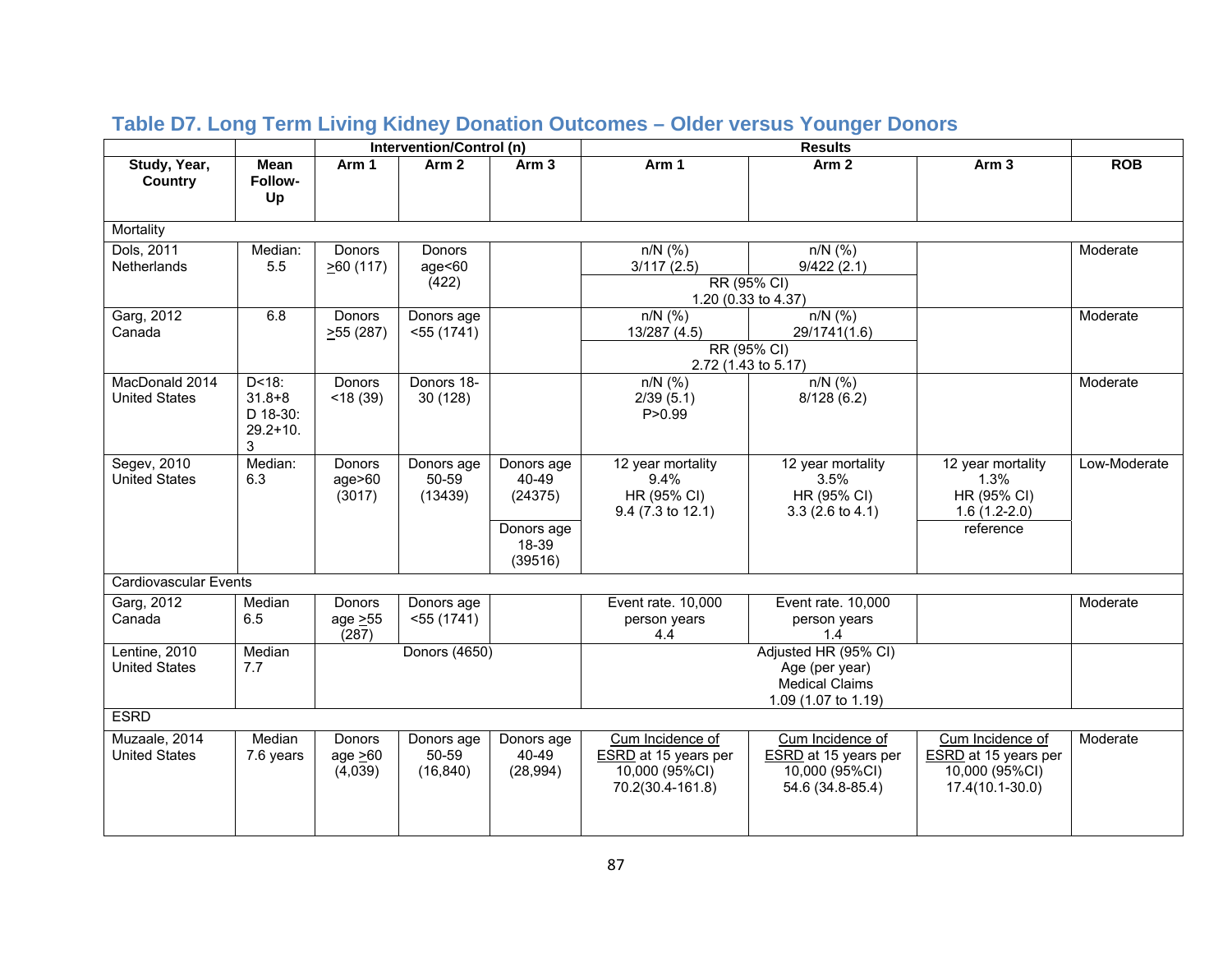|                                        |                             |                                          | Intervention/Control (n)                      |                                  |                                                                                                         | <b>Results</b>                                                                                             |                                                                               |              |
|----------------------------------------|-----------------------------|------------------------------------------|-----------------------------------------------|----------------------------------|---------------------------------------------------------------------------------------------------------|------------------------------------------------------------------------------------------------------------|-------------------------------------------------------------------------------|--------------|
| Study, Year,<br><b>Country</b>         | Mean<br>Follow-<br>Up       | Arm 1                                    | Arm <sub>2</sub>                              | Arm <sub>3</sub>                 | Arm 1                                                                                                   | Arm <sub>2</sub>                                                                                           | Arm <sub>3</sub>                                                              | <b>ROB</b>   |
|                                        |                             |                                          |                                               | Donors age<br>18-39<br>(46, 344) |                                                                                                         |                                                                                                            | Cum Incidence of<br>ESRD at 15 years per<br>10,000 (95%CI)<br>29.4(21.4-40.2) |              |
| Gibney, 2008<br><b>United States</b>   | <b>NR</b>                   | White<br>Donors<br>age < 35<br>(17, 281) | White<br>Donors age<br>$\geq$ 35<br>(38, 463) |                                  | Donors on Transplant<br>Wait-List<br>$n/N$ (%)<br>35/17,281 (0.2)<br>RR (95% CI)<br>4.10 (2.35 to 7.16) | Donors on Transplant<br>Wait-List<br>$n/N$ (%)<br>19/38,463 (.05)                                          |                                                                               | High         |
|                                        |                             | AA<br>Donors<br>age < 35<br>(5,061)      | <b>AA Donors</b><br>age $\geq$ 35<br>(5,268)  |                                  | Donors on Transplant<br>Wait-List<br>$n/N$ (%)<br>44/5,061 (0.6)                                        | Donors on Transplant<br>Wait-List<br>$n/N$ (%)<br>6/5,268(.11)<br>RR (95% CI)                              |                                                                               |              |
|                                        |                             |                                          |                                               |                                  |                                                                                                         | 7.68 (3.25 to 17.89)                                                                                       |                                                                               |              |
| <b>Renal Function</b>                  |                             |                                          |                                               |                                  |                                                                                                         |                                                                                                            |                                                                               |              |
| Tsai, 2013<br>Taiwan                   | Mean:<br>5.4 years          |                                          | Donors (105)                                  |                                  |                                                                                                         | Multivariate Cox regression model predicting CKD: HR (CI) <sup>a</sup><br>Initial age: 0.999 (0.965-1.033) |                                                                               | Low-moderate |
| Dols, 2011<br>Netherlands              | 5.5 years                   | Donors<br>$\geq 60$ (117)                | Donors<br>$<$ 60 $(422)$                      |                                  | <b>MDRD eGFR</b><br><60mL/min<br>$n/N$ (%)<br>94/117 (80)<br>p<0.001                                    | <b>MDRD eGFR</b><br><60mL/min<br>$n/N$ (%)<br>131/422 (31)                                                 |                                                                               | Moderate     |
| Fehrman-Ekholm,<br>2011<br>Sweden      | 14 years                    |                                          | <b>Donors (573)</b>                           |                                  |                                                                                                         | Multiple regression predicting eGFR: $\beta$ , SE<br>Current age: -0.6559 (0.0571)                         |                                                                               | High         |
| Lentine, 2010<br><b>United States</b>  | Median<br>7.7 years         |                                          | Donors (4650)                                 |                                  | Adjusted hazard ratio (95% CI)                                                                          |                                                                                                            | Moderate                                                                      |              |
| MacDonald 2014<br><b>United States</b> | $D < 18$ :<br>28.4<br>vears | Donors<br>$<$ 18 $(23)$                  | Donors 18-<br>30(88)                          |                                  | eGFR<br>66.7+10.9<br>ml/min/1.73 $\overline{m}^2$                                                       | eGFR<br>66.5+16.8<br>ml/min/1.73m <sup>2</sup>                                                             |                                                                               | Moderate     |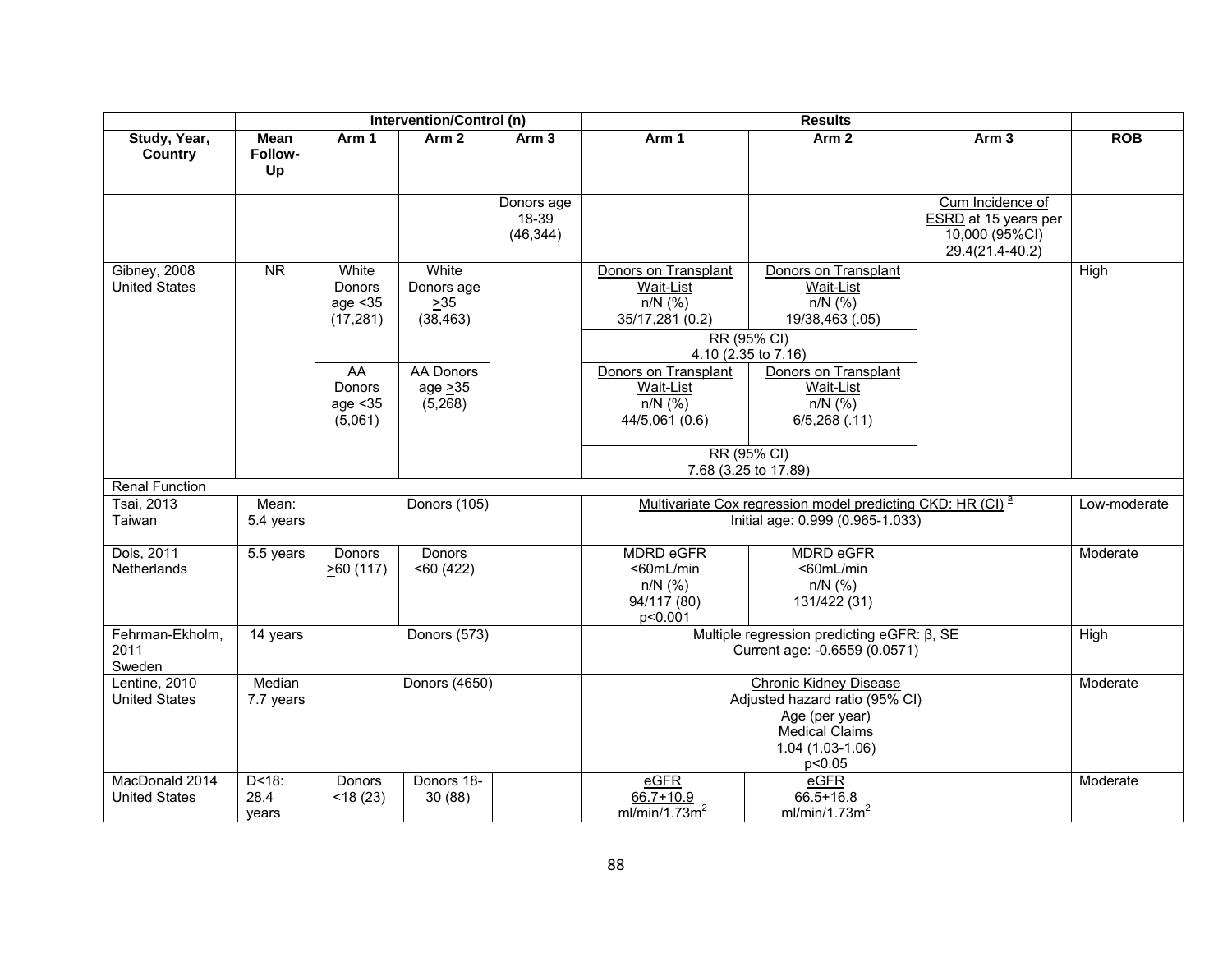|                      |             | Intervention/Control (n)<br><b>Results</b> |                     |                  |                                             |                                                 |                    |            |
|----------------------|-------------|--------------------------------------------|---------------------|------------------|---------------------------------------------|-------------------------------------------------|--------------------|------------|
| Study, Year,         | <b>Mean</b> | Arm 1                                      | Arm <sub>2</sub>    | Arm <sub>3</sub> | Arm 1                                       | Arm <sub>2</sub>                                | Arm <sub>3</sub>   | <b>ROB</b> |
| Country              | Follow-     |                                            |                     |                  |                                             |                                                 |                    |            |
|                      | Up          |                                            |                     |                  |                                             |                                                 |                    |            |
|                      |             |                                            |                     |                  |                                             |                                                 |                    |            |
|                      | D 18-30:    |                                            |                     |                  | eGFR<60 (%)                                 | eGFR<60 (%)                                     |                    |            |
|                      | 30.4        |                                            |                     |                  | 26.1                                        | 40.9                                            |                    |            |
|                      | years       |                                            |                     |                  | $P = 0.19$                                  |                                                 |                    |            |
|                      |             |                                            |                     |                  | eGFR<45 (%)                                 | eGFR<45 (%)                                     |                    |            |
|                      |             |                                            |                     |                  | 4.3                                         | 4.5                                             |                    |            |
|                      |             |                                            |                     |                  | $P = 0.97$                                  |                                                 |                    |            |
|                      |             |                                            |                     |                  | OR (95% CI) of eGFR <60 adol vs adult:      |                                                 |                    |            |
|                      |             |                                            |                     |                  | $0.53(0.21-1.34)$ adjusted for age, gender, |                                                 |                    |            |
|                      |             |                                            |                     |                  | ethnicity, BMI, eGFR and BP at donation.    |                                                 |                    |            |
| Ibrahim, 2009        | 12.2        |                                            | Donors (255)        |                  |                                             | lohexol GFR <60 mL/min/1.73m <sup>2</sup>       |                    | Moderate   |
| <b>United States</b> | years       |                                            |                     |                  |                                             | Odds Ratio (95% CI)                             |                    |            |
|                      |             |                                            |                     |                  |                                             | Age, per year: 1.15 (1.08-1.21)                 |                    |            |
| El-Argoudy, 2007     | 10.7        | Donors                                     | Donors age          | Donors age       | Serum Creatinine                            | Serum Creatinine                                | Serum Creatinine   | High       |
| Egypt                | years       | age 51-69                                  | 36-50 (120)         | $21-35(175)$     | mg/dL                                       | mg/dL                                           | mg/dL              |            |
|                      |             | (44)                                       |                     |                  | Mean (SD)                                   | Mean (SD)                                       | Mean (SD)          |            |
|                      |             |                                            |                     |                  | 0.8(1.2)                                    | 1.0(1.1)                                        | 1.0(3.0)           |            |
|                      |             |                                            |                     |                  | Range: 0.6-5.4                              | Range: 0.6-4.0                                  | Range: 0.5-1.2     |            |
|                      |             |                                            |                     |                  | $p = 0.01$                                  |                                                 |                    |            |
| Lee, 2007            | Median:     |                                            | Donors (104)        |                  |                                             | MDRD eGFR<60 mL/min per 1.736 m <sup>2</sup>    |                    | High       |
| Korea                | 5.4 years   |                                            |                     |                  |                                             | Odd Ratio (95% CI)                              |                    |            |
|                      |             |                                            |                     |                  |                                             | Age, per year 1.06 (1.01-1.10)                  |                    |            |
| Gracida, 2003        | 6.7 years   | <b>Donors</b>                              | Normal              |                  | $GFR$ (mL/min) <sup>b</sup>                 | $GFR$ (mL/min) <sup>b</sup>                     |                    | High       |
| Mexico               |             | age $>60$                                  | donors <sup>e</sup> |                  | 71                                          | 78.5                                            |                    |            |
|                      |             | (81)                                       | (422)               |                  |                                             |                                                 |                    |            |
| Von Zur-Muhlen       | $11+7$      |                                            | Donor Age           |                  |                                             | Higher donor age was correlated with lower eGFR |                    | Moderate   |
| 2014                 |             |                                            |                     |                  |                                             | at follow-up $(p<0.0001)$                       |                    |            |
| Sweden               |             |                                            |                     |                  |                                             |                                                 |                    |            |
| Proteinuria          |             |                                            |                     |                  |                                             |                                                 |                    |            |
| Dols, 2011           | 5 years     | Donors                                     | <b>Donors</b>       |                  | $n/N$ (%)                                   | $n/N$ (%)                                       |                    | Moderate   |
| Netherlands          |             | age $\geq 60$                              | age<60              |                  | 3/64(4.7)                                   | 8/206(3.9)                                      |                    |            |
|                      |             | (64)                                       | (206)               |                  |                                             | RR (95% CI)                                     |                    |            |
|                      |             |                                            |                     |                  |                                             | 2.27 (0.63 to 8.14)                             |                    |            |
|                      | 10 years    | Donors                                     | <b>Donors</b>       |                  | $n/N$ (%)                                   | $n/N$ (%)                                       |                    |            |
|                      |             | age > 60                                   | age<60              |                  | 0/15                                        | 6/94(6.4)                                       |                    |            |
|                      |             | (15)                                       | (94)                |                  | RR (95% CI)                                 |                                                 |                    |            |
|                      |             |                                            |                     |                  | 0.46 (0.03 to 7.72)                         |                                                 |                    |            |
| El-Argoudy, 2007     | 10.7        | Donors                                     | Donors age          | Donors age       | Proteinuria mg/24h,                         | Proteinuria mg/24h,                             | Proteinuria mg/24h | High       |
| Egypt                |             | age 51-69                                  | 36-50 (120)         | at 21-35         | mean (SD)                                   | mean (SD)                                       | mean (SD)          |            |
|                      |             | (44)                                       |                     | (175)            | 141(53)                                     | 133(49)                                         | 127(48)            |            |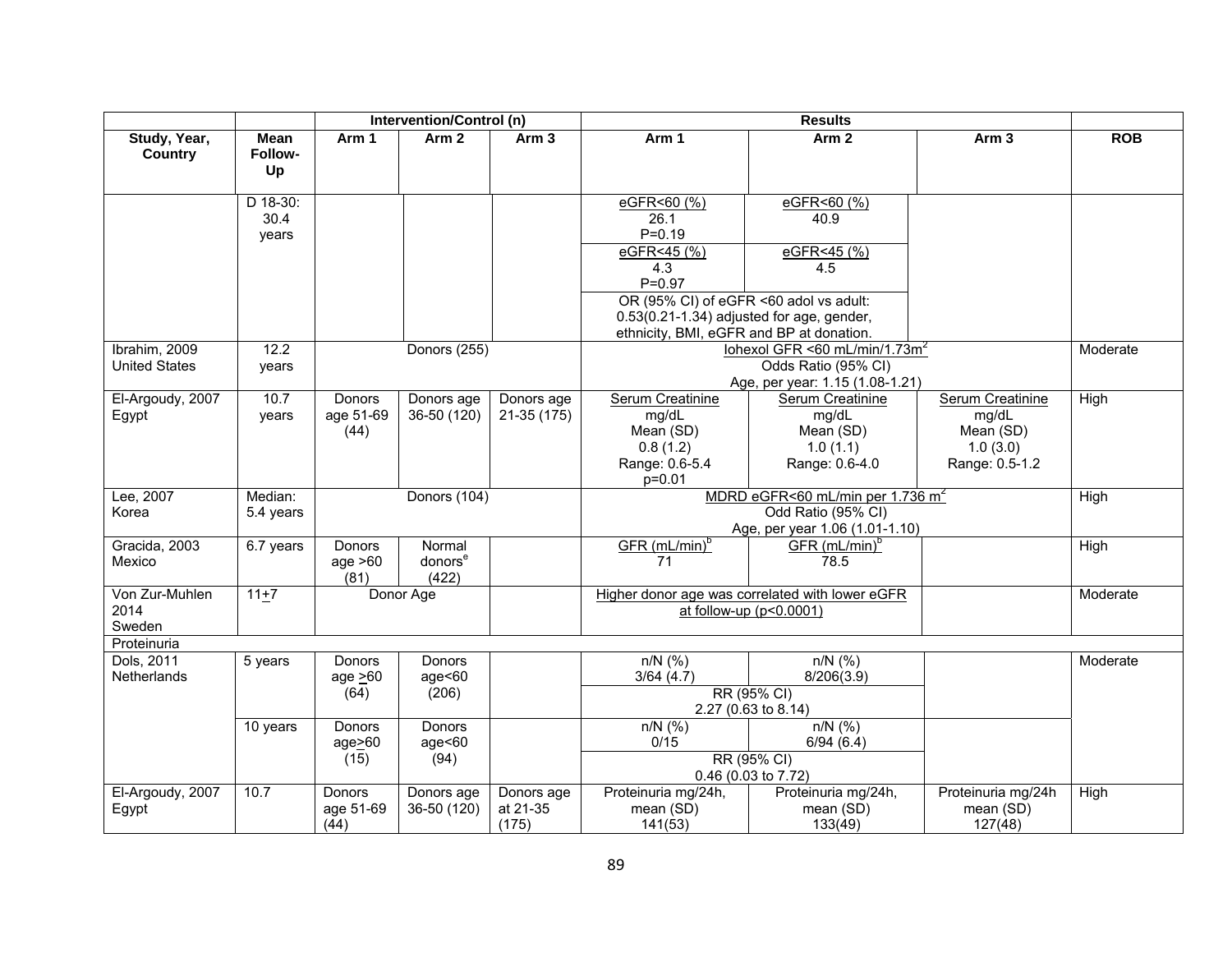|                                        |                                        |                                 | Intervention/Control (n)   |                                |                                                                                                                             |                                                                                                                                              |                                                                                        |            |  |  |
|----------------------------------------|----------------------------------------|---------------------------------|----------------------------|--------------------------------|-----------------------------------------------------------------------------------------------------------------------------|----------------------------------------------------------------------------------------------------------------------------------------------|----------------------------------------------------------------------------------------|------------|--|--|
| Study, Year,<br>Country                | <b>Mean</b><br>Follow-<br>Up           | Arm 1                           | Arm <sub>2</sub>           | Arm 3                          | Arm 1                                                                                                                       | Arm 2                                                                                                                                        | Arm <sub>3</sub>                                                                       | <b>ROB</b> |  |  |
|                                        |                                        |                                 |                            |                                | $p = 0.5$                                                                                                                   |                                                                                                                                              |                                                                                        |            |  |  |
| MacDonald 2014<br><b>United States</b> | $D < 18$ :<br>31.8<br>D 18-30:<br>29.2 | <b>Donors</b><br>$<$ 18 $(39)$  | Donors 18-<br>30(128)      |                                | Proteinuria (>1+ on<br>random dipstick) (%):<br>15.4,<br>$P = 0.80$                                                         | Proteinuria (>1+ on<br>random dipstick) (%):<br>14.1                                                                                         |                                                                                        | Moderate   |  |  |
|                                        |                                        |                                 |                            |                                |                                                                                                                             | OR (95% CI) of proteinuria adol vs adult:<br>$1.32(0.57 - 3.03)^c$                                                                           |                                                                                        |            |  |  |
| Hypertension                           |                                        |                                 |                            |                                |                                                                                                                             |                                                                                                                                              |                                                                                        |            |  |  |
| Dols, 2011<br>Netherlands              | 5.5 years                              | Donors<br>260(117)              | Donors<br>< 60(422)        |                                | $n/N$ (%)<br>12/117 (10%)<br>$p = 0.56$                                                                                     | $n/N$ (%)<br>25/422 (6%)                                                                                                                     |                                                                                        | Moderate   |  |  |
|                                        |                                        |                                 |                            |                                |                                                                                                                             | RR (95% CI)<br>1.73 (0.90 to 3.34)                                                                                                           |                                                                                        |            |  |  |
| Fehrman-Ekholm,<br>2011<br>Sweden      | 14 years                               |                                 | <b>Donors (573)</b>        |                                |                                                                                                                             | Multiple regression predicting SBP: $\beta$ (SE), p ?<br>Current age: Systolic BP 0.527 (0.068) p=0.0000<br>Diastolic BP 0.033(0.041) p=0.42 |                                                                                        |            |  |  |
| Lentine, 2010<br><b>United States</b>  | Median<br>7.7 years                    |                                 | Donors (4,650)             |                                |                                                                                                                             | Adjusted HR (95% CI) Age (per year)<br><b>Medical Claims</b><br>1.06 (1.06-1.07) p<0.05<br>Drug-Treated<br>1.06 (1.05-1.07) p<0.05           |                                                                                        | Moderate   |  |  |
| Ibrahim 2009<br><b>United States</b>   | 12.2<br>years                          |                                 | <b>Donors (255)</b>        |                                |                                                                                                                             | Hypertension requiring medication<br>OR (95% CI) Age, per year: 1.09 (1.04-1.13)                                                             |                                                                                        | Moderate   |  |  |
| El-Argoudy, 2007<br>Egypt              | 10.7<br>years                          | <b>Donors</b><br>age<br>51-6944 | Donors age<br>36-50<br>120 | Donors age<br>$21 - 35$<br>175 | Hypertension requiring<br>medication<br>1med: N=15<br>$2$ med: $N=7$<br>$3$ med: $N=1$<br>RR (95% CI)<br>$6.09(3.48-10.68)$ | Hypertension requiring<br>medication<br>1med: N=28<br>2med: N=11<br>$3$ med: $N=1$<br>RR (95% CI)<br>$3.89(2.25 - 6.71)$                     | Hypertension<br>requiring medication<br>1 $med: N=8$<br>2 $med: N=6$<br>$3$ med: $N=1$ | High       |  |  |
| MacDonald 2014<br><b>United States</b> | $D < 18$ :<br>31.8<br>D 18-30:<br>29.2 | Donors<br>$<$ 18 $(39)$         | Donors 18-<br>30 (128)     |                                | Hypertension requiring<br>medication (%):<br>35.9.<br>$P = 0.70$                                                            | <b>Hypertension requiring</b><br>medication 39.4<br>OR (95% CI) of HTN adol vs adult:<br>$1.36(0.71 - 2.61)^c$ .                             |                                                                                        | Moderate   |  |  |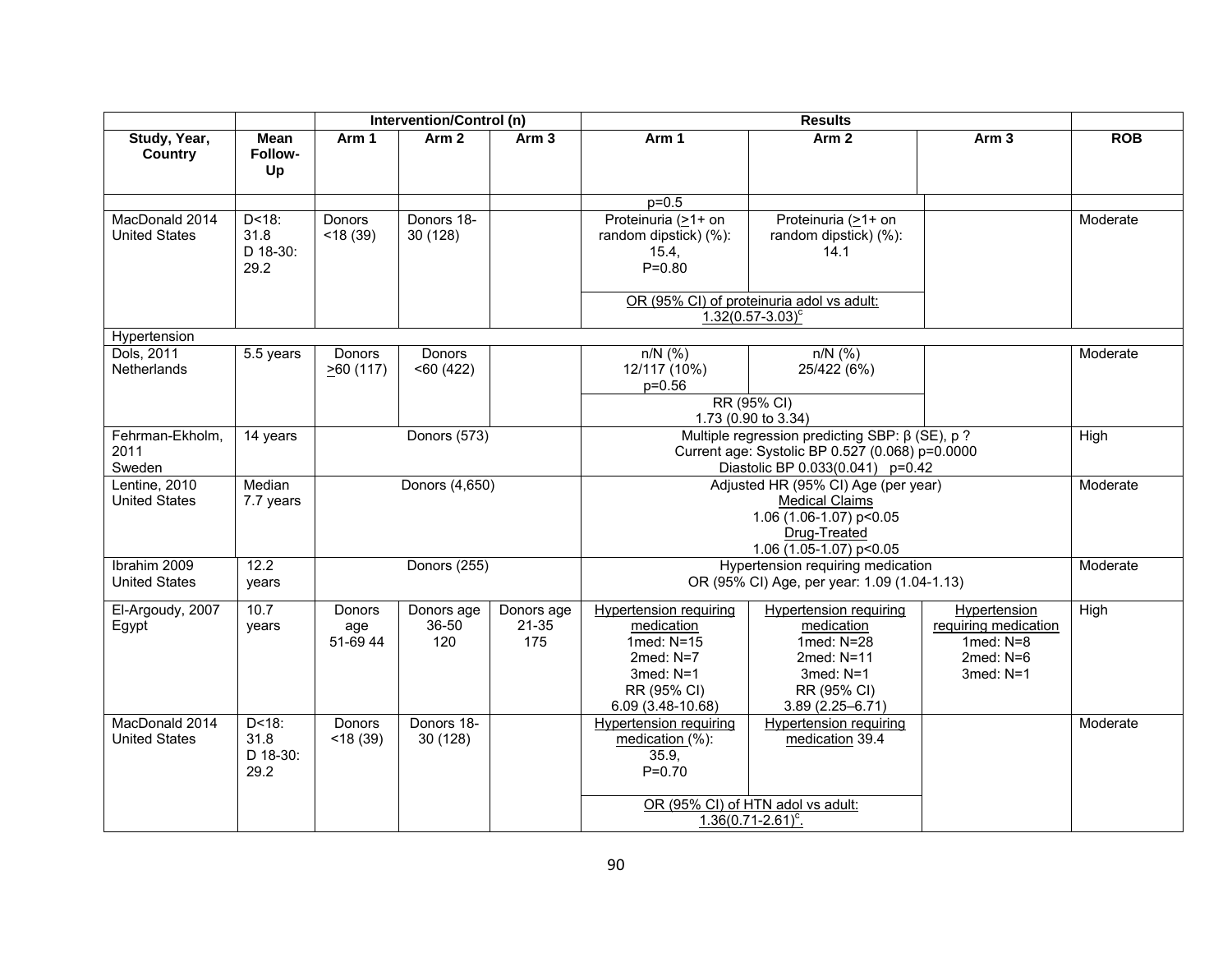|                                                 |                                                      | <b>Intervention/Control (n)</b><br><b>Results</b> |                                         |                  |                                                                                                              |                                                                                                                                |                  |            |  |  |  |
|-------------------------------------------------|------------------------------------------------------|---------------------------------------------------|-----------------------------------------|------------------|--------------------------------------------------------------------------------------------------------------|--------------------------------------------------------------------------------------------------------------------------------|------------------|------------|--|--|--|
| Study, Year,<br>Country                         | <b>Mean</b><br>Follow-<br>Up                         | Arm 1                                             | Arm <sub>2</sub>                        | Arm <sub>3</sub> | Arm 1                                                                                                        | Arm <sub>2</sub>                                                                                                               | Arm <sub>3</sub> | <b>ROB</b> |  |  |  |
| Psychosocial                                    |                                                      |                                                   |                                         |                  |                                                                                                              |                                                                                                                                |                  |            |  |  |  |
| Gross, 2013<br><b>United States</b>             | 17 years                                             |                                                   | Donors (2,455)                          |                  |                                                                                                              | Mental Health HRQoL Impairment<br>10 year increase in age at donation<br>OR (95%CI)<br>0.74 (0.65 to 0.85)                     |                  |            |  |  |  |
| Lentine, 2012                                   | Median                                               |                                                   | Donors (4650)                           |                  |                                                                                                              | Depression diagnosis by claims HR(95% CI)                                                                                      |                  |            |  |  |  |
| <b>United States</b>                            | 7.7 years                                            |                                                   |                                         |                  |                                                                                                              | Age at donation: 1.02(1.01-1.03), p: 0.04                                                                                      |                  |            |  |  |  |
| Clemens, 2011<br>Australia,<br>Canada, Scotland | Median<br>5.5                                        | Donor Age<br>>43                                  | Donor Age<br><43<br>Total $N = 203$     |                  | SF-36 Mental<br>component summary<br>Mean (SD)<br>54(8)<br>$p=NS$                                            | SF-36 Mental<br>component summary<br>Mean (SD)<br>52(9)                                                                        |                  | High       |  |  |  |
| <b>Mjoen, 2011</b><br>Norway                    | Median<br>15.1                                       |                                                   | Donors (71/1,377)                       |                  |                                                                                                              | Older age at donation associated with decreased risk of having doubt<br>towards donation<br>OR (95% CI)<br>$0.98(0.95 - 1.00)$ |                  |            |  |  |  |
| Johnson, 1999<br><b>United States</b>           | <b>NR</b>                                            | Donors<br>age $>40$                               | Donors age<br>$<$ 40<br>Total $N = 524$ |                  | SF-36 Mental health<br>score <sup>d</sup><br>Mean (SD)<br>81 (NR)                                            | SF-36 Mean Mental<br>health score<br>Mean (SD)<br>80 (NR)                                                                      |                  | High       |  |  |  |
| <b>Diabetes</b>                                 |                                                      |                                                   |                                         |                  |                                                                                                              |                                                                                                                                |                  |            |  |  |  |
| Lentine, 2010<br><b>United States</b>           | Median<br>7.7                                        |                                                   | Donors (4,650)                          |                  |                                                                                                              | Adjusted HR (95% CI)<br>Age (per year)<br><b>Medical Claims</b><br>1.05 (1.03-1.06)<br>Drug-Treated<br>$1.05(1.03-1.07)$       |                  | Moderate   |  |  |  |
| MacDonald 2014<br><b>United States</b>          | $D < 18$ :<br>31.8 year<br>D 18-30:<br>29.2<br>years | Donors<br>$<$ 18 $(39)$                           | Donors 18-<br>30 (128)                  |                  | <b>Diabetes Requiring</b><br>Medication (%):<br>5.1,<br>$P = 0.19$<br>OR (95% CI) of diabetes adol vs adult: | Diabetes requiring<br>Medication<br>12.5                                                                                       |                  | Moderate   |  |  |  |
|                                                 |                                                      |                                                   |                                         |                  | $0.61(0.15-2.60)^c$ .                                                                                        |                                                                                                                                |                  |            |  |  |  |
| Other - Fragility Fractures<br>Garg, 2012       | 6.9                                                  | <b>Donors</b>                                     | Donors age                              |                  | No. of events/ No. at                                                                                        | No. of events/ No. at                                                                                                          |                  | Low        |  |  |  |
| Canada                                          |                                                      | age > 55<br>years<br>(285)                        | <55 years<br>(1,730)                    |                  | risk<br>8/285<br>Event rate/10.000                                                                           | risk<br>17/1730<br>Event rate/10,000                                                                                           |                  |            |  |  |  |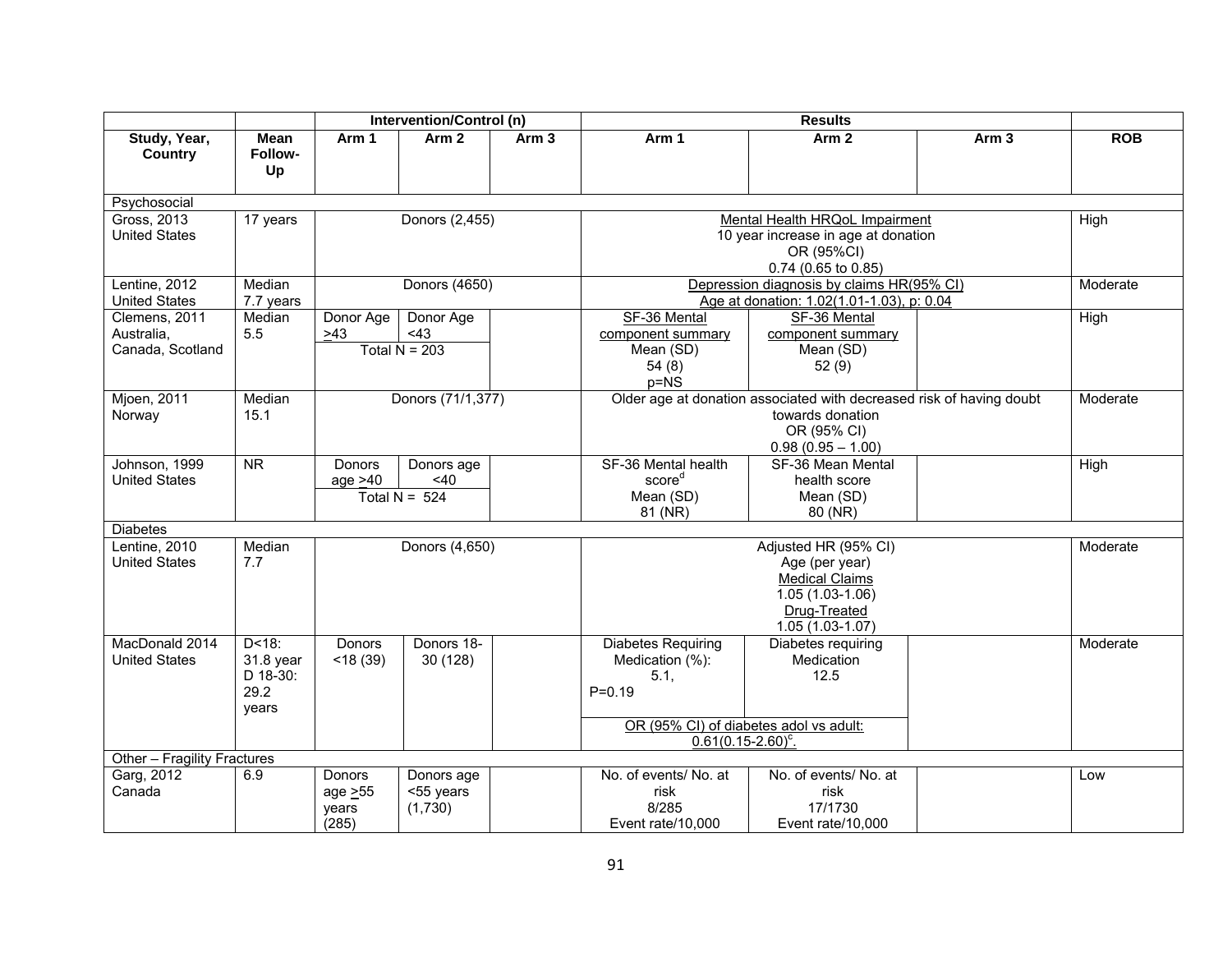|                                |                       | Intervention/Control (n)<br><b>Results</b> |                             |                  |                                                                                                                        |                                                                                                                         |                  |            |
|--------------------------------|-----------------------|--------------------------------------------|-----------------------------|------------------|------------------------------------------------------------------------------------------------------------------------|-------------------------------------------------------------------------------------------------------------------------|------------------|------------|
| Study, Year,<br><b>Country</b> | Mean<br>Follow-<br>Up | Arm 1                                      | Arm <sub>2</sub>            | Arm <sub>3</sub> | Arm 1                                                                                                                  | Arm <sub>2</sub>                                                                                                        | Arm <sub>3</sub> | <b>ROB</b> |
|                                |                       |                                            |                             |                  | person years<br>43.2                                                                                                   | person years<br>12.7                                                                                                    |                  |            |
|                                |                       |                                            |                             |                  | 2.85 (1.24 to 6.55)                                                                                                    | RR (95% CI)                                                                                                             |                  |            |
| Other - GI Bleed               |                       |                                            |                             |                  |                                                                                                                        |                                                                                                                         |                  |            |
| Thomas, 2014<br>Canada         | Median<br>8.4 years   | <b>Donors</b><br>$\geq 40$<br>(1190)       | Donors <40<br>years $(819)$ |                  | $n/N$ (%)<br>25/1,190 (2.1)<br>Event rate/10,000<br>person years<br>23.4                                               | $n/N$ (%)<br>10/819 (1.2)<br>Event rate/10,000<br>person years<br>11.9                                                  |                  | Moderate   |
|                                |                       |                                            |                             |                  |                                                                                                                        | RR (95% CI)<br>1.72 (0.83 to 3.56)                                                                                      |                  |            |
| Other - Kidney Stones          |                       |                                            |                             |                  |                                                                                                                        |                                                                                                                         |                  |            |
| Thomas, 2013                   | Median<br>8.4 years   | Donors<br>$\geq 40$<br>(1203)              | Donors <40<br>years (816)   |                  | Kidney Stones with<br>Surgical Intervention<br>$n/N$ (%)<br>10/1,203 (.83)<br>Event rate/10,000<br>person years<br>9.4 | Kidney Stones with<br>Surgical Intervention<br>$n/N$ (%)<br>$6/816$ $(.73)$<br>Event rate/10,000<br>person years<br>6.8 |                  | Moderate   |
|                                |                       |                                            |                             |                  |                                                                                                                        | RR (95% CI)                                                                                                             |                  |            |
|                                |                       |                                            |                             |                  |                                                                                                                        | 1.13 (0.41 to 3.09)                                                                                                     |                  |            |
|                                |                       |                                            |                             |                  | Kidney Stones with<br><b>Hospital Encounters</b><br>$n/N$ (%)<br>12/1,203 (.99)                                        | <b>Kidney Stones with</b><br><b>Hospital Encounters</b><br>$n/N$ (%)<br>11/816 (1.3)                                    |                  |            |
|                                |                       |                                            |                             |                  | Event rate/10,000                                                                                                      | Event rate/10,000                                                                                                       |                  |            |
|                                |                       |                                            |                             |                  | person years<br>11.1                                                                                                   | person years<br>13.5                                                                                                    |                  |            |
|                                |                       |                                            |                             |                  |                                                                                                                        | RR (95% CI)                                                                                                             |                  |            |
|                                |                       |                                            |                             |                  | 0.74 (0.33 to 1.67)                                                                                                    |                                                                                                                         |                  |            |

CI= ; NR= Not Reported; NS= Not statistically different; OR=Odds Ratio; RR= Risk Ratio; SBP= Systolic Blood Pressure; SD= Standard Deviation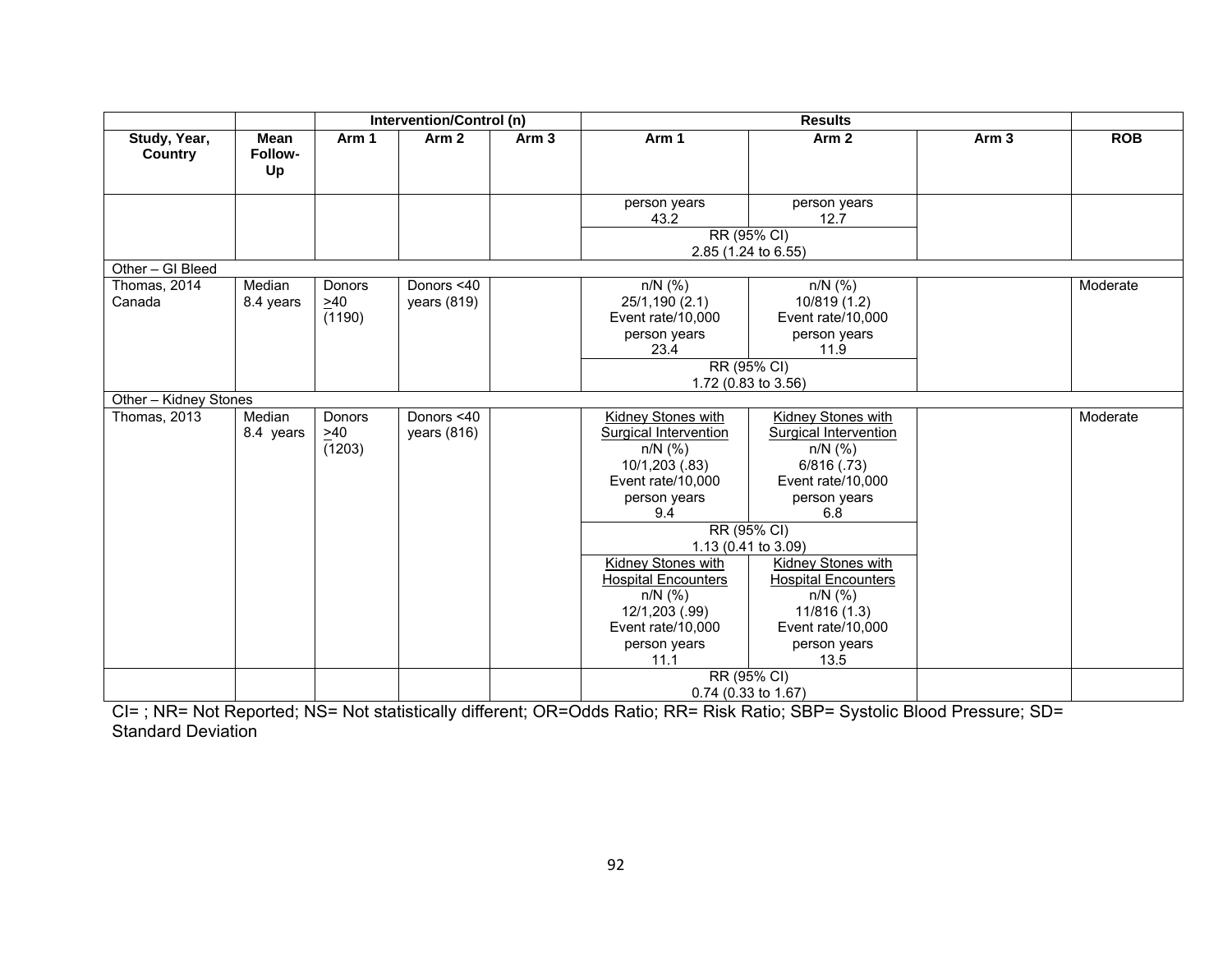#### **Table D8. Long Term Living Kidney Donation Outcomes – Male versus Female Comparisons in Donors versus Healthy Non-Donors**

| Study, Year,                        | <b>Mean</b>                                    |                                   | Intervention/Control (n)                                                                                                                                                                                            |                  |                                                         |                                                                                                   | <b>Results</b>              |              |  |
|-------------------------------------|------------------------------------------------|-----------------------------------|---------------------------------------------------------------------------------------------------------------------------------------------------------------------------------------------------------------------|------------------|---------------------------------------------------------|---------------------------------------------------------------------------------------------------|-----------------------------|--------------|--|
| <b>Country</b>                      | Follow-Up<br>(years)                           | Arm 1                             | Arm <sub>2</sub>                                                                                                                                                                                                    | Arm <sub>3</sub> | Arm 1                                                   | Arm <sub>2</sub>                                                                                  | Arm <sub>3</sub>            | <b>ROB</b>   |  |
| <b>Mortality</b>                    |                                                |                                   |                                                                                                                                                                                                                     |                  |                                                         |                                                                                                   |                             |              |  |
| Mjoen, 2013<br>Norway               | Median<br>D: 15.1<br>years<br>C: 24.9<br>years |                                   | Male sex predicting all-cause mortality in a cohort of<br>donors (1901) and controls (32,621)                                                                                                                       |                  | Adjusted HR (95% CI) <sup>a</sup><br>$1.52(1.41-1.65)$  |                                                                                                   | Moderate                    |              |  |
| Segev, 2010<br><b>United States</b> | Up to 12<br>years                              | <b>Male Donors</b><br>(33, 380)   | Male Non-Donors<br>Kaplan-Meir curves suggest mortality higher in<br>matched controls at 5-12 years follow-up.<br>(33, 380)<br>No numerical values provided, difference at 12<br>years around 1%<br>Log-rank P<.001 |                  |                                                         |                                                                                                   |                             | Low-Moderate |  |
|                                     | Up to $12$<br>years                            | <b>Female Donors</b><br>(46, 967) | Female Non-<br>Donors (46,967)                                                                                                                                                                                      |                  | matched controls at 5-12 years follow-up.               | Kaplan-Meir curves suggest mortality higher in<br>No numerical values provided, difference at 12  |                             |              |  |
| <b>Cardiovascular Outcomes</b>      |                                                |                                   |                                                                                                                                                                                                                     |                  |                                                         | Log-rank P<.001                                                                                   |                             |              |  |
| Garg, 2012<br>Canada                | Median 6.5<br>(max 17.7)                       | Male Donors<br>(812)              | Male Non-Donors<br>(8120)                                                                                                                                                                                           |                  | Death<br>censored CV<br>event $n/N$ (%)<br>20/812(3.3)  | Death<br>censored CV<br>event $n/N$ (%)<br>367/8120 (6.2)<br>HR (95% CI)<br>$0.50(0.30-0.80)$     | P for<br>interaction<br>0.1 | Low-Moderate |  |
|                                     |                                                | Female Donors<br>(1216)           | Female Non-Donors<br>(12160)                                                                                                                                                                                        |                  | Death<br>censored CV<br>event $n/N$ (%)<br>22/1216(2.4) | Death<br>censored CV<br>event $n/N$ (%)<br>243/12160<br>(2.8)<br>HR (95% CI)<br>$0.90(0.60-1.40)$ |                             |              |  |
| <b>ESRD</b>                         |                                                |                                   |                                                                                                                                                                                                                     |                  |                                                         |                                                                                                   |                             |              |  |
| Mjoen, 2013                         | Median                                         |                                   | Male sex predicting ESRD in donors (1901) versus                                                                                                                                                                    |                  | Adjusted Hazard Ratio (95% CI) <sup>a</sup><br>Moderate |                                                                                                   |                             |              |  |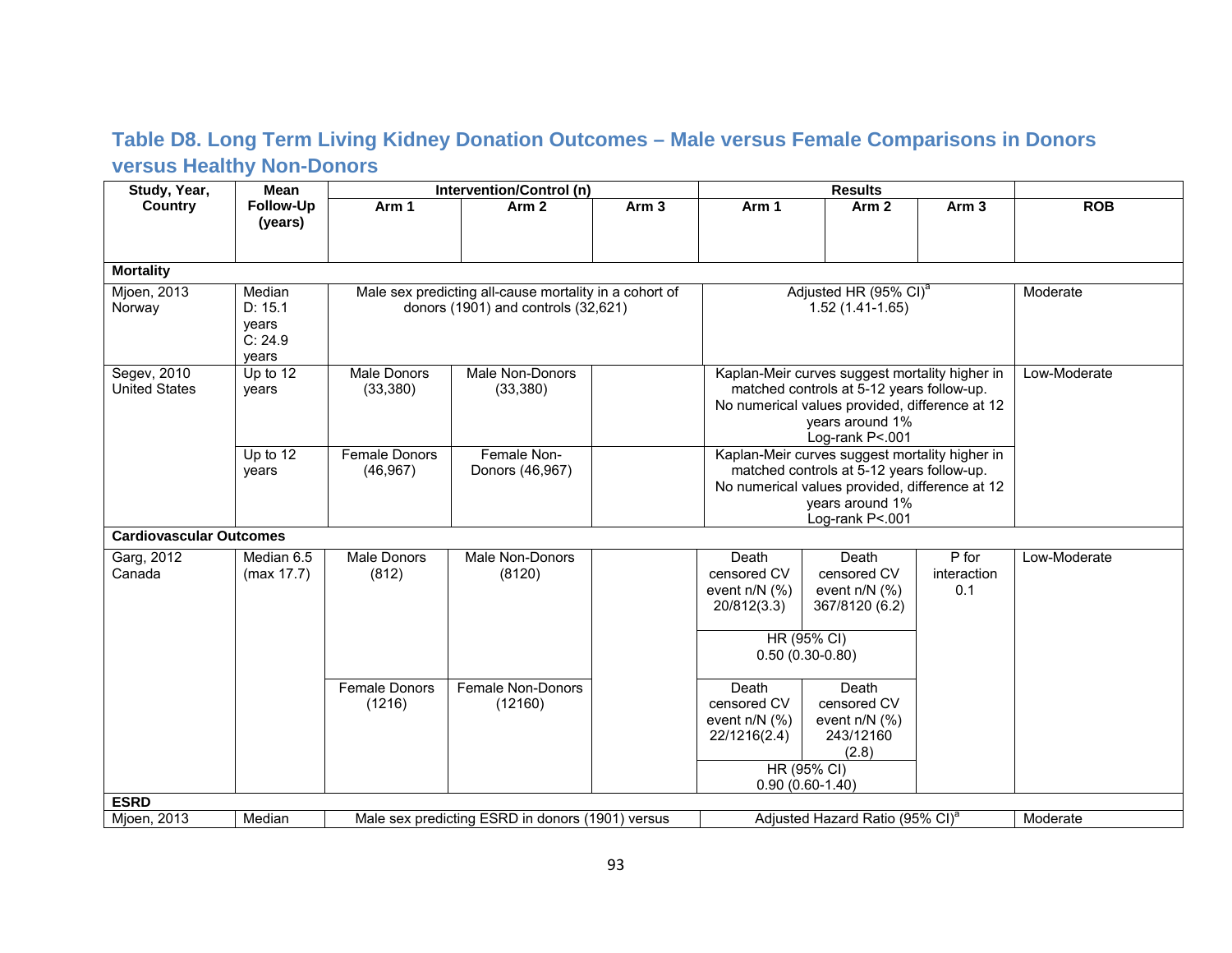| Study, Year,               | Mean       |                      | Intervention/Control (n) |       |                    |                   |                          |            |
|----------------------------|------------|----------------------|--------------------------|-------|--------------------|-------------------|--------------------------|------------|
| <b>Country</b>             | Follow-Up  | Arm 1                | Arm <sub>2</sub>         | Arm 3 | Arm 1              | Arm <sub>2</sub>  | Arm <sub>3</sub>         | <b>ROB</b> |
|                            | (years)    |                      |                          |       |                    |                   |                          |            |
|                            |            |                      |                          |       |                    |                   |                          |            |
| Norway                     | D: 15.1    |                      | controls (32,621)        |       |                    | $0.90(0.43-1.88)$ |                          |            |
|                            | C: 24.9    |                      |                          |       |                    |                   |                          |            |
| Psychosicial               |            |                      |                          |       |                    |                   |                          |            |
| Lentine, 2012              | 7.7 years  | Male donors          | Male non-donors          |       | Depression         | Depression        |                          | Moderate   |
| <b>US</b>                  |            | (2111)               | (2111)                   |       | diagnosis per      | diagnosis         |                          |            |
|                            |            |                      |                          |       | 100 person-        | per 100           |                          |            |
|                            |            |                      |                          |       | years              | person-           |                          |            |
|                            |            |                      |                          |       | 3.1                | years             |                          |            |
|                            |            |                      |                          |       |                    | 4.7               |                          |            |
|                            |            | Female donors        | Female Non-              |       | Depression         | Depression        |                          |            |
|                            |            | (2539)               | donors                   |       | diagnosis per      | diagnosis         |                          |            |
|                            |            |                      | (2539)                   |       | 100 person-        | per 100           |                          |            |
|                            |            |                      |                          |       | years              | person-           |                          |            |
|                            |            |                      |                          |       | 6.6                | years             |                          |            |
|                            |            |                      |                          |       |                    | 9.2               |                          |            |
| <b>Fragility Fractures</b> |            |                      |                          |       |                    |                   |                          |            |
| Garg, 2012                 | Median 6.5 | Male Donors (805)    | Male Non-Donors          |       | $n/N$ (%)          | $n/N$ (%)         | $P$ for                  | Moderate   |
| Canada                     |            |                      | (8050)                   |       | 8/805<br>Event     | 79/8050<br>Event  | interaction<br>0.7       |            |
|                            |            |                      |                          |       | rate/10,000        | rate/10,000       |                          |            |
|                            |            |                      |                          |       | person years       | person            |                          |            |
|                            |            |                      |                          |       | 12.9               | years             |                          |            |
|                            |            |                      |                          |       |                    | 13.1              |                          |            |
|                            |            |                      |                          |       | RR (95% CI)        |                   |                          |            |
|                            |            |                      |                          |       | 1.0 (0.5 to 2.0)   |                   |                          |            |
|                            |            | <b>Female Donors</b> | Female Non-              |       | $n/N$ (%)          | $n/N$ (%)         |                          |            |
|                            |            | (1210)               | Donors (12100)           |       | 17/1210            | 197/12100         |                          |            |
|                            |            |                      |                          |       | Event              | Event             |                          |            |
|                            |            |                      |                          |       | rate/10,000        | rate/10,000       |                          |            |
|                            |            |                      |                          |       | person years       | person            |                          |            |
|                            |            |                      |                          |       | 18.8               | years             |                          |            |
|                            |            |                      |                          |       |                    | 22.4              |                          |            |
|                            |            |                      |                          |       | RR (95% CI)        |                   |                          |            |
|                            |            |                      |                          |       | $0.8$ (0.5 to 1.4) |                   |                          |            |
| <b>GI Bleeding</b>         |            |                      |                          |       |                    |                   |                          |            |
| Thomas, 2014               | Median 8.4 | Male Donors (808)    | Male Non-Donors          |       | $n/N$ (%)          | $n/N$ (%)         | $\overline{P}$ value for | Moderate   |
| Canada                     | years      |                      | (8080)                   |       | 12/808             | 135/8080          | interaction              |            |
|                            |            |                      |                          |       | Event              | Event             | 0.2                      |            |
|                            |            |                      |                          |       | rate/10,000        | rate/10,000       |                          |            |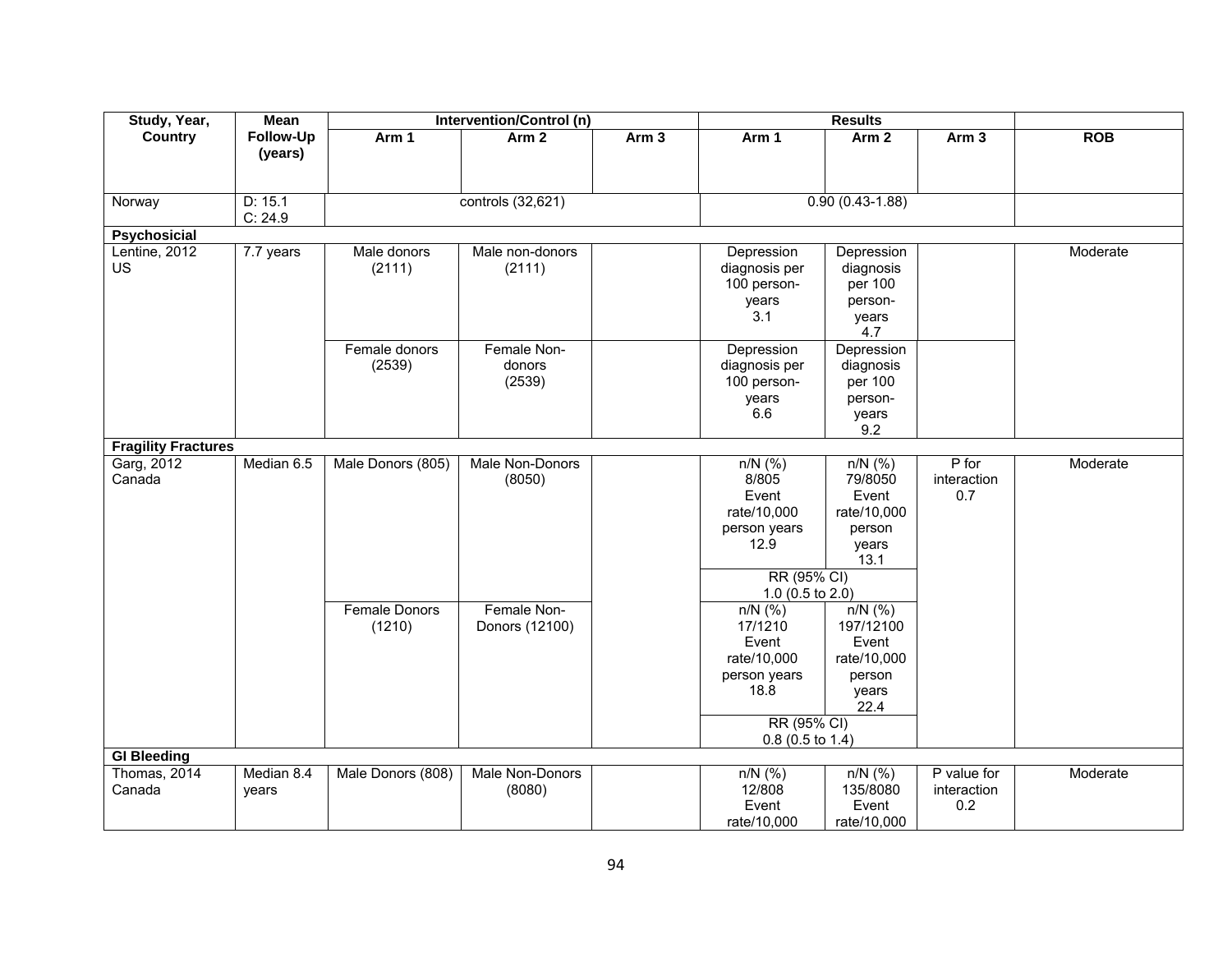| Study, Year,         | <b>Mean</b> |                      | Intervention/Control (n) |                  |                     |                  |                  |            |
|----------------------|-------------|----------------------|--------------------------|------------------|---------------------|------------------|------------------|------------|
| <b>Country</b>       | Follow-Up   | Arm 1                | Arm <sub>2</sub>         | Arm <sub>3</sub> | Arm 1               | Arm <sub>2</sub> | Arm <sub>3</sub> | <b>ROB</b> |
|                      | (years)     |                      |                          |                  |                     |                  |                  |            |
|                      |             |                      |                          |                  |                     |                  |                  |            |
|                      |             |                      |                          |                  | person years        | person           |                  |            |
|                      |             |                      |                          |                  | 15.7                | years            |                  |            |
|                      |             |                      |                          |                  |                     | 17.9             |                  |            |
|                      |             |                      |                          |                  |                     |                  |                  |            |
|                      |             | Female Donors        | Female Non-              |                  | $n/N$ (%)           | $n/N$ (%)        |                  |            |
|                      |             | (1201)               | Donors (12010)           |                  | 23/1201             | 140/12010        |                  |            |
|                      |             |                      |                          |                  | Event               | Event            |                  |            |
|                      |             |                      |                          |                  | rate/10,000         | rate/10,000      |                  |            |
|                      |             |                      |                          |                  | person years        | person           |                  |            |
|                      |             |                      |                          |                  | 20.1                | years<br>12.9    |                  |            |
|                      |             |                      |                          |                  |                     |                  |                  |            |
| <b>Kidney Stones</b> |             |                      |                          |                  |                     |                  |                  |            |
| Thomas, 2013         | Median 8.4  | Male Donors (806)    | Male Non-Donors          |                  | n/N (%) Kidney      | n/N              | $P$ for          | Moderate   |
| Canada               | years       |                      | (8060)                   |                  | stones with         | (%)Kidney        | interaction      |            |
|                      |             |                      |                          |                  | surgical            | stones with      | 0.4              |            |
|                      |             |                      |                          |                  | intervention        | surgical         |                  |            |
|                      |             |                      |                          |                  | 7/806               | intervention     |                  |            |
|                      |             |                      |                          |                  | Event               | 72/8060          |                  |            |
|                      |             |                      |                          |                  | rate/10,000         | Event            |                  |            |
|                      |             |                      |                          |                  | person years<br>9.1 | rate/10,000      |                  |            |
|                      |             |                      |                          |                  |                     | person<br>years  |                  |            |
|                      |             |                      |                          |                  |                     | 13.7             |                  |            |
|                      |             |                      |                          |                  | $n/N$ (%)           | $n/N$ (%)        |                  |            |
|                      |             |                      |                          |                  | Hospitalizations    | Hospitalizat     |                  |            |
|                      |             |                      |                          |                  | for Kidney stones   | ions for         |                  |            |
|                      |             |                      |                          |                  | 7/806               | Kidney           | P for            |            |
|                      |             |                      |                          |                  | Event               | stones           | interaction      |            |
|                      |             |                      |                          |                  | rate/10,000         | 178/8060         | 0.03             |            |
|                      |             |                      |                          |                  | person years        | Event            |                  |            |
|                      |             |                      |                          |                  | 9.1                 | rate/10,000      |                  |            |
|                      |             |                      |                          |                  |                     | person           |                  |            |
|                      |             |                      |                          |                  |                     | years<br>14.2    |                  |            |
|                      |             | <b>Female Donors</b> | Female Non-              |                  | n/N (%) Kidney      | n/N              |                  |            |
|                      |             | (1213)               | Donors (12130)           |                  | stones with         | (%)Kidney        |                  |            |
|                      |             |                      |                          |                  | surgical            | stones with      |                  |            |
|                      |             |                      |                          |                  | intervention        | surgical         |                  |            |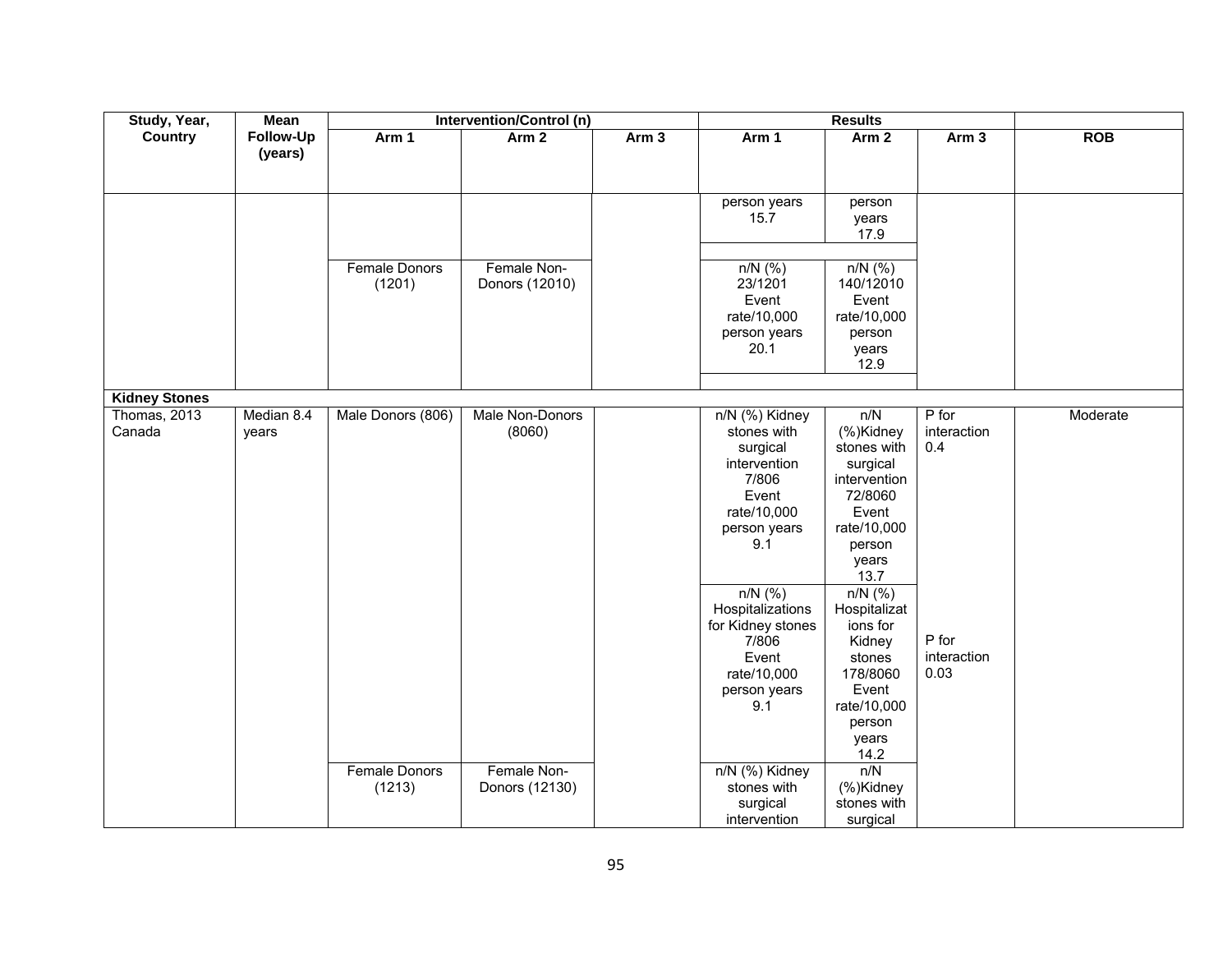| Study, Year,   | Mean                 |       | <b>Intervention/Control (n)</b> |                  |                                                                                                                                                                       |                                                                                                                                                                                                        |                  |            |
|----------------|----------------------|-------|---------------------------------|------------------|-----------------------------------------------------------------------------------------------------------------------------------------------------------------------|--------------------------------------------------------------------------------------------------------------------------------------------------------------------------------------------------------|------------------|------------|
| <b>Country</b> | Follow-Up<br>(years) | Arm 1 | Arm 2                           | Arm <sub>3</sub> | Arm 1                                                                                                                                                                 | Arm <sub>2</sub>                                                                                                                                                                                       | Arm <sub>3</sub> | <b>ROB</b> |
|                |                      |       |                                 |                  | 9/1213<br>Event<br>rate/10,000<br>person years<br>7.7<br>$n/N$ (%)<br>Hospitalizations<br>for Kidney stones<br>16/1213<br>Event<br>rate/10,000<br>person years<br>7.7 | intervention<br>77/12130<br>Event<br>rate/10,000<br>person<br>years<br>7.0<br>$n/N$ (%)<br>Hospitalizat<br>ions for<br>Kidney<br>stones<br>122/12130<br>Event<br>rate/10,000<br>person<br>years<br>7.0 |                  |            |

CI=Confidence Interval ; ESRD= End-Stage Renal Disease; HR= Hazard Ratio

<sup>a</sup> adjusted for age, sex, year of inclusion, blood pressure, BMI and smoking status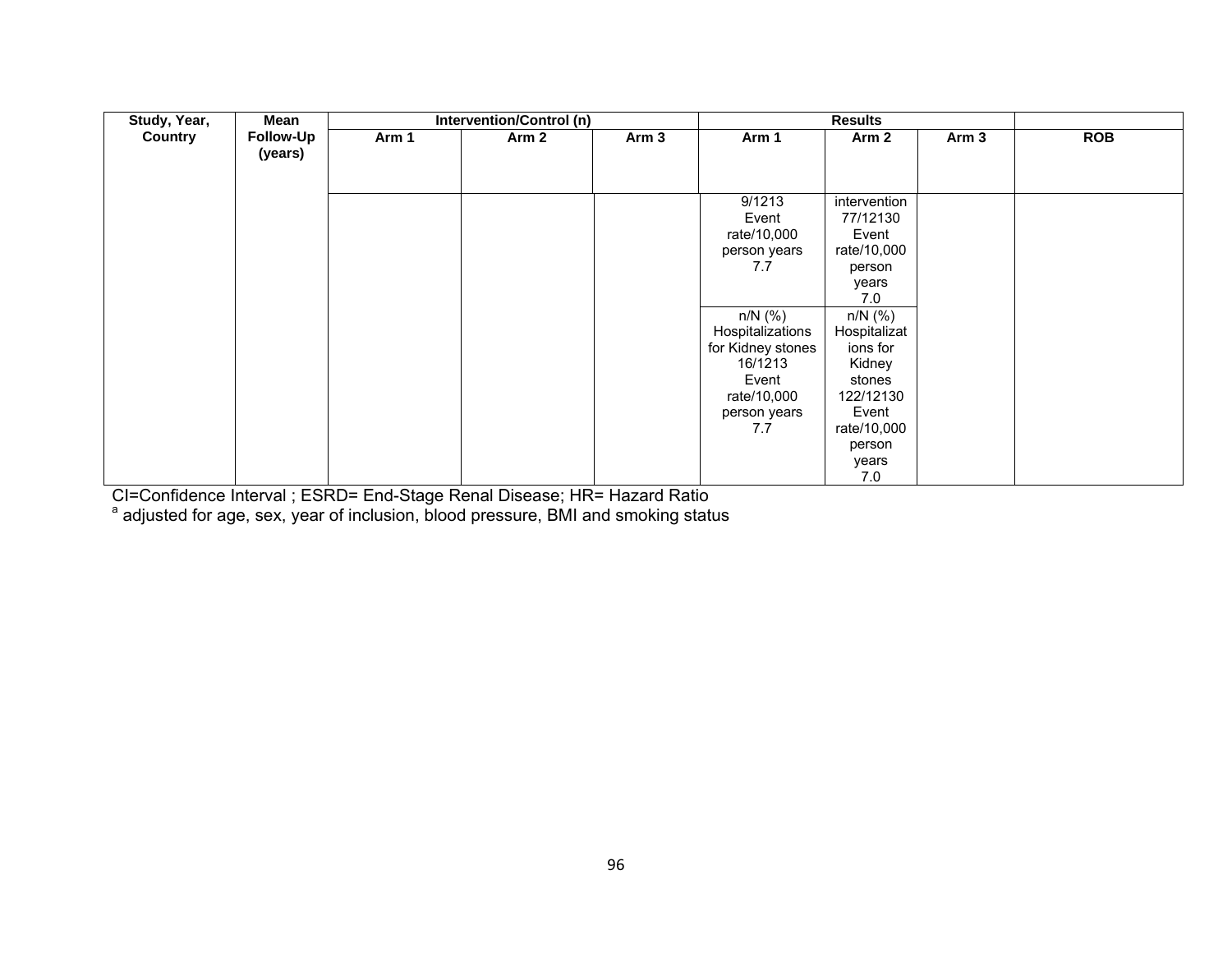| Study, Year,                 | Mean                   |                    |               | Intervention/Control (n) |                   | <b>Results</b>                                            |                   |                                   |                             |               |
|------------------------------|------------------------|--------------------|---------------|--------------------------|-------------------|-----------------------------------------------------------|-------------------|-----------------------------------|-----------------------------|---------------|
| Country                      | Follow-Up              | Arm 1              |               | Arm <sub>2</sub>         | Arm <sub>3</sub>  | Arm 1                                                     |                   | Arm <sub>2</sub>                  | Arm <sub>3</sub>            | <b>ROB</b>    |
|                              | (years)                |                    |               |                          |                   |                                                           |                   |                                   |                             |               |
|                              |                        |                    |               |                          |                   |                                                           |                   |                                   |                             |               |
| <b>Mortality</b>             |                        |                    |               |                          |                   |                                                           |                   |                                   |                             |               |
| <b>Tsai 2013</b>             | Mean: 5.4              | Male Donors        |               | Female                   |                   | $n/N$ (%)                                                 |                   | $n/N$ (%)                         |                             | Low-moderate  |
| Taiwan                       | years                  | (45)               |               | Donors (60)              |                   | 1/45(2.2)                                                 |                   | 1/60(1.7)                         |                             |               |
| Segev 2010                   | Median: 6.3            | Male Donors        |               | Female                   |                   | 12 year mortality 2.7%                                    |                   |                                   | 12 year mortality 1.9%      | Low-Moderate  |
| <b>United States</b>         | years                  | (33, 380)          |               | donors                   |                   |                                                           |                   | HR $(95\% \text{ Cl})^a$ :        |                             |               |
|                              |                        |                    |               | (46, 967)                |                   |                                                           |                   | Male Sex                          |                             |               |
|                              |                        |                    |               |                          |                   |                                                           | 1.7 (1.5 to 2.0)  |                                   |                             |               |
| <b>Cardiovascular Events</b> |                        |                    |               |                          |                   |                                                           |                   |                                   |                             |               |
| Lentine 2010                 | Median 7.7             |                    | Donors (4650) |                          |                   |                                                           |                   | Adjusted HR (95% CI) <sup>b</sup> |                             | Moderate      |
| <b>United States</b>         | years                  |                    |               |                          |                   |                                                           |                   | Male sex                          |                             |               |
|                              |                        |                    |               |                          |                   |                                                           |                   | <b>Medial Claims</b>              |                             |               |
|                              |                        |                    |               |                          |                   |                                                           |                   | 2.11 (1.43-3.10) p<0.05           |                             |               |
| <b>Garg 2012</b>             | Median 6.5             | Female Donors      |               |                          | Male Donors (812) | Death censored CV event n/N                               |                   |                                   | Death censored CV event n/N | Low-Moderate  |
| Canada                       | (max 17.7)             | (1216)             |               |                          |                   | (% )<br>22/1216(2.4)                                      |                   |                                   | (% )<br>20/812(3.3)         |               |
|                              |                        |                    |               |                          |                   |                                                           |                   |                                   |                             |               |
|                              |                        |                    |               |                          |                   | HR of dath censred major cardiovascular event HR(95% CI): |                   |                                   |                             |               |
|                              |                        |                    |               |                          |                   |                                                           | $0.57(0.26-1.23)$ |                                   |                             |               |
| <b>ESRD</b>                  |                        |                    |               |                          |                   |                                                           |                   |                                   |                             |               |
| <b>Tsai 2013</b>             | Mean: 5.4              | Male Donors        |               | Female                   |                   | $n/N$ (%)                                                 |                   | $n/N$ (%)                         |                             | Low-moderate  |
| Taiwan                       | years                  | (45)               |               | Donors (60)              |                   | 1/45(2.2)                                                 |                   | 1/60(1.7)                         |                             |               |
|                              |                        |                    |               |                          |                   |                                                           |                   |                                   |                             |               |
| Cherikh 2011                 | 9.8 years              | <b>Male Donors</b> |               | Female                   |                   | $n/N$ (%)                                                 |                   | $n/N$ (%)                         |                             | High          |
| <b>United States</b>         |                        | (24, 146)          |               | Donors                   |                   | 73/24,146 (0.30)                                          |                   | 53/32,312 (0.16)                  |                             |               |
|                              |                        |                    |               | (32, 312)                |                   | RR (95% CI)<br>2.24 (1.30 to 3.86)                        |                   |                                   |                             |               |
| <b>Wafa 2011</b>             | $NR$ ( $>5$            | Male Donors        |               | Female                   |                   | $n/N$ (%)                                                 |                   | $n/N$ (%)                         |                             | Moderate-High |
| Egypt                        | years)                 | (953)              |               | Donors                   |                   | 6/953(.62)                                                |                   | 2/1047 (.19)                      |                             |               |
|                              |                        |                    |               | (1047)                   |                   | RR (95% CI)                                               |                   |                                   |                             |               |
|                              |                        |                    |               |                          |                   | 3.29 (0.67 to 16.29)                                      |                   |                                   |                             |               |
| Gibney 2008                  | $\overline{\text{NR}}$ | <b>White Male</b>  |               | <b>White Female</b>      |                   | <b>White Male Donors</b>                                  |                   | White Female                      |                             | Moderate-High |
| <b>United States</b>         |                        | Donors             |               | Donors                   |                   | on transplant waiting                                     |                   | Donors on                         |                             |               |
|                              |                        | (23, 413)          |               | (32, 331)                |                   | list                                                      |                   | transplant waiting                |                             |               |
|                              |                        |                    |               |                          |                   | $n/N$ (%)                                                 |                   | list                              |                             |               |
|                              |                        |                    |               |                          |                   | 42/23,413 (.18)                                           |                   | $n/N$ (%)                         |                             |               |

# **Table D9. Long Term Living Kidney Donation Outcomes – Male versus Female Donors**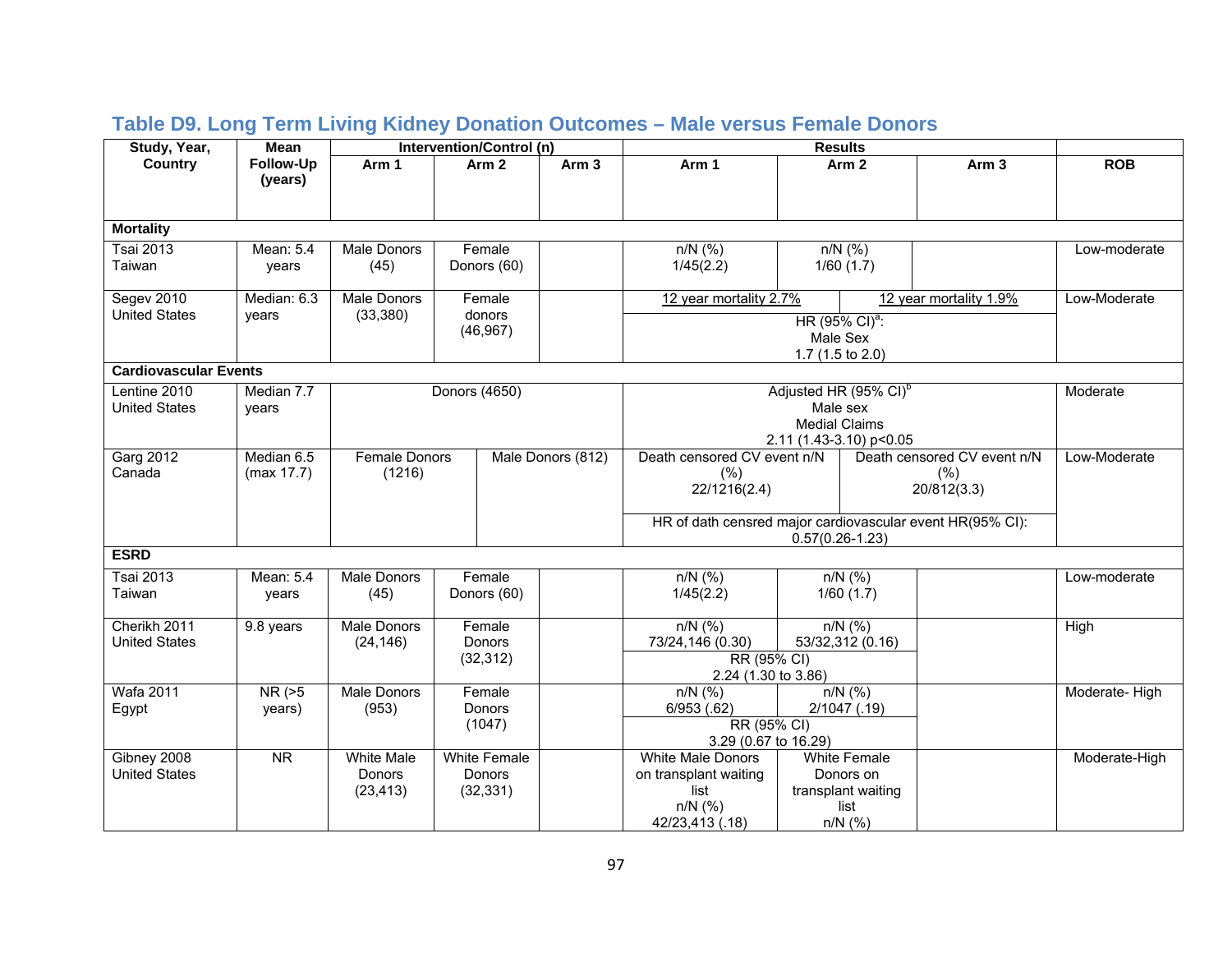| Study, Year,          | <b>Mean</b>            |                    | Intervention/Control (n) |                  |                                          | <b>Results</b>                               |                  |               |
|-----------------------|------------------------|--------------------|--------------------------|------------------|------------------------------------------|----------------------------------------------|------------------|---------------|
| Country               | Follow-Up              | Arm 1              | Arm <sub>2</sub>         | Arm <sub>3</sub> | Arm 1                                    | Arm <sub>2</sub>                             | Arm <sub>3</sub> | <b>ROB</b>    |
|                       | (years)                |                    |                          |                  |                                          |                                              |                  |               |
|                       |                        |                    |                          |                  |                                          |                                              |                  |               |
|                       |                        |                    |                          |                  |                                          |                                              |                  |               |
|                       |                        |                    |                          |                  |                                          | 12/32,331 (.04)                              |                  |               |
|                       |                        |                    |                          |                  | RR (95% CI)                              |                                              |                  |               |
|                       | $\overline{\text{NR}}$ | African            | African                  |                  | 4.83 (2.54 to 9.18)<br>AA Male Donors on | AA Female Donors                             |                  | Moderate-High |
|                       |                        | American           | American                 |                  | <b>Transplant Wait-List</b>              | on Transplant Wait-                          |                  |               |
|                       |                        | <b>Male Donors</b> | Female                   |                  | $n/N$ (%)                                | List                                         |                  |               |
|                       |                        | (4, 545)           | Donors                   |                  | 29/4,545 (.63)                           | $n/N$ (%)                                    |                  |               |
|                       |                        |                    | (5,784)                  |                  |                                          | 21/5,784 (.36)                               |                  |               |
|                       |                        |                    |                          |                  |                                          |                                              |                  |               |
|                       |                        |                    |                          |                  |                                          |                                              |                  |               |
|                       |                        |                    |                          |                  |                                          |                                              |                  |               |
|                       |                        |                    |                          |                  | RR (95% CI)                              |                                              |                  |               |
|                       |                        |                    |                          |                  | 1.76 (1.00 to 3.08)                      |                                              |                  |               |
| Muzaale 2014          | 15 years               | <b>Male Donors</b> | Female                   |                  | Cumulative                               | Cumulative                                   |                  | Low-Moderate  |
| <b>United States</b>  | post-                  | (39449)            | Donors                   |                  | Incidence of ESRD                        | Incidence of ESRD                            |                  |               |
|                       | donation               |                    | (56768)                  |                  | at 15 years per                          | at 15 years per                              |                  |               |
|                       |                        |                    |                          |                  | 10,000 (95% CI)                          | 10,000 (95% CI)                              |                  |               |
| <b>Renal Function</b> |                        |                    |                          |                  | 44.1(22.9-59.1)                          | 21.1(14.9-29.9)                              |                  |               |
| <b>Tsai 2013</b>      | Mean: 5.4              | Male Donors        | Female                   |                  | eGFR<60 n/N (%)                          | eGFR<60 n/N (%)                              |                  | Moderate      |
| Taiwan                | years                  | (45)               | Donors (60)              |                  | 20/45(44.4)                              | 16/60 (26.7)                                 |                  |               |
|                       |                        |                    |                          |                  | RR (95% CI)                              |                                              |                  |               |
|                       |                        |                    |                          |                  | 1.67 (0.98 to 2.84)                      |                                              |                  |               |
| Lentine 2010          | Median 7.7             |                    | Donors (4650)            |                  |                                          | Adjusted Hazard Ratio (95% CI)               |                  |               |
| <b>United States</b>  | years                  |                    |                          |                  |                                          | Male sex                                     |                  |               |
|                       |                        |                    |                          |                  |                                          | Medical Claims for CKD                       |                  |               |
|                       |                        |                    |                          |                  |                                          | 1.64 (1.16-2.34)p<0.05                       |                  |               |
| Ibrahim 2009          | <b>Mean 12.2</b>       |                    | Donors (255)             |                  |                                          | Iohexol GFR <60 mL/min/1.73m <sup>2</sup>    |                  | Moderate      |
| <b>United States</b>  | years                  |                    |                          |                  |                                          | Female sex                                   |                  |               |
|                       |                        |                    |                          |                  |                                          | OR (95% CI) <sup>c</sup>                     |                  |               |
|                       |                        |                    |                          |                  |                                          | 3.11 (1.11-8.67) p=0.003                     |                  |               |
| Lee 2007              | Median: 5.4            |                    | Donors (104)             |                  |                                          | MDRD eGFR<60 mL/min per 1.736 m <sup>2</sup> |                  | Moderate-High |
| Korea                 | years                  |                    |                          |                  |                                          | Male sex                                     |                  |               |
|                       |                        |                    |                          |                  |                                          | OR (95% CI)                                  |                  |               |
| Karakayali 1998       | 10.2 years             | Male Donors        | Female                   |                  | <b>GFR</b>                               | $0.65$ (0.17-2.45) p=0.52<br><b>GFR</b>      |                  | Moderate      |
|                       |                        | (45)               | Donors (57)              |                  | $81.6 + 10.2$                            | $79.4 + 12.3$                                |                  |               |
|                       |                        |                    |                          |                  | P not provided                           |                                              |                  |               |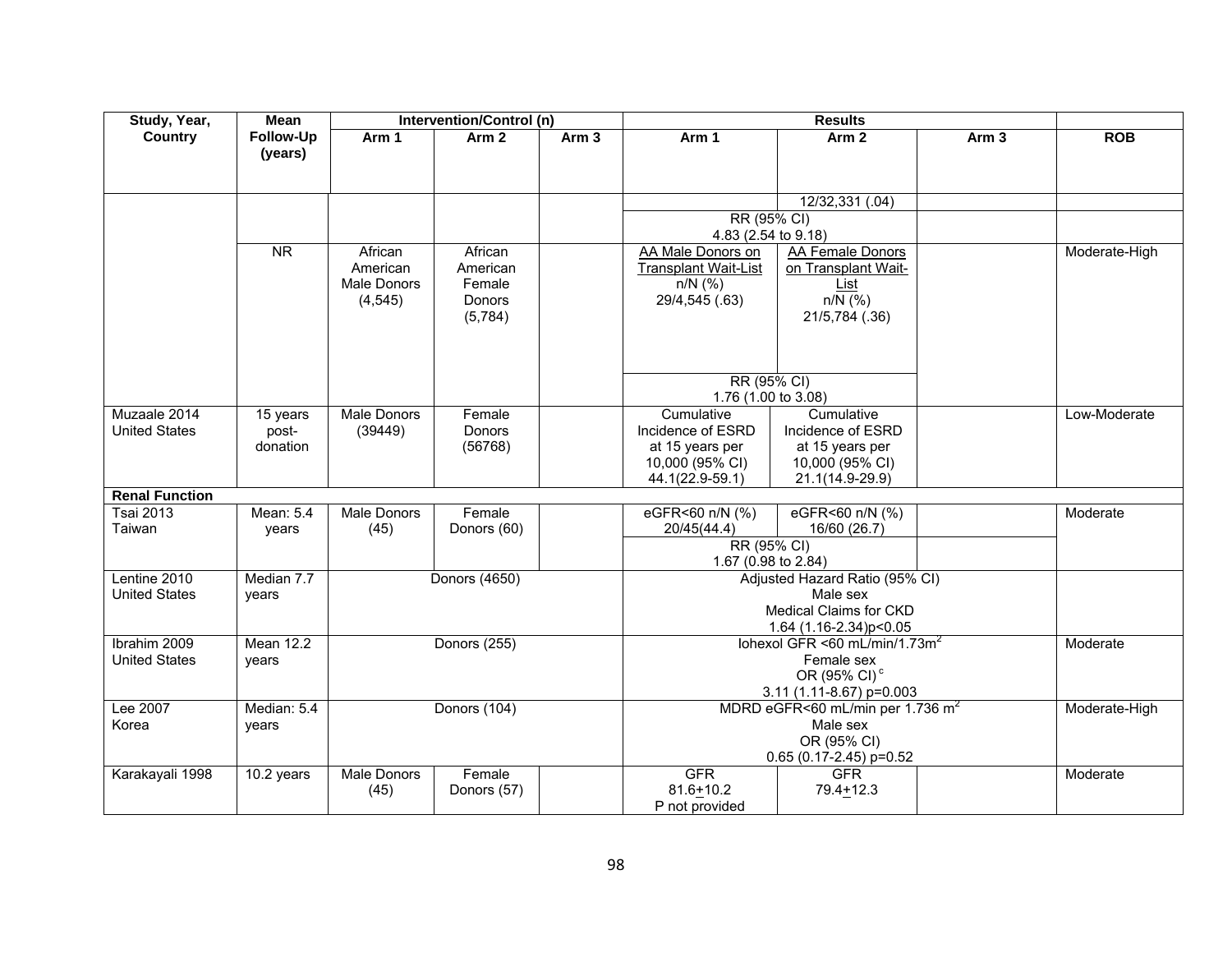| Study, Year,                     | Mean             |                    | Intervention/Control (n)                |                  |                                          | <b>Results</b>                                                   |                  |            |  |  |
|----------------------------------|------------------|--------------------|-----------------------------------------|------------------|------------------------------------------|------------------------------------------------------------------|------------------|------------|--|--|
| Country                          | Follow-Up        | Arm 1              | Arm <sub>2</sub>                        | Arm <sub>3</sub> | Arm 1                                    | Arm <sub>2</sub>                                                 | Arm <sub>3</sub> | <b>ROB</b> |  |  |
|                                  | (years)          |                    |                                         |                  |                                          |                                                                  |                  |            |  |  |
|                                  |                  |                    |                                         |                  |                                          |                                                                  |                  |            |  |  |
|                                  |                  |                    |                                         |                  |                                          |                                                                  |                  |            |  |  |
| Von Zur-Muhlen                   | 11 $+7$ years    | Male Donors        | Female                                  |                  | <b>MDRD</b>                              | <b>MDRD</b>                                                      |                  | Moderate   |  |  |
| 2014<br>Sweden                   |                  | (166)              | Donors (229)                            |                  | eGFRml/min/1.73m <sup>2</sup>            | eGFRml/min/1.73m                                                 |                  |            |  |  |
|                                  |                  |                    |                                         |                  | $69 + 13$<br>P < 0.01                    |                                                                  |                  |            |  |  |
|                                  |                  |                    |                                         |                  |                                          | $65 + 12$                                                        |                  |            |  |  |
|                                  |                  |                    |                                         |                  |                                          |                                                                  |                  |            |  |  |
|                                  |                  |                    |                                         |                  |                                          |                                                                  |                  |            |  |  |
| <b>Proteinuria</b>               |                  |                    |                                         |                  |                                          |                                                                  |                  |            |  |  |
| <b>Tsai 2013</b>                 | Mean: 5.4        | Male Donors        | Female                                  |                  | $>150$ mg/day or $>1+$                   | >150 mg/day or                                                   |                  | Moderate   |  |  |
| Taiwan                           | years            | (45)               | Donors (60)                             |                  | on UA                                    | $>1+$ on UA                                                      |                  |            |  |  |
|                                  |                  |                    |                                         |                  | $n/N$ (%)                                | $n/N$ (%)                                                        |                  |            |  |  |
|                                  |                  |                    |                                         |                  | 7/45(15.6)                               | 5/60(8.3)                                                        |                  |            |  |  |
|                                  |                  |                    |                                         |                  | RR (95% CI)                              |                                                                  |                  |            |  |  |
|                                  |                  |                    |                                         |                  | 1.87 (0.63 to 5.50)                      |                                                                  |                  |            |  |  |
| Ibrahim 2009                     | <b>Mean 12.2</b> |                    | Female sex predicting Albuminuria (255) |                  |                                          | Albuminuria                                                      |                  | Moderate   |  |  |
| <b>United States</b>             | years            |                    |                                         |                  |                                          | Odds Ratio (95% CI)                                              |                  |            |  |  |
|                                  |                  |                    |                                         |                  |                                          | $0.31$ (0.12-0.79) p=0.01                                        |                  |            |  |  |
| Hypertension<br><b>Tsai 2013</b> | Mean: 5.4        | Male Donors        | Female                                  |                  | $>140/90$ mgHg                           | >140/90 mgHg n/N                                                 |                  | Moderate   |  |  |
| Taiwan                           | years            | (45)               | Donors (60)                             |                  | $n/N$ (%)                                | (% )                                                             |                  |            |  |  |
|                                  |                  |                    |                                         |                  | 6/45(13.3)                               | 4/60(6.7)                                                        |                  |            |  |  |
|                                  |                  |                    |                                         |                  | RR (95% CI)                              |                                                                  |                  |            |  |  |
|                                  |                  |                    |                                         |                  | 2.00 (0.60 to 6.67                       |                                                                  |                  |            |  |  |
| Lentine 2010                     | Median 7.7       |                    | Donors (4650)                           |                  |                                          | Male sex predicting HTN                                          |                  | Moderate   |  |  |
| <b>United States</b>             |                  |                    |                                         |                  |                                          | Adjusted Hazard Ratio (95% CI)                                   |                  |            |  |  |
|                                  |                  |                    |                                         |                  |                                          | <b>Medial Claims</b>                                             |                  |            |  |  |
|                                  |                  |                    |                                         |                  |                                          | 1.13 (0.98-21.31)                                                |                  |            |  |  |
|                                  |                  |                    |                                         |                  |                                          | Drug-Treated                                                     |                  |            |  |  |
|                                  |                  |                    |                                         |                  |                                          | 1.21 (1.03-1.43) p<0.05                                          |                  |            |  |  |
| El-Argoudy 2007                  | 10.7 years       | <b>Male Donors</b> | Female                                  |                  | HTN (>140/90)                            | HTN (>140/90)                                                    |                  | High       |  |  |
| Egypt<br>Psychosocial            |                  | (129)              | Donors (201)                            |                  | 17.8% P=0.03                             | 24.7%                                                            |                  |            |  |  |
| Johnson 1999                     | <b>NR</b>        | Male Donors        | Female                                  |                  |                                          | Female donors were more likely to find the overall experience of |                  | High       |  |  |
| <b>United States</b>             |                  | (204)              | Donors (320)                            |                  |                                          | donation more stressful. (SF-36)                                 |                  |            |  |  |
|                                  |                  |                    |                                         |                  |                                          | OR (95% CI)                                                      |                  |            |  |  |
|                                  |                  |                    |                                         |                  |                                          | 1.8 $p=0.1$                                                      |                  |            |  |  |
| Mjoen 2011,                      | 12.6 years       | Male Donors        | Female                                  |                  | Male donors were not more likely to have |                                                                  |                  | Moderate   |  |  |
| Norway                           |                  | 544 (39.5%)        | Donors                                  |                  | doubt towards donation                   |                                                                  |                  |            |  |  |
|                                  |                  |                    | 833(60.5%)                              |                  | Adjusted <sup>d</sup> OR (95% CI)        |                                                                  |                  |            |  |  |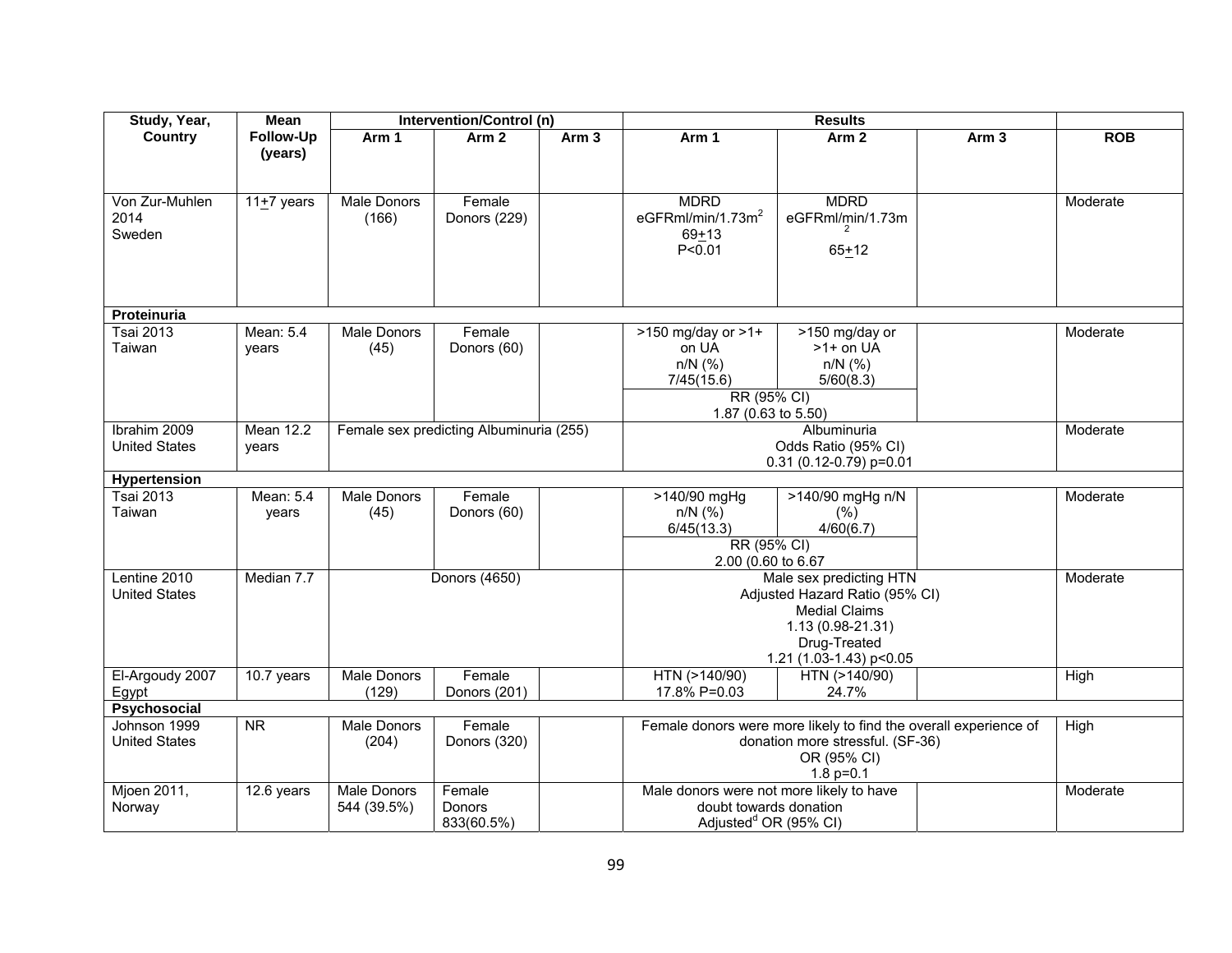| Study, Year,                       | <b>Mean</b> |                    | Intervention/Control (n) |                  |                                              | <b>Results</b>                  |                  |            |  |
|------------------------------------|-------------|--------------------|--------------------------|------------------|----------------------------------------------|---------------------------------|------------------|------------|--|
| Country                            | Follow-Up   | Arm 1              | Arm <sub>2</sub>         | Arm <sub>3</sub> | Arm 1                                        | Arm <sub>2</sub>                | Arm <sub>3</sub> | <b>ROB</b> |  |
|                                    | (years)     |                    |                          |                  |                                              |                                 |                  |            |  |
|                                    |             |                    |                          |                  |                                              |                                 |                  |            |  |
|                                    |             |                    |                          |                  | $1.1$ $(0.7-1.8)$                            |                                 |                  |            |  |
| Lentine 2012                       |             | Male donors        | Female                   |                  |                                              |                                 |                  | Moderate   |  |
| US.                                | 4.9 years   | (2111)             | donors (2539)            |                  | Depression diagnosis<br>per 100 person-years | Depression<br>diagnosis per 100 |                  |            |  |
|                                    |             |                    |                          |                  | 3.1                                          | person-years                    |                  |            |  |
|                                    |             |                    |                          |                  |                                              | 6.6                             |                  |            |  |
| <b>Diabetes</b>                    |             |                    |                          |                  |                                              |                                 |                  |            |  |
| Lentine 2010                       | Median 7.7  |                    | Donors (4650)            |                  |                                              | Male sex predicting Diabetes    |                  | Moderate   |  |
| <b>United States</b>               | years       |                    |                          |                  |                                              | Adjusted HR (95% CI)            |                  |            |  |
|                                    |             |                    |                          |                  |                                              | <b>Medial Claims</b>            |                  |            |  |
|                                    |             |                    |                          |                  |                                              | $0.91(0.68-1.22)$               |                  |            |  |
|                                    |             |                    |                          |                  |                                              | Drug-Treated                    |                  |            |  |
|                                    |             |                    |                          |                  |                                              | 1.10 (0.73-1.66)                |                  |            |  |
| <b>Other - Fragility Fractures</b> |             |                    |                          |                  |                                              |                                 |                  |            |  |
| Garg 2012                          | 6.9 years   | <b>Male Donors</b> | Female                   |                  | $n/N$ (%)                                    | $n/N$ (%)                       |                  | Moderate   |  |
| Canada                             |             | (805)              | Donors                   |                  | 8/805 (.99)                                  | 17/1,210 (1.4)                  |                  |            |  |
|                                    |             |                    | (1210)                   |                  | Event rate/10,000                            | Event rate/10,000               |                  |            |  |
|                                    |             |                    |                          |                  | person years                                 | person years                    |                  |            |  |
|                                    |             |                    |                          |                  | 12.9                                         | 18.8                            |                  |            |  |
|                                    |             |                    |                          |                  | RR (95% CI)                                  |                                 |                  |            |  |
|                                    |             |                    |                          |                  | 0.71 (0.31 to 1.63)                          |                                 |                  |            |  |
| Other - GI Bleed<br>Thomas 2014    | Median 8.4  | <b>Male Donors</b> | Female                   |                  | $n/N$ (%)                                    | $n/N$ (%)                       |                  | Moderate   |  |
| Canada                             |             |                    | Donors                   |                  | 12/808 (1.5)                                 | 23/1,201 (1.9)                  |                  |            |  |
|                                    | years       | (808)              | (1,201)                  |                  | Event rate/10,000                            | Event rate/10,000               |                  |            |  |
|                                    |             |                    |                          |                  | person years                                 | person years                    |                  |            |  |
|                                    |             |                    |                          |                  | 15.7                                         | 20.1                            |                  |            |  |
|                                    |             |                    |                          |                  | RR (95% CI)                                  |                                 |                  |            |  |
|                                    |             |                    |                          |                  | 0.78 (0.39 to 1.55)                          |                                 |                  |            |  |

CI=Confidence Interval ; HTN= Hypertension ; OR=Odds Ratio; RR= Risk Ratio

<sup>a</sup> adjusted for sex, time since donation, current BMI, creatinine level at donation, smoking status and systolic and diastolic blood pressure.

<sup>b</sup> calculated by means of multivariate Cox regression

 $\textdegree$  adjusted for age, sex, year of inclusion, blood pressure, BMI and smoking status

<sup>d</sup>Adjusted for age, time since donation, relationship, medical problems, graft loss in recipient.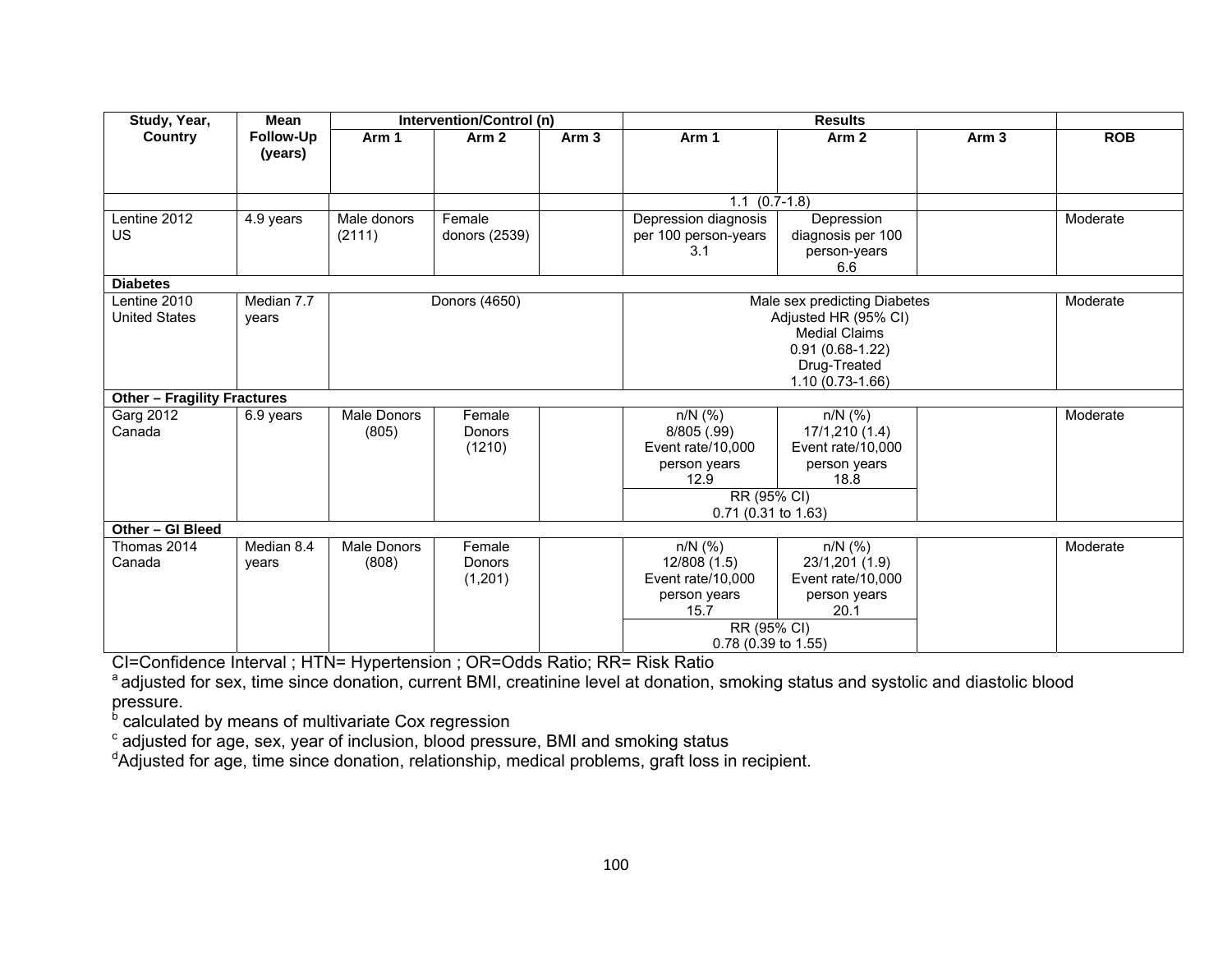### **Table D10. Long Term Living Kidney Donation Outcomes: African American Donors versus Healthy African American Non-Donors**

| Study, Year,          | Follow-   |                        | Intervention/Control (n) |                  |                             |                                                |  |                   |              |
|-----------------------|-----------|------------------------|--------------------------|------------------|-----------------------------|------------------------------------------------|--|-------------------|--------------|
| <b>Country</b>        | Up        | Arm 1                  | Arm <sub>2</sub>         | Arm <sub>3</sub> | Arm 1                       | Arm <sub>2</sub>                               |  | Arm <sub>3</sub>  | <b>ROB</b>   |
|                       | (years)   |                        |                          |                  |                             |                                                |  |                   |              |
| <b>Mortality</b>      |           |                        |                          |                  |                             |                                                |  |                   |              |
| Segev 2010            | Median:   | African American       | African American         |                  |                             | Kaplan-Meir curves suggest mortality higher in |  |                   | Low-Moderate |
| <b>United States</b>  | 6.3       | Donors                 | Non-donors               |                  |                             | matched black non-donors compared to black     |  |                   |              |
|                       |           |                        |                          |                  |                             | donors starting at 2 years of follow-up, Log-  |  |                   |              |
|                       |           |                        |                          |                  |                             | rank P<0.001                                   |  |                   |              |
|                       |           |                        |                          |                  |                             |                                                |  |                   |              |
|                       |           | <b>White Donors</b>    | White Non-               |                  |                             | Kaplan-Meir curves suggest mortality higher in |  |                   |              |
|                       |           |                        | donors                   |                  |                             | matched white non-donors compared to white     |  |                   |              |
|                       |           |                        |                          |                  |                             | donors starting at 2 years of follow-up, Log-  |  |                   |              |
|                       |           |                        |                          |                  |                             | rank P<0.001                                   |  |                   |              |
| <b>ESRD</b>           |           |                        |                          |                  |                             |                                                |  |                   |              |
| Muzaale 2014          | Median    | African American       | African American         |                  | Absolute risk of            | Absolute risk of                               |  | RR (95% CI)       | Low-Moderate |
| <b>United States</b>  | 7.6 years | Donors                 | Non-donors               |                  | ESRD per 10,000             | ESRD per 10,000                                |  | 3.0(1.9 to 4.7)   |              |
|                       |           | 12,387 (13)            | 12,387 (13)              |                  | (95% CI)                    | $(95\% \text{ Cl})$                            |  | Absolute risk     |              |
|                       |           |                        |                          |                  | 74.7 (47.8-105.8)           | 23.9 (1.6-62.4)                                |  | increase per      |              |
|                       |           |                        |                          |                  | 10,000<br>50.8(p<0.001)     |                                                |  |                   |              |
|                       |           | <b>Hispanic Donors</b> | Hispanic Non-            |                  | Absolute risk of            | Absolute risk of                               |  | RR (95% CI)       |              |
|                       |           | 12,061 (13)            | Donors                   |                  | ESRD per 10,000             | ESRD per 10,000                                |  | 4.7 (2.1 to 10.7) |              |
|                       |           |                        | 12,061 (13)              |                  | $(95\% \text{ Cl})$         | $(95% \text{ Cl})$                             |  | Absolute risk     |              |
|                       |           |                        |                          |                  | 32.6 (17.9-59.1)            | $6.7(0.0-15.0)$                                |  | increase per      |              |
|                       |           |                        |                          |                  |                             |                                                |  | 10,000            |              |
|                       |           |                        |                          |                  |                             |                                                |  | 25.9 (p=0.002)    |              |
|                       |           | <b>White Donors</b>    | White Non-               |                  | Absolute risk of            | Absolute risk of                               |  | RR (95% CI)       |              |
|                       |           | 71,769 (75)            | Donors                   |                  | ESRD per 10,000             | ESRD per 10,000                                |  | 45.0 (2.7 to      |              |
|                       |           |                        | 71,769 (75)              |                  | $(95% \text{ Cl})$          | (95% CI)                                       |  | 741.8)            |              |
|                       |           |                        |                          |                  | 22.7 (15.6-30.1)            | $0(0.0-0.0)$                                   |  | Absolute risk     |              |
|                       |           |                        |                          |                  |                             |                                                |  | increase per      |              |
|                       |           |                        |                          |                  |                             |                                                |  | 10,000            |              |
|                       |           |                        |                          |                  |                             |                                                |  | 22.7 (p<0.001)    |              |
| <b>Renal Function</b> |           |                        |                          |                  |                             |                                                |  |                   |              |
| Doshi 2013            | 6.8       | African American       | African American         |                  | Change in creatinine        | Change in creatinine                           |  | eGFR              | Moderate     |
| <b>USA</b>            |           | <b>Donors</b>          | Non-donors               |                  | $0.9 \pm 0.2$ to            | (stable)                                       |  | 50<               |              |
|                       |           | (103)                  | (235)                    |                  | $1.2 \pm 0.3$ mg/dL         | $0.9 \pm 0.2$ mg/dL                            |  | mL/min/1          |              |
|                       |           |                        |                          |                  |                             |                                                |  | .73 m2            |              |
|                       |           |                        |                          |                  | Change in eGFR              | Change in eGFR                                 |  | RR (95%           |              |
|                       |           |                        |                          |                  | $109 \pm 20$ to $77 \pm 19$ | (stable)                                       |  | CI) 75            |              |
|                       |           |                        |                          |                  | mL/min/1.73 m2              | $109 \pm 17$ mL/min/1.73                       |  | (4.5)             |              |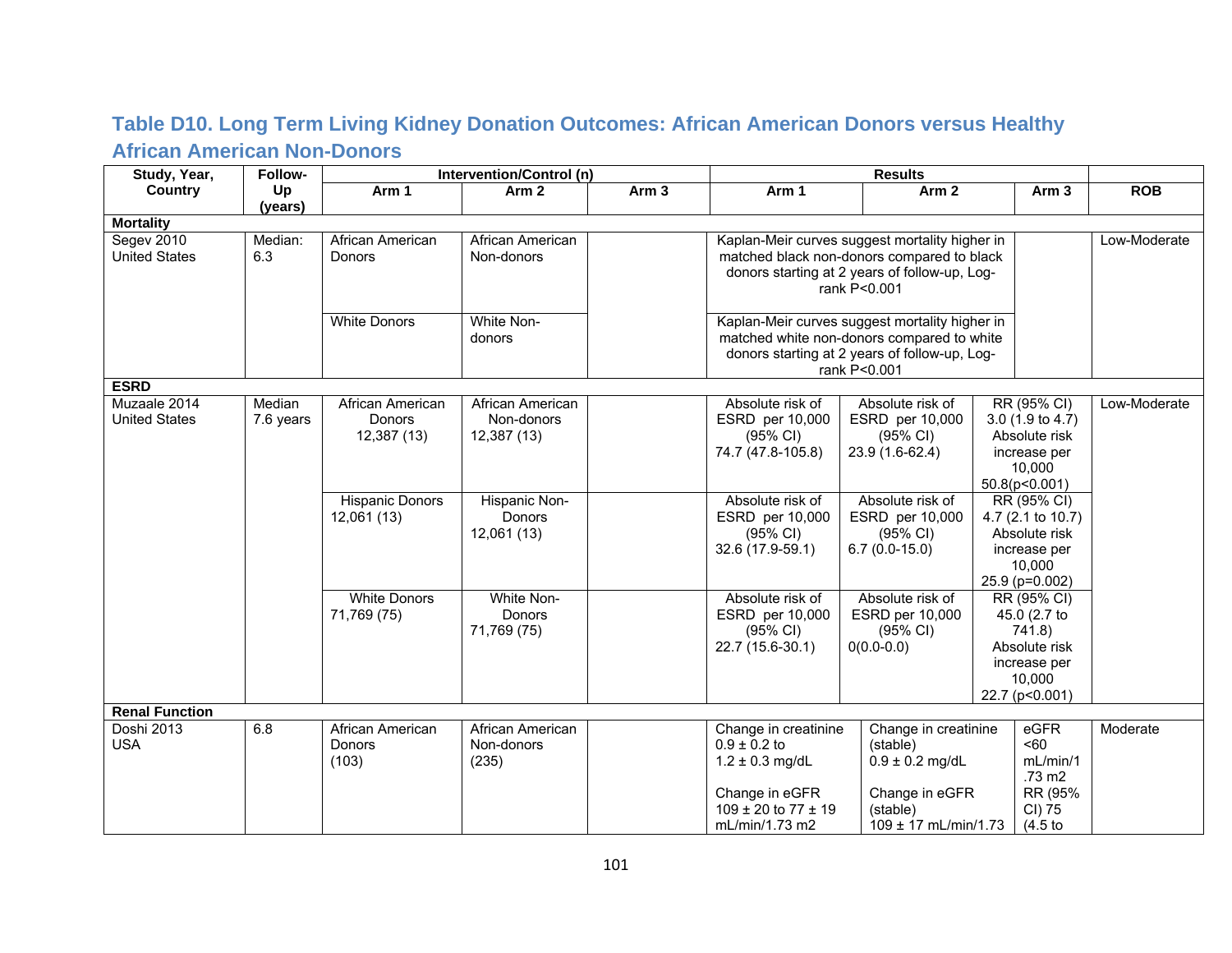| Study, Year,                        | Follow-                                     |                                     | Intervention/Control (n)                |                  |                                                                                                                                         | <b>Results</b>                                                                                                                                                                 |                  |            |
|-------------------------------------|---------------------------------------------|-------------------------------------|-----------------------------------------|------------------|-----------------------------------------------------------------------------------------------------------------------------------------|--------------------------------------------------------------------------------------------------------------------------------------------------------------------------------|------------------|------------|
| <b>Country</b>                      | Up<br>(years)                               | Arm 1                               | Arm <sub>2</sub>                        | Arm <sub>3</sub> | Arm 1                                                                                                                                   | Arm <sub>2</sub>                                                                                                                                                               | Arm <sub>3</sub> | <b>ROB</b> |
|                                     |                                             |                                     |                                         |                  |                                                                                                                                         | m <sub>2</sub>                                                                                                                                                                 | 1236)            |            |
|                                     |                                             |                                     |                                         |                  | Proportion with eGFR<br><60 mL/min/1.73 m2<br>16 (15.5%)<br>$e$ GFR $<$ 45<br>mL/min/1.73 m2<br>6(6%)<br>eGFR<30<br>mL/min/1.73 m2<br>0 | Proportion with eGFR<br><60 mL/min/1.73 m2<br>$\Omega$<br>eGFR<45<br>mL/min/1.73 m2<br>0<br>eGFR<30<br>mL/min/1.73 m2<br>0                                                     |                  |            |
| Proteinuria                         |                                             |                                     |                                         |                  |                                                                                                                                         |                                                                                                                                                                                |                  |            |
| Doshi, 2013<br><b>United States</b> | Mean<br>D: 6.8<br>years<br>ND: 6.4<br>years | African American<br>Donors (103)    | African American<br>Non-donors<br>(235) |                  | <b>Urinary Albumin</b><br>mean (SD)<br>15lg/mg (41)<br>$p = 0.06$<br>Microalbuminuria<br>$n/N$ (%)<br>6/103(5.8)                        | <b>Urinary Albumin</b><br>Mean (SD)<br>7lg/mg (11)<br>Microalbuminuria<br>$n/N$ (%)<br>9/235(3.8)<br>RR (95%CI)<br>1.52 (0.55 to 4.16)                                         |                  | Moderate   |
| <b>Hypertension</b>                 |                                             |                                     |                                         |                  |                                                                                                                                         |                                                                                                                                                                                |                  |            |
| Doshi, 2013<br><b>United States</b> | Mean<br>D: 6.8<br>ND: 6.4                   | African American<br>Donors<br>(103) | African American<br>Non-donors<br>(235) |                  | HTN (BP>140/90 or<br>medications)<br>n/N (95% CI)<br>42/103(40.8)                                                                       | HTN (BP>140/90 or<br>medications)<br>n/N(95%)<br>42/235(17.9)<br>Absolute difference<br>22.9% (12.2 to 33.6%)<br>RR of HTN: 2.3(1.6 to 3.3)<br>ARR: 2.4 (1.7-3.4) <sup>a</sup> |                  | Moderate   |
| <b>Diabetes</b>                     |                                             |                                     |                                         |                  |                                                                                                                                         |                                                                                                                                                                                |                  |            |
| Doshi, 2013<br><b>United States</b> | Mean<br>D: 6.8<br>ND: 6.4                   | African American<br>Donors<br>(103) | African American<br>Non-donors<br>(235) |                  | <b>Diabetes</b><br>$2(1.9\%)$                                                                                                           | <b>Diabetes</b><br>4(1.7%)<br>RR (95% CI)<br>1.14 (0.21 to 6.13)                                                                                                               |                  | Moderate   |
|                                     |                                             |                                     |                                         |                  |                                                                                                                                         |                                                                                                                                                                                |                  |            |

BP= Blood Pressure; D= Donors; HTN= Hypertension; ND=Non‐Donors

 $a$ adjusted for baseline differences in medical insurance and eGFR.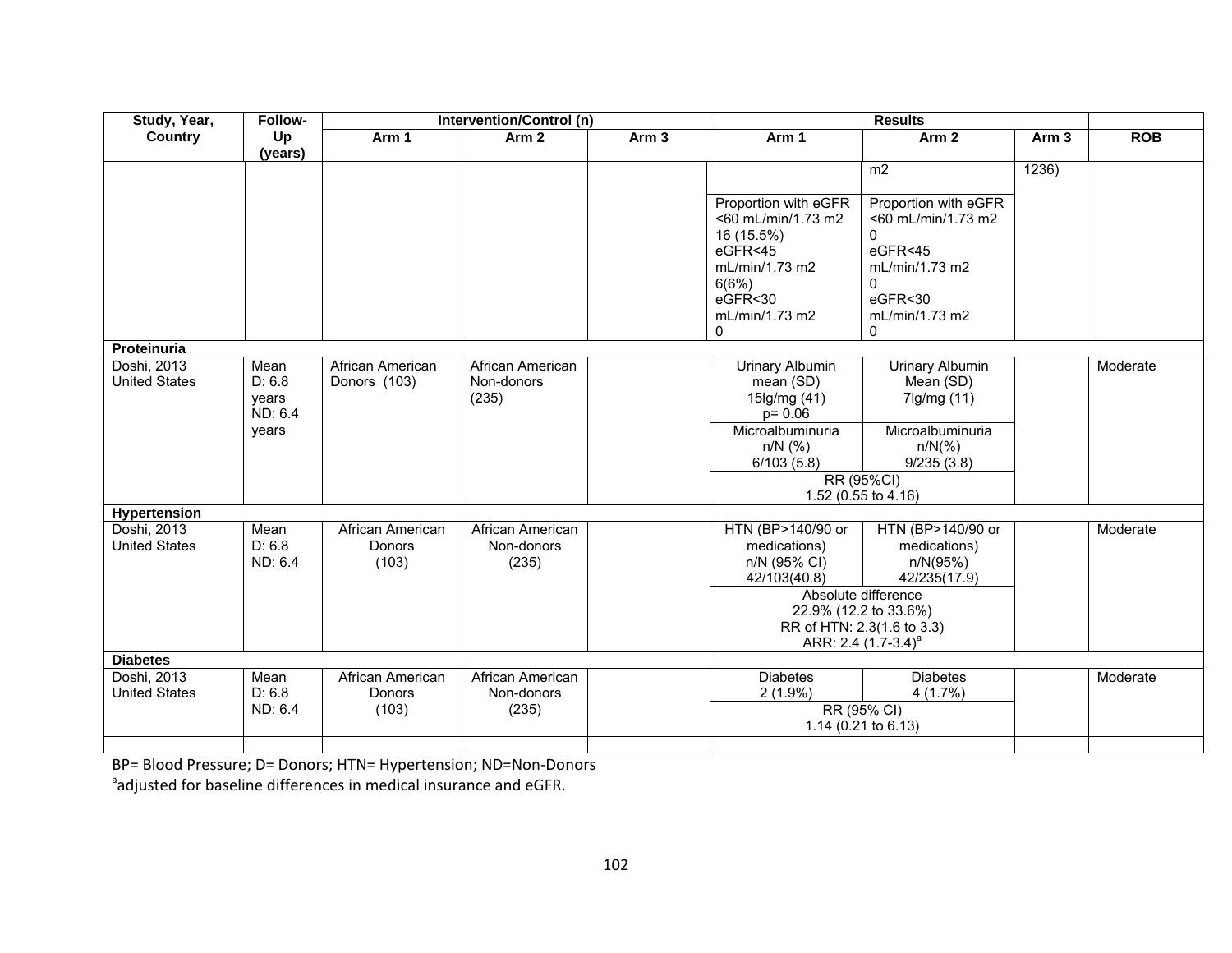| Study, Year,                         | <b>Follow-</b>       |                                               | Intervention/Control (n)                         |                                             |                                                                                                                  | <b>Results</b>                                                                                                    |                                                                                              |              |
|--------------------------------------|----------------------|-----------------------------------------------|--------------------------------------------------|---------------------------------------------|------------------------------------------------------------------------------------------------------------------|-------------------------------------------------------------------------------------------------------------------|----------------------------------------------------------------------------------------------|--------------|
| Country                              | Up<br>(years)        | Arm 1                                         | Arm <sub>2</sub>                                 | Arm <sub>3</sub>                            | Arm 1                                                                                                            | Arm <sub>2</sub>                                                                                                  | Arm <sub>3</sub>                                                                             | <b>ROB</b>   |
| <b>Mortality</b>                     |                      |                                               |                                                  |                                             |                                                                                                                  |                                                                                                                   |                                                                                              |              |
| Segev 2010<br><b>United States</b>   | Median:<br>6.3 years | <b>Black donors</b><br>(10, 505)              | Hispanic donors<br>(9,846)                       | White donors<br>(9,846)                     | HR (95% CI)<br>$1.3(1.0-1.6)$<br>12 year mortality<br>2.8%                                                       | HR (95% CI)<br>$0.6(0.4-0.9)$                                                                                     | Reference<br>12 year<br>mortality<br>1.7%                                                    | Low-Moderate |
| Storsley 2010<br>Canada              | 14 years             | <b>Aboriginal Donors</b><br>(38)              | <b>White Donors</b><br>(76)                      |                                             | $n/N$ (%)<br>4/38(10.5)<br>$p = NS$<br>RR (95% CI)                                                               | $n/N$ (%)<br>6/76(7.9)                                                                                            |                                                                                              | High         |
|                                      |                      |                                               |                                                  |                                             | 1.33 (0.40 to 4.44)                                                                                              |                                                                                                                   |                                                                                              |              |
| <b>Cardiovascular Events</b>         |                      |                                               |                                                  |                                             |                                                                                                                  |                                                                                                                   |                                                                                              |              |
| Lentine 2010<br><b>United States</b> | Median<br>7.7 years  | Black Donors (609)                            | <b>Hispanic Donors</b><br>(381)                  | White (non-<br>Hispanic)<br>Donors (3548)   | Cardiovascular<br>Disease<br>Adjusted RR <sup>a</sup><br>(95%CI)<br><b>Medical Claims</b><br>$1.15(0.63 - 2.11)$ | Cardiovascular<br>Disease<br>Adjusted RR <sup>a</sup><br>(95% CI)<br><b>Medical Claims</b><br>$0.91(0.37 - 2.26)$ | Reference                                                                                    | Moderate     |
| <b>ESRD</b>                          |                      |                                               |                                                  |                                             |                                                                                                                  |                                                                                                                   |                                                                                              |              |
| Cherikh 2011<br><b>United States</b> | 9.8 years            | <b>Black donors</b><br>(7, 333)               | White donors<br>(40, 398)                        |                                             | $n/N$ (%)<br>59/7,333 (0.8)<br>RR (95% CI)<br>6.02 (4.16 to 8.70)                                                | $n/N$ (%)<br>54/40,398 (.13)                                                                                      |                                                                                              | Moderate     |
| Muzaale 2014<br><b>United States</b> | Median<br>7.6years   | <b>Black Donors</b><br>$n$ (%)<br>12,387 (13) | <b>Hispanic Donors</b><br>$n$ (%)<br>12,061 (13) | <b>White Donors</b><br>N(% )<br>71,769 (75) | Cum Incidence of<br><b>ESRD</b> at 15 years per<br>10,000 (95% CI)<br>74.7 (47.8-105.8)                          | Cum Incidence<br>of ESRD at 15<br>years per 10,000<br>(95% CI)<br>32.6 (17.9-59.1)                                | Cum<br>Incidence of<br>ESRD at 15<br>years per<br>10,000 (95%<br>CI)<br>22.7 (15.6-<br>30.1) | Low-Moderate |
| Lentine 2010<br><b>United States</b> | Median<br>7.7 years  | Black Donors (271)                            | <b>Hispanic Donors</b><br>(179)                  | White (non-<br>Hispanic)<br>Donors (1,786)  | <b>CKD</b> requiring<br>dialysis<br>$n/N$ (%)<br>2/271(0.7)<br>p=0.02<br>$RR(95\% \text{ Cl})^b$                 | <b>CKD</b> requiring<br>dialysis<br>$n/N$ (%)<br>1/179(0.5)<br>p=0.10<br>RR(95% CI) <sup>b</sup>                  | <b>CKD</b><br>requiring<br>dialysis<br>$n/N$ (%)<br>0/1786(0)                                | Moderate     |

# **Table D11. Long Term Living Kidney Donation Outcomes: Comparison between Donor Racial Subgroups**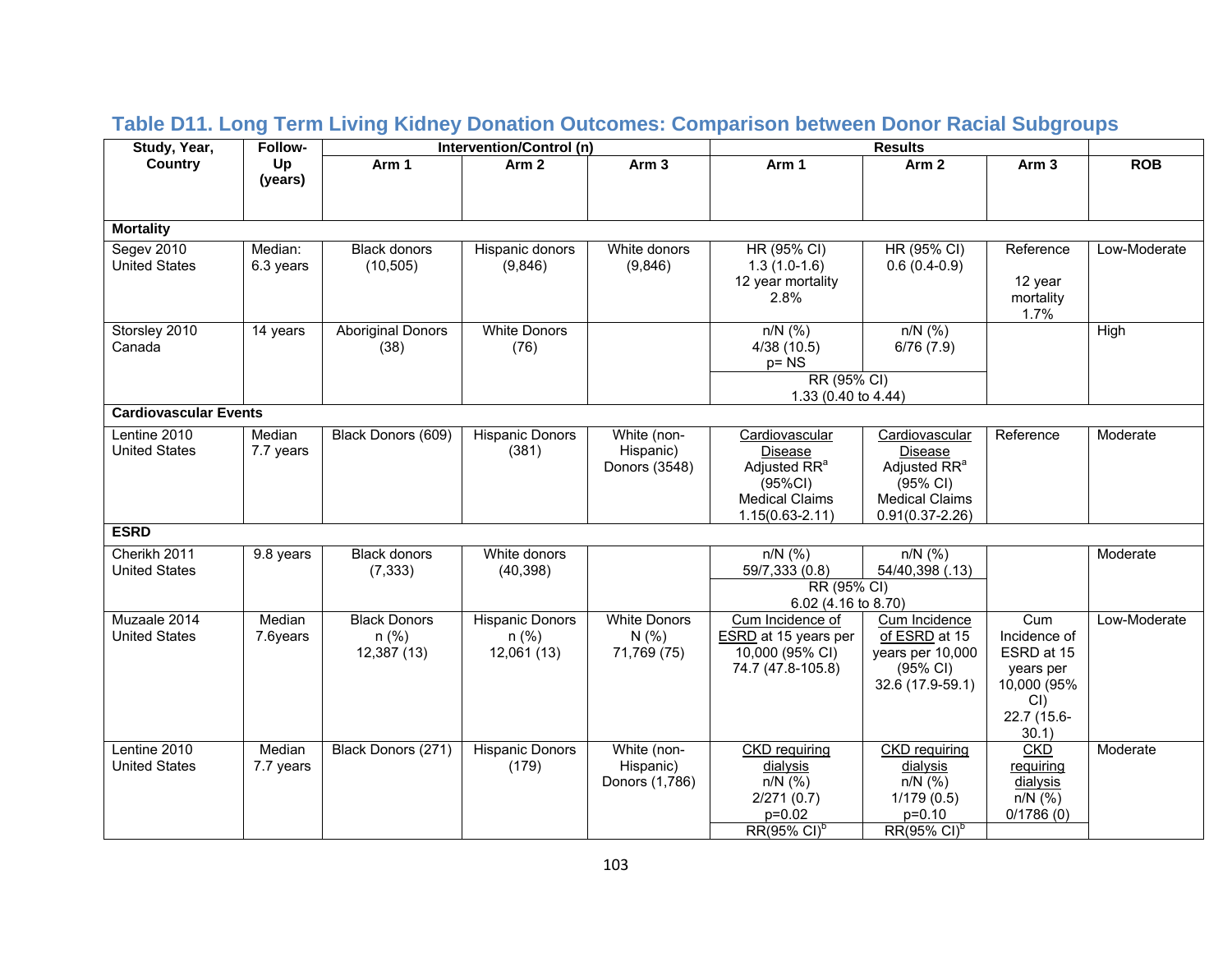| Study, Year,          | Follow-   |                          | Intervention/Control (n) |                     |                               | <b>Results</b>            |                  |               |
|-----------------------|-----------|--------------------------|--------------------------|---------------------|-------------------------------|---------------------------|------------------|---------------|
| <b>Country</b>        | Up        | Arm 1                    | Arm <sub>2</sub>         | Arm <sub>3</sub>    | Arm 1                         | Arm <sub>2</sub>          | Arm <sub>3</sub> | <b>ROB</b>    |
|                       | (years)   |                          |                          |                     |                               |                           |                  |               |
|                       |           |                          |                          |                     |                               |                           |                  |               |
|                       |           |                          |                          |                     |                               |                           |                  |               |
|                       |           |                          |                          |                     | 13.19 (1.20 to<br>144.95)     | 29.78 (1.22 to<br>728.47) |                  |               |
| Storsley 2010         | 14 years  | <b>Aboriginal Donors</b> | <b>White Donors</b>      |                     | $n/N$ (%)                     | $n/N$ (%)                 |                  | High          |
| Canada                |           | (38)                     | (76)                     |                     | 1/38(2.6)                     | 0/76(0)                   |                  |               |
|                       |           |                          |                          |                     | RR (95% CI)                   |                           |                  |               |
|                       |           |                          |                          |                     | 5.92 (0.25 to 142.06)         |                           |                  |               |
| Gibney 2007           | Mean      | African American         | <b>Hispanic Donors</b>   | White Donors n      | On Transplant Wait-           | On Transplant             | On               | Moderate-High |
| <b>United States</b>  | 17.6      | Donors*                  | $n$ (%)                  | (% )                | list                          | Wait-list                 | Transplant       |               |
|                       | years     | $n$ (%)                  | 7375 (12)                | 42,419 (68)         | $n/N(\%)$                     | $n/N(\%)$                 | Wait-list n(%)   |               |
|                       |           | 8889 (14)                |                          |                     | 45/8,889 (0.5)                | 11/7,375 (.14)            | 41(.09)          |               |
|                       |           |                          |                          |                     | RR (95% CI) <sup>a</sup>      | RR (95% CI) <sup>a</sup>  |                  |               |
|                       |           |                          |                          |                     | 5.24 (3.43 to 7.99)           | 1.54 (0.79 to 3.0)        |                  |               |
| <b>Renal Function</b> |           |                          |                          |                     |                               |                           |                  |               |
| Lentine 2010          | Median    | <b>Black Donors</b>      | <b>Hispanic Donors</b>   | White (non-         | AHR (95% CI) of               | AHR (95% CI) of           | Reference        | Moderate      |
| <b>United States</b>  | 7.7 years | Medicare Insured         | Medicare Insured         | Hispanic)           | <b>Medical Claims for</b>     | <b>Medical Claims</b>     |                  |               |
|                       |           | (271)                    | (179)                    | Donors              | <b>CKD</b>                    | for CKD                   |                  |               |
|                       |           |                          |                          | Medicare            | $2.32(1.48-3.62)$             | $1.90(1.05 - 3.43)$       |                  |               |
|                       |           |                          |                          | Insured             |                               |                           |                  |               |
|                       |           |                          |                          | (1,786)             |                               |                           |                  |               |
| Lentine 2014          | Median    | Black Donors (325)       | <b>Hispanic Donors</b>   | White (non-         | <b>CKD</b>                    | <b>CKD</b>                | Reference        | Moderate      |
| <b>United States</b>  | 7.7 years | Medicare-Insured         | (228)                    | Hispanic)           | Adjusted $HR^a$ (95%          | Adjusted HR <sup>a</sup>  |                  |               |
|                       |           |                          | Medicare Insured         | Donors (3,342)      | CI)                           | (95% CI)                  |                  |               |
|                       |           |                          |                          | Medicare<br>Insured | $1.84(1.37 - 2.47)$           | $1.13(0.75-1.70)$         |                  |               |
|                       |           | Black Donors (609)       | <b>Hispanic Donors</b>   | White (non-         | <b>CKD</b>                    | <b>CKD</b>                | Reference        |               |
|                       |           | Privately Insured        | (381)                    | Hispanic)           | Adjusted HR <sup>a</sup> (95% | Adjusted HR <sup>a</sup>  |                  |               |
|                       |           |                          | Privately Insured        | Donors (3548)       | $CI$ )                        | (95% CI)                  |                  |               |
|                       |           |                          |                          | Privately           | 2.32 (1.48-3.62)              | 1.90 (1.05-3.43)          |                  |               |
|                       |           |                          |                          | Insured             |                               | p<0.001                   |                  |               |
| Storsley 2010         | 14 years  | <b>Aboriginal Donors</b> | <b>White Donors</b>      |                     | eGFR (MDRD)                   | eGFR (MDRD)               |                  | High          |
| Canada                |           | (31)                     | (64)                     |                     | ml/min, mean (SD)             | ml/min, mean              |                  |               |
|                       |           |                          |                          |                     | 77(17)                        | (SD)                      |                  |               |
|                       |           |                          |                          |                     |                               | 67 (13)                   |                  |               |
|                       |           |                          |                          |                     | Adjusted mean                 |                           |                  |               |
|                       |           |                          |                          |                     | difference (95% CIC           |                           |                  |               |
|                       |           |                          |                          |                     | $5.9(-0.6-12.5)$              | Ref                       |                  |               |
| <b>Proteinuria</b>    |           |                          |                          |                     |                               |                           |                  |               |
| Lentine 2014          | Median    | Black Donors (325)       | <b>Hispanic Donors</b>   | White (non-         | Adjusted HR <sup>a</sup> (95% | Adjusted HR <sup>a</sup>  | Reference        | Moderate      |
|                       | 6.0 years | Medicare-Insured         | (228)                    | Hispanic)           | $CI$ )                        | (95% CI)                  |                  |               |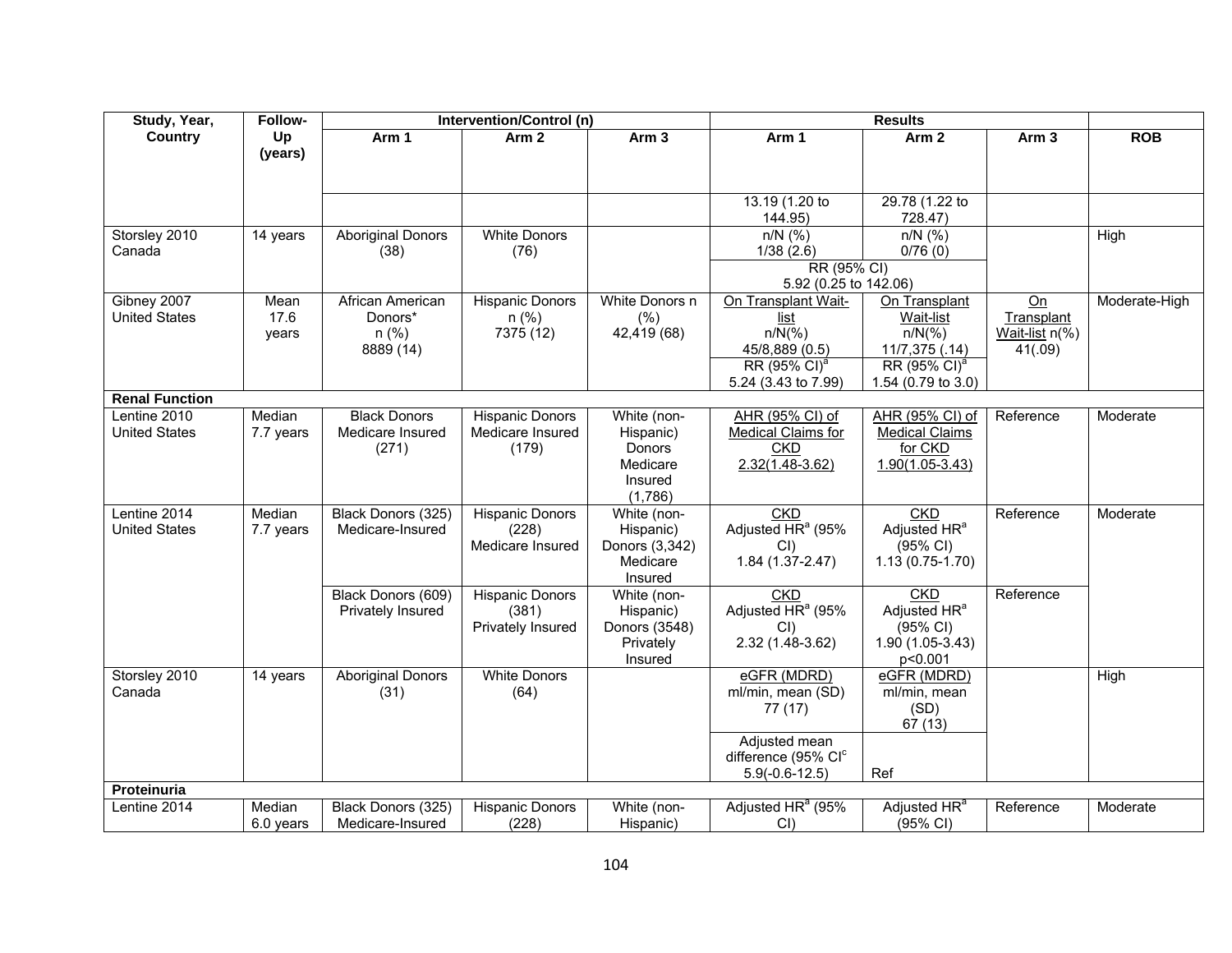| Study, Year,                         | Follow-             |                                         | Intervention/Control (n)                             |                                                                  |                                                                                                                                                          | <b>Results</b>                                                                                               |                    |            |
|--------------------------------------|---------------------|-----------------------------------------|------------------------------------------------------|------------------------------------------------------------------|----------------------------------------------------------------------------------------------------------------------------------------------------------|--------------------------------------------------------------------------------------------------------------|--------------------|------------|
| Country                              | Up<br>(years)       | Arm 1                                   | Arm <sub>2</sub>                                     | Arm <sub>3</sub>                                                 | Arm 1                                                                                                                                                    | Arm <sub>2</sub>                                                                                             | $\overline{Arm}$ 3 | <b>ROB</b> |
|                                      |                     |                                         | Medicare Insured                                     | Donors (3342)<br>Medicare<br>Insured                             | $2.44(1.45-4.11)$                                                                                                                                        | $0.98(0.40-2.44)$                                                                                            |                    |            |
|                                      |                     | Black Donors (609)<br>Privately Insured | <b>Hispanic Donors</b><br>(381)<br>Privately Insured | White (non-<br>Hispanic)<br>Donors (3548)<br>Medicare<br>Insured | Adjusted HR <sup>a</sup> (95%<br>CI<br>$2.27(1.32 - 3.89)$                                                                                               | Adjusted HR <sup>a</sup><br>(95% CI)<br>$1.47(0.67 - 3.26)$                                                  | Reference          |            |
| Storsley 2010<br>Canada              | 14 years            | <b>Aboriginal Donors</b><br>(29)        | <b>White Donors</b><br>(57)                          |                                                                  | >0.3g/day or<br>abnormal alb/cr<br>$n/N$ (%)<br>6/29(21)<br>RR (95% CI)                                                                                  | >0.3g/day or<br>abnormal alb/cr<br>$n/N$ (%)<br>2/57(4)                                                      |                    | High       |
| <b>Hypertension</b>                  |                     |                                         |                                                      |                                                                  | 5.89 (1.27 to 27.41)                                                                                                                                     |                                                                                                              |                    |            |
| Lentine 2014                         | Median<br>6.0 years | Black Donors (325)<br>Medicare-Insured  | <b>Hispanic Donors</b><br>(228)<br>Medicare Insured  | White (non-<br>Hispanic)<br>Donors (3342)<br>Medicare<br>Insured | Adjusted HR <sup>a</sup> (95%<br>CI<br>$1.41(1.17-1.70)$                                                                                                 | Adjusted HR <sup>a</sup><br>(95% CI)<br>$1.11(0.95-1.46)$                                                    | Reference          | Moderate   |
|                                      |                     | Black Donors (609)<br>Privately Insured | <b>Hispanic Donors</b><br>(381)<br>Privately Insured | White (non-<br>Hispanic)<br>Donors (3548)<br>Medicare<br>Insured | <b>Adjusted Hazard</b><br>Ratio <sup>ª</sup> (95% CI)<br>1.52 (1.23-1.88)                                                                                | <b>Adjusted Hazard</b><br>Ratio <sup>ª</sup> (95% CI)<br>$1.36(1.04-1.78)$                                   | Reference          |            |
| Lentine 2010<br><b>United States</b> | Median<br>7.7 years | Black Donors (609)                      | <b>Hispanic Donors</b><br>(381)                      | White (non-<br>Hispanic)<br>Donors (3548)                        | Adjusted RR <sup>a</sup> (95%<br>$CI$ )<br>Drug-Treated<br>1.31 (1.02-1.68)                                                                              | Adjusted RR <sup>a</sup><br>$(95% \text{ Cl})$<br>Drug-Treated<br>$1.03(0.73-1.46)$                          | Reference          | Moderate   |
| Storsley 2010<br>Canada              | 14 years            | <b>Aboriginal Donors</b><br>(31)        | <b>White Donors</b><br>(64)                          |                                                                  | HTN (>140/90)<br>13(42%)<br>Adjusted OR<br>$6.3(1.8-22.1)$<br>HTN >10 yrs post<br>donation<br>13/21 (62%)<br>$P = 0.001$<br>HTN >20 yrs post<br>donation | HTN (>140/90)<br>12(18%)<br>Ref<br>HTN >10 yrs<br>post donation<br>7/38(18%)<br>HTN >20 yrs<br>post donation |                    | High       |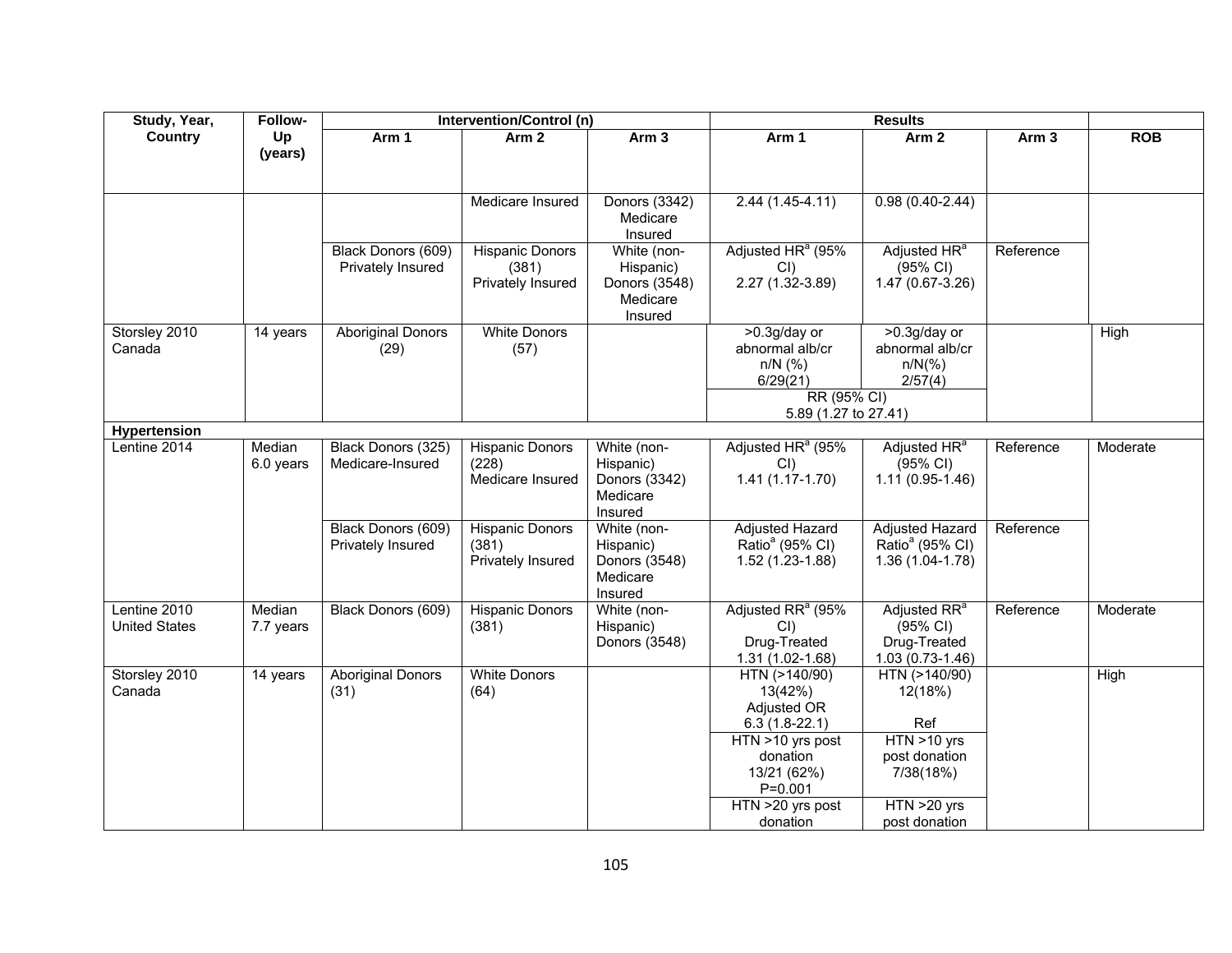| Study, Year,                              | Follow-             |                                         | Intervention/Control (n)                             |                                                                  |                                                                                                                                                                                                                                                                                                       | <b>Results</b>                                                                                                                      |                  |            |
|-------------------------------------------|---------------------|-----------------------------------------|------------------------------------------------------|------------------------------------------------------------------|-------------------------------------------------------------------------------------------------------------------------------------------------------------------------------------------------------------------------------------------------------------------------------------------------------|-------------------------------------------------------------------------------------------------------------------------------------|------------------|------------|
| <b>Country</b>                            | Up<br>(years)       | Arm 1                                   | Arm <sub>2</sub>                                     | Arm <sub>3</sub>                                                 | Arm 1                                                                                                                                                                                                                                                                                                 | Arm <sub>2</sub>                                                                                                                    | Arm <sub>3</sub> | <b>ROB</b> |
|                                           |                     |                                         |                                                      |                                                                  | 11/11 (100%)<br>P<0.0001                                                                                                                                                                                                                                                                              | 3/16(19%)                                                                                                                           |                  |            |
|                                           |                     |                                         |                                                      |                                                                  | $#$ of meds<br>1:9(29%)<br>$2:2(6.5\%)$<br>$3:2(6.5\%)$<br>$P = NS$                                                                                                                                                                                                                                   | $#$ of meds<br>$1:6(9.3\%)$<br>$2:4(6.2\%)$<br>$3:2(3.1\%)$                                                                         |                  |            |
| Psychosocial                              |                     |                                         |                                                      |                                                                  |                                                                                                                                                                                                                                                                                                       |                                                                                                                                     |                  |            |
| <b>Gross 2013</b><br><b>United States</b> | 17 years            | <b>White Donors</b><br>(2282)           | <b>Black/African</b><br>American Donors<br>(113)     |                                                                  | Whites reported higher level of social functioning than<br>Black/African American. (p=0.0007). White donors likely to<br>report good health than African Americans (p=0.0034) and<br>other races (p=0.0004). Americans scored higher on the<br>compared to participants of the AAHP (African American | General Health Perceptions domain of the SF-36<br>Health Project).(p<0.0001).                                                       |                  | High       |
| Lentine 2012<br><b>United States</b>      | Median<br>7.7 years |                                         | Donors (4650)                                        |                                                                  | White, non-Hispanic (reference: non-white race or Hispanic                                                                                                                                                                                                                                            | Depression diagnosis by claims HR(95% CI)<br>ethnicity): 2.07(1.50-2.86), p<0.0001                                                  |                  | Moderate   |
| <b>Diabetes</b>                           |                     |                                         |                                                      |                                                                  |                                                                                                                                                                                                                                                                                                       |                                                                                                                                     |                  |            |
| Lentine 2014<br><b>United States</b>      | Median<br>6.0 years | Black Donors (325)<br>Medicare-Insured  | <b>Hispanic Donors</b><br>(228)<br>Medicare Insured  | White (non-<br>Hispanic)<br>Donors (3342)<br>Medicare<br>Insured | Adjusted HR <sup>a</sup> (95%<br>$CI$ )<br>$1.57(1.16-2.12)$                                                                                                                                                                                                                                          | Adjusted HR <sup>a</sup><br>(95% CI)<br>2.13 (1.56-2.92)                                                                            | Reference        | Moderate   |
|                                           |                     | Black Donors (609)<br>Privately Insured | <b>Hispanic Donors</b><br>(381)<br>Privately Insured | White (non-<br>Hispanic)<br>Donors (3548)<br>Pirvately Insured   | Adjusted HR <sup>a</sup> (95%<br>CI<br>$1.64(1.07-2.51)$                                                                                                                                                                                                                                              | Adjusted HR <sup>a</sup><br>(95% CI)<br>$1.86(1.12-3.10)$                                                                           | Reference        |            |
| Lentine 2010<br><b>United States</b>      | Median<br>7.7 years | Black Donors (609)                      | <b>Hispanic Donors</b><br>(381)                      | White (non-<br>Hispanic)<br>Donors (3548)                        | Adjusted HR <sup>a</sup><br>(95% CI)<br><b>Medical Claims</b><br>1.52 (1.00-2.30)<br>Drug-Treated<br>2.31 (1.33-3.98)                                                                                                                                                                                 | Adjusted HR <sup>a</sup><br>$(95% \text{ Cl})$<br><b>Medical Claims</b><br>$1.65(1.00-2.74)$<br>Drug-Treated<br>$2.94(1.57 - 5.51)$ | Reference        | Moderate   |
| Storsley 2010<br>Canada                   | 14 years            | <b>Aboriginal Donors</b><br>(31)        | <b>White Donors</b><br>(64)                          |                                                                  | Overall<br>6(19%)<br>p=0.005<br>>20 yrs of follow-up                                                                                                                                                                                                                                                  | Overall<br>1(2%)<br>>20 yrs of follow-                                                                                              |                  | High       |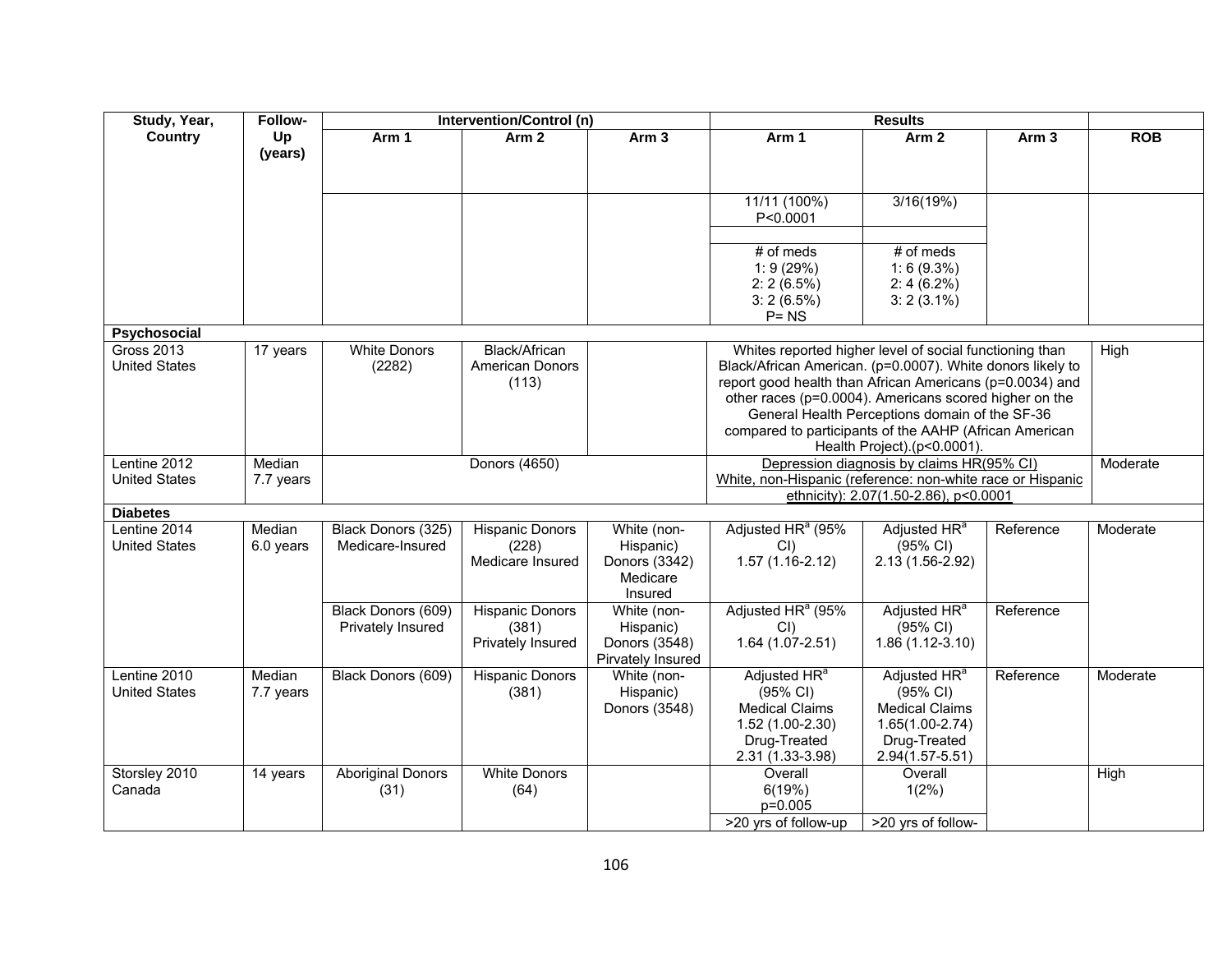| Study, Year,   | Follow- |                                               | Intervention/Control (n) |       |                  | <b>Results</b> |            |  |
|----------------|---------|-----------------------------------------------|--------------------------|-------|------------------|----------------|------------|--|
| <b>Country</b> | Up      | Arm <sub>3</sub><br>Arm <sub>2</sub><br>Arm 1 |                          | Arm 1 | Arm <sub>2</sub> | Arm 3          | <b>ROB</b> |  |
|                | (years) |                                               |                          |       |                  |                |            |  |
|                |         |                                               |                          |       |                  |                |            |  |
|                |         |                                               |                          |       |                  |                |            |  |
|                |         |                                               |                          |       | 5/11(45%)        | up 1/15(6%)    |            |  |
|                |         |                                               |                          |       | $P = 0.007$      |                |            |  |

BP= Blood Pressure; CI=Confidence Interval; ESRD= End-Stage Renal Disease; GFR= Glomerular Filtration Rate; HR= Hazard

Ratio; MDRD= Modification of Diet in Renal Disease, OR=Odds Ratio; RR= Risk Ratio, SD= Standard Deviation

a adjustment method unclear

**PRisk Ratio is calculated with White donors as the comparison.** 

c Sample size for other races too small. No statistical differences.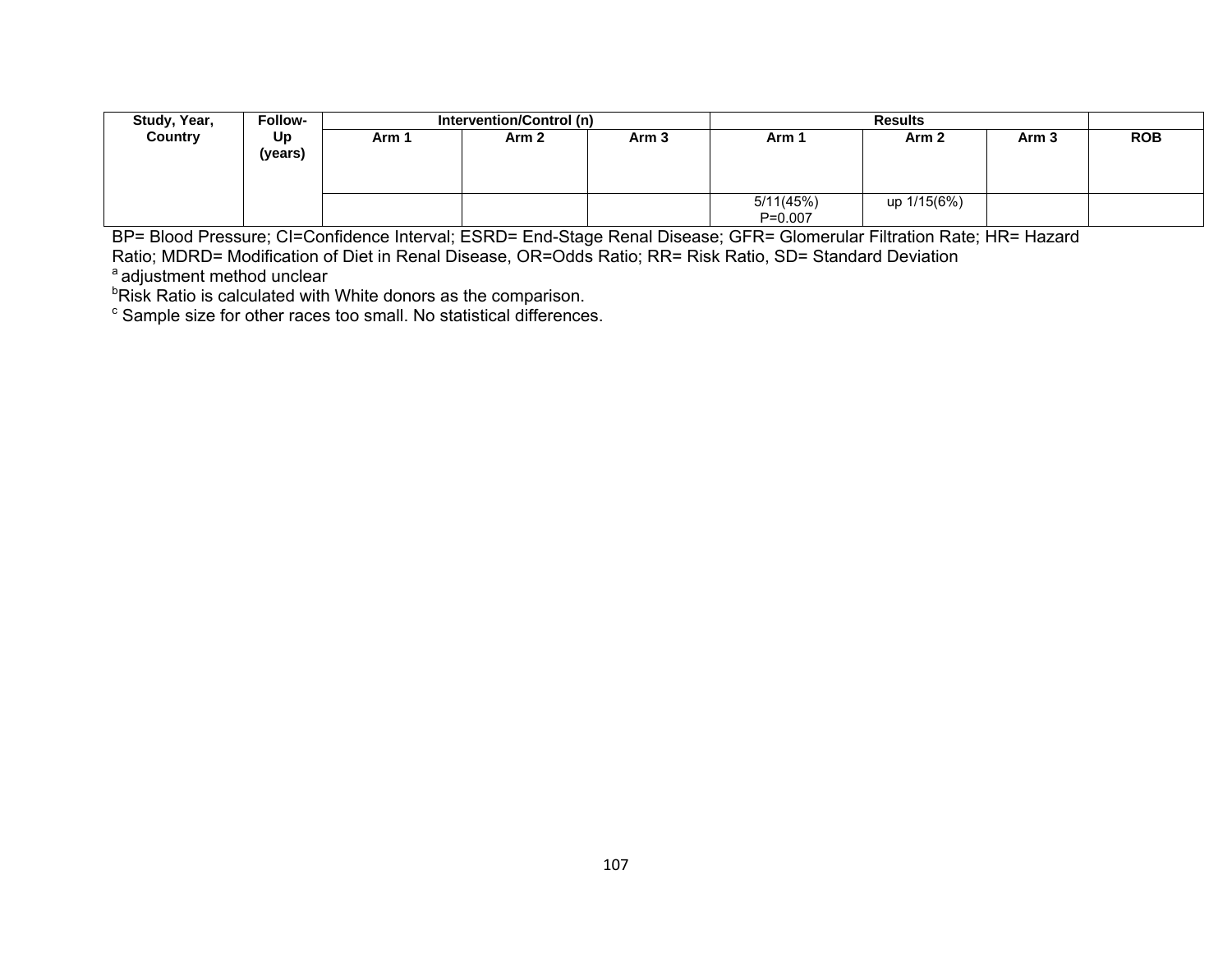| <b>Study, Year</b>                   | <b>Mean</b><br>Follow-               | Intervention/Control (n)<br><b>Pre-Donation BMI</b> | <b>Results</b>                         |                  | <b>ROB</b>                                                                                      |                                                                                                           |                  |          |
|--------------------------------------|--------------------------------------|-----------------------------------------------------|----------------------------------------|------------------|-------------------------------------------------------------------------------------------------|-----------------------------------------------------------------------------------------------------------|------------------|----------|
|                                      | Up<br>(Years)                        | Arm 1                                               | Arm <sub>2</sub>                       | Arm <sub>3</sub> | Arm 1                                                                                           | Arm <sub>2</sub>                                                                                          | Arm <sub>3</sub> |          |
| <b>Mortality</b>                     |                                      |                                                     |                                        |                  |                                                                                                 |                                                                                                           |                  |          |
| Mjoen 2013<br>Norway                 | D: 15.1<br>year<br>N-D 24.9<br>vears | <b>Donors</b><br>(1,901)                            | Non-Donors<br>(32,621)                 |                  |                                                                                                 | HR (95% CI)<br>BMI, $kg/m2$<br>1.01 (0.99 to 1.03), $p=0.21^d$                                            |                  | Moderate |
| <b>Cardiovascular Events</b>         |                                      |                                                     |                                        |                  |                                                                                                 |                                                                                                           |                  |          |
| Mjoen 2013<br>Norway                 | D: 15.1<br>year<br>N-D 24.9<br>years | Donors<br>(1,901)                                   | Non-Donors<br>(32, 621)                |                  |                                                                                                 | HR (95% CI)<br>BMI, $kg/m2$<br>1.03(1.00-1.07), $p=0.03d$                                                 |                  | Moderate |
| <b>ESRD</b>                          |                                      |                                                     |                                        |                  |                                                                                                 |                                                                                                           |                  |          |
| Mjoen 2013<br>Norway                 | D: 15.1<br>year<br>N-D 24.9<br>years | Donors<br>(1,901)                                   | Non-Donors<br>(32,621)                 |                  |                                                                                                 | HR (95% CI)<br>BMI, $kg/m2$<br>1.13 (0.96 to 1.32), p=0.14 <sup>d</sup>                                   |                  | Moderate |
| <b>Renal Function</b>                |                                      |                                                     |                                        |                  |                                                                                                 |                                                                                                           |                  |          |
| Gracida 2003<br>Mexico               | Mean 6.7                             | Obese (BMI<br>$>30 \text{ kg/m}^2$ )<br>Donors (81) | Normal<br>Donors <sup>a</sup><br>(422) |                  | $GFR (mL/min)a$ :<br>83.9<br>SD: NR                                                             | <b>GFR</b><br>$(mL/min)^a$ :<br>78.5<br>SD: NR                                                            |                  | High     |
| Ibrahim 2009<br><b>United States</b> | Mean<br>12.2                         |                                                     | Donors (255)                           |                  |                                                                                                 | lohexol GFR <60 mL/min/1.73m <sup>2</sup><br>OR (95% CI)<br>BMI, per unit: 1.12 (1.02-1.23)<br>$p = 0.02$ |                  | Moderate |
| Von Zur_Muhlen<br>2014<br>Sweden     | $11+7$                               |                                                     | Donors (375)                           |                  |                                                                                                 | Higher BMI at donation was correlated with lower<br>eGFR at follow-up (P<0.0001)                          |                  | Moderate |
| Hypertension                         |                                      |                                                     |                                        |                  |                                                                                                 |                                                                                                           |                  |          |
| Ibrahim 2009<br><b>United States</b> | Mean<br>12.2                         |                                                     | Donors (255)                           |                  | Hypertension requiring medication<br>OR (95% CI) BMI, per unit:<br>$1.12(1.04-1.21)$<br>p=0.003 |                                                                                                           |                  | Moderate |
| Gracida 2003<br>Mexico               | Mean 6.7                             | Obese (BMI<br>$>30 \text{ kg/m}^2$ )<br>Donors (81) | Normal<br>Donors (422)                 |                  | <b>Mean Arterial</b><br>Pressure<br>(MAP)<br>91.2 mmHg                                          | <b>Mean Arterial</b><br>Pressure<br>(MAP)<br>88.2 mmHg                                                    |                  | High     |

### **Table D12. Long Term Living Kidney Donation Outcomes – Obese Donors versus non-obese donors**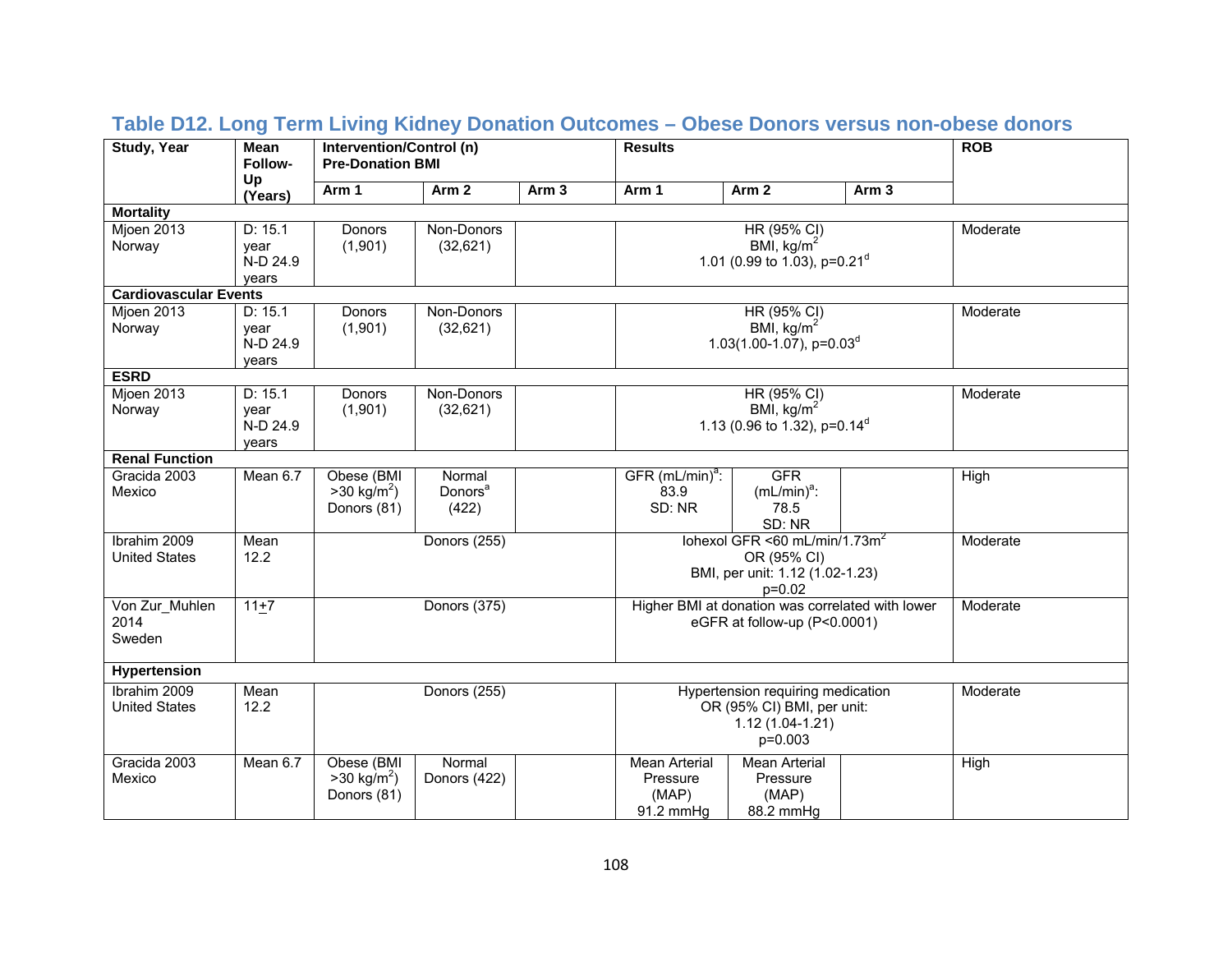| Psychosocial  |         |                     |             |             |                           |                       |                           |               |
|---------------|---------|---------------------|-------------|-------------|---------------------------|-----------------------|---------------------------|---------------|
| Gross 2013    | Mean 17 | Donors with         | Donors with | Donors with | Physical                  | <b>Physical HRQoL</b> | Physical                  | Moderate-High |
| United States |         | BMI >=35 $^{\circ}$ | BMI 30 -    | BMI 25 -    | <b>HRQoL</b>              | impairment": OR       | <b>HRQoL</b>              |               |
|               |         | (102)               | 34.9 (329)  | 29.9 (883)  | impairment <sup>c</sup> : | $(95\% \text{ Cl})$ : | impairment <sup>c</sup> : |               |
|               |         |                     |             |             | OR (95% CI):              | 2.85                  | OR (95% CI):              |               |
|               |         |                     |             |             | 4.32                      | (1.84-4.42)           | 1.84                      |               |
|               |         |                     |             |             | $(2.37 - 7.87)$           |                       | $(1.31 - 2.65)$           |               |

BMI= Body Mass Index; CI=Confidence interval; GFR= Glomerular Filtration Rate; HRQoL= Health-Related Quality of Life (higher score=higher quality); OR=Odds Ratio

<sup>a</sup> method of GFR estimation of measurement not reported

<sup>b</sup> reference group BMI <25

 $\textdegree$  Physical HRQoL impairment defined as PCS > - 1 SD below sex-by-age norms

dAdjusted for age, gender, year of inclusion, systolic BP, smoking and multiple imputations for missing values performed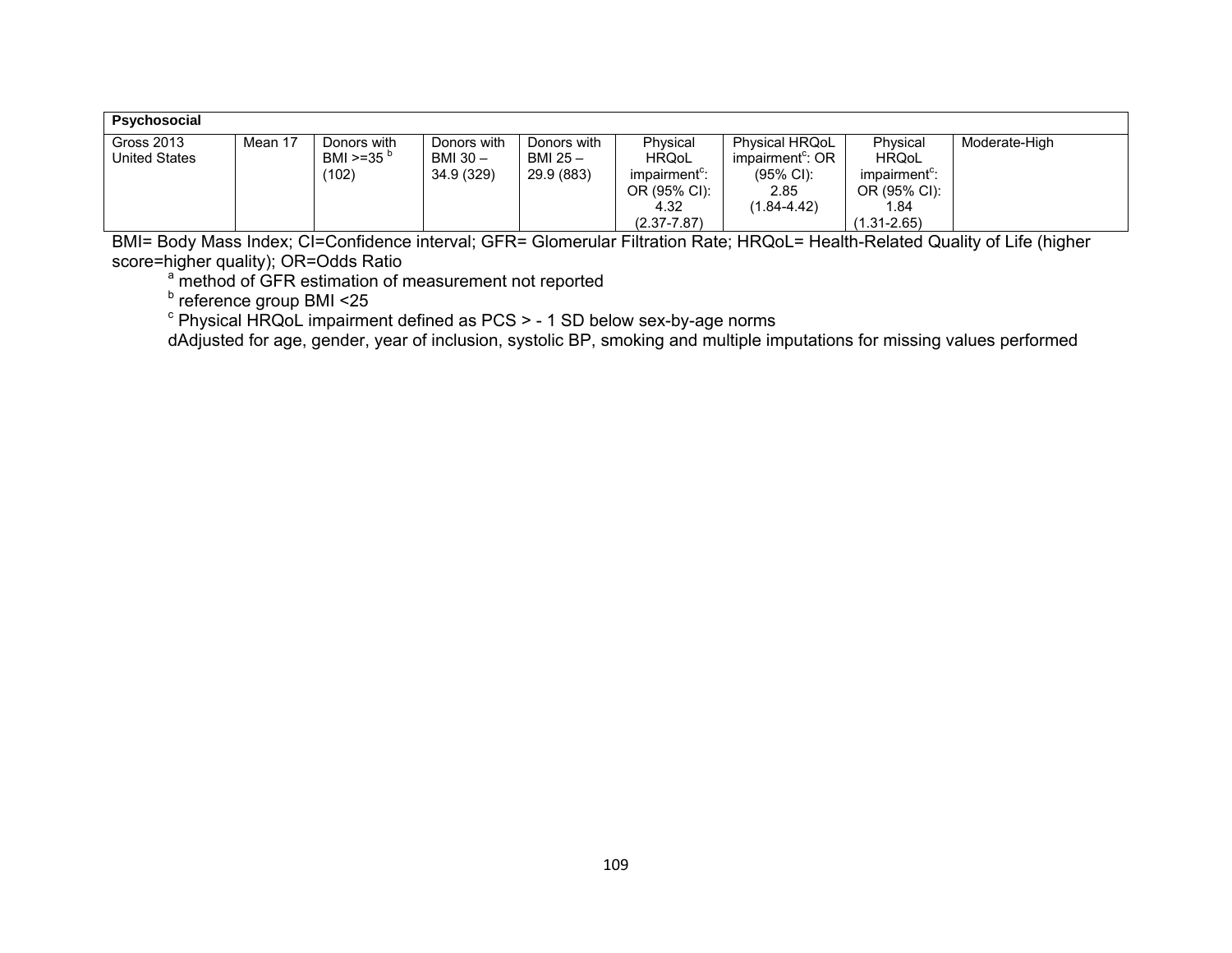## **Table D13. Long Term Living Kidney Donation Outcomes – Donors with lower renal function versus donors with normal renal function**

| Study, Year,<br><b>Country</b>   | <b>Mean</b><br>follow-up                    | Intervention/Control (n)<br><b>Pre-donation GFR</b>          |                  |                                                     | <b>Results</b>                  |                                                                                                                                                                                                                                                                                   |                                        | <b>ROB</b> |                                |                                          |
|----------------------------------|---------------------------------------------|--------------------------------------------------------------|------------------|-----------------------------------------------------|---------------------------------|-----------------------------------------------------------------------------------------------------------------------------------------------------------------------------------------------------------------------------------------------------------------------------------|----------------------------------------|------------|--------------------------------|------------------------------------------|
|                                  | (years)                                     | Arm 1                                                        | Arm <sub>2</sub> |                                                     | Arm <sub>3</sub>                | Arm 1                                                                                                                                                                                                                                                                             | Arm <sub>2</sub>                       |            | Arm <sub>3</sub>               |                                          |
|                                  |                                             |                                                              |                  |                                                     |                                 |                                                                                                                                                                                                                                                                                   |                                        |            |                                |                                          |
| <b>Renal Function</b>            |                                             |                                                              |                  |                                                     |                                 |                                                                                                                                                                                                                                                                                   |                                        |            |                                |                                          |
| Lee 2007<br>Korea                | Median:<br>5.4 years<br>Range:<br>4.5-14.25 |                                                              |                  | Donors (104)                                        |                                 | MDRD GFR <60<br>Per unit change in CG-mGFR (ml/min per 1.73 $m2$ )<br>OR (95% CI):<br>1.00 (0.98-1.03)                                                                                                                                                                            |                                        |            |                                | Moderate to High                         |
| Von Zur_Muhlen<br>2014<br>Sweden | 11years                                     |                                                              |                  | Donors (375)                                        |                                 | Lower measured GFR at donation was correlated with lower<br>eGFR at follow-up (P<0.0001)                                                                                                                                                                                          |                                        |            |                                | High                                     |
| Tsai 2013<br>Taiwan              | Mean: 5.4<br>years                          | MDRD eGFR<br>(ml/min per 1.73 m <sup>2</sup> ) $\ge$<br>< 90 |                  | MDRD eGFR (ml/min<br>per 1.73 m <sup>2</sup> ) > 90 |                                 | Median time to CKD 3.55<br>vears<br>AHR (95% CI) of developing CKD (eGFR<60 ml/min/1.73m2)<br>per 1ml/min/1.73m2 if eGFR at donation: 0.95(0.92-0.99),<br>AHR (95% CI) of developing CKD (eGFR<60 ml/min/1.73m2)<br>per 1 mg/dL of serum creatinine at donation: 0.044(0.0-4.36), | p=0.021<br>$p=0.183$                   |            | Median time to CKD<br>>7 years | Low to Moderate                          |
| Proteinuria                      |                                             |                                                              |                  |                                                     |                                 |                                                                                                                                                                                                                                                                                   |                                        |            |                                |                                          |
| Von Zur Muhlen<br>2014<br>Sweden | 11years                                     |                                                              |                  | Donors (375)                                        |                                 | Lower measured GFR at donation was not correlated to urine                                                                                                                                                                                                                        | albumin creatinine ratio at follow-up. |            |                                | Moderate                                 |
| <b>Hypertension</b>              |                                             |                                                              |                  |                                                     |                                 |                                                                                                                                                                                                                                                                                   |                                        |            |                                |                                          |
| Von Zur_Muhlen<br>2014<br>Sweden | 11 years<br>$\sim$ $\sim$ $\sim$ $\sim$     | $\sim$ $\sim$                                                | Donors (375)     | $\sim$ $\sim$                                       | $\cdot$ $\cdot$ $\cdot$ $\cdot$ | Lower measured GFR at donation was correlated to Mean<br>$\sim$ .<br>$\sim$ $ -$                                                                                                                                                                                                  | Arterial Pressure at follow-up.        | $\sim$     | ----                           | Moderate<br>$\cdot$ $\sim$ $\sim$ $\sim$ |

CG= Cockcroft-Gault; CI= Confidence Interval; CKD= Chronic Kidney Disease; eGFR= estimated Glomerular Filtration Rate; MDRD= Modification of Diet in Renal Disease; OR= Odds Ratio; SD= Standard Deviation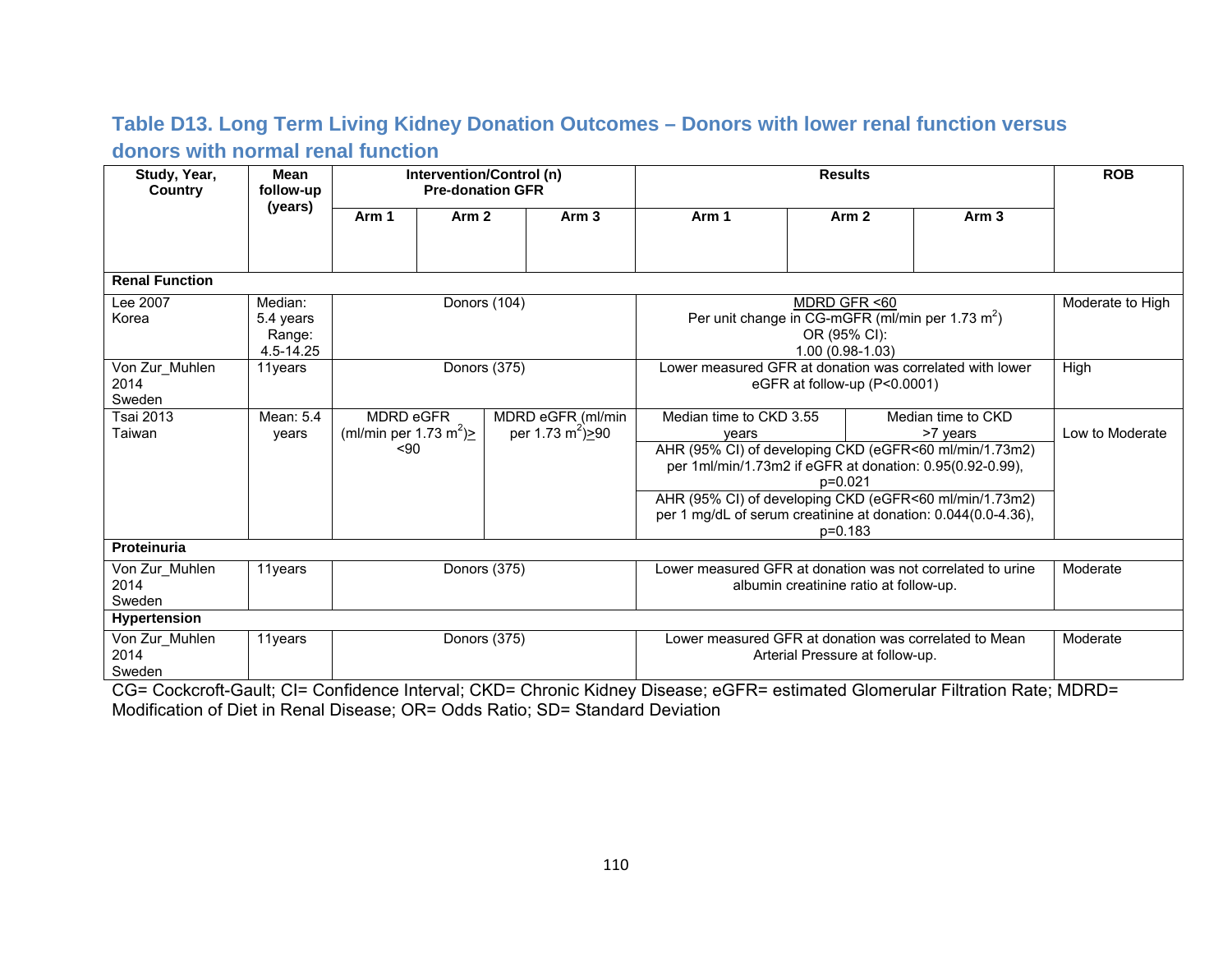## **Table D14. Long Term Living Kidney Donation Outcomes – Donors with impaired glucose tolerance versus donors with normal glucose tolerance**

| Study,                | Mean    | Intervention/Control (n)<br><b>Results</b> |                     |                  |                              |                              | <b>ROB</b>       |             |
|-----------------------|---------|--------------------------------------------|---------------------|------------------|------------------------------|------------------------------|------------------|-------------|
| Year,                 | Follow- | Arm 1                                      | Arm <sub>2</sub>    | Arm <sub>3</sub> | Arm 1                        | Arm <sub>2</sub>             | Arm <sub>3</sub> |             |
| <b>Country</b>        | Up      |                                            |                     |                  |                              |                              |                  |             |
|                       | (Years) |                                            |                     |                  |                              |                              |                  |             |
| <b>Mortality</b>      |         |                                            |                     |                  |                              |                              |                  |             |
| Okamoto               | 7.3     | Glucose Intolerant                         | Normal glucose      |                  | $n/N(\%)$ :                  | $n/N(\%)$ :                  |                  | Moderate to |
| 2010                  | vears   | Donors <sup>a</sup> (65)                   | tolerance Donors    |                  | 3/65(4.6)                    | 14/330 (4.1%)                |                  | High        |
| Japan                 |         |                                            | (330)               |                  |                              | RR (95% CI)                  |                  |             |
|                       |         |                                            |                     |                  |                              | 1.09 (0.32 to 3.68)          |                  |             |
| <b>ESRD</b>           |         |                                            |                     |                  |                              |                              |                  |             |
| Okamoto               | 7.3     | Glucose Intolerant                         | Normal glucose      |                  | $n/N$ (%)                    | $n/N$ (%)                    |                  | Moderate to |
| 2010                  | years   | Donors <sup>a</sup> (65)                   | tolerance Donors    |                  | 0/65(0)                      | 2/330(0.6)                   |                  | High        |
| Japan                 |         |                                            | (330)               |                  |                              | RR (95% CI)                  |                  |             |
|                       |         |                                            |                     |                  |                              | 1.00 (0.05 to 20.65)         |                  |             |
| <b>Renal function</b> |         |                                            |                     |                  |                              |                              |                  |             |
| Chandran              | Mean:   | Impaired fasting                           | Normal fasting      |                  | <b>MDRD eGFR</b>             | <b>MDRD eGFR</b>             |                  | Moderate    |
| 2014                  | 10.2    | glucose Donors <sup>b</sup>                | glucose Donors (45) |                  | (mL/min/1.73m <sup>2</sup> ) | (mL/min/1.73m <sup>2</sup> ) |                  |             |
| United                |         | (45)                                       |                     |                  | mean (SD):                   | mean (SD):                   |                  |             |
| <b>States</b>         |         |                                            |                     |                  | 70.7(16.1)                   | 67.3 (16.6)                  |                  |             |
|                       |         |                                            |                     |                  | $p = 21$                     |                              |                  |             |
| Okamoto               | 7.3     | Glucose Intolerant                         | Normal glucose      |                  | <b>Renal Dysfunction</b>     | <b>Renal Dysfunction</b>     |                  | Moderate to |
| 2010                  |         | Donors <sup>c</sup> (65)                   | tolerance Donors    |                  | self-report                  | self-report n/N(%):          |                  | High        |
|                       |         |                                            | (330)               |                  | $n/N(\%)$ :<br>5/65(7.7%)    | 22/330(6.7%)<br>$P=0.690$    |                  |             |
| Proteinuria           |         |                                            |                     |                  |                              |                              |                  |             |
| Chandran              | Mean:   | Impaired fasting                           | Normal fasting      |                  | Albumin/creatine             | Albumin/creatine             |                  | Moderate    |
| 2014                  | 10.2    | glucose Donors <sup>b</sup>                | glucose Donors (45) |                  | ratio (mg/g) mean            | ratio (mg/g) mean            |                  |             |
| United                |         | (45)                                       |                     |                  | $(SD)$ :                     | $(SD)$ :                     |                  |             |
| <b>States</b>         |         |                                            |                     |                  | 9.76(23.6)                   | 5.91(11)                     |                  |             |
|                       |         |                                            |                     |                  | $p = 0.29$                   |                              |                  |             |
| <b>Diabetes</b>       |         |                                            |                     |                  |                              |                              |                  |             |
| Chandran              | Mean:   | Impaired fasting                           | Normal fasting      |                  | <b>Diabetes</b>              | <b>Diabetes</b>              |                  | Moderate    |
| 2014                  | 10.2    | glucose Donors <sup>b</sup>                | glucose Donors (45) |                  | $n/N(\%)$ :                  | $n/N(\%)$ :                  |                  |             |
| United                |         | (45)                                       |                     |                  | 7/46(15.6%)                  | 1/45(2.2%)                   |                  |             |
| <b>States</b>         |         |                                            |                     |                  | $p = 0.06$                   |                              |                  |             |
| Okamoto               | Mean:   | Glucose Intolerant                         | Normal glucose      |                  | Diabetes by self-            | Diabetes by self-            |                  | Moderate-   |
| 2010                  | 7.3     | Donors <sup>c</sup> (65)                   | tolerance Donors    |                  | report $n/N(\%)$ :           | report n/N(%):               |                  | High        |
|                       |         |                                            | (330)               |                  | 14/65(21.5%)                 | 8/330 (2.4%)                 |                  |             |
|                       |         |                                            |                     |                  |                              | P<0.0001                     |                  |             |
|                       |         |                                            |                     |                  | Diabetes on meds             | Diabetes on meds             |                  |             |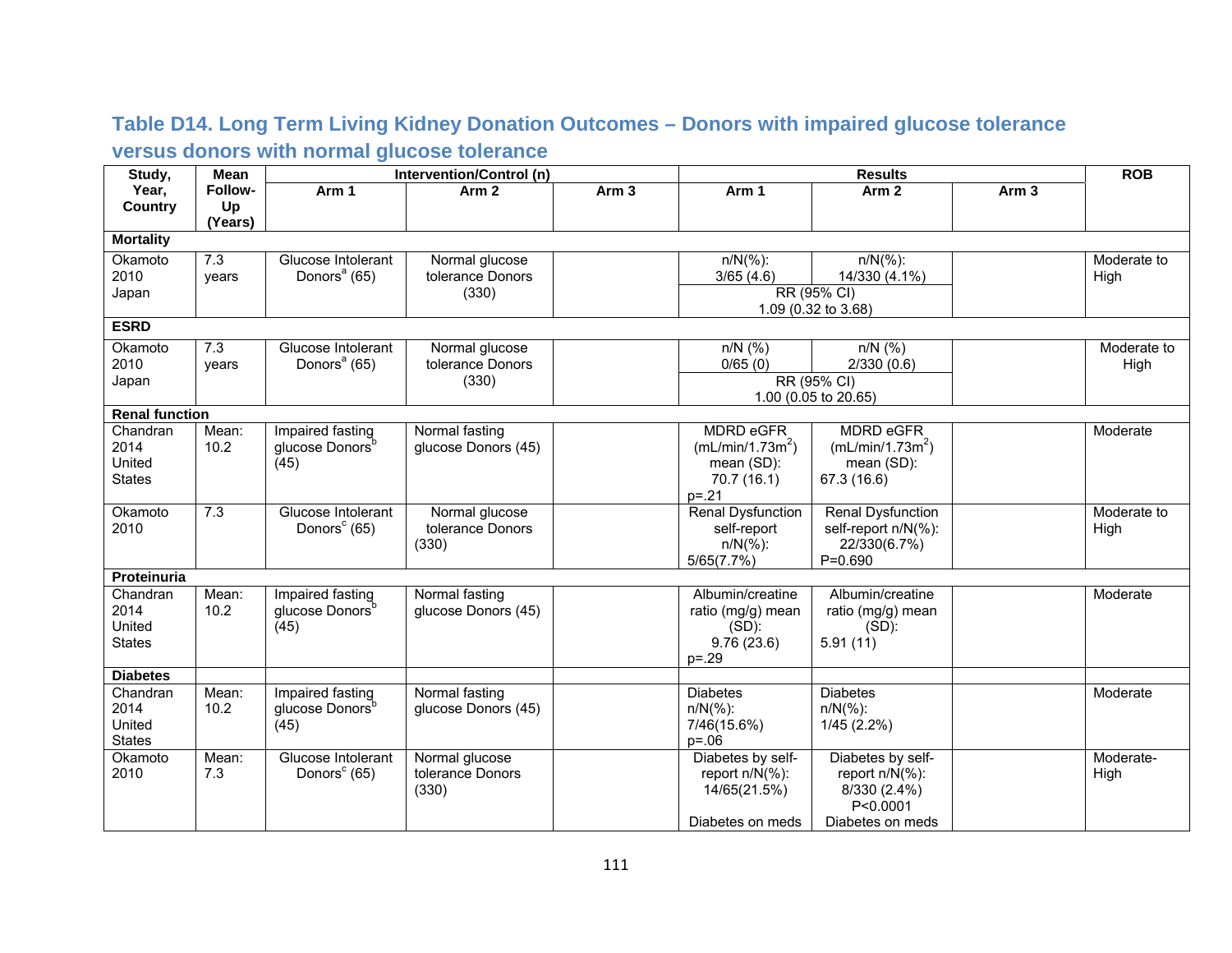| Study,                                      | <b>Mean</b>              |                                                         | Intervention/Control (n)                    |                  |                                                          | <b>Results</b>                                                                                   |                  | <b>ROB</b>          |
|---------------------------------------------|--------------------------|---------------------------------------------------------|---------------------------------------------|------------------|----------------------------------------------------------|--------------------------------------------------------------------------------------------------|------------------|---------------------|
| Year,<br><b>Country</b>                     | Follow-<br>Up<br>(Years) | Arm 1                                                   | Arm <sub>2</sub>                            | Arm <sub>3</sub> | Arm 1                                                    | Arm <sub>2</sub>                                                                                 | Arm <sub>3</sub> |                     |
|                                             |                          |                                                         |                                             |                  | $n/N(\%)$ :<br>17/65(26.2%)                              | $n/N$ (%):<br>0/330(0%)<br>$P=NR$                                                                |                  |                     |
| Hypertension                                |                          |                                                         |                                             |                  |                                                          |                                                                                                  |                  |                     |
| Chandran<br>2014<br>United<br><b>States</b> | Mean:<br>10.2            | Impaired fasting<br>glucose Donors <sup>b</sup><br>(45) | normal fasting<br>glucose Donors (45)       |                  | HTN-<br>$n/N$ (%):<br>16/45 (35.6%)<br>$p = 16$          | <b>HTN</b><br>$n/N(\%)$ :<br>10/45<br>$(22.2\%)$                                                 |                  | Moderate            |
| Okamoto<br>2010<br>Japan                    | 7.3<br>vears             | Glucose Intolerant<br>Donors <sup>a</sup> (65)          | Normal glucose<br>tolerance Donors<br>(330) |                  | BP>140/90<br>$n/N$ (%):<br>19/65 (29.2%)                 | BP>140/90<br>$n/N(\%)$ :<br>73/330 (22.1%)<br>RR (95% CI)<br>1.32 (0.86 to 2.03)                 |                  | Moderate to<br>High |
|                                             |                          | Glucose Intolerant<br>Donors <sup>a</sup> (65)          | Normal glucose<br>tolerance Donors<br>(330) |                  | $HTN$ -(on<br>medication)<br>$n/N(\%)$ :<br>9/65 (13.8%) | $HTN$ -(on<br>medication)<br>$n/N(\%)$ :<br>37/330 (11.2%)<br>RR (95% CI)<br>1.23 (0.63 to 2.43) |                  |                     |

CI= Confidence Interval; HTN= Hypertension; RR= Risk Ratio

<sup>a</sup> Glucose Intolerant Donors were those with fasting blood sugar=  $\geq$ 110 mg/dL and 120-min blood sugar=  $\geq$ 140 mg/dL; and/or diagnosed Diabetes.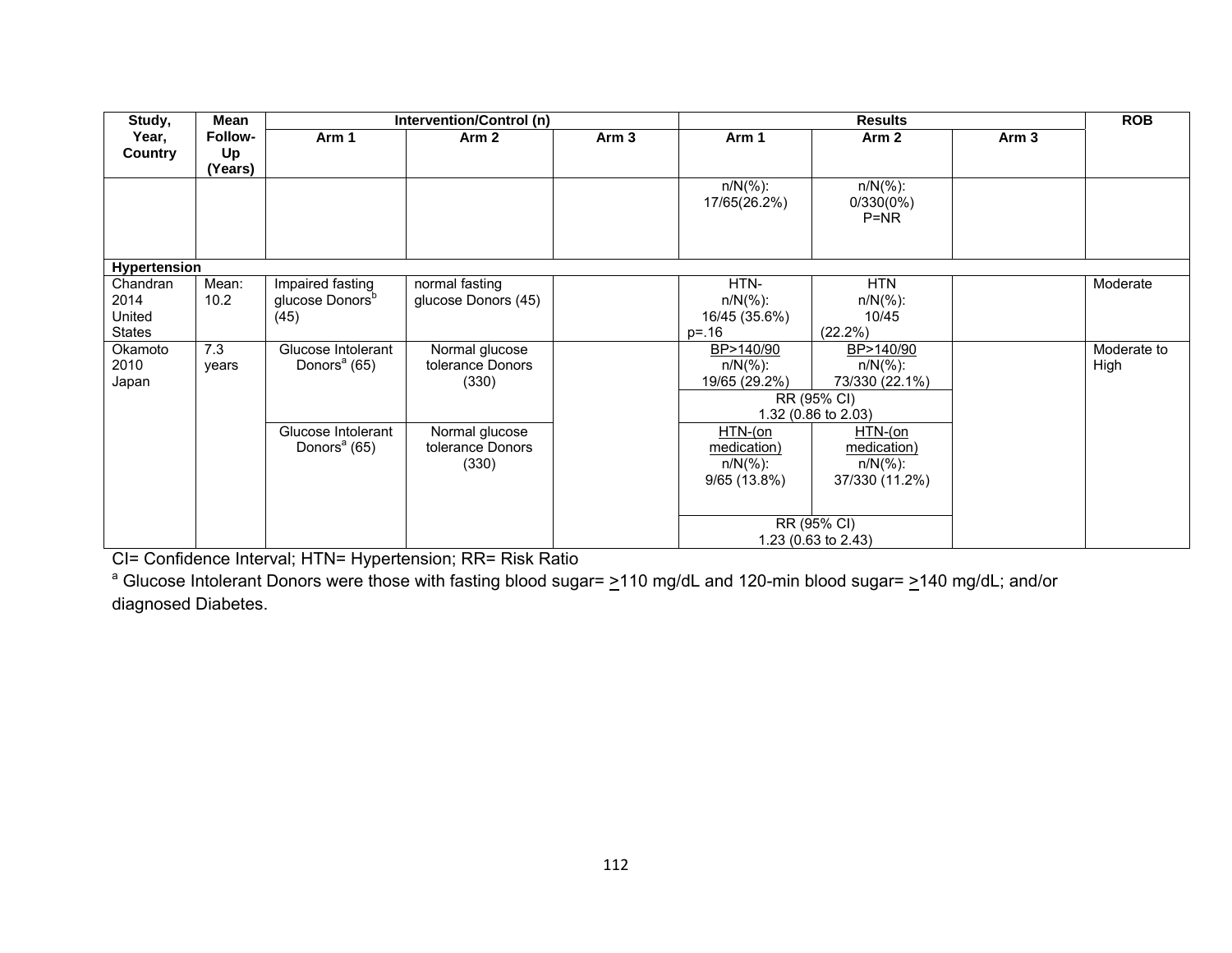### **Table D15. Long Term Living Kidney Donation Outcomes – Donors with metabolic syndrome versus donors without metabolic syndrome**

| Study, Year,          | Mean           |               | Intervention/Control (n) |                  |                   | <b>Results</b>                |                  | <b>ROB</b>       |
|-----------------------|----------------|---------------|--------------------------|------------------|-------------------|-------------------------------|------------------|------------------|
| <b>Country</b>        | <b>Follow-</b> | Arm 1         | Arm 2                    | Arm <sub>3</sub> | Arm 1             | Arm <sub>2</sub>              | Arm <sub>3</sub> |                  |
|                       | Up             |               |                          |                  |                   |                               |                  |                  |
|                       | (Years)        |               |                          |                  |                   |                               |                  |                  |
| <b>Renal Function</b> |                |               |                          |                  |                   |                               |                  |                  |
| Cuevas-Ramos          | Median 5       | Donors with   | Donors                   |                  | MDRD eGFR         | MDRD eGFR                     |                  | Moderate to High |
| 2011                  | vears          | Met $S^a(28)$ | without MetS             |                  | (mL/min/1.73)     | (mL/min/1.73 m <sup>2</sup> ) |                  |                  |
| Mexico                |                |               | (112)                    |                  | $m2$ ) Mean (SD): | Mean (SD):                    |                  |                  |
|                       |                |               |                          |                  | 66.3 (12.7)       | 71.8 (16.2)                   |                  |                  |
| Proteinuria           |                |               |                          |                  |                   |                               |                  |                  |
| Cuevas-Ramos          | Median 5       | Donors with   | <b>Donors</b>            |                  | Albuminuria       | Albuminuria mg/d              |                  | Moderate to High |
| 2011                  | vears          | MetS (28)     | without MetS             |                  | mg/d              | $mean(SD)$ :                  |                  |                  |
| Mexico                |                |               | (112)                    |                  | mean(SD):         | 0.2(0.5)                      |                  |                  |
|                       |                |               |                          |                  | 0.5(0.6)          |                               |                  |                  |

MetS= Metabolic Syndrome; SD= Standard Deviation

<sup>a</sup> MetS defined as having 3 or more of three criteria 1) waist circumference of >88 cm in women or >102 cm in men; 2)

hypertriglyceridemia; 3) hyperdemia; 4) hyperglycemia; and 5) hypertension (>130/85).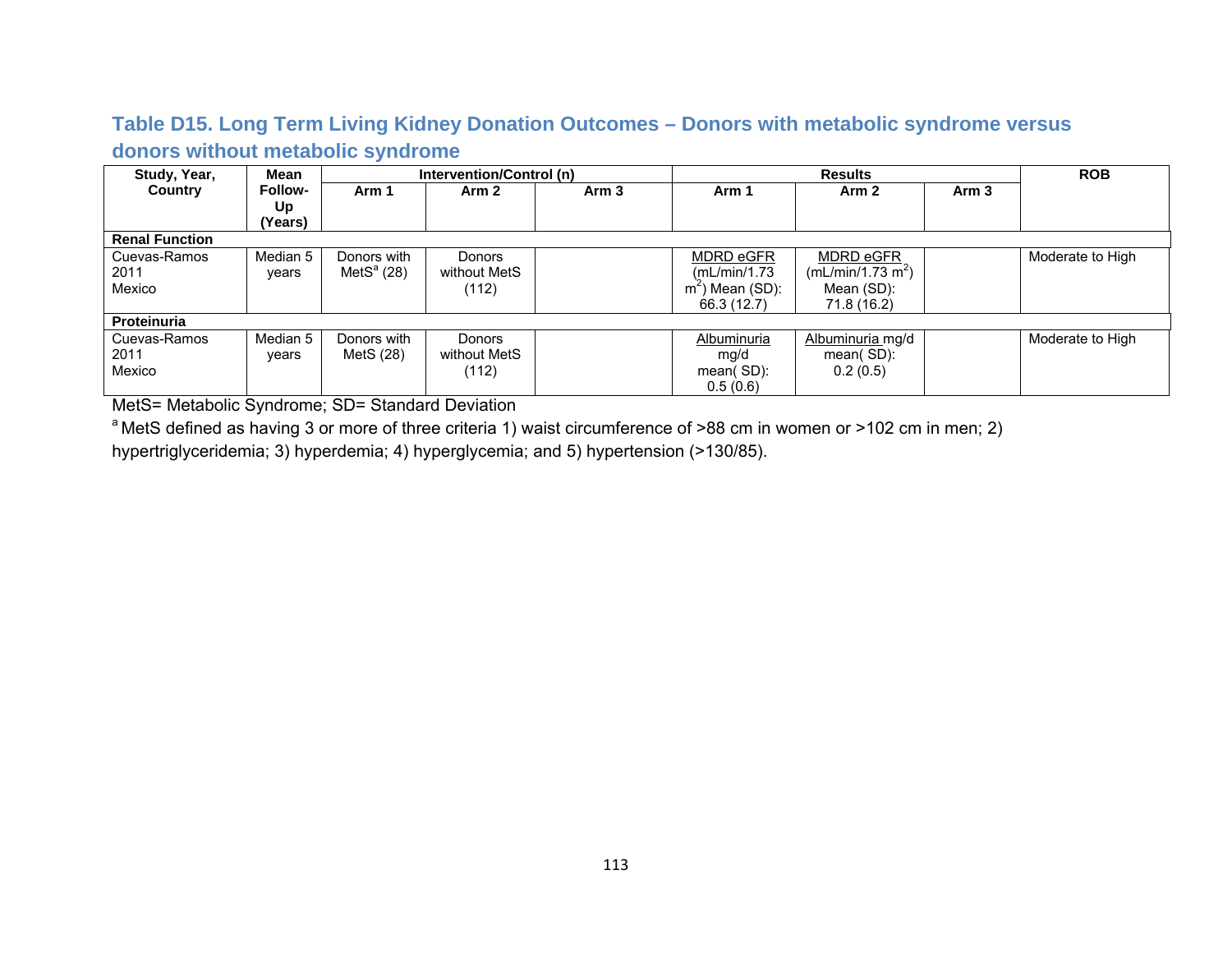#### **Table D16. Long Term Living Kidney Donation Outcomes – Hypertensive donors versus normotensive donors**

|                                |                                         |                                          | Intervention/Control (n)            |                                 |                                                         | <b>Results</b>                                                                      |                  |                  |
|--------------------------------|-----------------------------------------|------------------------------------------|-------------------------------------|---------------------------------|---------------------------------------------------------|-------------------------------------------------------------------------------------|------------------|------------------|
| Study, Year,<br><b>Country</b> | Follow-<br>Up<br>(years)                | Arm 1                                    | Arm <sub>2</sub>                    | Arm <sub>3</sub>                | Arm 1                                                   | Arm <sub>2</sub>                                                                    | Arm <sub>3</sub> | <b>ROB</b>       |
| <b>Mortality</b>               |                                         |                                          |                                     |                                 |                                                         |                                                                                     |                  |                  |
| Mjøen 2013<br>Norway           | D:15.1<br>years<br>ND:<br>24.9<br>years | Donors (1,901)                           | Non-Donors<br>(32,621)              |                                 |                                                         | <b>SBP</b><br>Adjusted HR <sup>f</sup> (95% CI) per 1 mmHg SBP<br>$1.00(1.00-1.01)$ |                  | Low to Moderate  |
|                                |                                         |                                          |                                     | <b>Cardiovascular Mortality</b> |                                                         |                                                                                     |                  |                  |
| Mjøen 2013<br>Norway           | D:15.1<br>years<br>ND:<br>24.9<br>years | Donors (1,901)                           | Non-Donors<br>(32,621)              |                                 |                                                         | <b>SBP</b><br>Adjusted HR <sup>f</sup> (95% CI) per 1 mmHg SBP<br>$1.01(1.00-1.02)$ |                  | Low to Moderate  |
|                                |                                         |                                          |                                     | <b>ESRD</b>                     |                                                         |                                                                                     |                  |                  |
| <b>Mjøen 2013</b><br>Norway    | D:15.1<br>years<br>ND:<br>24.9<br>vears | Donors (1,901)                           | Non-Donors<br>(32,621)              |                                 |                                                         | <b>SBP</b><br>Adjusted HR <sup>f</sup> (95% CI) per 1 mmHg SBP<br>$1.01(1.00-1.06)$ |                  | Low to Moderate  |
| <b>Renal Function</b>          |                                         |                                          |                                     |                                 |                                                         |                                                                                     |                  |                  |
| Gracida 2003<br>Mexico         | Mean:<br>6.7                            | Hypertensive<br>Donors <sup>a</sup> (16) | Normal<br>Donors <sup>b</sup> (422) |                                 | <b>GFR</b><br>$(mL/min)^{c}$<br>mean (SD):<br>78.1 (NR) | GFR (mL/min) <sup>c</sup><br>mean (SD):<br>78.5(NR)                                 |                  | <b>High</b>      |
| Lee 2007<br>Korea              | Median:<br>5.4<br>years                 | Hypertensive<br>Donors <sup>d</sup> (6)  | Normotensive<br>Donors (98)         |                                 | CKD <sup>e</sup><br>$n/N(\%):$<br>4/6 (67%)             | CKD <sup>e</sup><br>$n/N$ (%)<br>22/98 (22%)<br>RR (95% CI)<br>2.97 (1.51 to 5.83)  |                  | Moderate to High |
|                                |                                         |                                          | Donors (104)                        |                                 |                                                         | Predicting CKD among donors with HTN<br>OR (95% CI)<br>7.88 (1.14-54.45)            |                  | Moderate to High |

CKD=Chronic Kidney Disease; GFR= Glomerular Filtration Rate; HTN= Hypertension; SD= Standard Deviation **a -**readily controlled with diet or one drug

b-normal donors were those under 60, non-obese without hypertension, elevated uric acid or 'high cholesterol'.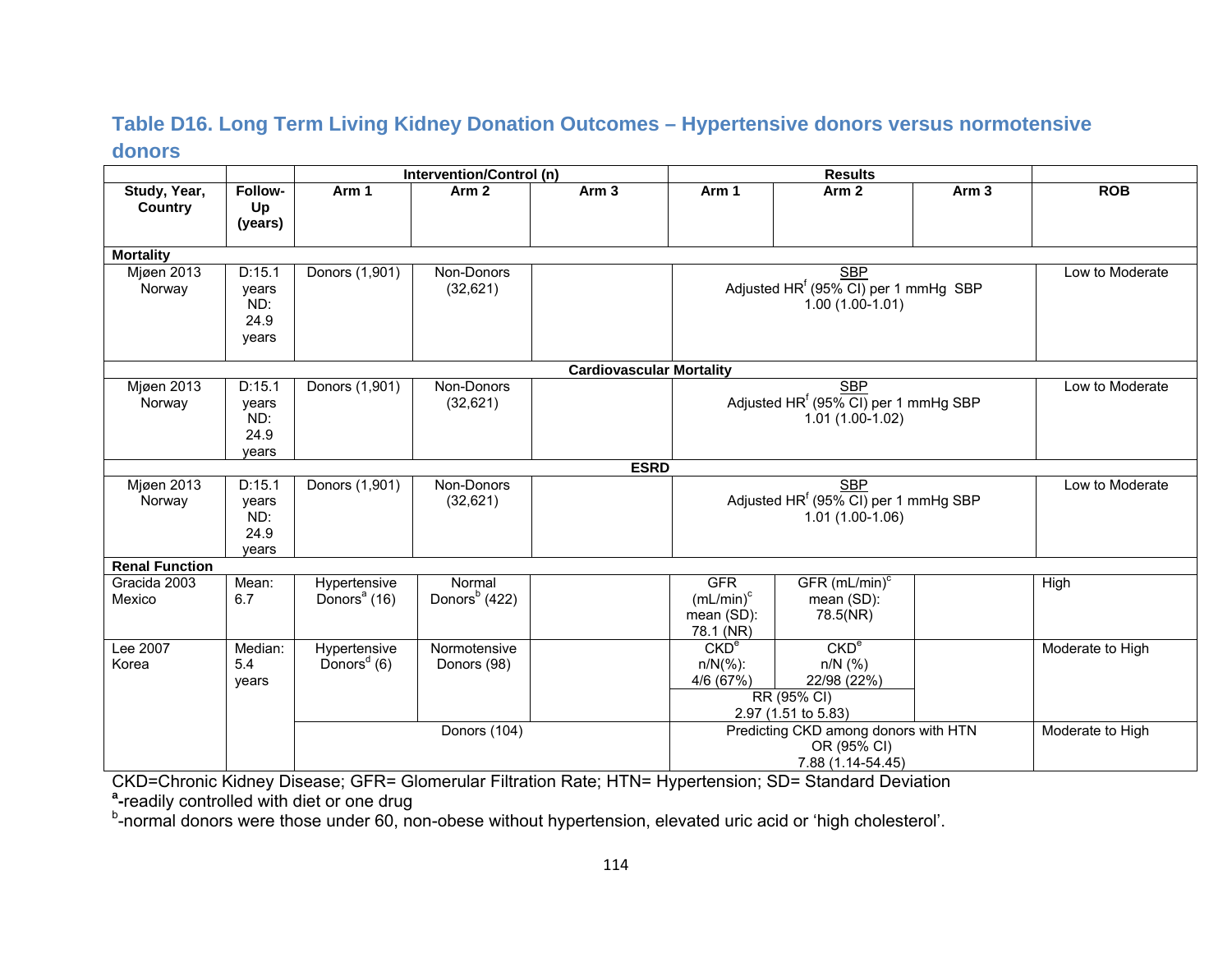$\textdegree$  - method of GFR measurement or estimation not reported

<sup>d-</sup> blood pressure >140/90<br>**<sup>e</sup> -** MDRD-GFR of less than 60 mL/min per 1.73 m<sup>2</sup>

f - After adjustment for age, gender, year of inclusion, smoking, BMI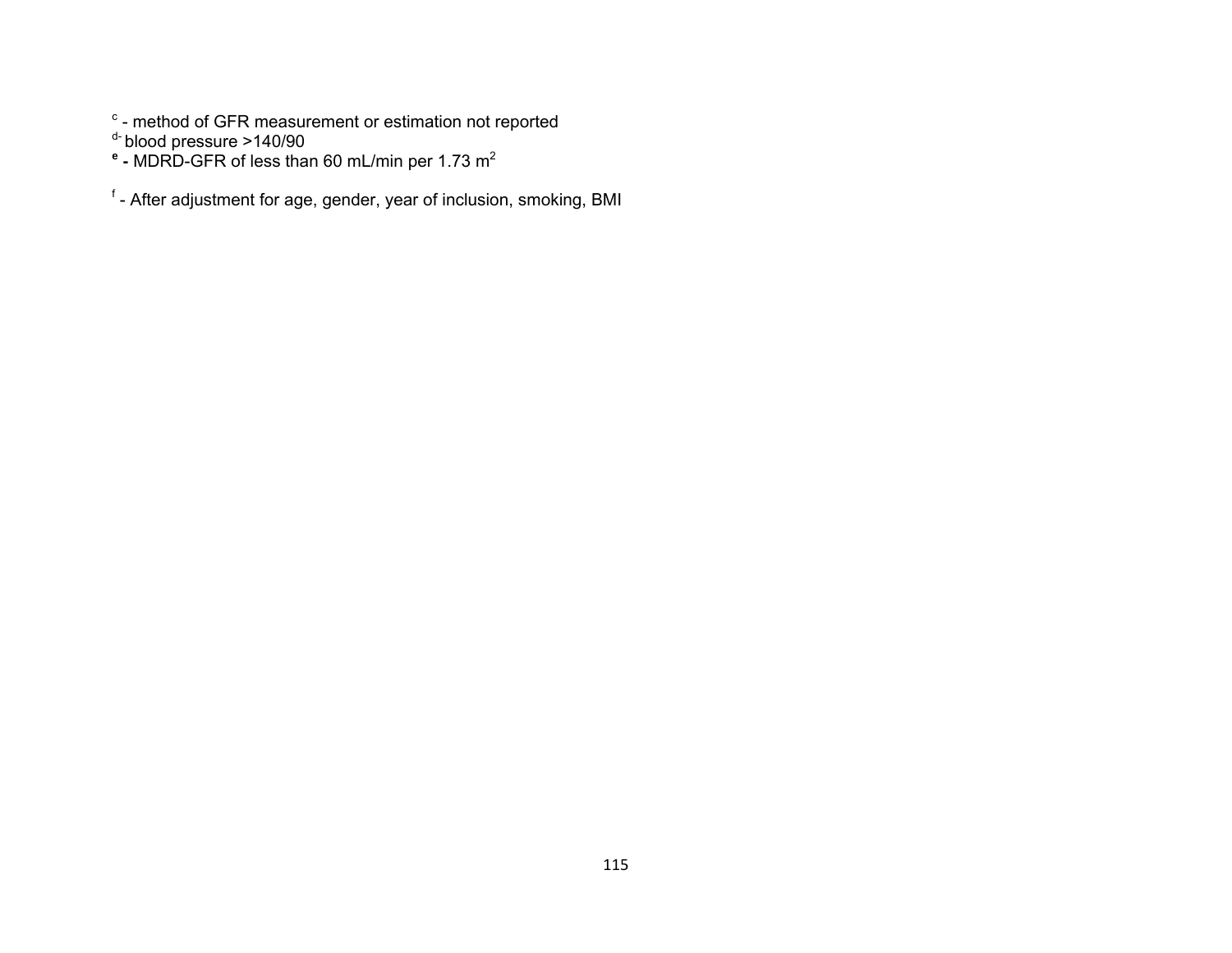### **Table D17. Long Term Living Kidney Donation Outcomes – Donors Related to Recipients versus Not-Related**

|                                |                                   |                               | Intervention/Control (n)   |                  |                               | <b>Results</b>                                   |                  |                 |
|--------------------------------|-----------------------------------|-------------------------------|----------------------------|------------------|-------------------------------|--------------------------------------------------|------------------|-----------------|
| Study, Year,<br><b>Country</b> | <b>Mean Follow-</b><br>Up (years) | Arm 1                         | Arm <sub>2</sub>           | Arm <sub>3</sub> | Arm 1                         | Arm <sub>2</sub>                                 | Arm <sub>3</sub> | <b>ROB</b>      |
|                                |                                   |                               |                            |                  |                               |                                                  |                  |                 |
| Death or cardiovascular events |                                   |                               |                            |                  |                               |                                                  |                  |                 |
| <b>Garg 2008</b>               | 6.2 years                         | Genetically related           | Unrelated                  |                  | 1.2%                          | 1.6%                                             |                  | Low to Moderate |
| Canada                         |                                   | living donors (1,261)         | living donors<br>(767)     |                  | HR (95% CI)<br>$0.9(0.5-3.0)$ | Reference                                        |                  |                 |
| <b>Garg 2012</b>               | Median 6.5                        | Genetically related           | Unrelated                  |                  | Event rate                    | Event rate 1000                                  |                  | Low to Moderate |
| Canada                         | years                             | living donors (1,261)         | living donors              |                  | 1000 person                   | person years                                     |                  |                 |
|                                |                                   |                               | (767)                      |                  | years                         | 1.9                                              |                  |                 |
|                                |                                   |                               |                            |                  | 1.6                           | HR (95% CI)                                      |                  |                 |
|                                |                                   |                               |                            |                  | HR (95% CI)                   | $0.9(0.4-1.8)$                                   |                  |                 |
|                                |                                   |                               |                            |                  | $0.8(0.5-1.4)$                | P for interaction=                               |                  |                 |
| <b>ESRD</b>                    |                                   |                               |                            |                  |                               | 0.87                                             |                  |                 |
| Muzaale 2014                   | Median 7.6                        | Biological                    | Non-biological             |                  | Cum Incidence                 | Cum Incidence of                                 |                  | Low to Moderate |
| <b>United States</b>           | years                             | relationship to               | relationship to            |                  | of ESRD at 15                 | ESRD at 15                                       |                  |                 |
|                                |                                   | recipient                     | recipient                  |                  | years per                     | years per 10,000                                 |                  |                 |
|                                |                                   |                               |                            |                  | 10,000 (95%                   | (95% CI)                                         |                  |                 |
|                                |                                   |                               |                            |                  | CI                            | 15.1 (8.7-26.3)                                  |                  |                 |
|                                |                                   |                               |                            |                  | 34.1 (26.9-                   |                                                  |                  |                 |
|                                |                                   |                               |                            |                  | 43.3)                         |                                                  |                  |                 |
| <b>Renal Function</b>          |                                   |                               |                            |                  |                               |                                                  |                  |                 |
| Lee 2007                       | Median: 7.4                       | Donors 1 <sup>st</sup> degree | Donors non 1 <sup>st</sup> |                  | <b>MDRD</b>                   | MDRD eGFR<60                                     |                  | Moderate-High   |
| Korea                          | years                             | relatives (28)                | degree                     |                  | eGFR<60                       | mL/min per 1.736                                 |                  |                 |
|                                |                                   |                               | relatives (76)             |                  | mL/min per                    | $m^2 n/N$ (%)                                    |                  |                 |
|                                |                                   |                               |                            |                  | 1.736 $m2$                    | 21/76(28%)                                       |                  |                 |
|                                |                                   |                               |                            |                  | $n/N$ (%)                     |                                                  |                  |                 |
|                                |                                   |                               |                            |                  | 5/28(18%)<br>$P = 0.31$       |                                                  |                  |                 |
|                                |                                   |                               |                            |                  |                               |                                                  |                  |                 |
| Hypertension                   |                                   |                               |                            |                  |                               |                                                  |                  |                 |
| <b>Garg 2008</b>               | 6.2 years                         | Genetically related           | Unrelated                  |                  | 15.9%                         | 17.3%                                            |                  | Low to Moderate |
| Canada                         |                                   | living donors (1,261)         | living donors              |                  | HR (95% CI)                   | Reference                                        |                  |                 |
|                                |                                   |                               | (767)                      |                  | $1.0(0.7-1.3)$                |                                                  |                  |                 |
| Psychosocial                   |                                   |                               |                            |                  |                               |                                                  |                  |                 |
| <b>Gross 2013</b>              | 17 years                          | Donor first degree            | Donor not a                |                  |                               | Being a first degree relative of a recipient was |                  | Moderate-High   |
| <b>United States</b>           |                                   | relative of a recipient       | first degree               |                  |                               | associated with OR(95% CI) 0.54(0.36-0.80),      |                  |                 |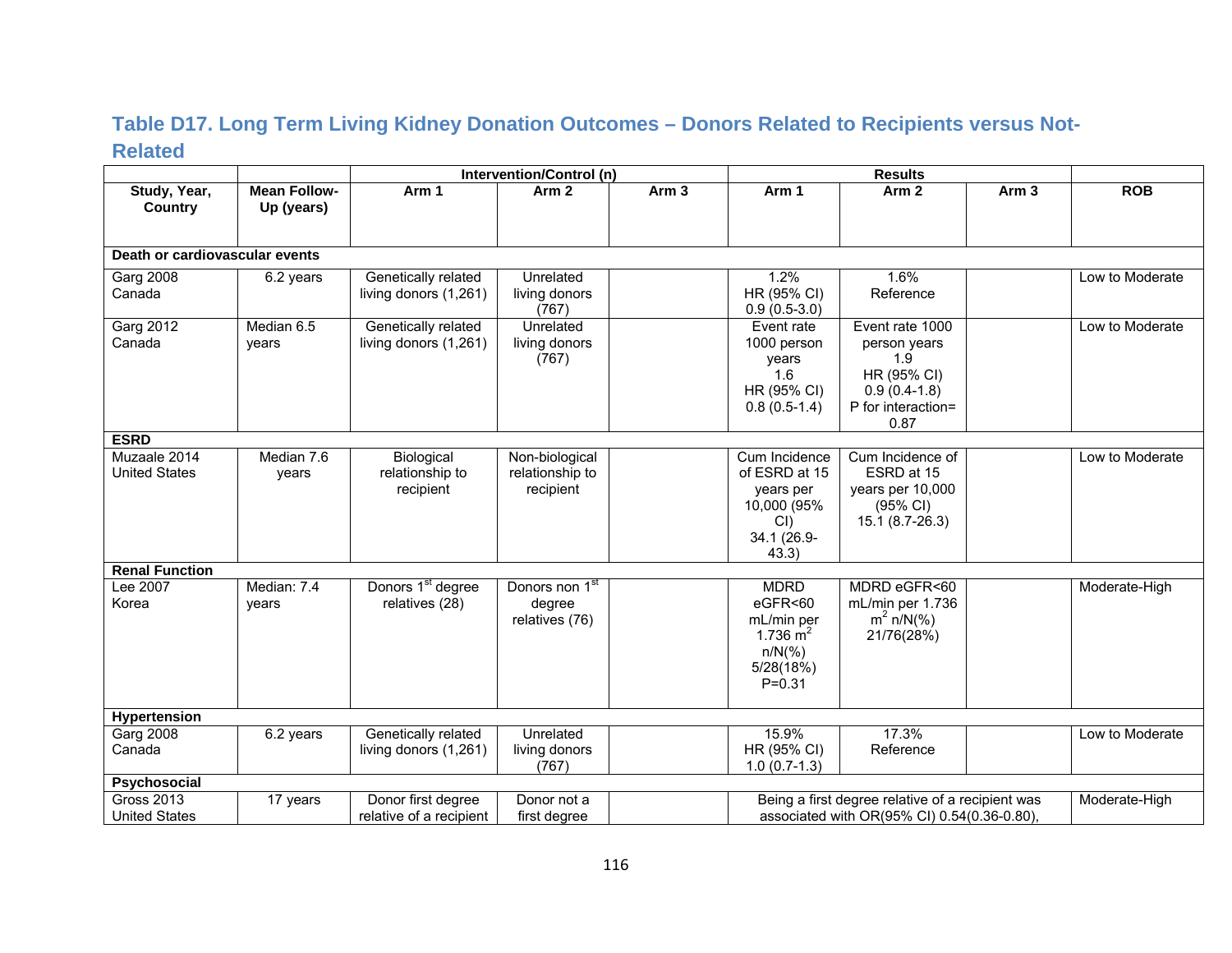|                               |                                   |                                                          | Intervention/Control (n)                |                                                                |                                                                         |                                                                                                                                                              |                                                                               |            |  |
|-------------------------------|-----------------------------------|----------------------------------------------------------|-----------------------------------------|----------------------------------------------------------------|-------------------------------------------------------------------------|--------------------------------------------------------------------------------------------------------------------------------------------------------------|-------------------------------------------------------------------------------|------------|--|
| Study, Year,<br>Country       | <b>Mean Follow-</b><br>Up (years) | Arm 1                                                    | Arm 2                                   | Arm 3                                                          | Arm 1                                                                   | Arm <sub>2</sub>                                                                                                                                             | Arm 3                                                                         | <b>ROB</b> |  |
|                               |                                   | (1,768)                                                  | relative of a<br>recipient (687)        |                                                                |                                                                         | p<0.0025 of physical HRQOL impairment.                                                                                                                       |                                                                               |            |  |
| Johnson 1999<br>United States | <b>NR</b>                         | Relatives other than<br>first degree (26)                | First degree<br>relatives (398)         |                                                                |                                                                         | Relatives other than first degree were 3.5 times<br>more likely to say they regretted donating compared<br>to 1 <sup>st</sup> degree relatives<br>$P = 0.06$ |                                                                               | High       |  |
| Mjoen 2011,<br>Norway         | 12.6 years                        |                                                          | Donors (71/1377)                        |                                                                |                                                                         | Being an unrelated donor is associated with<br>increased risk of having doubt towards donation<br>Adjusted* OR (95% CI)<br>$2.2$ (1.2 to 3.9)                |                                                                               |            |  |
| Lentine 2012<br>US            | 4.9 years                         | <b>Biologically</b><br>related to<br>recipient<br>(3780) | Spouse/partner<br>of recipient<br>(353) | Not biologically<br>related or spouse<br>to recipient<br>(520) | Depression<br>diagnosis per<br>100 person-<br>years<br>4.9<br>Reference | Depression<br>diagnosis per<br>100 person-<br>years<br>5.0<br>1.16(0.79-1.71)                                                                                | Depression<br>diagnosis per<br>100 person-<br>years<br>5.8<br>1.30(0.93-1.81) | Moderate   |  |

\*Adjusted for age, time since donation, gender, medical problems, graft loss in recep.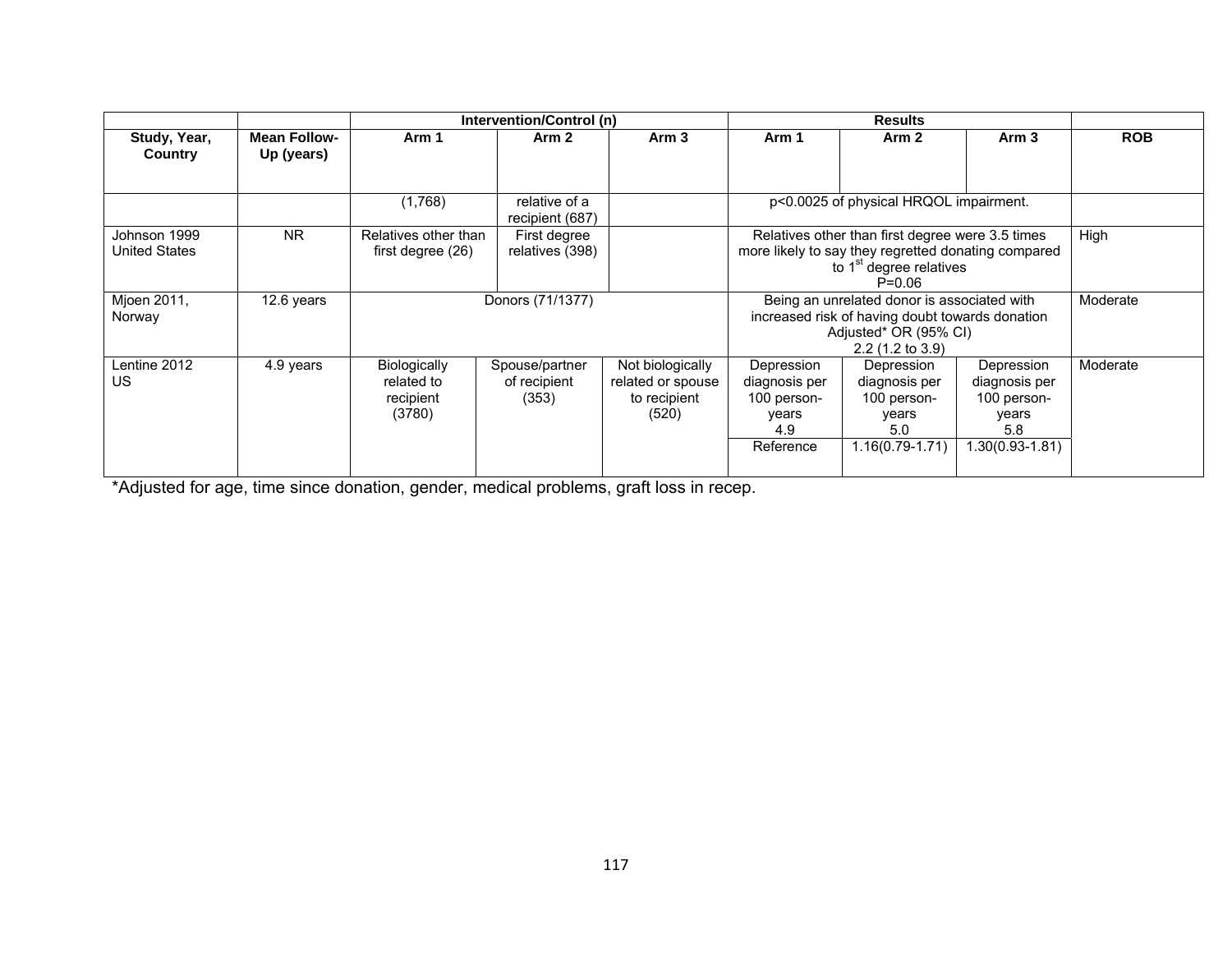| Study, Year,                          | <b>Population</b>                                       |                                  | Intervention/Control (n)          |                                     | <b>Results</b>                                                  | <b>ROB</b> |
|---------------------------------------|---------------------------------------------------------|----------------------------------|-----------------------------------|-------------------------------------|-----------------------------------------------------------------|------------|
| <b>Country</b>                        |                                                         | Arm 1                            | Arm <sub>2</sub>                  | Arm 1                               | Arm <sub>2</sub>                                                |            |
| <b>Miscarriage</b>                    |                                                         |                                  |                                   |                                     |                                                                 |            |
| Ibrahim 2009<br><b>United States</b>  | Donors with pre or<br>post<br>pregnancies(987)          | Post-donation<br>pregnancy (317) | Pre-donation pregnancy<br>(2,519) | $n/N$ (%)<br>42/317 (13.2)          | $n/N$ (%)<br>207/2,519 (8.2)                                    | High       |
|                                       |                                                         |                                  |                                   |                                     | RR (95% CI)<br>1.61 (1.18 to 2.20)                              |            |
|                                       | Donors with pre<br>and post donation<br>pregnancy (98)  | Post-donation<br>pregnancy (173) | Pre-donation pregnancy<br>(204)   | $n/N$ (%)<br>36/173 (21)            | $n/N$ (%)<br>33/204 (16)<br>RR (95% CI)                         |            |
|                                       |                                                         |                                  |                                   |                                     | 1.29 (0.84 to 1.97)                                             |            |
| <b>Stillbirth/Fetal Death</b>         |                                                         |                                  |                                   |                                     |                                                                 |            |
| Ibrahim 2009<br><b>United States</b>  | Donors with pre or<br>post                              | Post-donation<br>pregnancy (317) | Pre-donation pregnancy<br>(2,519) | $\overline{n/N}$ (%)<br>1/317(.32)  | $n/N$ (%)<br>13/2,519 (.52)                                     | High       |
|                                       | pregnancies(987)                                        |                                  |                                   |                                     | RR (95% CI)<br>0.61 (0.08 to 4.66)                              |            |
|                                       | Donors with pre<br>and post donation                    | Post-donation<br>pregnancy (173) | Pre-donation pregnancy<br>(204)   | $n/N$ (%)<br>$1/173$ $(.58)$        | $n/N$ (%)<br>2/204(1.0)                                         |            |
| pregnancy (98)                        |                                                         |                                  |                                   |                                     | RR (95% CI)<br>0.59 (0.05 to 6.45)                              |            |
| Reisaeter 2009<br>Norway              | Donors with pre- or<br>post-donation                    | Post-donation<br>pregnancy (106) | Pre-donation pregnancy<br>(620)   | $n/N$ (%)<br>3/106(2.8)             | $n/N$ (%)<br>7/620(1.1)                                         | High       |
|                                       | pregnancy (326)                                         |                                  |                                   |                                     | RR (95% CI)<br>0.40 (0.10 to 1.52)                              |            |
| <b>Prematurity</b>                    |                                                         |                                  |                                   |                                     |                                                                 |            |
| Ibrahim 2009,<br><b>United States</b> | Donors with pre or<br>post pregnancies                  | Post-donation<br>pregnancy (317) | Pre-donation pregnancy<br>(2,519) | $n/N$ (%)<br>20/317 (6)             | $n/N$ (%)<br>95/2,519 (3.7)                                     | High       |
|                                       | (987)                                                   |                                  |                                   | RR (95% CI)<br>1.67 (1.05 to 2.67)  |                                                                 |            |
|                                       | Donors with pre<br>and post donation                    | Post-donation<br>pregnancy (173) | Pre-donation pregnancy<br>(204)   | $n/N$ (%)<br>15/173 (8.7)           | $n/N$ (%)<br>15/204 (7.4)                                       |            |
|                                       | pregnancies (98)                                        |                                  |                                   |                                     | RR (95% CI)<br>1.18 (0.59 to 2.34)                              |            |
| Reisaeter 2009<br>Norway              | Donors with pre- or<br>post-donation<br>pregnancy (326) | Post-donation<br>pregnancy (106) | Pre-donation pregnancy<br>(620)   | <22 weeks<br>$n/N$ (%)<br>1/106(1)  | $\overline{\text{22} \text{ weeks}}$<br>$n/N$ (%)<br>2/620(0.3) | High       |
|                                       |                                                         |                                  |                                   | RR (95% CI)<br>2.92 (0.27 to 31.97) |                                                                 |            |
|                                       |                                                         |                                  |                                   | $\overline{37}$ weeks<br>$n/N$ (%)  | <37 weeks<br>$n/N$ (%)                                          |            |

# **Table D18. Long Term Living Kidney Donation Outcomes – Post Donation Pregnancy-related Outcomes**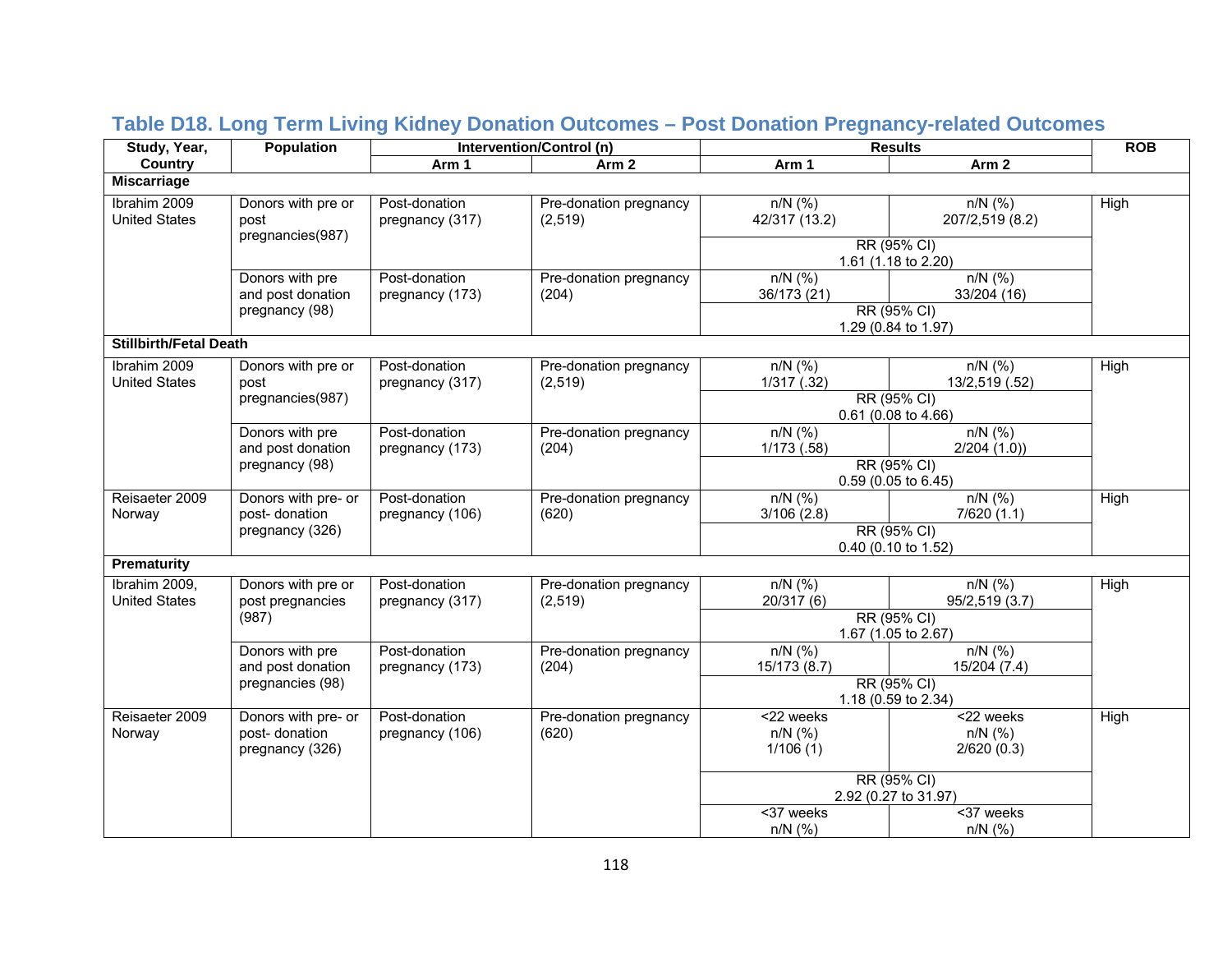| Study, Year,                         | <b>Population</b>                                       |                                  | <b>Intervention/Control (n)</b>    |                                        | <b>Results</b>                                  | <b>ROB</b> |
|--------------------------------------|---------------------------------------------------------|----------------------------------|------------------------------------|----------------------------------------|-------------------------------------------------|------------|
| <b>Country</b>                       |                                                         | Arm 1                            | Arm <sub>2</sub>                   | Arm 1                                  | Arm <sub>2</sub>                                |            |
|                                      |                                                         |                                  |                                    | 10/106(9.8)                            | 44/620 (7.5)                                    |            |
|                                      |                                                         |                                  |                                    |                                        | RR (95% ci)                                     |            |
|                                      |                                                         |                                  |                                    |                                        | 1.33 (0.69 to 2.56)                             |            |
| <b>Gestational Hypertension</b>      |                                                         |                                  |                                    |                                        |                                                 |            |
| Ibrahim 2009<br><b>United States</b> | Donors with pre or<br>post                              | Post-donation<br>pregnancy (317) | Pre-donation pregnancy<br>(2, 519) | $n/N$ (%)<br>22/317(6.9)               | $n/N$ (%):<br>16/2,519 (0.6)                    | High       |
|                                      | pregnancies(987)                                        |                                  |                                    |                                        | RR (95% CI)<br>10.93 (5.80 to 20.58)            |            |
|                                      | Donors with pre<br>and post donation                    | Post-donation<br>pregnancy (173) | Pre-donation pregnancy<br>(204)    | $n/N$ (%)<br>6/173(3.5)                | $n/N$ (%)<br>1/204(0.5)                         |            |
|                                      | pregnancies (98)                                        |                                  |                                    |                                        | RR (95% CI)<br>7.08 (0.86 to 58.20)             |            |
| Reisaeter 2009<br>Norway             | Donors with pre- or<br>post- donation                   | Post-donation<br>pregnancy (106) | Pre-donation pregnancy<br>(620)    | $n/N$ (%)<br>3/106(2.8)                | $n/N$ (%)<br>11/620 (1.8)                       | High       |
|                                      | pregnancy (326)                                         |                                  |                                    |                                        | RR (95% CI)<br>1.59 (0.45 to 5.62)              |            |
| <b>Gestational Diabetes</b>          |                                                         |                                  |                                    |                                        |                                                 |            |
| Ibrahim 2009<br><b>United States</b> | Donors with pre or<br>post pregnancies                  | Post-donation<br>pregnancy (317) | Pre-donation pregnancy<br>(2, 519) | $n/N$ (%)<br>12/317 (3.8)              | $n/N$ (%)<br>19/2,519 (0.8)                     | High       |
|                                      | (987)                                                   |                                  |                                    |                                        | RR (95% CI)<br>5.02 (2.46 to 10.24)             |            |
|                                      | Donors with pre                                         | Post-donation                    | Pre-donation pregnancy             | $n/N$ (%):                             | $n/N$ (%)                                       |            |
|                                      | and post donation<br>pregnancies (98)                   | pregnancy (173)                  | (204)                              | 1/173 (0.6%)                           | 1/204(0.5)<br>RR (95% CI)                       |            |
|                                      |                                                         |                                  |                                    | 1.18 (0.07 to 18.71)                   |                                                 |            |
| Preeclampsia                         |                                                         |                                  |                                    |                                        |                                                 |            |
| Ibrahim 2009<br><b>United States</b> | Donors with pre or<br>post pregnancies                  | Post-donation<br>pregnancy (317) | Pre-donation pregnancy<br>(2519)   | $n/N$ (%)<br>21/317(6.6)               | $n/N$ (%)<br>22/2519 (0.9)                      | High       |
|                                      | (987)                                                   |                                  |                                    |                                        | RR (95% CI)<br>7.58 (4.22 to 13.63)             |            |
|                                      | Donors with pre<br>and post donation                    | Post-donation<br>pregnancy (173) | Pre-donation pregnancy<br>(204)    | $n/N$ (%)<br>6/173(3.5)                | $n/N$ (%)<br>1/204(0.5)                         |            |
|                                      | pregnancies (98)                                        |                                  |                                    |                                        | RR (95% CI)<br>7.07 (0.86 to 58.20)             |            |
| Reisaeter 2009<br>Norway             | Donors with pre- or<br>post-donation<br>pregnancy (326) | Post-donation<br>pregnancy (106) | Pre-donation pregnancy<br>(620)    | $n/N$ (%)<br>$6/106(5.7)^a$<br>p=0.026 | $n/N$ (%):<br>16/620 $(2.6)^a$                  | High       |
|                                      |                                                         |                                  |                                    |                                        | RR (95% CI) [Unadjusted]<br>2.19 (0.88 to 5.48) |            |
| Proteinuria                          |                                                         |                                  |                                    |                                        |                                                 |            |